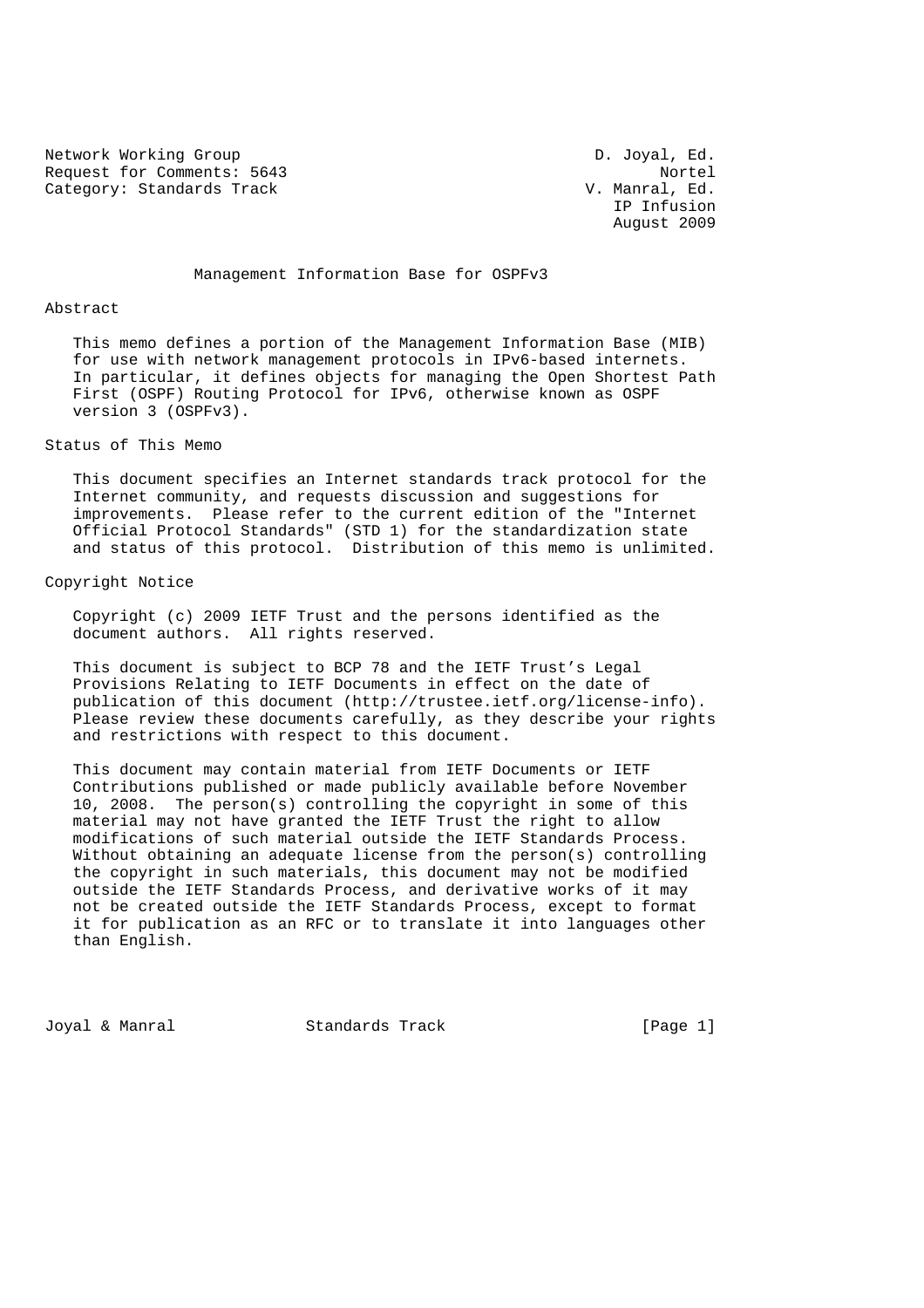# Table of Contents

|                | 1. The Internet-Standard Management Framework 3                  |
|----------------|------------------------------------------------------------------|
|                |                                                                  |
|                |                                                                  |
|                |                                                                  |
|                |                                                                  |
|                |                                                                  |
|                |                                                                  |
|                |                                                                  |
|                |                                                                  |
|                |                                                                  |
|                |                                                                  |
|                |                                                                  |
|                |                                                                  |
|                |                                                                  |
|                |                                                                  |
|                | 3.2.                                                             |
|                |                                                                  |
|                |                                                                  |
|                |                                                                  |
|                |                                                                  |
|                |                                                                  |
|                |                                                                  |
|                | 4.3. Area-Scope, Link-Scope, and AS-Scope Link State Database  8 |
|                |                                                                  |
|                |                                                                  |
|                |                                                                  |
|                | 4.7. Neighbor, Configured Neighbor, and Virtual Neighbor         |
|                |                                                                  |
|                |                                                                  |
|                |                                                                  |
|                |                                                                  |
| б.             |                                                                  |
| 7 <sup>1</sup> |                                                                  |
| 8.             |                                                                  |
|                |                                                                  |
|                |                                                                  |
|                |                                                                  |

Joyal & Manral Standards Track [Page 2]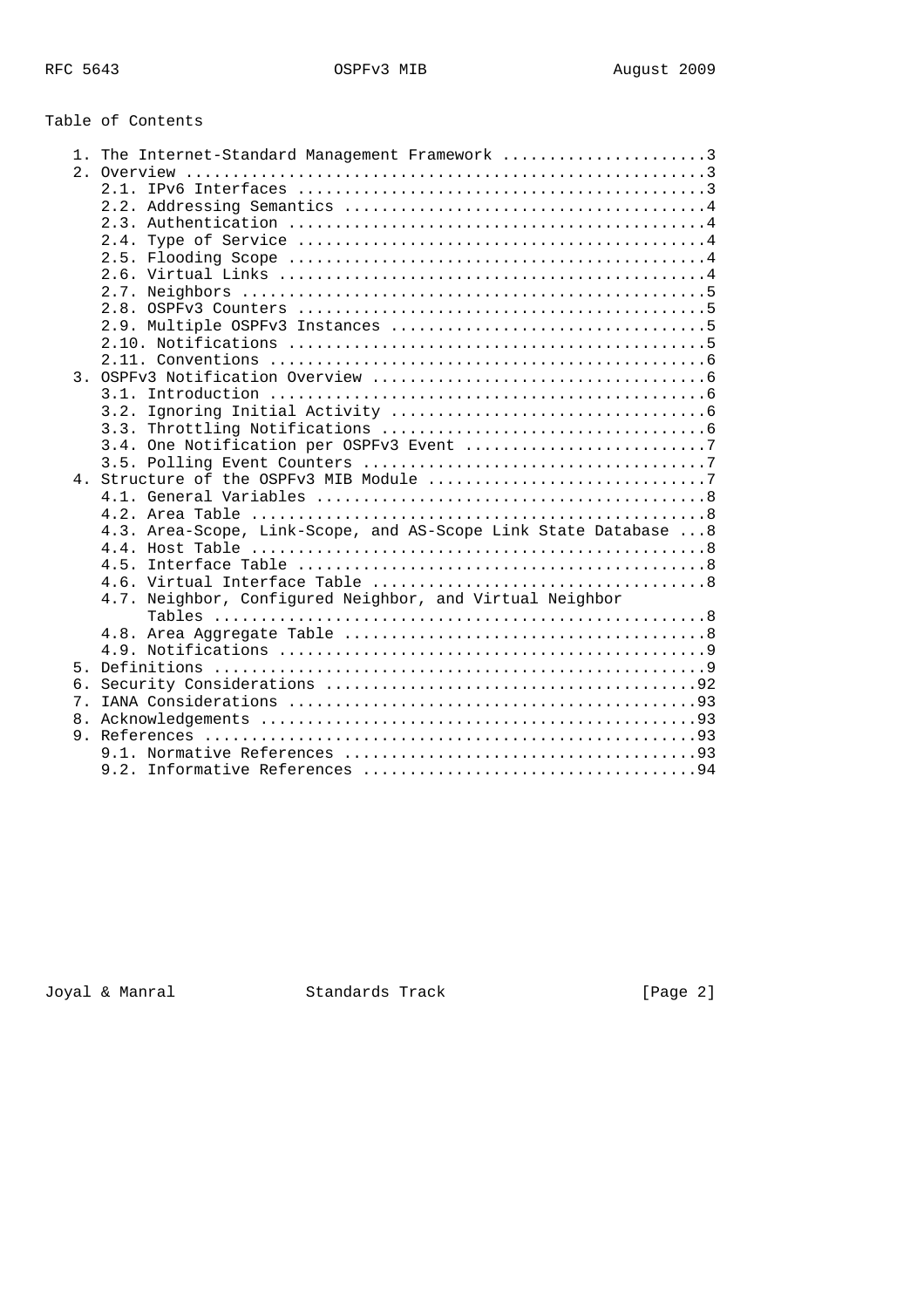1. The Internet-Standard Management Framework

 For a detailed overview of the documents that describe the current Internet-Standard Management Framework, please refer to section 7 of RFC 3410 [RFC3410].

 Managed objects are accessed via a virtual information store, termed the Management Information Base or MIB. MIB objects are generally accessed through the Simple Network Management Protocol (SNMP). Objects in the MIB are defined using the mechanisms defined in the Structure of Management Information (SMI). This memo specifies a MIB module that is compliant to the SMIv2, which is described in STD 58, RFC 2578 [RFC2578], STD 58, RFC 2579 [RFC2579] and STD 58, RFC 2580 [RFC2580].

### 2. Overview

 This memo defines a portion of the Management Information Base (MIB) for managing the Open Shortest Path First Routing Protocol for IPv6 [RFC5340], otherwise known as OSPF version 3 (OSPFv3). Though the fundamental mechanisms of OSPF version 2 (OSPFv2) [RFC2328] remain unchanged in OSPFv3, some changes were necessary due to differences in IP address size and in protocol semantics between IPv4 and IPv6. In many cases, where the protocol operations have not changed from OSPFv2, the specification for OSPFv3 does not restate the details but instead refers to the relevant sections in the OSPFv2 specification. This MIB module follows along the same lines and includes Reference clauses referring to the OSPFv2 specification when applicable.

### 2.1. IPv6 Interfaces

 IPv6 interfaces attach to links [RFC2460]. A link is roughly defined as the layer below IPv6 (e.g., Ethernet, IPv4 Tunnel). One or more IPv6 prefixes can be associated with an IPv6 interface. IPv6 interfaces and the prefixes associated with those interfaces can be configured via the IP-MIB [RFC4293]. IPv6 interfaces are configured in the IPv6 Interface Table and IPv6 prefixes are configured in the Internet Address Prefix Table. An IPv6 interface is identified by a unique index value. IPv6 Address Prefix Table entries associated with an IPv6 interface reference the interface's index.

 Whereas an Interface Identifier in OSPFv2 is a local IPv4 address or MIB-2 interface index, an OSPFv3 Interface Identifier is an IPv6 interface index. For example, the index value of an OSPFv3 Interface Table entry is the IPv6 interface index of the IPv6 interface over which OSPFv3 is configured to operate.

Joyal & Manral **Standards Track** [Page 3]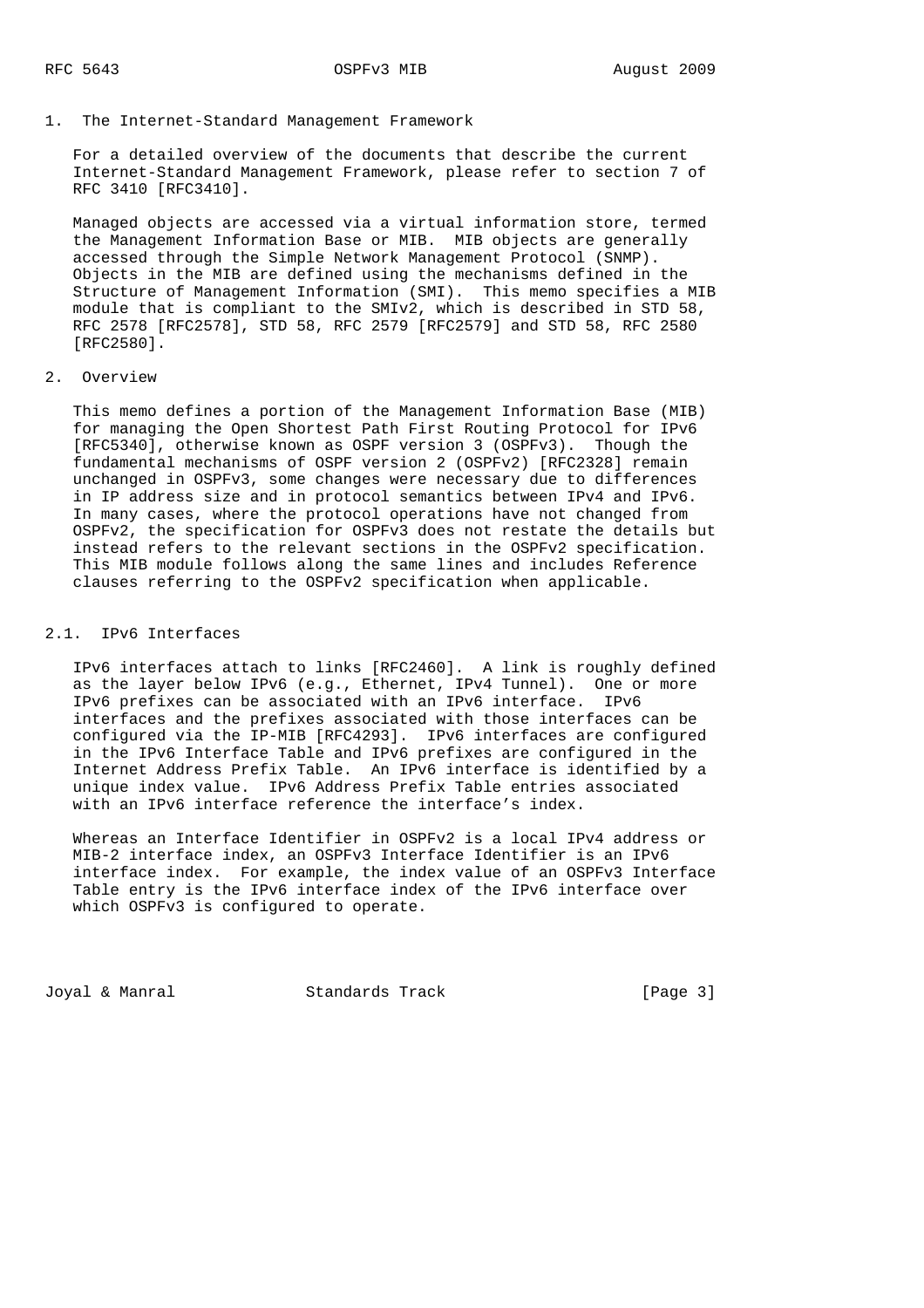## 2.2. Addressing Semantics

 Router ID, Area ID, and Link State ID remain at the OSPFv2 size of 32 bits. To ensure uniqueness, a router running both IPv4 and IPv6 concurrently can continue to use a local IPv4 host address, represented as an unsigned 32-bit value, as the OSPFv3 Router ID. Otherwise, the Router ID must be selected using another method (e.g., administratively assigned).

 Router ID, Area ID, and Link State ID do not have addressing semantics in OSPFv3, so their syntax is changed to Unsigned32. The Router ID index component comes before the Link State ID index component in the OSPFv3 MIB module because the lack of addressing semantics in Link State IDs makes them less unique identifiers than the Router ID. It is more useful to do partial Object Identifier (OID) lookups extending to the Router ID rather than the Link State ID.

### 2.3. Authentication

 In OSPFv3, authentication has been removed from the protocol itself. MIB objects related to authentication are not carried forward from the OSPFv2 MIB module.

2.4. Type of Service

 OSPFv2 MIB module objects related to Type of Service (ToS) are not carried forward to the OSPFv3 MIB module.

### 2.5. Flooding Scope

 Flooding scope for link state advertisements (LSAs) has been generalized and is now explicitly encoded in the LSA's LS type field. The action to take upon receipt of unknown LSA types is also encoded in the LS type field [RFC5340]. The OSPFv3 MIB module defines three Link State Database tables, one each for Area-scope LSAs, Link-scope LSAs, and Autonomous System (AS)-scope LSAs.

### 2.6. Virtual Links

 Since addressing semantics have been removed from router-LSAs in OSPFv3, virtual links now need to be assigned an Interface ID for advertisement in Hello packets and in router-LSAs. A read-only object has been added to the Virtual Interface Table entry to view the assigned Interface ID.

Joyal & Manral Standards Track [Page 4]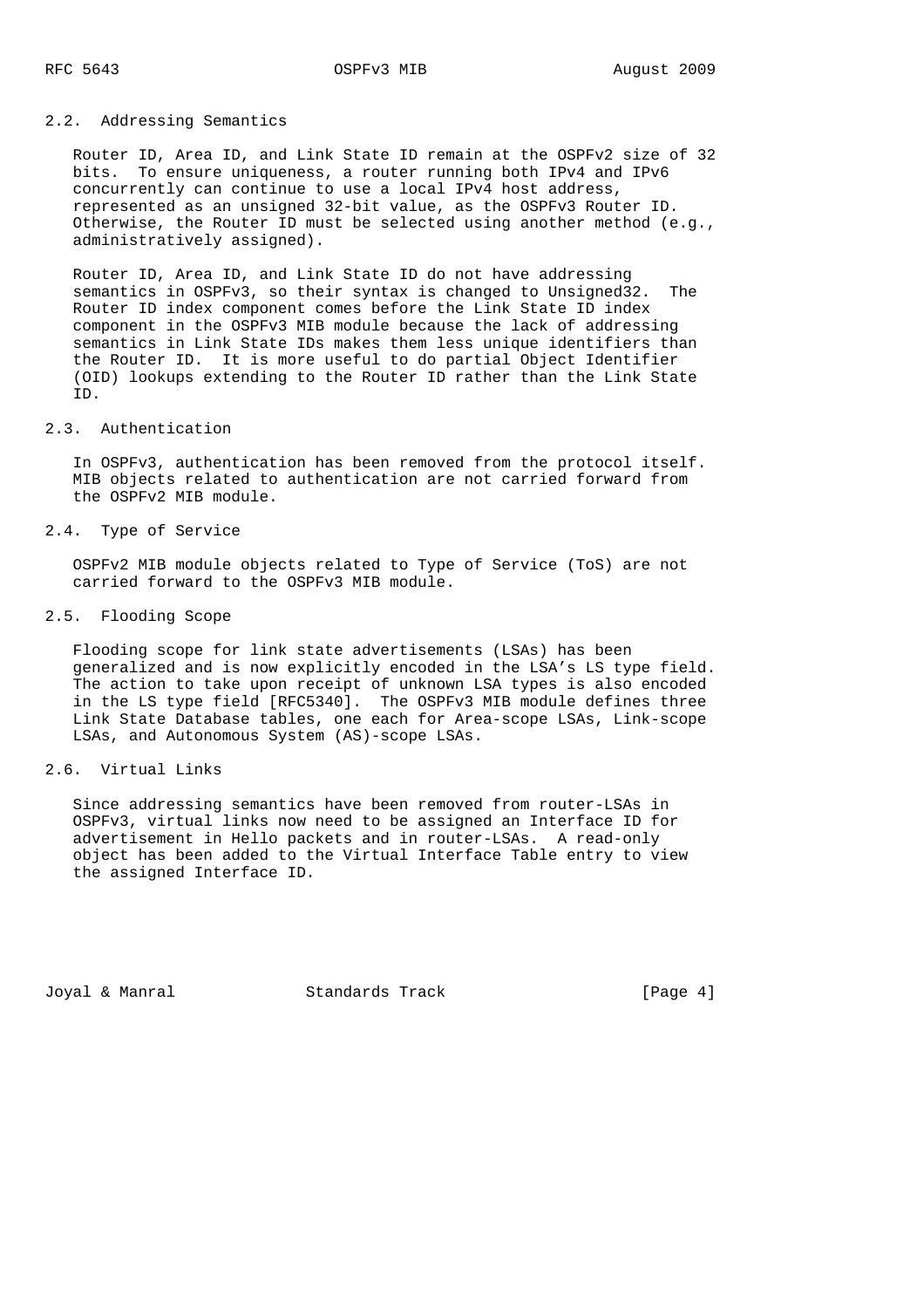## 2.7. Neighbors

 The OSPFv3 Neighbor Table is a read-only table that contains information learned from Hellos received from neighbors, including configured neighbors. The OSPFv3 Configured Neighbor Table contains entries for manually configured neighbors for use on non-broadcast multi-access (NBMA) and Point-to-Multipoint interface types.

### 2.8. OSPFv3 Counters

This MIB module defines several counters, namely:

- ospfv3OriginateNewLsas and ospfv3RxNewLsas in the ospfv3GeneralGroup
- ospfv3AreaSpfRuns and ospfv3AreaNssaTranslatorEvents in the ospfv3AreaTable
- ospfv3IfEvents in the ospfv3IfTable
- ospfv3VirtIfEvents in the ospfv3VirtIfTable
- ospfv3NbrEvents in the ospfv3NbrTable
- ospfv3VirtNbrEvents in the ospfv3VirtNbrTable

 As a best practice, a management entity, when reading these counters, should use the discontinuity object, ospfv3DiscontinuityTime, to determine if an event that would invalidate the management entity understanding of the counters has occurred. A restart of the OSPFv3 routing process is an example of a discontinuity event.

### 2.9. Multiple OSPFv3 Instances

 SNMPv3 supports "contexts" that can be used to implement MIB views on multiple OSPFv3 instances on the same system. See [RFC3411] or its successors for details.

2.10. Notifications

 Notifications define a set of notifications, objects, and mechanisms to enhance the ability to manage IP internetworks that use OSPFv3 as their Interior Gateway Protocol (IGP).

Joyal & Manral Standards Track [Page 5]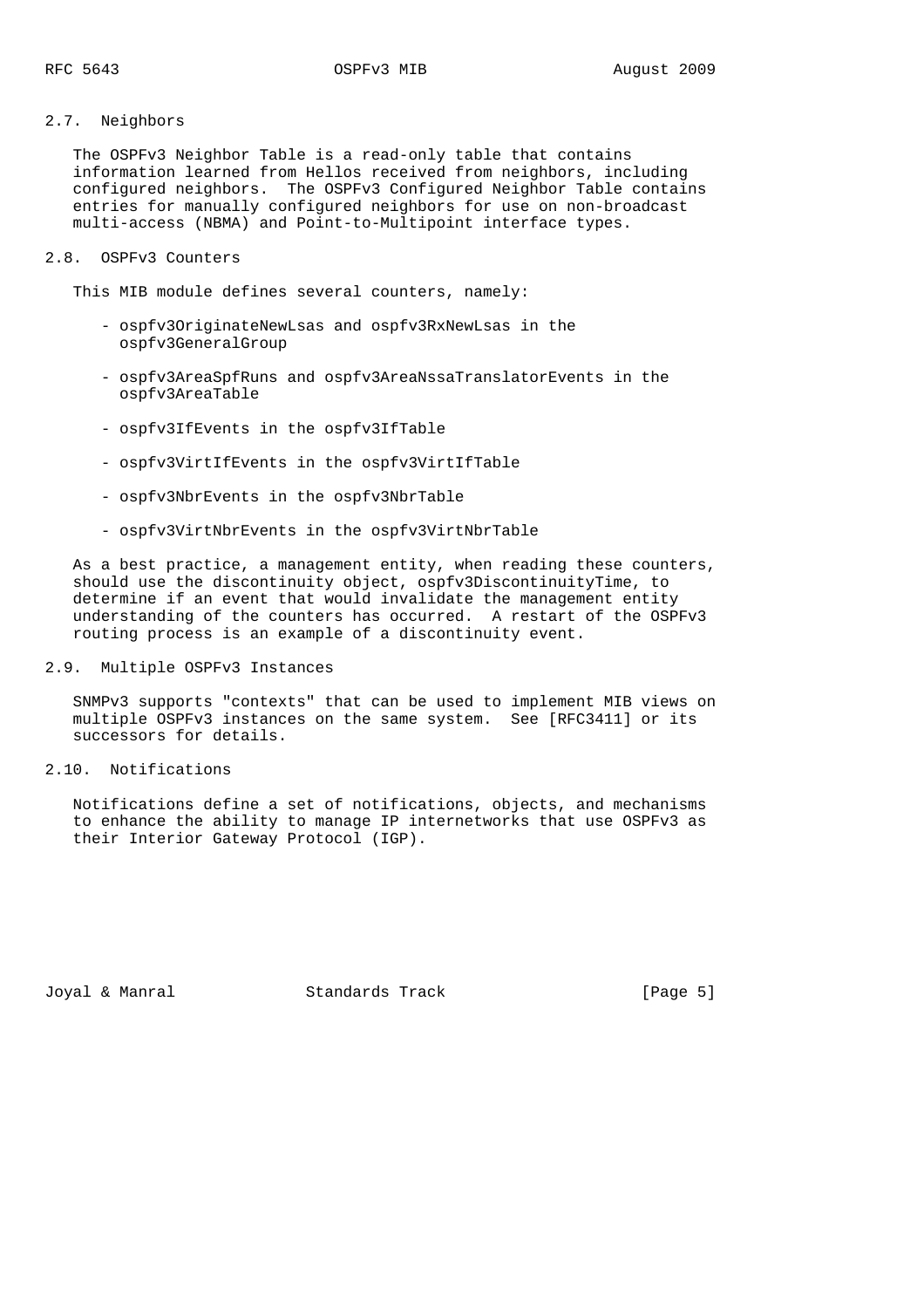### 2.11. Conventions

 The key words "MUST", "MUST NOT", "REQUIRED", "SHALL", "SHALL NOT", "SHOULD", "SHOULD NOT", "RECOMMENDED", "MAY", and "OPTIONAL" in this document are to be interpreted as described in RFC 2119 [RFC2119].

- 3. OSPFv3 Notification Overview
- 3.1. Introduction

 OSPFv3 is an event-driven routing protocol, where an event can be a change in an OSPFv3 interface's link-level status, the expiration of an OSPFv3 timer, or the reception of an OSPFv3 protocol packet. Many of the actions that OSPFv3 takes as a result of these events will result in a change of the routing topology.

 As routing topologies become large and complex, it is often difficult to locate the source of a topology change or unpredicted routing path by polling a large number or routers. Because of the difficulty of polling a large number of devices, a more prudent approach is for devices to notify a network manager of potentially critical OSPF events using SNMP notifications.

 The ospfv3NotificationEnable object provides a coarse level of control over the generation of OSPFv3 notifications. It can be used to completely enable or disable generation of OSPFv3 notifications. Fine-grain control of individual notifications can be accomplished by utilizing the objects defined in RFC 3413 [RFC3413], specifically those described in Section 6.

### 3.2. Ignoring Initial Activity

 The majority of critical events occur when OSPFv3 is enabled on a router, at which time the Designated Router is elected and neighbor adjacencies are formed. During this initial period, a potential flood of notifications is unnecessary since the events are expected. To avoid unnecessary notifications, a router should not originate expected OSPFv3 interface-related notifications until two of that interface's dead timer intervals have elapsed. The expected OSPFv3 interface notifications are ospfv3IfStateChange, ospfv3VirtIfStateChange, ospfv3NbrStateChange, and ospfv3VirtNbrStateChange.

### 3.3. Throttling Notifications

 The mechanism for throttling the notifications is similar to the mechanism explained in RFC 1224 [RFC1224]. The basic premise of the throttling mechanism is that of a sliding window, defined in seconds

Joyal & Manral **Standards Track** [Page 6]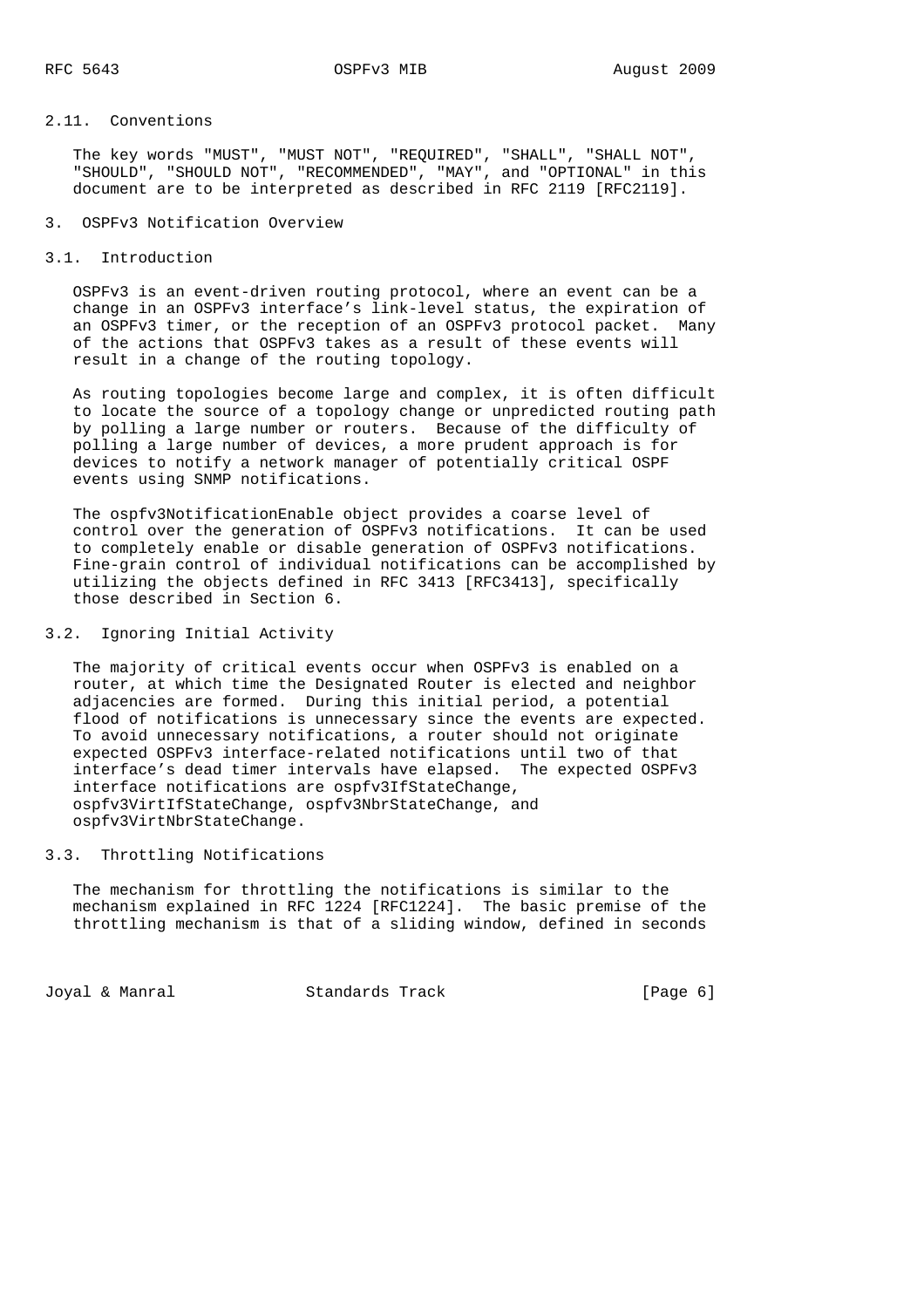and with an upper bound on the number of notifications that may be generated within this window. Note that unlike RFC 1224, notifications are not sent to inform the network manager that the throttling mechanism has kicked in.

 A single window should be used to throttle all OSPFv3 notifications types except for the ospfv3LsdbOverflow and the ospfv3LsdbApproachingOverflow notifications, which should not be throttled. For example, with a window time of 3, an upper bound of 3, and events to cause notifications 1, 2, 3, and 4 (4 notifications within a 3-second period), the 4th notification should not be generated.

 Appropriate values are 7 notifications with a window time of 10 seconds.

### 3.4. One Notification per OSPFv3 Event

 Several of the notifications defined in this MIB module are generated as the result of finding an unusual condition while parsing an OSPFv3 packet or processing a timer event. There may be more than one unusual condition detected while handling the event. For example, a Link State Update packet may contain several retransmitted link state advertisements (LSAs), or a retransmitted database description packet may contain several database description entries. To limit the number of notifications and variables, OSPFv3 should generate at most one notification per OSPFv3 event. Only the variables associated with the first unusual condition should be included with the notification. Similarly, if more than one type of unusual condition is encountered while parsing the packet, only the first event will generate a notification.

### 3.5. Polling Event Counters

 Many of the tables in the OSPFv3 MIB module contain generalized event counters. By enabling the notifications defined in this document, a network manager can obtain more specific information about these events. A network manager may want to poll these event counters and enable OSPFv3 notifications when a particular counter starts increasing abnormally.

4. Structure of the OSPFv3 MIB Module

The MIB is composed of the following sections:

 General Variables Area Table Area-Scope Link State Database

Joyal & Manral Standards Track [Page 7]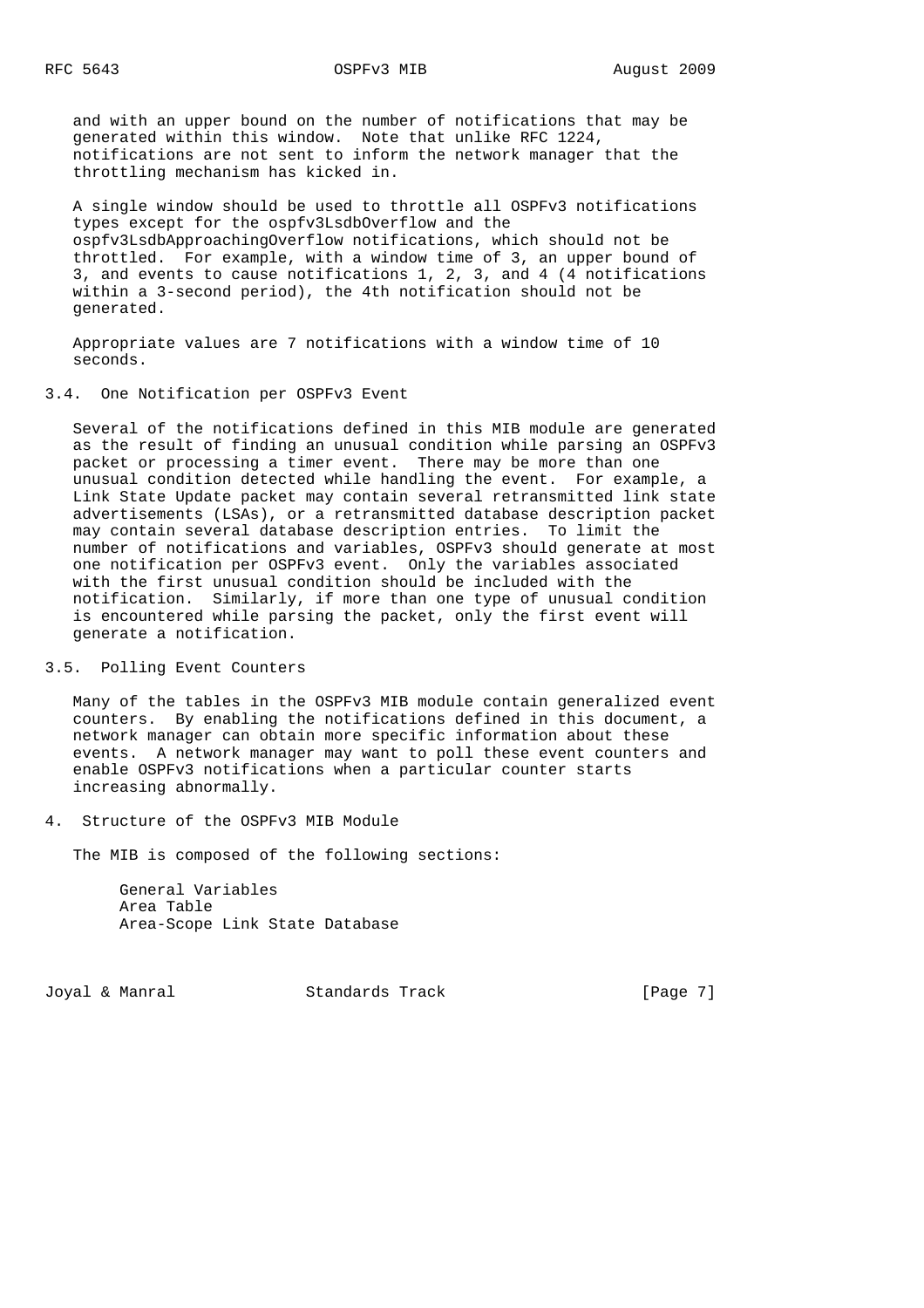Link-Scope Link State Databases (non-virtual and virtual) AS-Scope Link State Database Host Table Interface Table Virtual Interface Table Neighbor Table Configured Neighbor Table Virtual Neighbor Table Area Aggregate Table Notifications

#### 4.1. General Variables

The General Variables are global to the OSPFv3 Process.

4.2. Area Table

 The Area Data Structure describes the OSPFv3 Areas that the router participates in.

4.3. Area-Scope, Link-Scope, and AS-Scope Link State Database

 The link state databases are provided primarily to provide detailed information for network debugging. There are separate tables for Link-scope LSAs received over non-virtual and virtual interfaces.

4.4. Host Table

The Host Table is provided to view configured Host Route information.

4.5. Interface Table

 The Interface Table describes the various IPv6 links on which OSPFv3 is configured.

4.6. Virtual Interface Table

The Virtual Interface Table describes virtual OSPFv3 links.

4.7. Neighbor, Configured Neighbor, and Virtual Neighbor Tables

 The Neighbor Table, the Configured Neighbor Table, and the Virtual Neighbor Table describe the neighbors to the OSPFv3 Process.

4.8. Area Aggregate Table

 The Area Aggregate Table describes prefixes, which summarize routing information for export outside of an Area.

Joyal & Manral **Standards Track** [Page 8]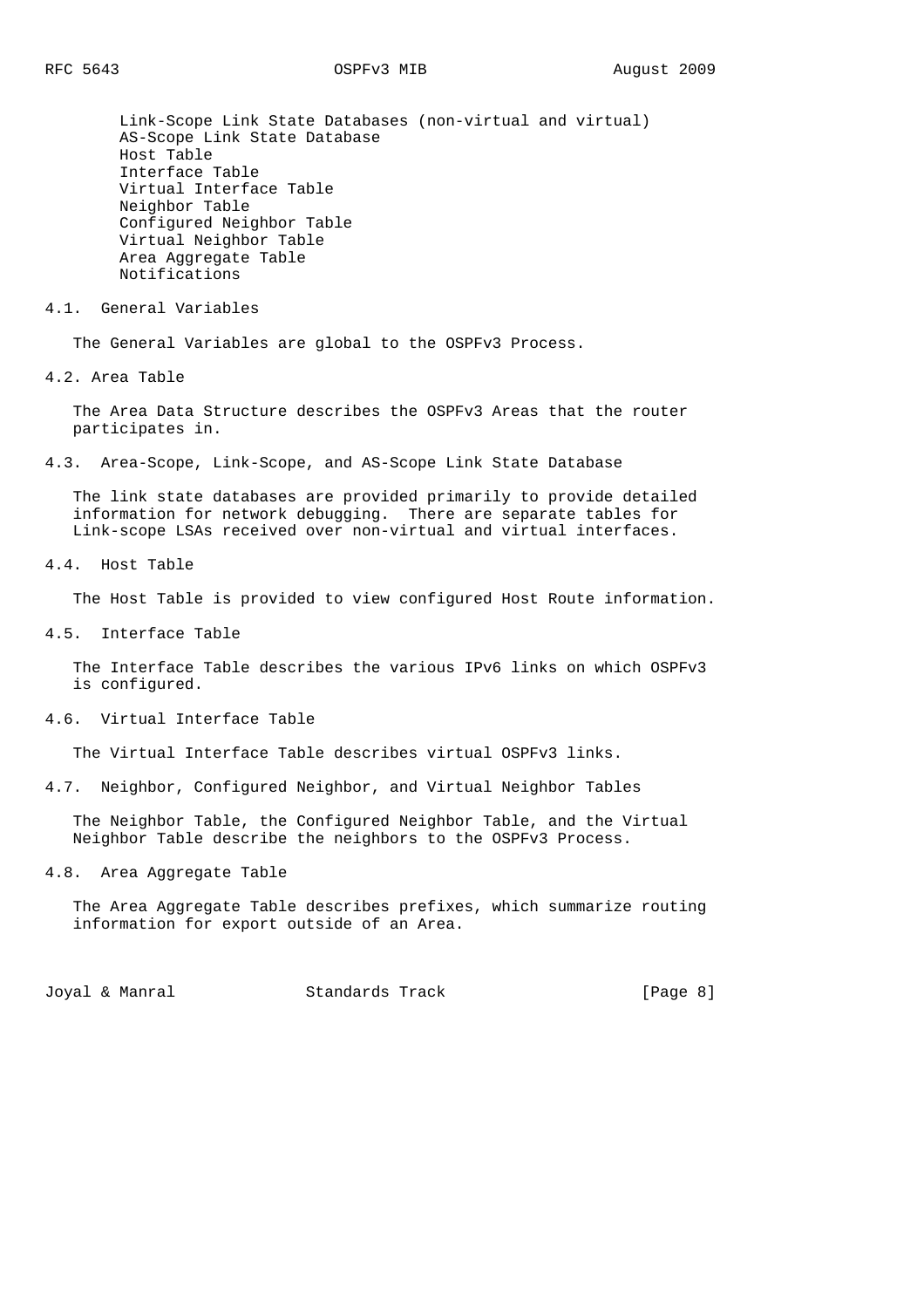### 4.9. Notifications

 Notifications are defined for OSPFv3 events. Several objects are defined specifically as variables to be used with notifications.

5. Definitions

 OSPFV3-MIB DEFINITIONS ::= BEGIN IMPORTS MODULE-IDENTITY, OBJECT-TYPE, NOTIFICATION-TYPE, mib-2, Counter32, Gauge32, Integer32, Unsigned32 FROM SNMPv2-SMI TEXTUAL-CONVENTION, TruthValue, RowStatus, TimeStamp FROM SNMPv2-TC MODULE-COMPLIANCE, OBJECT-GROUP, NOTIFICATION-GROUP FROM SNMPv2-CONF InterfaceIndex FROM IF-MIB InetAddressType, InetAddress, InetAddressPrefixLength, InetAddressIPv6 FROM INET-ADDRESS-MIB Metric, BigMetric, Status, HelloRange, DesignatedRouterPriority FROM OSPF-MIB; ospfv3MIB MODULE-IDENTITY LAST-UPDATED "200908130000Z" ORGANIZATION "IETF OSPF Working Group" CONTACT-INFO "WG E-Mail: ospf@ietf.org WG Chairs: Acee Lindem acee@redback.com Abhay Roy akr@cisco.com Editors: Dan Joyal Nortel 600 Technology Park Drive Billerica, MA 01821, USA djoyal@nortel.com Vishwas Manral IP Infusion Almora, Uttarakhand India vishwas@ipinfusion.com"

Joyal & Manral Standards Track [Page 9]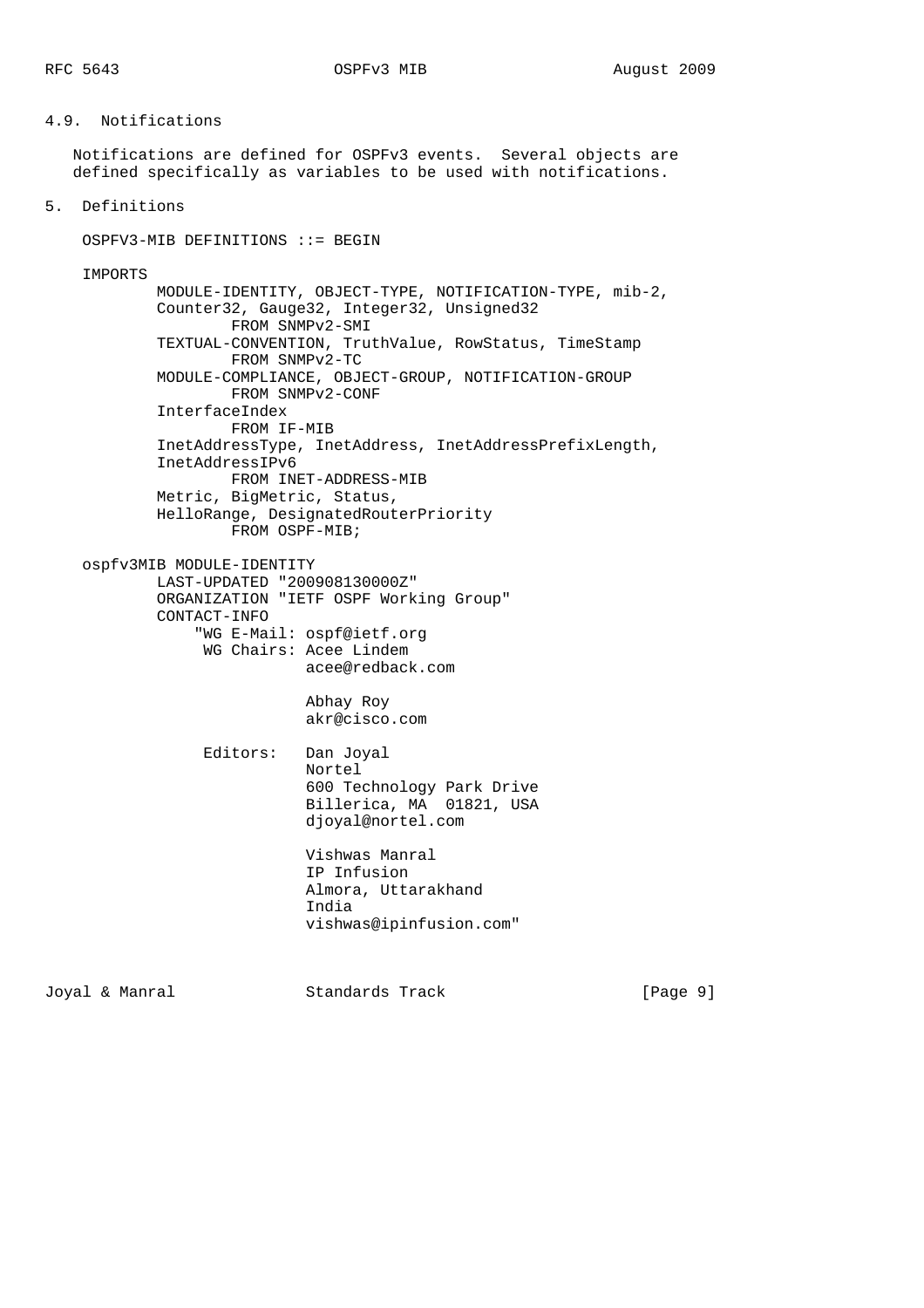DESCRIPTION "The MIB module for OSPF version 3.

> Copyright (c) 2009 IETF Trust and the persons identified as authors of the code. All rights reserved.

 Redistribution and use in source and binary forms, with or without modification, are permitted provided that the following conditions are met:

- Redistributions of source code must retain the above copyright notice, this list of conditions and the following disclaimer.
- Redistributions in binary form must reproduce the above copyright notice, this list of conditions and the following disclaimer in the documentation and/or other materials provided with the distribution.
- Neither the name of Internet Society, IETF or IETF Trust, nor the names of specific contributors, may be used to endorse or promote products derived from this software without specific prior written permission.

 THIS SOFTWARE IS PROVIDED BY THE COPYRIGHT HOLDERS AND CONTRIBUTORS 'AS IS' AND ANY EXPRESS OR IMPLIED WARRANTIES, INCLUDING, BUT NOT LIMITED TO, THE IMPLIED WARRANTIES OF MERCHANTABILITY AND FITNESS FOR A PARTICULAR PURPOSE ARE DISCLAIMED. IN NO EVENT SHALL THE COPYRIGHT OWNER OR CONTRIBUTORS BE LIABLE FOR ANY DIRECT, INDIRECT, INCIDENTAL, SPECIAL, EXEMPLARY, OR CONSEQUENTIAL DAMAGES (INCLUDING, BUT NOT LIMITED TO, PROCUREMENT OF SUBSTITUTE GOODS OR SERVICES; LOSS OF USE, DATA, OR PROFITS; OR BUSINESS INTERRUPTION) HOWEVER CAUSED AND ON ANY THEORY OF LIABILITY, WHETHER IN CONTRACT, STRICT LIABILITY, OR TORT (INCLUDING NEGLIGENCE OR OTHERWISE) ARISING IN ANY WAY OUT OF THE USE OF THIS SOFTWARE, EVEN IF ADVISED OF THE POSSIBILITY OF SUCH DAMAGE.

 This version of this MIB module is part of RFC 5643; see the RFC itself for full legal notices."

 REVISION "200908130000Z" DESCRIPTION "Initial version, published as RFC 5643" ::= { mib-2 191 }

Joyal & Manral Standards Track [Page 10]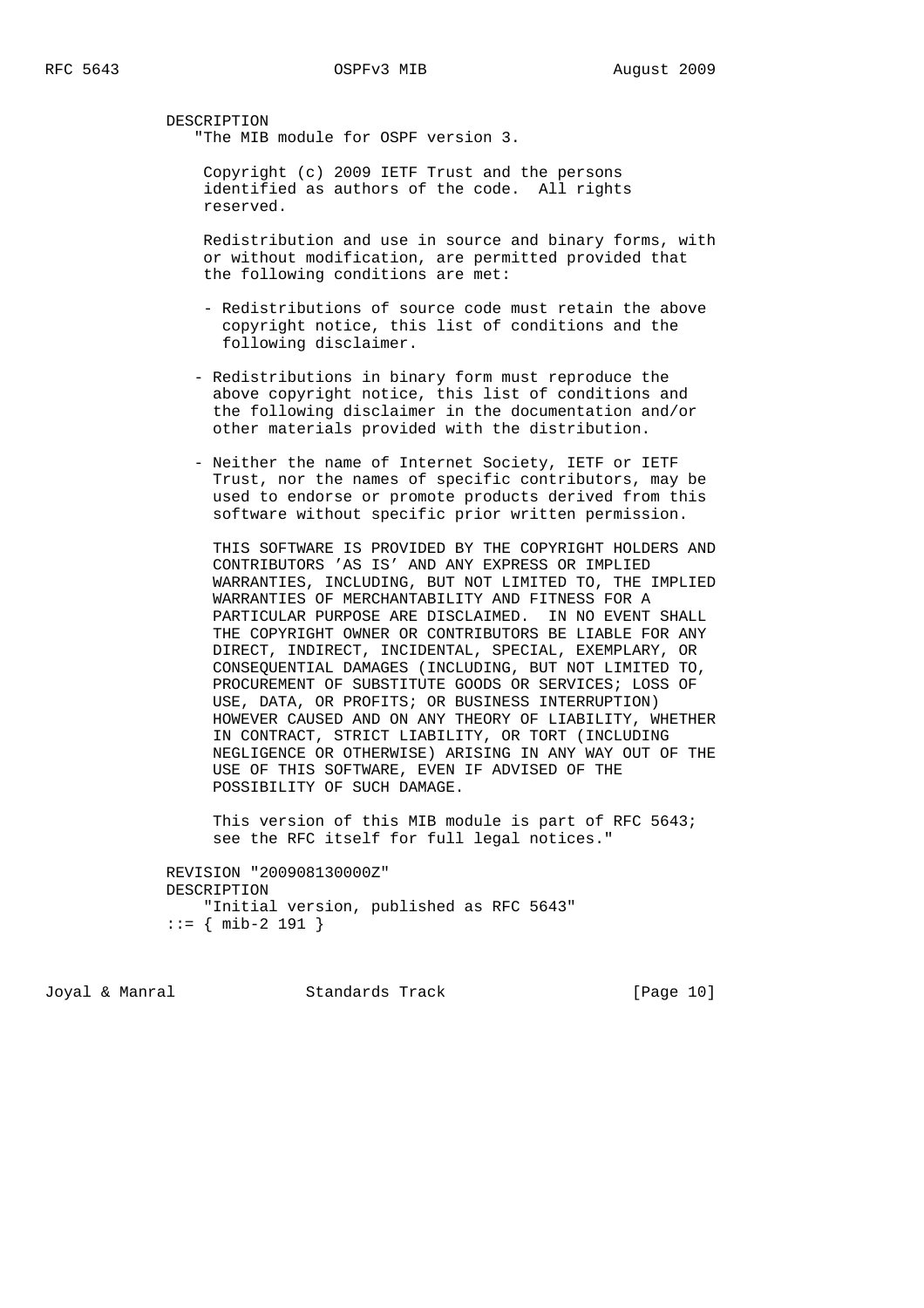-- Textual conventions Ospfv3UpToRefreshIntervalTC ::= TEXTUAL-CONVENTION DISPLAY-HINT "d" STATUS current DESCRIPTION "The values one might be able to configure for variables bounded by the Refresh Interval." REFERENCE "OSPF Version 2, Appendix B, Architectural Constants" SYNTAX Unsigned32 (1..1800) Ospfv3DeadIntervalRangeTC ::= TEXTUAL-CONVENTION DISPLAY-HINT "d" STATUS current DESCRIPTION "The range, in seconds, of dead interval value." REFERENCE "OSPF for IPv6, Appendix C.3, Router Interface Parameters" SYNTAX Unsigned32 (1..'FFFF'h) Ospfv3RouterIdTC ::= TEXTUAL-CONVENTION DISPLAY-HINT "d" STATUS current DESCRIPTION "A 32-bit, unsigned integer uniquely identifying the router in the Autonomous System. To ensure uniqueness, this may default to the value of one of the router's IPv4 host addresses if IPv4 is configured on the router." REFERENCE "OSPF for IPv6, Appendix C.1, Global Parameters" SYNTAX Unsigned32 (1..'FFFFFFFF'h) Ospfv3LsIdTC ::= TEXTUAL-CONVENTION DISPLAY-HINT "d" STATUS current DESCRIPTION "A unique 32-bit identifier of the piece of the routing domain that is being described by a link state advertisement. In contrast to OSPFv2, the Link State ID (LSID) has no addressing semantics." REFERENCE "OSPF Version 2, Section 12.1.4, Link State ID" SYNTAX Unsigned32 (1..'FFFFFFFF'h) Ospfv3AreaIdTC ::= TEXTUAL-CONVENTION

Joyal & Manral Standards Track [Page 11]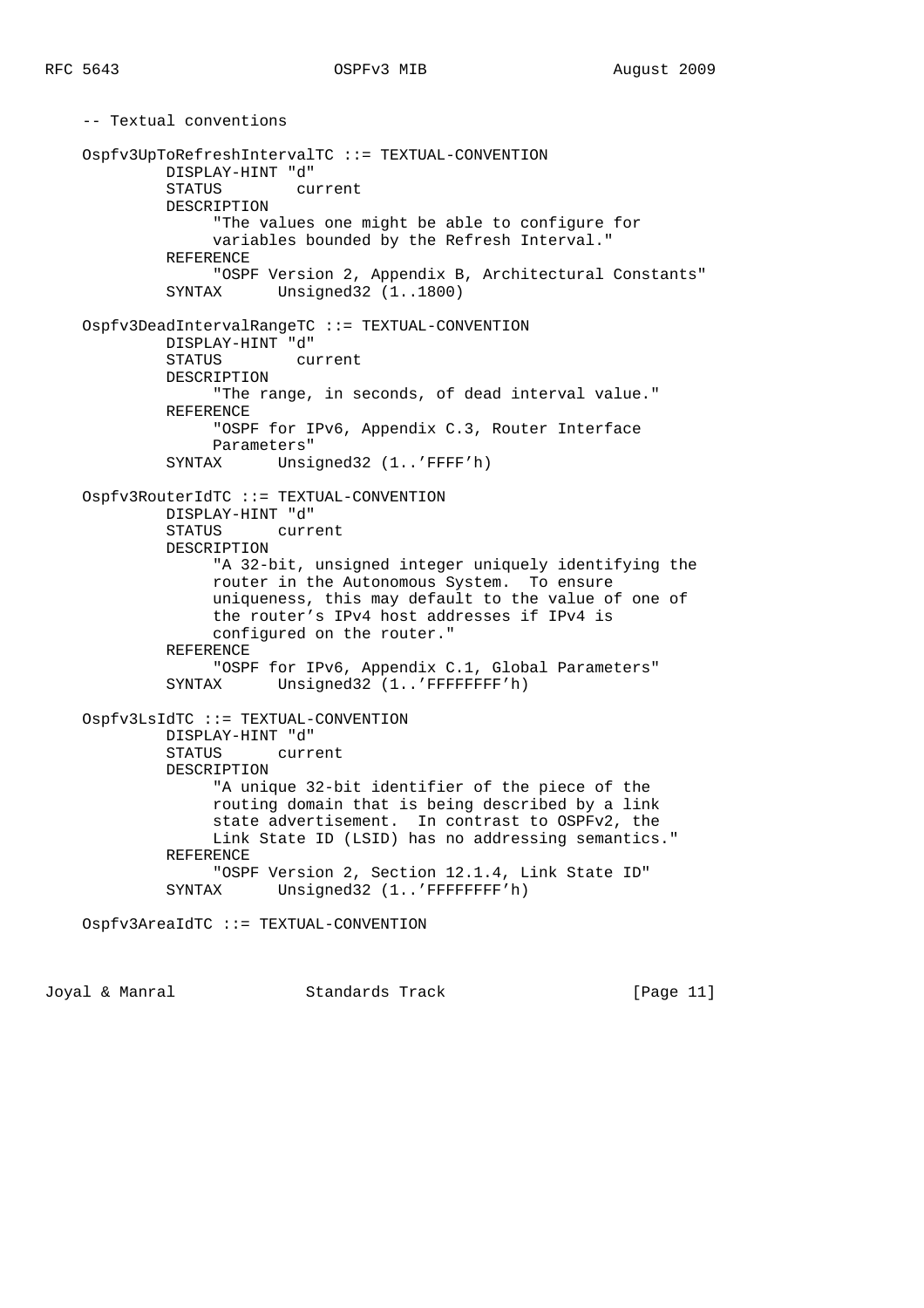DISPLAY-HINT "d" STATUS current DESCRIPTION "An OSPFv3 Area Identifier. A value of zero identifies the backbone area." REFERENCE "OSPF for IPv6, Appendix C.3 Router Interface Parameters" SYNTAX Unsigned32 (0..'FFFFFFFF'h) Ospfv3IfInstIdTC ::= TEXTUAL-CONVENTION DISPLAY-HINT "d" STATUS current DESCRIPTION "An OSPFv3 Interface Instance ID." REFERENCE "OSPF for IPv6, Appendix C.3, Router Interface Parameters" SYNTAX Unsigned32 (0..255) Ospfv3LsaSequenceTC ::= TEXTUAL-CONVENTION DISPLAY-HINT "d" STATUS current DESCRIPTION "The sequence number field is a signed 32-bit integer. It is used to detect old and duplicate link state advertisements. The space of sequence numbers is linearly ordered. The larger the sequence number, the more recent the advertisement." REFERENCE "OSPF Version 2, Section 12.1.6, LS sequence number" SYNTAX Integer32 Ospfv3LsaAgeTC ::= TEXTUAL-CONVENTION DISPLAY-HINT "d" STATUS current DESCRIPTION "The age of the link state advertisement in seconds. The high-order bit of the LS age field is considered the DoNotAge bit for support of on-demand circuits." REFERENCE "OSPF Version 2, Section 12.1.1, LS age; Extending OSPF to Support Demand Circuits, Section 2.2, The LS age field" SYNTAX Unsigned32 (0..3600 | 32768..36368)

Joyal & Manral Standards Track [Page 12]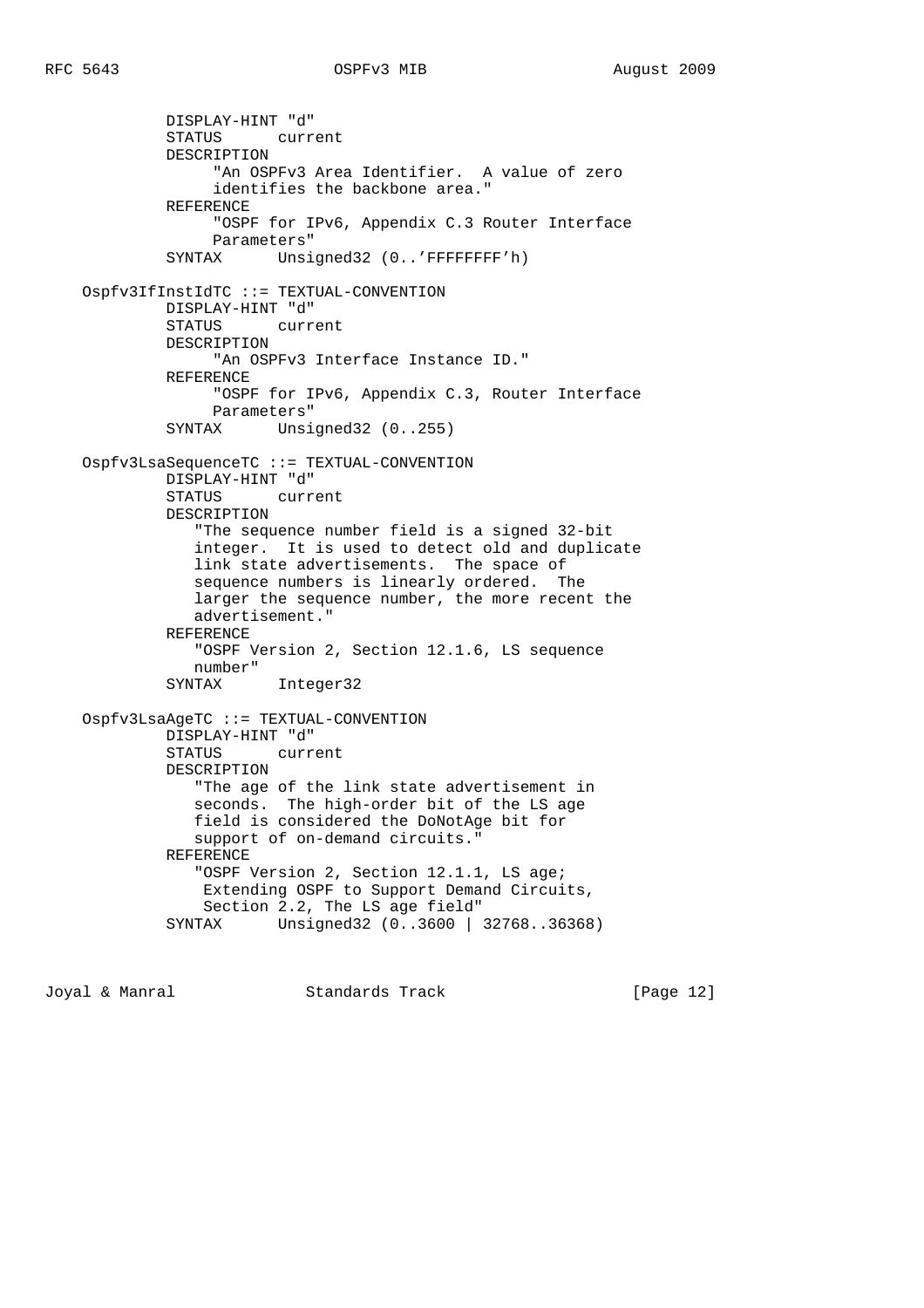```
 -- Top-level structure of MIB
    ospfv3Notifications OBJECT IDENTIFIER ::= { ospfv3MIB 0 }
 ospfv3Objects OBJECT IDENTIFIER ::= { ospfv3MIB 1 }
 ospfv3Conformance OBJECT IDENTIFIER ::= { ospfv3MIB 2 }
    -- OSPFv3 General Variables
    -- These parameters apply globally to the Router's
    -- OSPFv3 Process.
    ospfv3GeneralGroup OBJECT IDENTIFIER ::= { ospfv3Objects 1 }
    ospfv3RouterId OBJECT-TYPE
            SYNTAX Ospfv3RouterIdTC
           MAX-ACCESS read-write<br>STATUS current
           STATUS
            DESCRIPTION
                 "A 32-bit unsigned integer uniquely identifying
                the router in the Autonomous System. To ensure
                uniqueness, this may default to the 32-bit
                unsigned integer representation of one of
                the router's IPv4 interface addresses (if IPv4
                is configured on the router).
                This object is persistent, and when written, the
                entity SHOULD save the change to non-volatile
                storage."
            REFERENCE
                  "OSPF for IPv6, Appendix C.1, Global Parameters"
             ::= { ospfv3GeneralGroup 1 }
    ospfv3AdminStatus OBJECT-TYPE
           SYNTAX Status
           MAX-ACCESS read-write
            STATUS current
            DESCRIPTION
                "The administrative status of OSPFv3 in the
                router. The value 'enabled' denotes that the
                OSPFv3 Process is active on at least one
                interface; 'disabled' disables it on all
                interfaces.
                This object is persistent, and when written, the
                entity SHOULD save the change to non-volatile
                storage."
             ::= { ospfv3GeneralGroup 2 }
```
Joyal & Manral Standards Track [Page 13]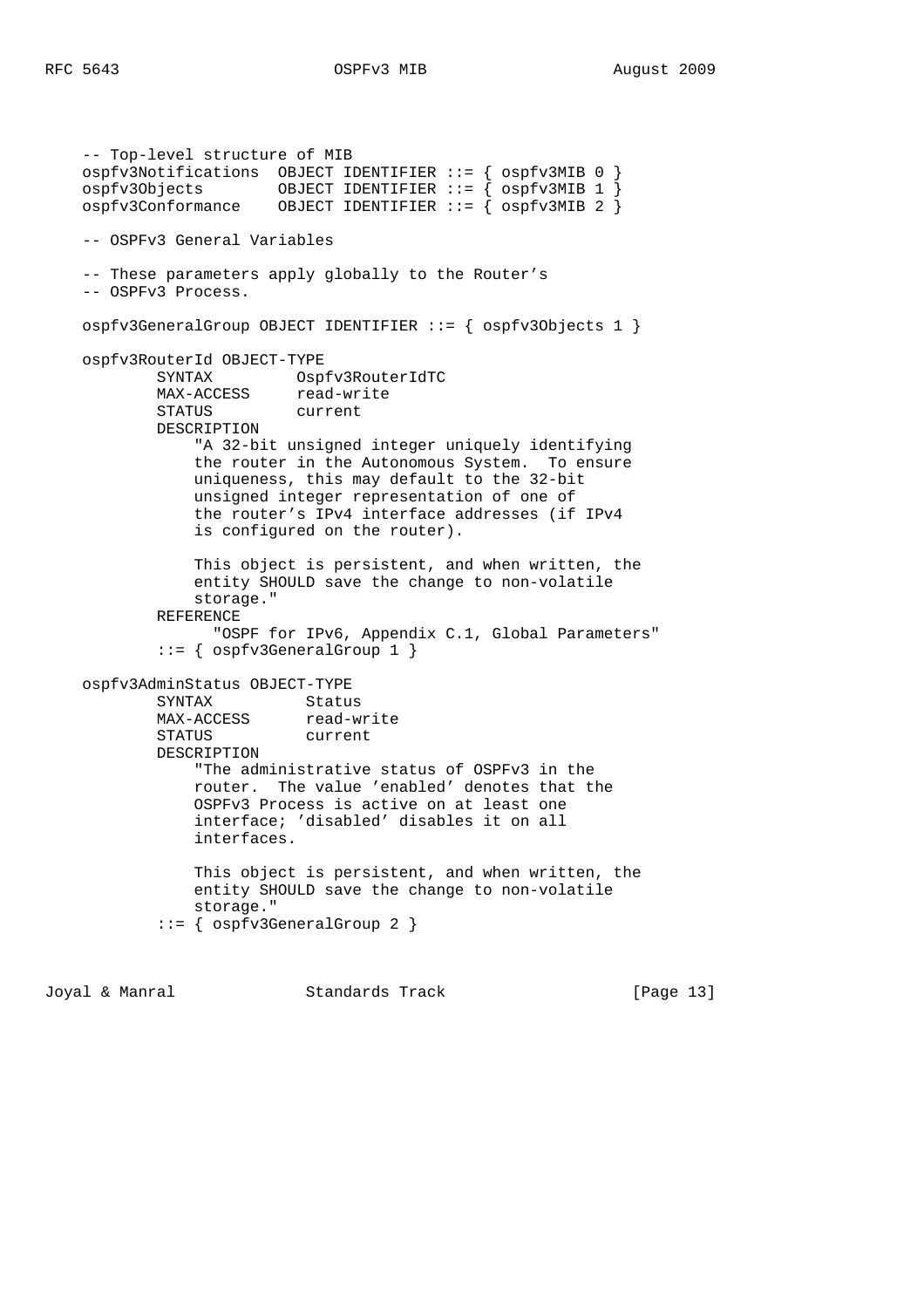```
 ospfv3VersionNumber OBJECT-TYPE
           SYNTAX INTEGER { version3 (3) }
          MAX-ACCESS read-only
          STATUS current
            DESCRIPTION
                "The version number of OSPF for IPv6 is 3."
            ::= { ospfv3GeneralGroup 3 }
    ospfv3AreaBdrRtrStatus OBJECT-TYPE
           SYNTAX TruthValue
           MAX-ACCESS read-only
            STATUS current
            DESCRIPTION
                "A flag to denote whether this router is an area
               border router. The value of this object is true (1)
              when the router is an area border router."
            REFERENCE
                "OSPF Version 2, Section 3, Splitting the AS into
               Areas"
            ::= { ospfv3GeneralGroup 4 }
    ospfv3ASBdrRtrStatus OBJECT-TYPE
SYNTAX TruthValue
MAX-ACCESS read-write
            STATUS current
            DESCRIPTION
                "A flag to note whether this router is
                configured as an Autonomous System border router.
               This object is persistent, and when written, the
               entity SHOULD save the change to non-volatile
               storage."
            REFERENCE
                "OSPF Version 2, Section 3.3, Classification of
               routers"
            ::= { ospfv3GeneralGroup 5 }
    ospfv3AsScopeLsaCount OBJECT-TYPE
            SYNTAX Gauge32
          MAX-ACCESS read-only
            STATUS current
            DESCRIPTION
                "The number of AS-scope (e.g., AS-External) link state
               advertisements in the link state database."
            ::= { ospfv3GeneralGroup 6 }
    ospfv3AsScopeLsaCksumSum OBJECT-TYPE
                         Unsigned32
```
Joyal & Manral Standards Track [Page 14]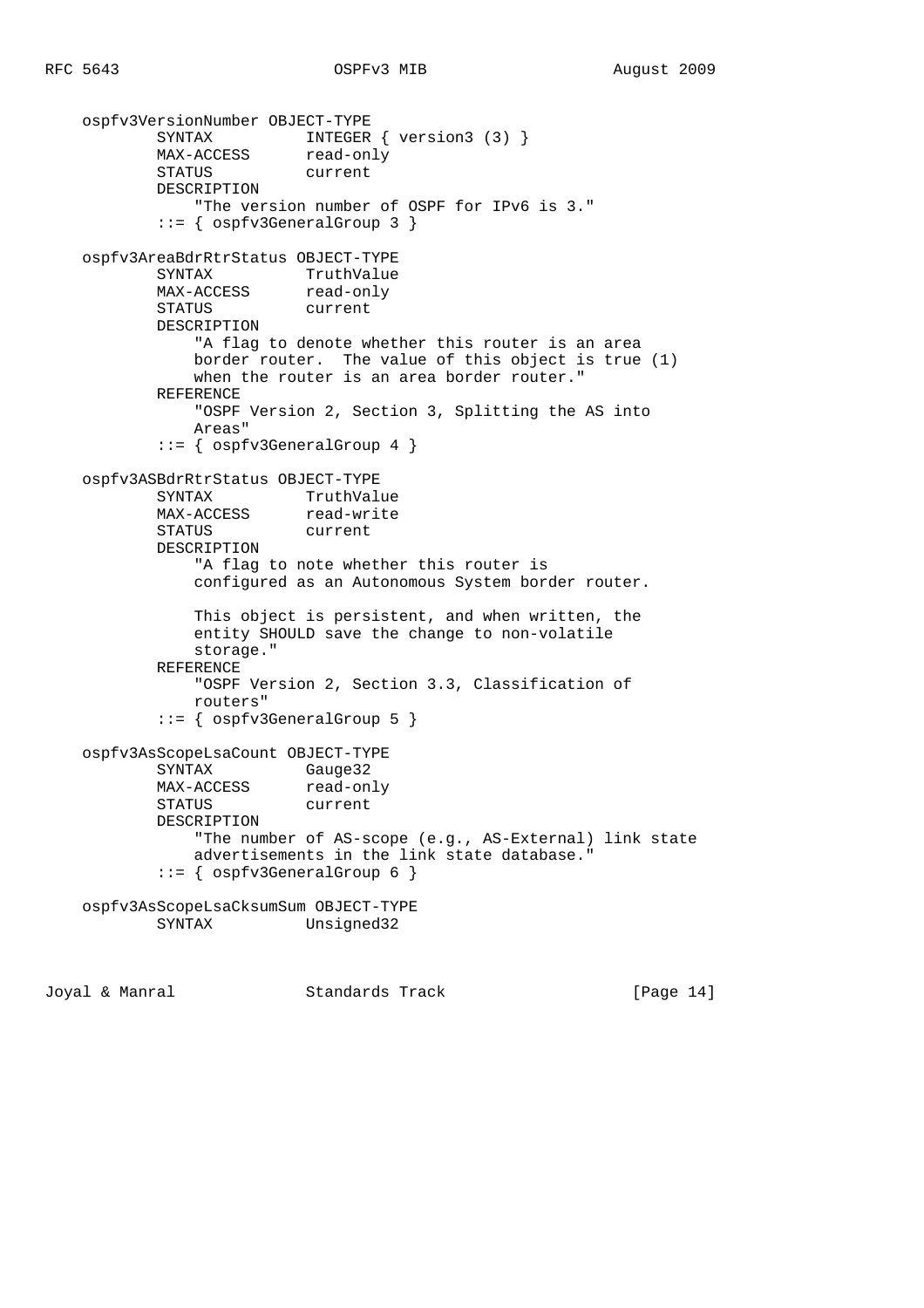```
MAX-ACCESS read-only
            STATUS current
            DESCRIPTION
                "The 32-bit unsigned sum of the LS checksums of
                the AS-scoped link state advertisements
                contained in the link state database. This sum
                can be used to determine if there has been a
                change in a router's link state database or
                to compare the link state database of two
                routers."
            ::= { ospfv3GeneralGroup 7 }
    ospfv3OriginateNewLsas OBJECT-TYPE
            SYNTAX Counter32
           MAX-ACCESS read-only<br>STATUS current
           STATUS
            DESCRIPTION
                "The number of new link state advertisements
                that have been originated. This number is
                incremented each time the router originates a new
                LSA.
                Discontinuities in the value of this counter
                can occur at re-initialization of the management
                system and at other times as indicated by the
                value of ospfv3DiscontinuityTime."
            ::= { ospfv3GeneralGroup 8 }
    ospfv3RxNewLsas OBJECT-TYPE
SYNTAX Counter32
MAX-ACCESS read-only
            STATUS current
            DESCRIPTION
                "The number of link state advertisements
                received that are determined to be new
                instantiations. This number does not include
                newer instantiations of self-originated link state
                advertisements.
                Discontinuities in the value of this counter
                can occur at re-initialization of the management
                system and at other times as indicated by the
                value of ospfv3DiscontinuityTime."
            ::= { ospfv3GeneralGroup 9 }
    ospfv3ExtLsaCount OBJECT-TYPE
           SYNTAX Gauge32<br>MAX-ACCESS read-only
           MAX-ACCESS
```
Joyal & Manral Standards Track [Page 15]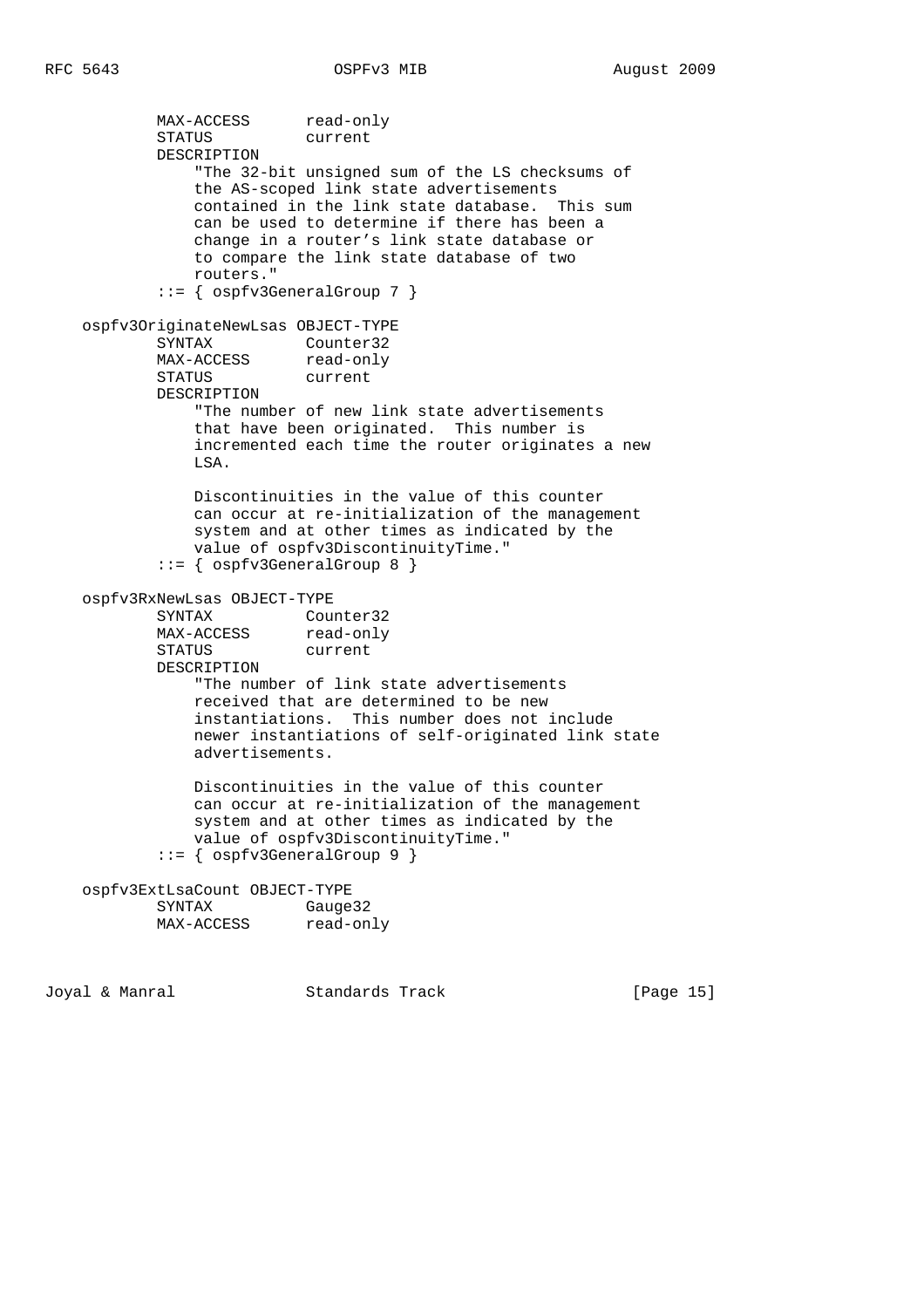```
 STATUS current
        DESCRIPTION
             "The number of External (LS type 0x4005) in the
             link state database."
         ::= { ospfv3GeneralGroup 10 }
 ospfv3ExtAreaLsdbLimit OBJECT-TYPE
       SYNTAX Integer32 (-1..'7FFFFFFF'h)
       MAX-ACCESS read-write
       STATUS current
        DESCRIPTION
            "The maximum number of non-default
            AS-external-LSA entries that can be stored in the
            link state database. If the value is -1, then
            there is no limit.
            When the number of non-default AS-external-LSAs
            in a router's link state database reaches
            ospfv3ExtAreaLsdbLimit, the router enters Overflow
            state. The router never holds more than
            ospfv3ExtAreaLsdbLimit non-default AS-external-LSAs
            in its database. ospfv3ExtAreaLsdbLimit MUST be set
            identically in all routers attached to the OSPFv3
            backbone and/or any regular OSPFv3 area (i.e.,
            OSPFv3 stub areas and not-so-stubby-areas (NSSAs)
            are excluded).
            This object is persistent, and when written, the
            entity SHOULD save the change to non-volatile
           storage."
         ::= { ospfv3GeneralGroup 11 }
 ospfv3ExitOverflowInterval OBJECT-TYPE
        SYNTAX Unsigned32
        UNITS "seconds"
       MAX-ACCESS read-write
        STATUS current
        DESCRIPTION
            "The number of seconds that, after entering
            Overflow state, a router will attempt to leave
            Overflow state. This allows the router to again
            originate non-default, AS-External-LSAs. When
            set to 0, the router will not leave Overflow
            state until restarted.
```
 This object is persistent, and when written, the entity SHOULD save the change to non-volatile storage."

Joyal & Manral Standards Track [Page 16]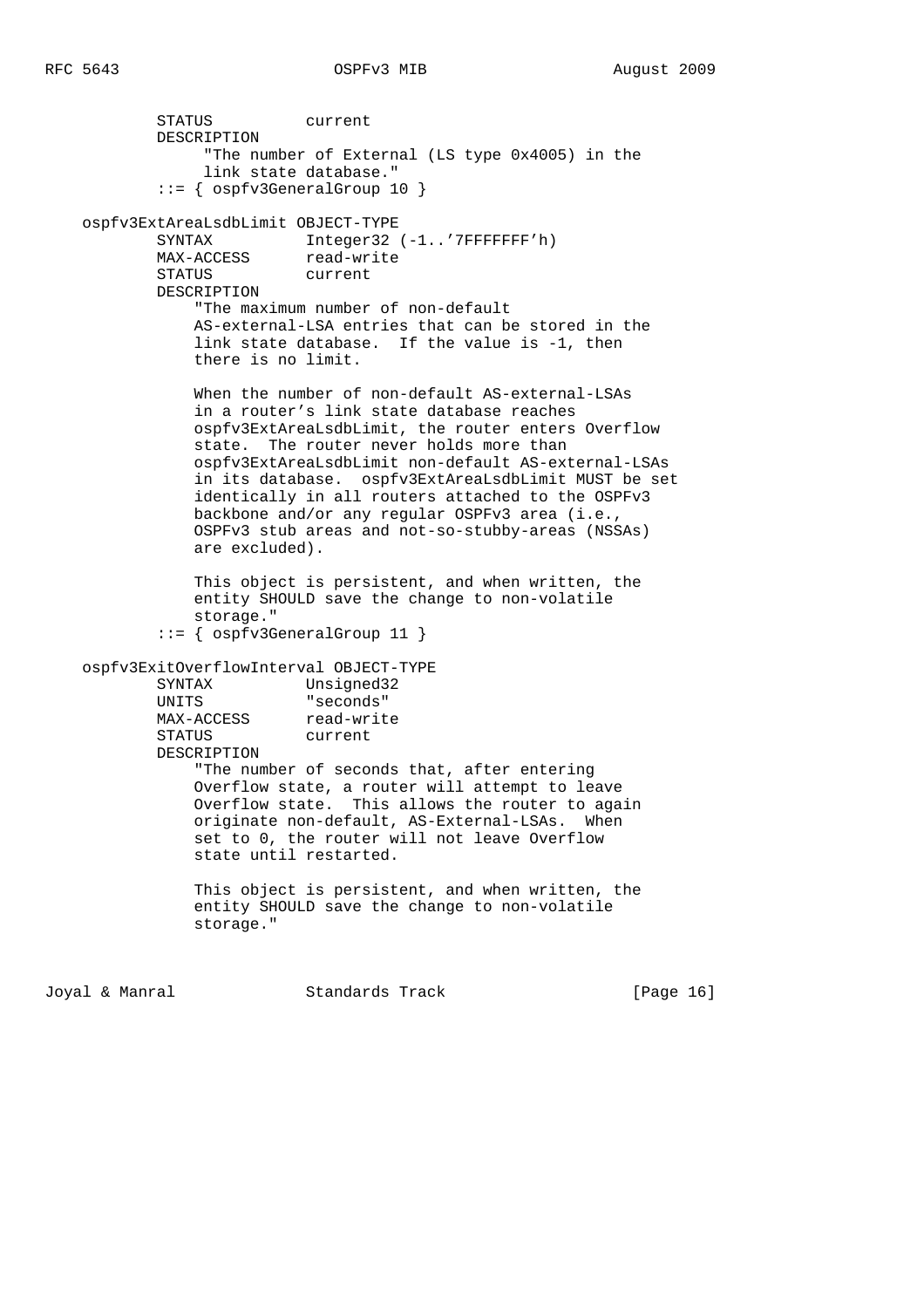```
 ::= { ospfv3GeneralGroup 12 }
    ospfv3DemandExtensions OBJECT-TYPE
 SYNTAX TruthValue
MAX-ACCESS read-write
 STATUS current
            DESCRIPTION
                "The router's support for demand circuits.
                The value of this object is true (1) when
                demand circuits are supported.
                This object is persistent, and when written, the
                entity SHOULD save the change to non-volatile
                storage."
            REFERENCE
                "OSPF Version 2; Extending OSPF to Support Demand
                Circuits"
            ::= { ospfv3GeneralGroup 13 }
    ospfv3ReferenceBandwidth OBJECT-TYPE
           SYNTAX Unsigned32
           UNITS "kilobits per second"
           MAX-ACCESS read-write
           STATUS current
           DESCRIPTION
               "Reference bandwidth in kilobits per second for
               calculating default interface metrics. The
               default value is 100,000 KBPS (100 MBPS).
               This object is persistent, and when written, the
               entity SHOULD save the change to non-volatile
               storage."
           REFERENCE
               "OSPF Version 2, Appendix C.3, Router interface
               parameters"
           DEFVAL { 100000 }
        ::= { ospfv3GeneralGroup 14 }
    ospfv3RestartSupport OBJECT-TYPE
          SYNTAX INTEGER { none(1),
                                 plannedOnly(2),
                                 plannedAndUnplanned(3)
 }
          MAX-ACCESS read-write<br>STATUS current
                      current
           DESCRIPTION
               "The router's support for OSPF graceful restart.
               Options include no restart support, only planned
```
Joyal & Manral Standards Track [Page 17]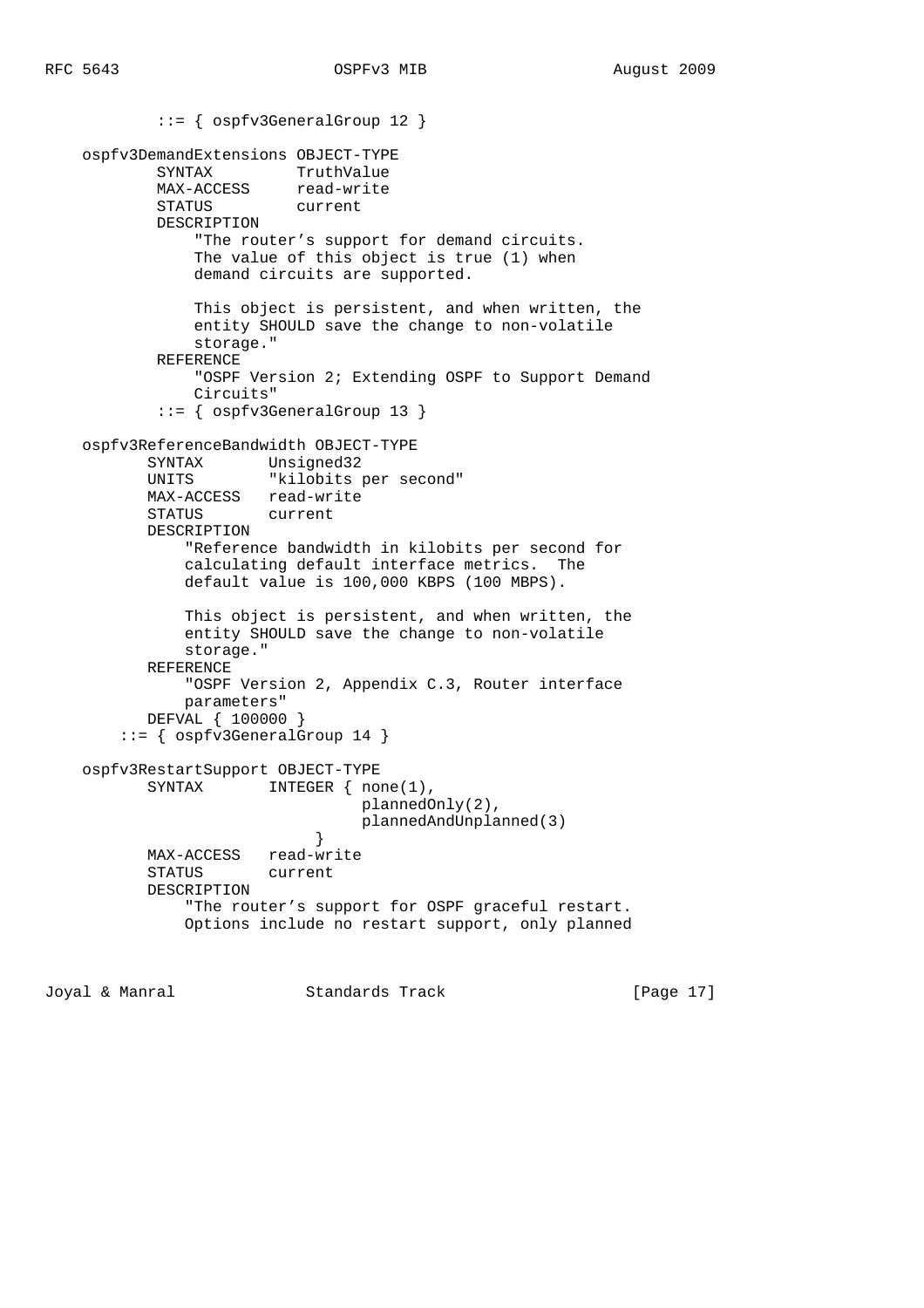```
 restarts, or both planned and unplanned restarts.
               This object is persistent, and when written, the
               entity SHOULD save the change to non-volatile
               storage."
           REFERENCE "Graceful OSPF Restart, Appendix B.1, Global
                      Parameters (Minimum subset)"
           ::= { ospfv3GeneralGroup 15 }
    ospfv3RestartInterval OBJECT-TYPE
           SYNTAX Ospfv3UpToRefreshIntervalTC
           UNITS "seconds"
           MAX-ACCESS read-write
           STATUS current
           DESCRIPTION
               "Configured OSPF graceful restart timeout interval.
               This object is persistent, and when written, the
               entity SHOULD save the change to non-volatile
               storage."
           REFERENCE "Graceful OSPF Restart, Appendix B.1, Global
                     Parameters (Minimum subset)"
           DEFVAL { 120 }
           ::= { ospfv3GeneralGroup 16 }
    ospfv3RestartStrictLsaChecking OBJECT-TYPE
          SYNTAX TruthValue
          MAX-ACCESS read-write
          STATUS current
          DESCRIPTION
             "Indicates if strict LSA checking is enabled for
             graceful restart. A value of true (1) indicates that
             strict LSA checking is enabled.
             This object is persistent, and when written,
             the entity SHOULD save the change to non-volatile
             storage."
          REFERENCE "Graceful OSPF Restart, Appendix B.2, Global
                   Parameters (Optional)"
          DEFVAL { true }
          ::= { ospfv3GeneralGroup 17 }
    ospfv3RestartStatus OBJECT-TYPE
          SYNTAX INTEGER { notRestarting(1),
                                 plannedRestart(2),
                                  unplannedRestart(3)
 }
           MAX-ACCESS read-only
```
Joyal & Manral Standards Track [Page 18]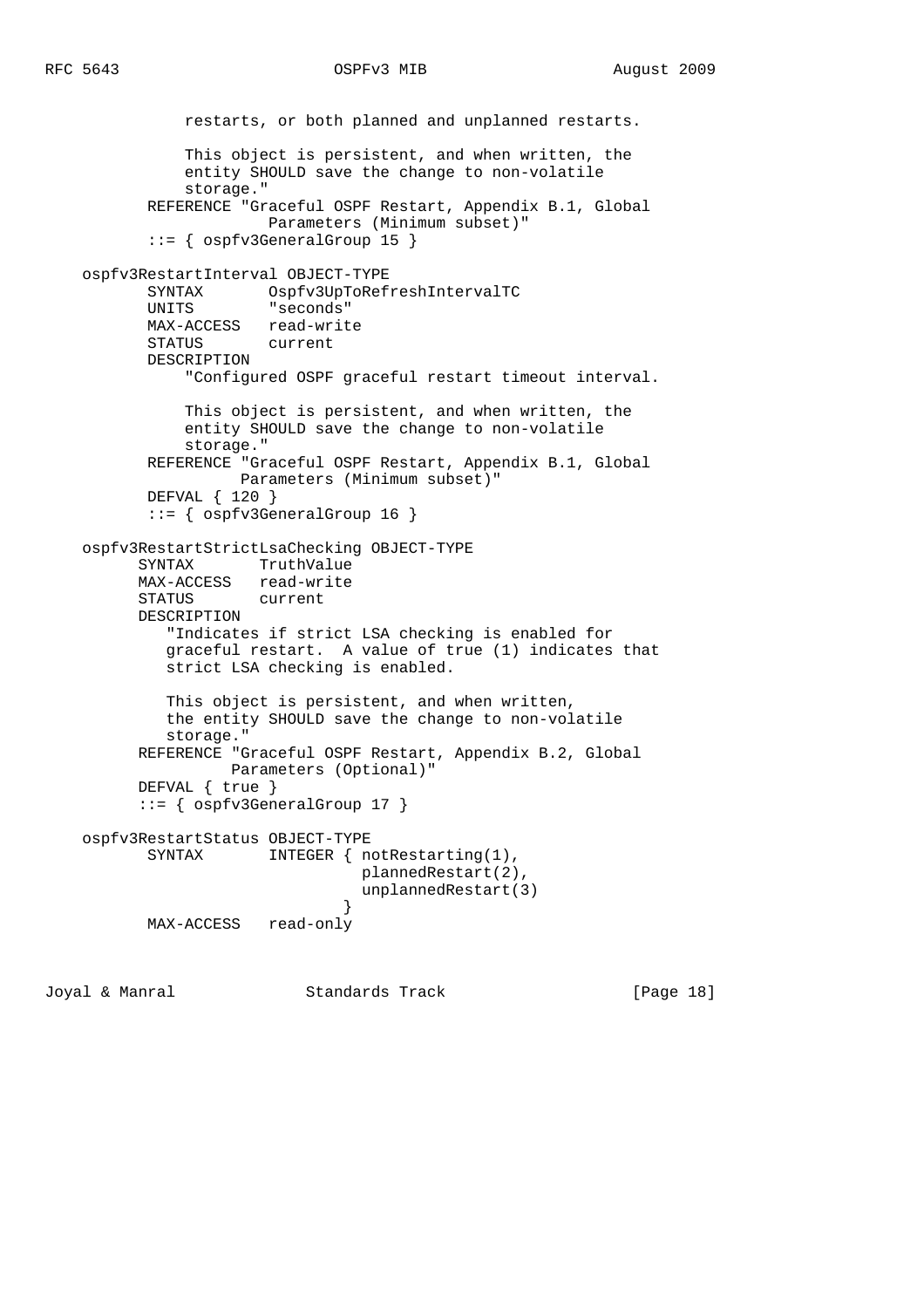```
 STATUS current
            DESCRIPTION
                "The current status of OSPF graceful restart capability."
            ::= { ospfv3GeneralGroup 18 }
     ospfv3RestartAge OBJECT-TYPE
            SYNTAX Ospfv3UpToRefreshIntervalTC
            UNITS "seconds"
            MAX-ACCESS read-only
            STATUS current
            DESCRIPTION
                "Remaining time in the current OSPF graceful restart
               interval."
            ::= { ospfv3GeneralGroup 19 }
     ospfv3RestartExitReason OBJECT-TYPE
           SYNTAX INTEGER { none(1),
                                     inProgress(2),
                                     completed(3),
                                     timedOut(4),
                                     topologyChanged(5)
 }
            MAX-ACCESS read-only
            STATUS current
            DESCRIPTION
                "Describes the outcome of the last attempt at a
               graceful restart.
              none: no restart has yet been attempted.<br>inProgress: a restart attempt is currently und
              inProgress: a restart attempt is currently underway.<br>
completed: the last restart completed successfully.<br>
timedOut: the last restart timed out.
                               the last restart completed successfully.
                                the last restart timed out.
               topologyChanged: the last restart was aborted due to
                                  a topology change."
         ::= { ospfv3GeneralGroup 20 }
     ospfv3NotificationEnable OBJECT-TYPE
            SYNTAX TruthValue
            MAX-ACCESS read-write
            STATUS current
            DESCRIPTION
                 "This object provides a coarse level of control
                  over the generation of OSPFv3 notifications.
                  If this object is set to true (1), then it enables
                  the generation of OSPFv3 notifications. If it is
                  set to false (2), these notifications are not
                  generated.
```
Joyal & Manral Standards Track [Page 19]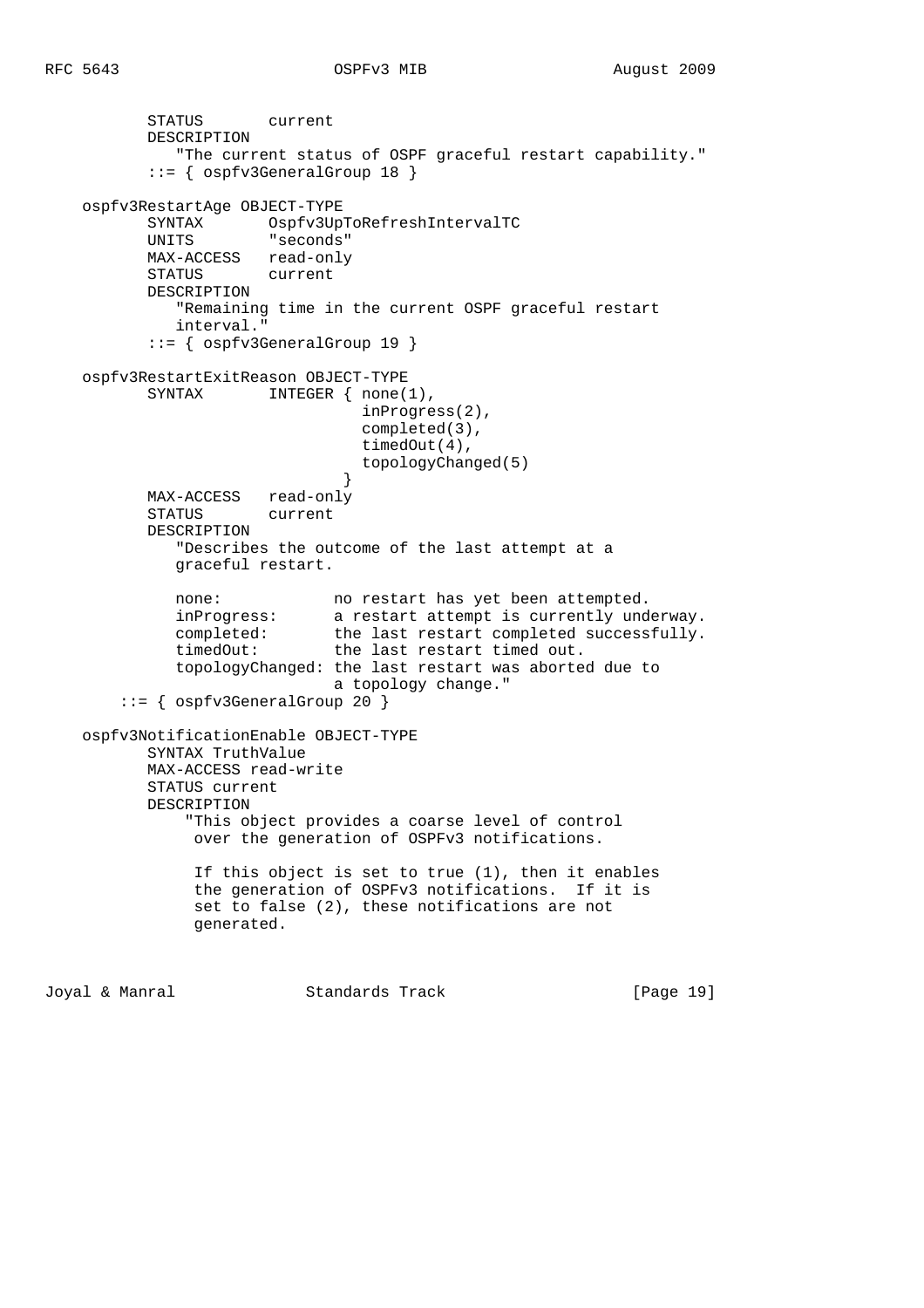```
 This object is persistent, and when written, the
                entity SHOULD save the change to non-volatile
                storage."
       ::= { ospfv3GeneralGroup 21 }
   ospfv3StubRouterSupport OBJECT-TYPE
        SYNTAX TruthValue
        MAX-ACCESS read-only
        STATUS current
        DESCRIPTION
            "The router's support for stub router functionality. An
            object value of true (1) indicates that stub router
            functionality is supported."
        REFERENCE
            "OSPF Stub Router Advertisement"
        ::= { ospfv3GeneralGroup 22 }
    ospfv3StubRouterAdvertisement OBJECT-TYPE
       SYNTAX INTEGER {
                          doNotAdvertise(1),
                           advertise(2)
 }
        MAX-ACCESS read-write
        STATUS current
        DESCRIPTION
            "This object controls the advertisement of
            stub LSAs by the router. The value
            doNotAdvertise (1) will result in the advertisement
            of standard LSAs and is the default value.
            This object is persistent, and when written,
            the entity SHOULD save the change to non-volatile
            storage."
        REFERENCE
            "OSPF Stub Router Advertisement, Section 2, Proposed
            Solution"
        DEFVAL { doNotAdvertise }
        ::= { ospfv3GeneralGroup 23 }
   ospfv3DiscontinuityTime OBJECT-TYPE
       SYNTAX TimeStamp
       MAX-ACCESS read-only
       STATUS current
       DESCRIPTION
          "The value of sysUpTime on the most recent occasion
           at which any one of this MIB's counters suffered
           a discontinuity.
```
Joyal & Manral Standards Track [Page 20]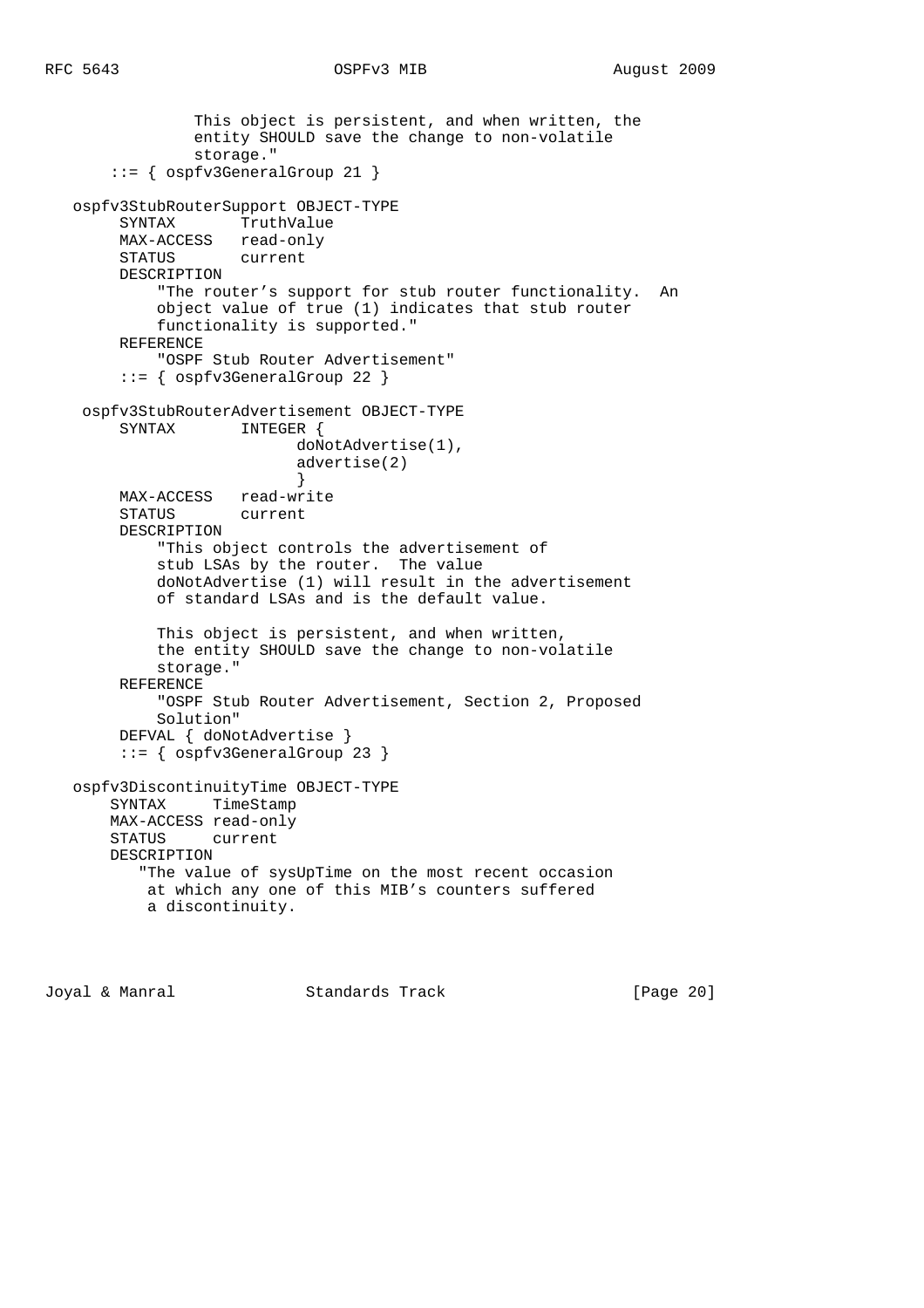If no such discontinuities have occurred since the last re-initialization of the local management subsystem, then this object contains a zero value." ::= { ospfv3GeneralGroup 24 } ospfv3RestartTime OBJECT-TYPE SYNTAX TimeStamp MAX-ACCESS read-only STATUS current DESCRIPTION "The value of sysUpTime on the most recent occasion at which the ospfv3RestartExitReason was updated." ::= { ospfv3GeneralGroup 25 } -- The OSPFv3 Area Data Structure contains information -- regarding the various areas. The interfaces and -- virtual links are configured as part of these areas. -- Area 0, by definition, is the backbone area. ospfv3AreaTable OBJECT-TYPE SYNTAX SEQUENCE OF Ospfv3AreaEntry MAX-ACCESS not-accessible STATUS current DESCRIPTION "Information describing the configured parameters and cumulative statistics of the router's attached areas. The interfaces and virtual links are configured as part of these areas. Area 0, by definition, is the backbone area." REFERENCE "OSPF Version 2, Section 6, The Area Data Structure" ::= { ospfv3Objects 2 } ospfv3AreaEntry OBJECT-TYPE SYNTAX Ospfv3AreaEntry MAX-ACCESS not-accessible<br>STATUS current STATUS DESCRIPTION "Information describing the configured parameters and cumulative statistics of one of the router's attached areas. The information in this table is persistent, and when written, the entity SHOULD save the a change to non-volatile storage." INDEX { ospfv3AreaId } ::= { ospfv3AreaTable 1 }

Joyal & Manral Standards Track [Page 21]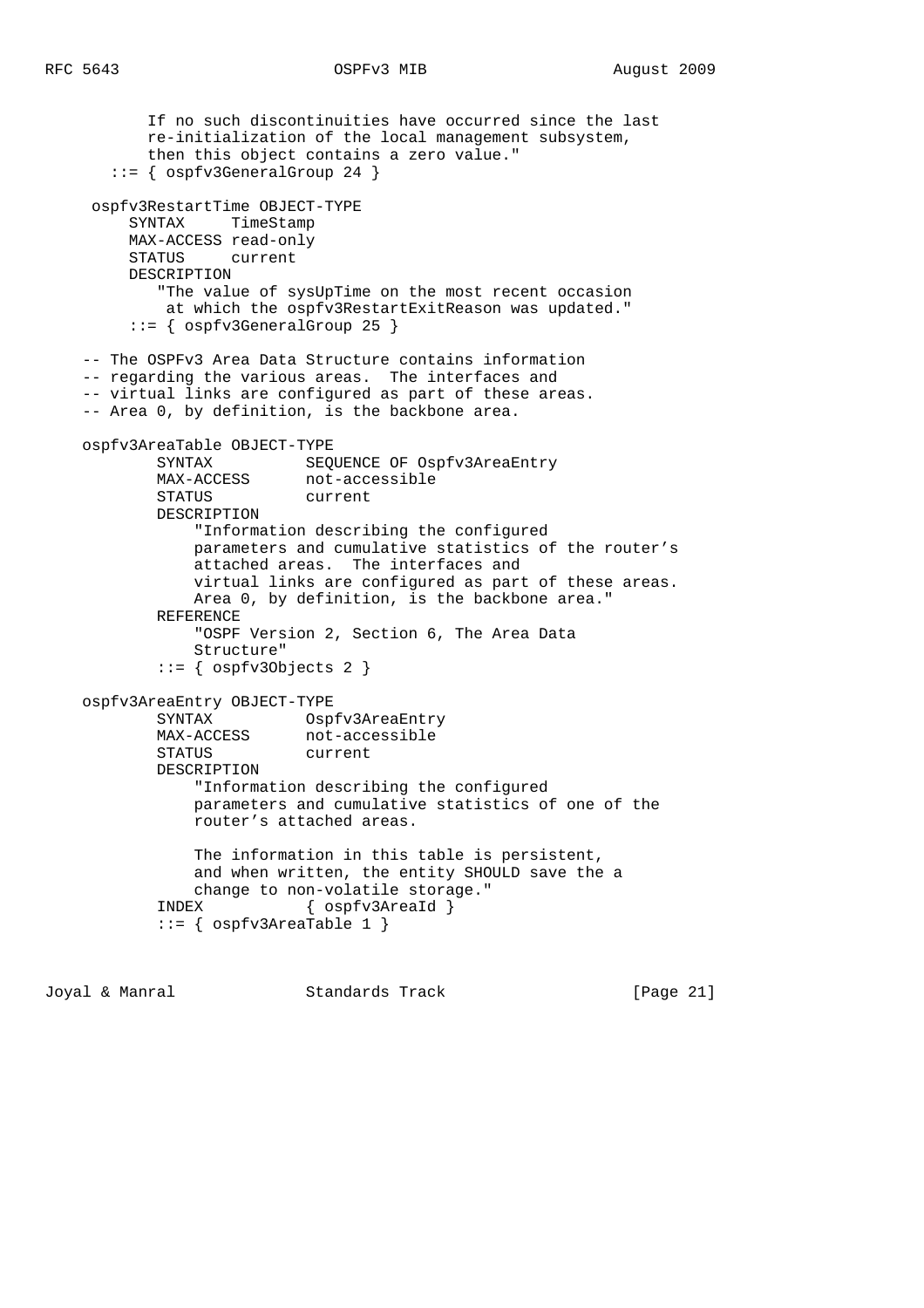```
 Ospfv3AreaEntry ::= SEQUENCE {
            ospfv3AreaId
                   Ospfv3AreaIdTC,
            ospfv3AreaImportAsExtern
                   INTEGER,
            ospfv3AreaSpfRuns
                   Counter32,
            ospfv3AreaBdrRtrCount
                   Gauge32,
            ospfv3AreaAsBdrRtrCount
                   Gauge32,
            ospfv3AreaScopeLsaCount
                   Gauge32,
            ospfv3AreaScopeLsaCksumSum
                    Unsigned32,
            ospfv3AreaSummary
                    INTEGER,
            ospfv3AreaRowStatus
                   RowStatus,
            ospfv3AreaStubMetric
                    BigMetric,
            ospfv3AreaNssaTranslatorRole
                    INTEGER,
            ospfv3AreaNssaTranslatorState
                    INTEGER,
            ospfv3AreaNssaTranslatorStabInterval
                    Unsigned32,
            ospfv3AreaNssaTranslatorEvents
                   Counter32,
            ospfv3AreaStubMetricType
                   INTEGER,
            ospfv3AreaTEEnabled
                   TruthValue
 }
    ospfv3AreaId OBJECT-TYPE
 SYNTAX Ospfv3AreaIdTC
MAX-ACCESS not-accessible
 STATUS current
            DESCRIPTION
                "A 32-bit unsigned integer uniquely identifying an area.
                Area ID 0 is used for the OSPFv3 backbone."
            REFERENCE
                "OSPF Version 2, Appendix C.2, Area parameters"
            ::= { ospfv3AreaEntry 1 }
```
Joyal & Manral Standards Track [Page 22]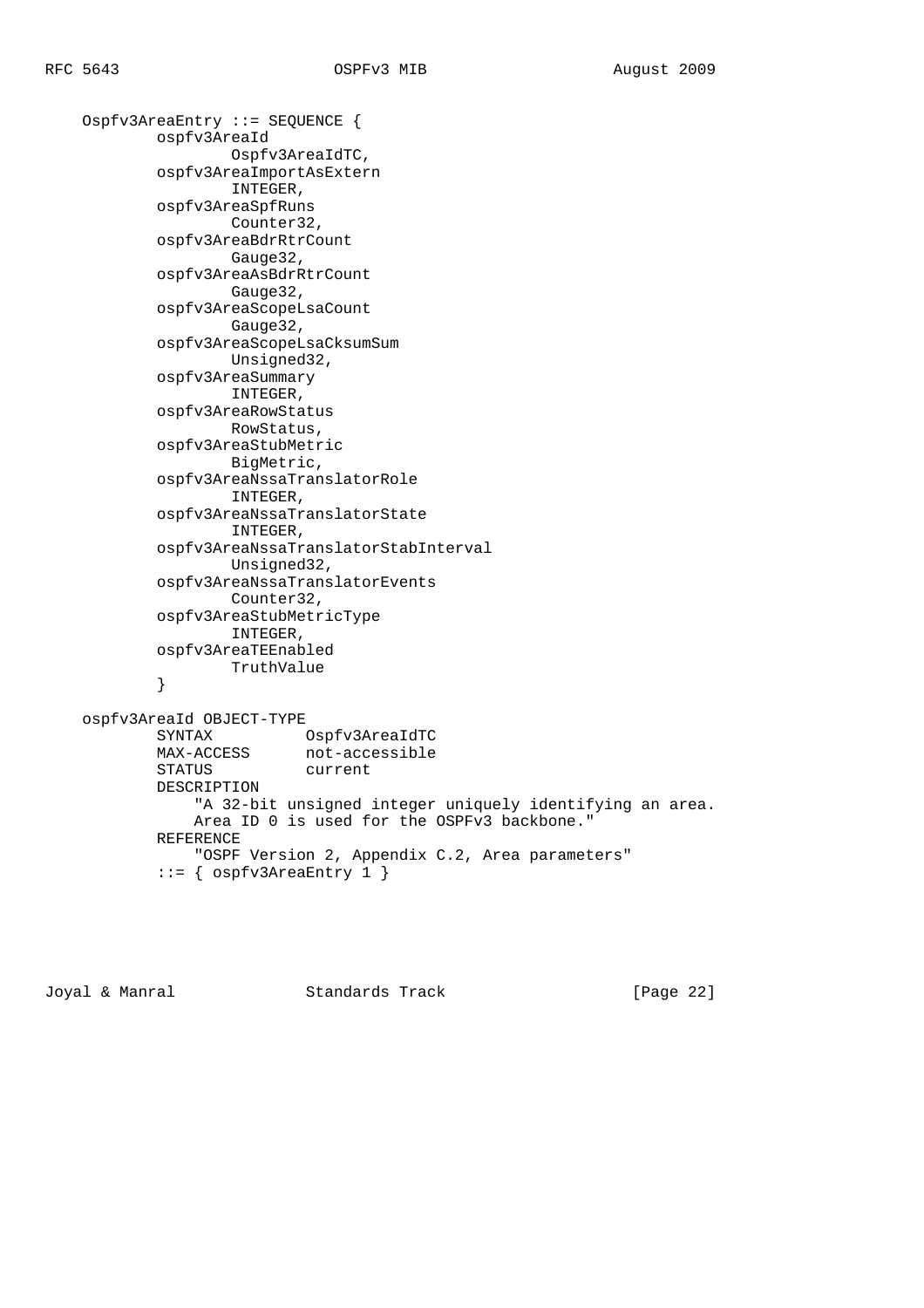```
 ospfv3AreaImportAsExtern OBJECT-TYPE
          SYNTAX INTEGER {
importExternal(1), -- normal area
 importNoExternal(2), -- stub area
                         importNssa(3) -- not-so-stubby-area
 }
MAX-ACCESS read-create
           STATUS current
           DESCRIPTION
               "Indicates whether an area is a stub area, NSSA, or
              standard area. AS-scope LSAs are not imported into stub
              areas or NSSAs. NSSAs import AS-External data as NSSA
              LSAs that have Area-scope."
           REFERENCE
               "OSPF Version 2, Appendix C.2, Area parameters"
           DEFVAL { importExternal }
           ::= { ospfv3AreaEntry 2 }
    ospfv3AreaSpfRuns OBJECT-TYPE
SYNTAX Counter32
MAX-ACCESS read-only
           STATUS current
           DESCRIPTION
               "The number of times that the intra-area route
              table has been calculated using this area's
              link state database. This is typically done
              using Dijkstra's algorithm.
              Discontinuities in the value of this counter
              can occur at re-initialization of the management
              system and at other times as indicated by the
              value of ospfv3DiscontinuityTime."
           ::= { ospfv3AreaEntry 3 }
    ospfv3AreaBdrRtrCount OBJECT-TYPE
SYNTAX Gauge32
MAX-ACCESS read-only
           STATUS current
           DESCRIPTION
               "The total number of area border routers
              reachable within this area. This is initially zero,
              and is calculated in each Shortest Path First (SPF)
              pass."
          DEFVAL { 0 }
           ::= { ospfv3AreaEntry 4 }
```
Joyal & Manral **Standards Track** [Page 23]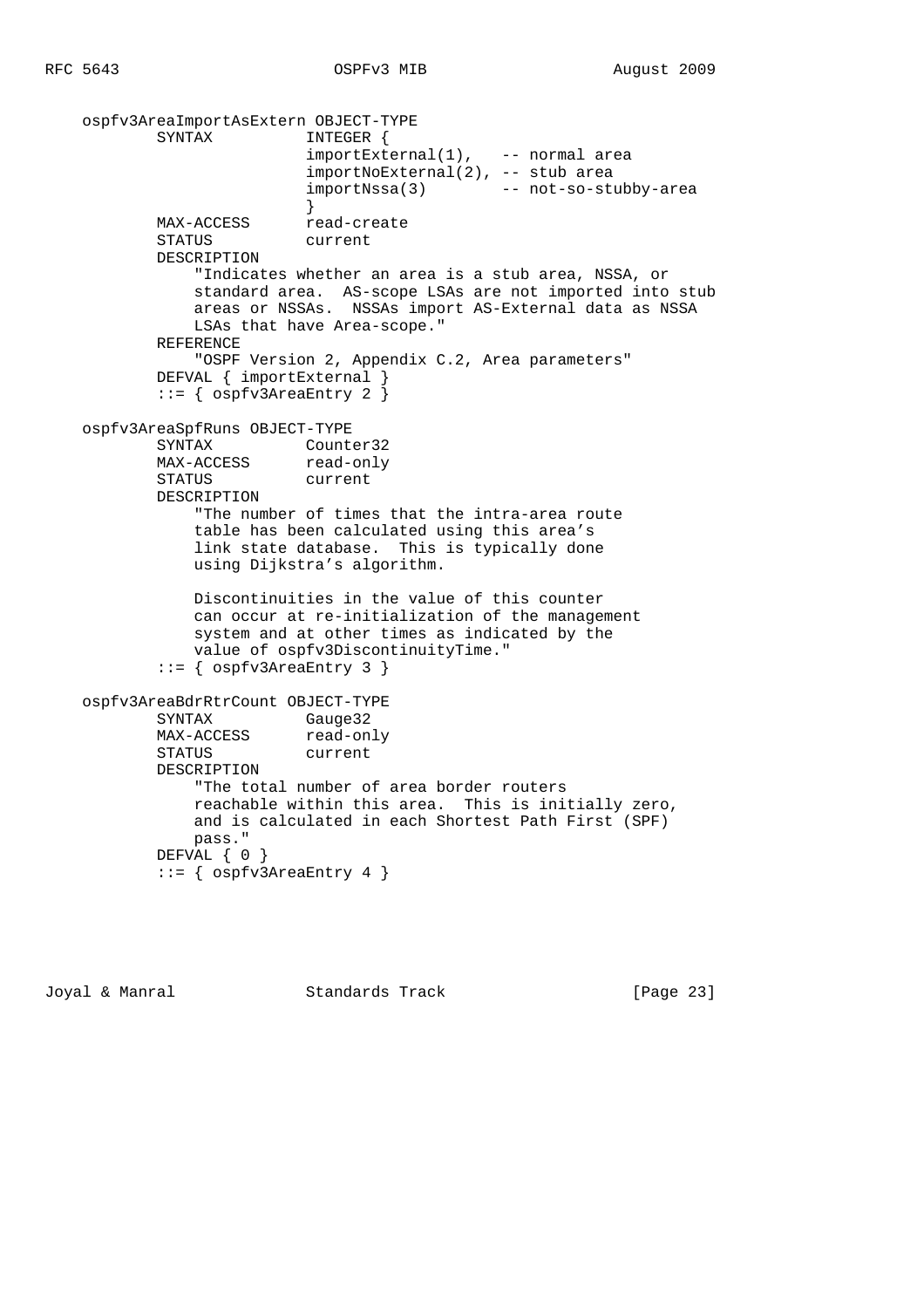```
ospfv3AreaAsBdrRtrCount OBJECT-TYPE<br>SYNTAX Gauge32<br>MAX-ACCESS read-only
SYNTAX Gauge32
MAX-ACCESS read-only
 STATUS current
            DESCRIPTION
                "The total number of Autonomous System border
               routers reachable within this area. This is
               initially zero, and is calculated in each SPF
               pass."
            DEFVAL { 0 }
            ::= { ospfv3AreaEntry 5 }
    ospfv3AreaScopeLsaCount OBJECT-TYPE
            SYNTAX Gauge32
          MAX-ACCESS read-only<br>STATUS current
           STATUS
            DESCRIPTION
                "The total number of Area-scope link state
               advertisements in this area's link state
               database."
           DEFVAL { 0 }
            ::= { ospfv3AreaEntry 6 }
    ospfv3AreaScopeLsaCksumSum OBJECT-TYPE
 SYNTAX Unsigned32
MAX-ACCESS read-only
           STATUS current
           DESCRIPTION
                "The 32-bit unsigned sum of the Area-scope link state
               advertisements' LS checksums contained in this
               area's link state database. The sum can be used
               to determine if there has been a change in a
               router's link state database or to compare the
               link state database of two routers."
            ::= { ospfv3AreaEntry 7 }
    ospfv3AreaSummary OBJECT-TYPE
           SYNTAX INTEGER {
                          noAreaSummary(1),
                          sendAreaSummary(2)
 }
MAX-ACCESS read-create
            STATUS current
            DESCRIPTION
                "The variable ospfv3AreaSummary controls the
               import of Inter-Area LSAs into stub and
               NSSA areas. It has no effect on other areas.
```
Joyal & Manral Standards Track [Page 24]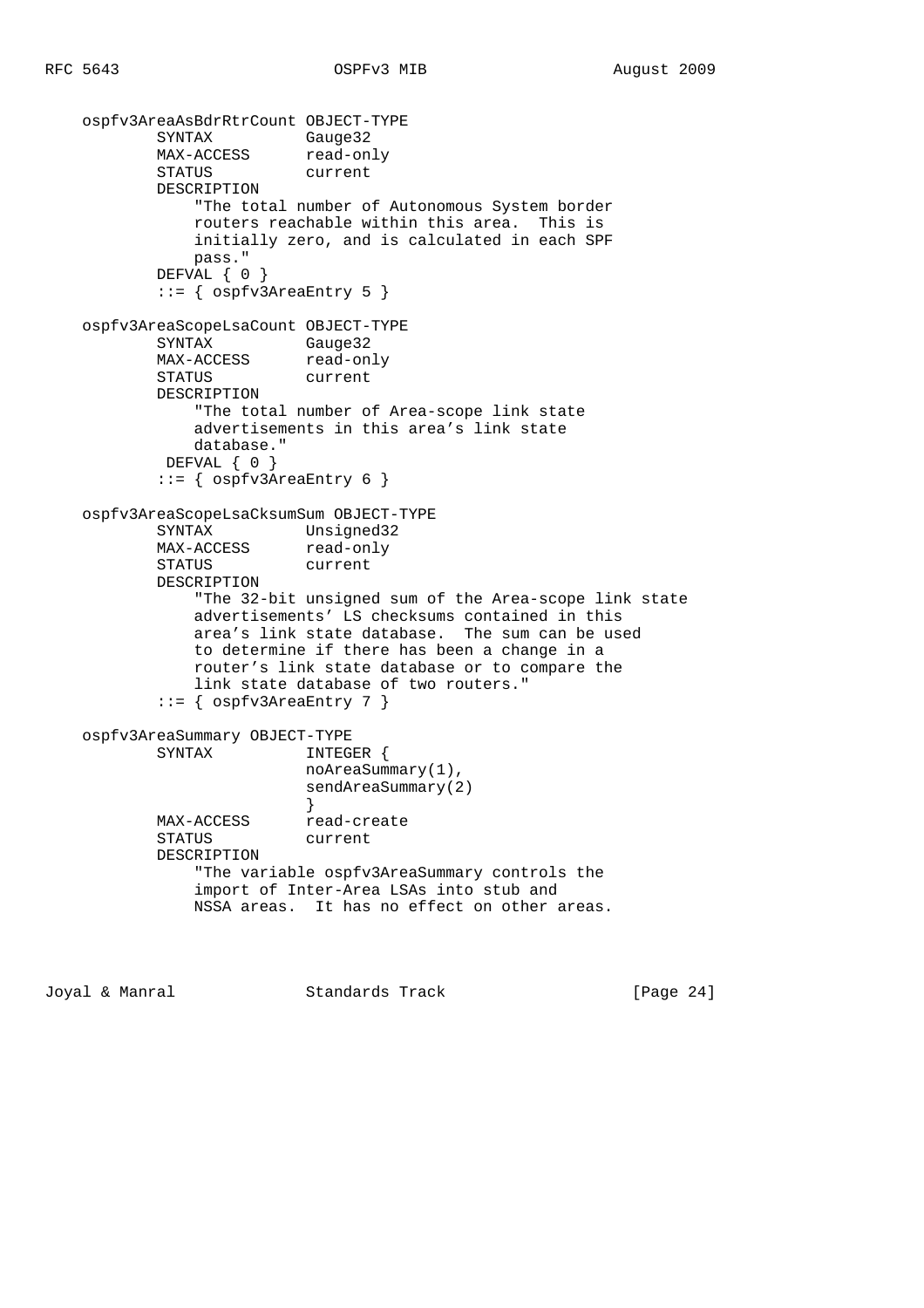```
 If it is noAreaSummary, the router will neither
               originate nor propagate Inter-Area LSAs into the
               stub or NSSA area. It will only advertise a
               default route.
               If it is sendAreaSummary, the router will both
               summarize and propagate Inter-Area LSAs."
            DEFVAL { sendAreaSummary }
            ::= { ospfv3AreaEntry 8 }
    ospfv3AreaRowStatus OBJECT-TYPE
SYNTAX RowStatus
MAX-ACCESS read-create
 STATUS current
           DESCRIPTION
               "This object permits management of the table by
               facilitating actions such as row creation,
               construction, and destruction.
               The value of this object has no effect on
               whether other objects in this conceptual row can be
               modified."
            ::= { ospfv3AreaEntry 9 }
    ospfv3AreaStubMetric OBJECT-TYPE
 SYNTAX BigMetric
MAX-ACCESS read-create
           STATUS current
            DESCRIPTION
                "The metric value advertised for the default route
               into stub and NSSA areas. By default, this equals the
               least metric among the interfaces to other areas."
            ::= { ospfv3AreaEntry 10 }
    ospfv3AreaNssaTranslatorRole OBJECT-TYPE
           SYNTAX INTEGER { always(1), candidate(2) }
          MAX-ACCESS read-create
           STATUS current
            DESCRIPTION
                "Indicates an NSSA border router's policy to
               perform NSSA translation of NSSA-LSAs into
               AS-External-LSAs."
            DEFVAL { candidate }
            ::= { ospfv3AreaEntry 11 }
    ospfv3AreaNssaTranslatorState OBJECT-TYPE
          SYNTAX
                           enabled(1),
```
Joyal & Manral Standards Track [Page 25]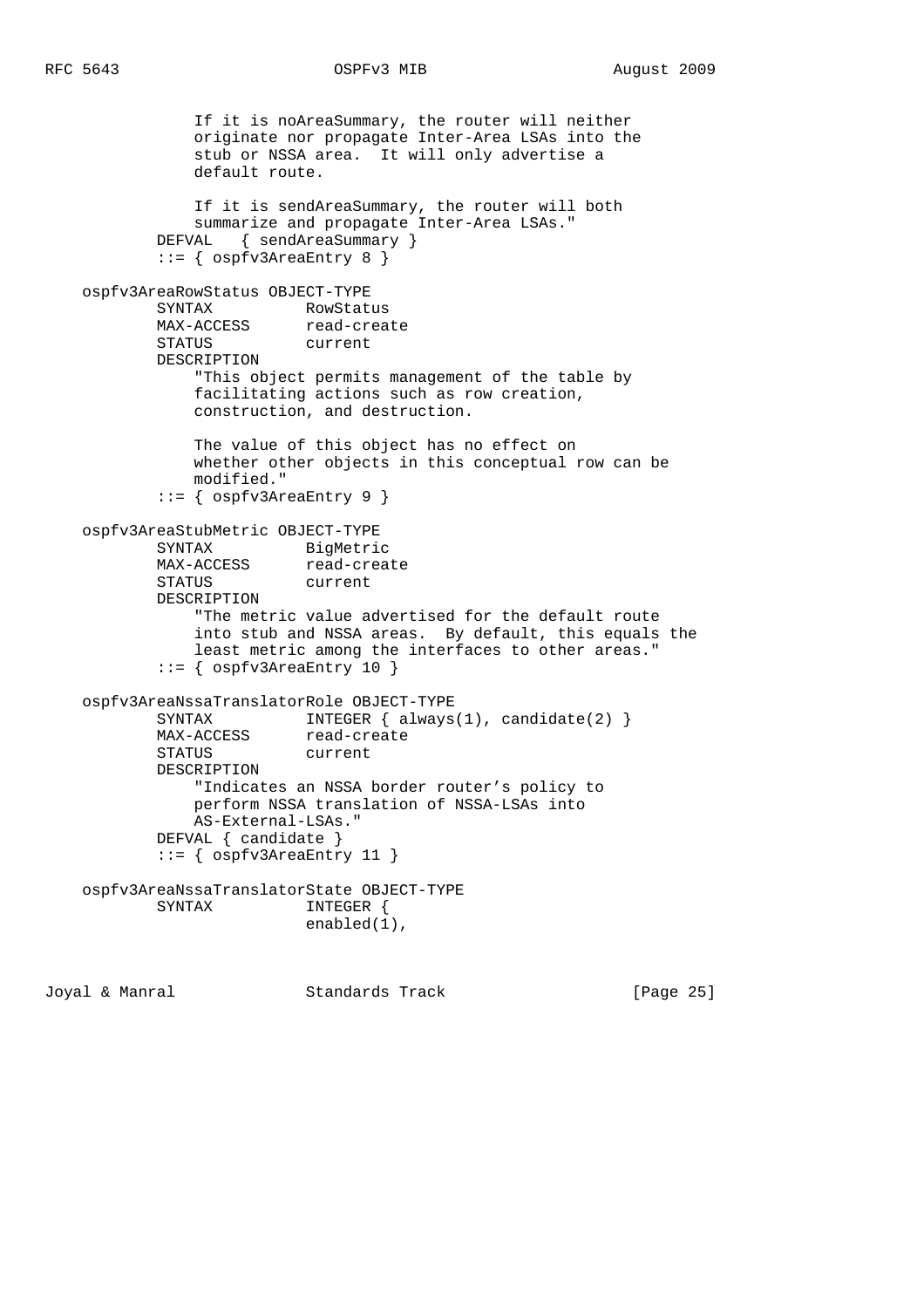```
 elected(2),
                           disabled(3)
 }
           MAX-ACCESS read-only
            STATUS current
            DESCRIPTION
                 "Indicates if and how an NSSA border router is
                 performing NSSA translation of NSSA-LSAs into
                AS-External-LSAs. When this object is set to
                 'enabled', the NSSA border router's
                 ospfv3AreaNssaTranslatorRole has been set to 'always'.
                When this object is set to 'elected', a candidate
                 NSSA border router is translating NSSA-LSAs into
                 AS-External-LSAs. When this object is set to
                 'disabled', a candidate NSSA Border router is NOT
                 translating NSSA-LSAs into AS-External-LSAs."
            ::= { ospfv3AreaEntry 12 }
    ospfv3AreaNssaTranslatorStabInterval OBJECT-TYPE
            SYNTAX Unsigned32
            UNITS "seconds"
           MAX-ACCESS read-create
            STATUS current
            DESCRIPTION
                "The stability interval defined as the number of
                seconds after an elected translator determines its
                services are no longer required that it should
                continue to perform its translation duties."
            DEFVAL { 40 }
            ::= { ospfv3AreaEntry 13 }
    ospfv3AreaNssaTranslatorEvents OBJECT-TYPE
            SYNTAX Counter32
           MAX-ACCESS read-only
            STATUS current
            DESCRIPTION
                "Indicates the number of Translator state changes
                that have occurred since the last start-up of the
                OSPFv3 routing process.
                Discontinuities in the value of this counter
                can occur at re-initialization of the management
                system and at other times as indicated by the
                value of ospfv3DiscontinuityTime."
            ::= { ospfv3AreaEntry 14 }
```
Joyal & Manral Standards Track [Page 26]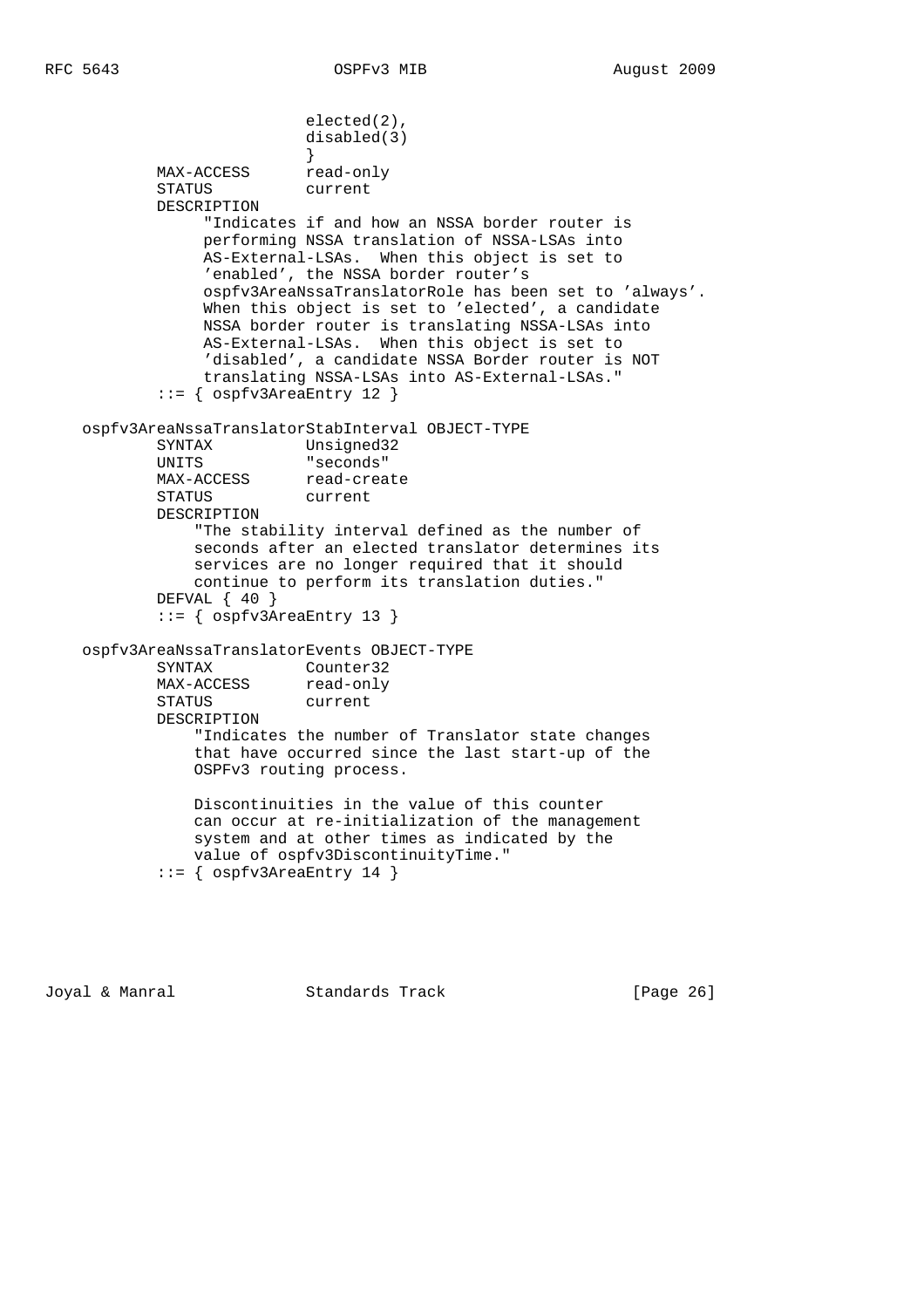```
ospfv3AreaStubMetricType OBJECT-TYPE<br>SYNTAX INTEGER {
           SYNTAX
                         ospfv3Metric(1), -- OSPF Metric
                          comparableCost(2), -- external type 1
                          nonComparable(3) -- external type 2
 }
           MAX-ACCESS read-create
            STATUS current
            DESCRIPTION
                "This variable assigns the type of metric
               advertised as a default route."
            DEFVAL { ospfv3Metric }
            ::= { ospfv3AreaEntry 15 }
    ospfv3AreaTEEnabled OBJECT-TYPE
            SYNTAX TruthValue
          SINIAA<br>MAX-ACCESS read-create<br>STATUS current
           STATUS
           DESCRIPTION
                  "Indicates whether or not traffic engineering
 is enabled in the area. The object is set
 to the value true (1) to enable traffic engineering.
                  Traffic engineering is disabled by default."
            DEFVAL { false }
            ::= { ospfv3AreaEntry 16 }
    -- OSPFv3 AS-Scope Link State Database
    ospfv3AsLsdbTable OBJECT-TYPE
 SYNTAX SEQUENCE OF Ospfv3AsLsdbEntry
MAX-ACCESS not-accessible
           STATUS current
            DESCRIPTION
                "The OSPFv3 Process's AS-scope link state database
               (LSDB). The LSDB contains the AS-scope link state
               advertisements from throughout the areas that the
               device is attached to."
```
 $::=$  { ospfv30bjects 3 }

```
 ospfv3AsLsdbEntry OBJECT-TYPE
        SYNTAX Ospfv3AsLsdbEntry
       MAX-ACCESS not-accessible
        STATUS current
        DESCRIPTION
           "A single AS-scope link state advertisement."
        INDEX { ospfv3AsLsdbType,
                        ospfv3AsLsdbRouterId,
                        ospfv3AsLsdbLsid }
```
Joyal & Manral Standards Track [Page 27]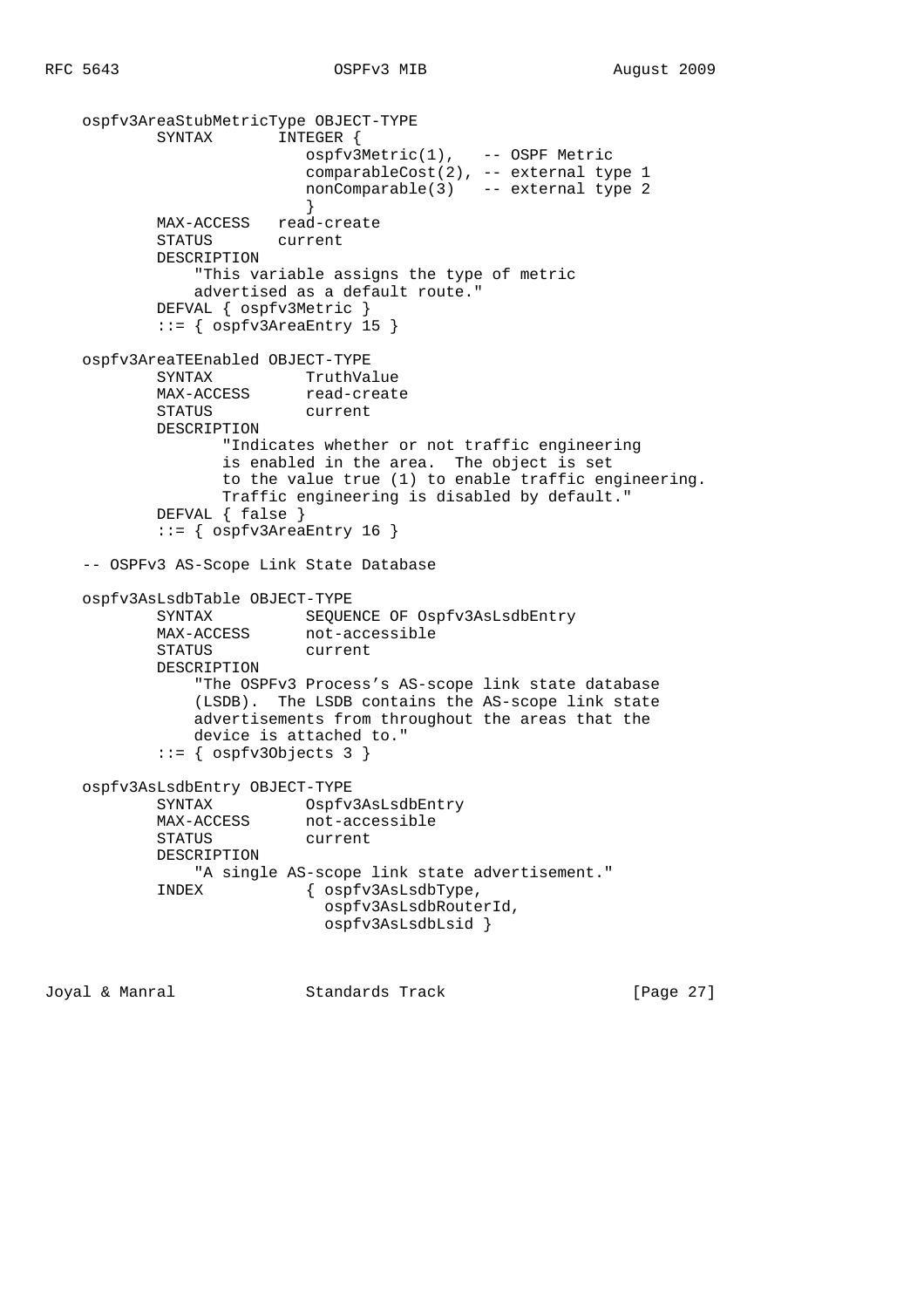```
 ::= { ospfv3AsLsdbTable 1 }
    Ospfv3AsLsdbEntry ::= SEQUENCE {
           ospfv3AsLsdbType
                 Unsigned32,
           ospfv3AsLsdbRouterId
                  Ospfv3RouterIdTC,
           ospfv3AsLsdbLsid
                 Ospfv3LsIdTC,
           ospfv3AsLsdbSequence
                  Ospfv3LsaSequenceTC,
           ospfv3AsLsdbAge
                  Ospfv3LsaAgeTC,
           ospfv3AsLsdbChecksum
                  Integer32,
           ospfv3AsLsdbAdvertisement
                  OCTET STRING,
           ospfv3AsLsdbTypeKnown
                  TruthValue
 }
    ospfv3AsLsdbType OBJECT-TYPE
 SYNTAX Unsigned32(0..'FFFFFFFF'h)
MAX-ACCESS not-accessible
           STATUS current
           DESCRIPTION
               "The type of the link state advertisement.
               Each link state type has a separate
               advertisement format. AS-scope LSAs not recognized
               by the router may be stored in the database."
          ::= { ospfv3AsLsdbEntry 1 }
    ospfv3AsLsdbRouterId OBJECT-TYPE
 SYNTAX Ospfv3RouterIdTC
MAX-ACCESS not-accessible
 STATUS current
           DESCRIPTION
               "The 32-bit number that uniquely identifies the
               originating router in the Autonomous System."
           REFERENCE
               "OSPF Version 2, Appendix C.1, Global parameters"
           ::= { ospfv3AsLsdbEntry 2 }
    ospfv3AsLsdbLsid OBJECT-TYPE
           SYNTAX Ospfv3LsIdTC
MAX-ACCESS not-accessible
 STATUS current
```
Joyal & Manral **Standards Track** [Page 28]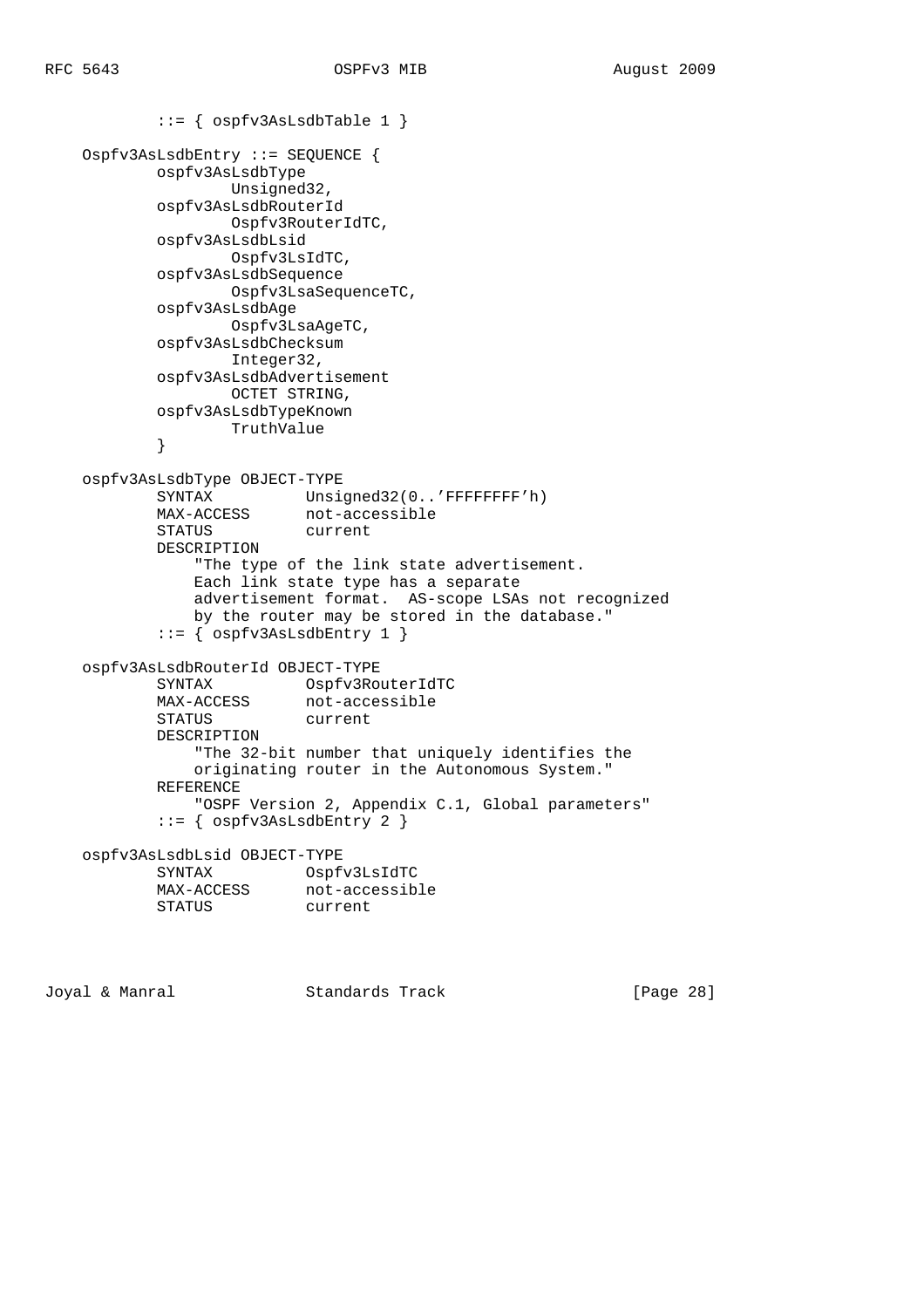DESCRIPTION "The Link State ID is an LS type-specific field containing a unique identifier; it identifies the piece of the routing domain that is being described by the advertisement. In contrast to OSPFv2, the LSID has no addressing semantics." ::= { ospfv3AsLsdbEntry 3 } -- Note that the OSPF sequence number is a 32-bit signed -- integer. It starts with the value '80000001'h -- or -'7FFFFFFF'h, and increments until '7FFFFFFF'h. -- Thus, a typical sequence number will be very negative. ospfv3AsLsdbSequence OBJECT-TYPE Ospfv3LsaSequenceTC MAX-ACCESS read-only<br>STATUS current STATUS DESCRIPTION "The sequence number field is a signed 32-bit integer. It is used to detect old and duplicate link state advertisements. The space of sequence numbers is linearly ordered. The larger the sequence number, the more recent the advertisement." REFERENCE "OSPF Version 2, Section 12.1.6, LS sequence number"  $::=$  {  $ospfv3AsLsdbEntry 4$  } ospfv3AsLsdbAge OBJECT-TYPE SYNTAX Ospfv3LsaAgeTC UNITS "seconds" MAX-ACCESS read-only STATUS current DESCRIPTION "This field is the age of the link state advertisement in seconds. The high-order bit of the LS age field is considered the DoNotAge bit for support of on-demand circuits." REFERENCE "OSPF Version 2, Section 12.1.1, LS age; Extending OSPF to Support Demand Circuits, Section 2.2, The LS age field."

```
 ::= { ospfv3AsLsdbEntry 5 }
```
Joyal & Manral Standards Track [Page 29]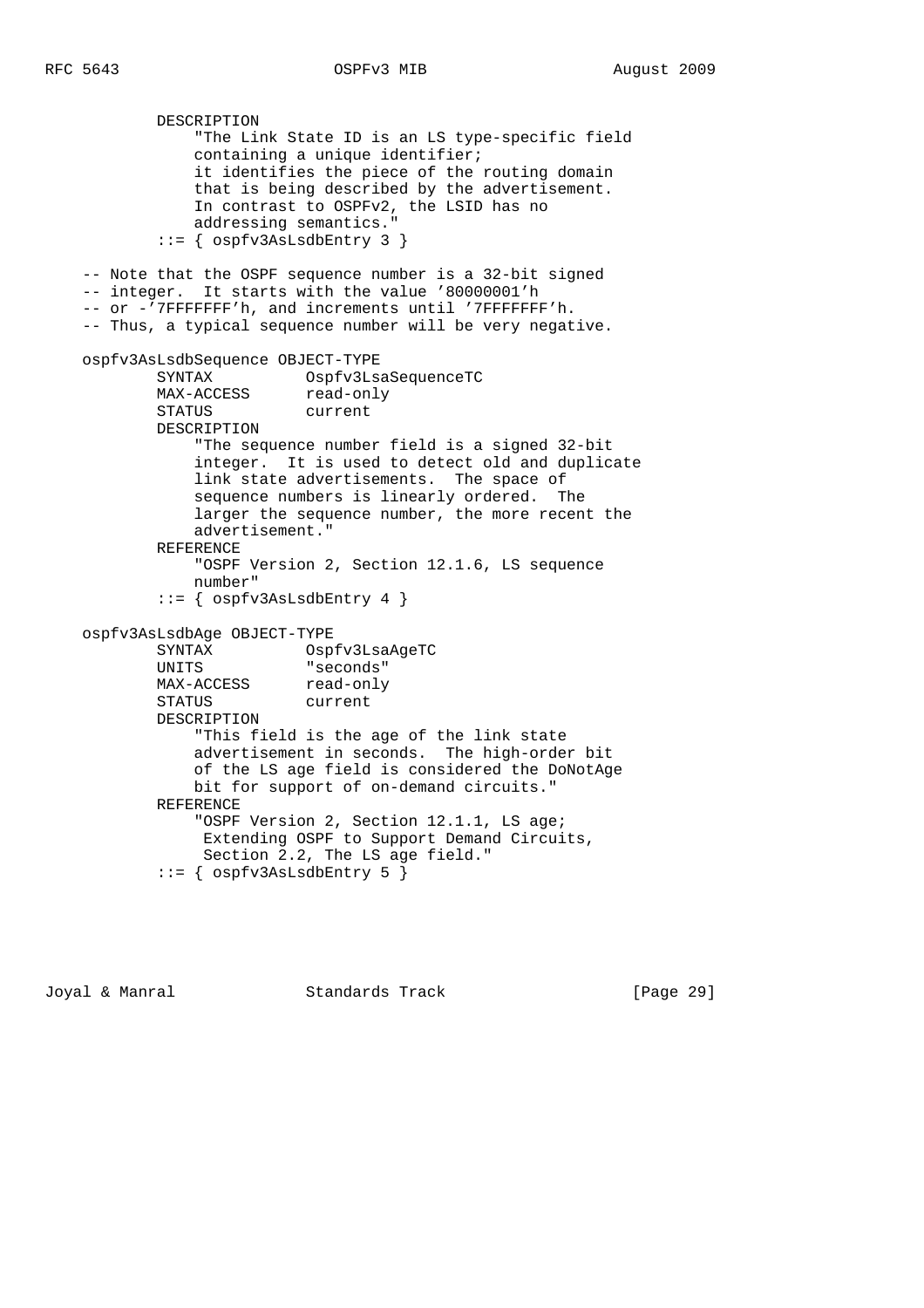```
 ospfv3AsLsdbChecksum OBJECT-TYPE
           SYNTAX Integer32<br>MAX-ACCESS read-only
MAX-ACCESS read-only
 STATUS current
            DESCRIPTION
                "This field is the checksum of the complete
               contents of the advertisement, excepting the
               age field. The age field is excepted so that
               an advertisement's age can be incremented
               without updating the checksum. The checksum
               used is the same that is used for ISO
               connectionless datagrams; it is commonly
               referred to as the Fletcher checksum."
            REFERENCE
                "OSPF Version 2, Section 12.1.7, LS checksum"
           ::= { ospfv3AsLsdbEntry 6 }
    ospfv3AsLsdbAdvertisement OBJECT-TYPE
           SYNTAX OCTET STRING (SIZE (1..65535))
           MAX-ACCESS read-only
            STATUS current
            DESCRIPTION
                "The entire link state advertisement, including
                its header."
            ::= { ospfv3AsLsdbEntry 7 }
    ospfv3AsLsdbTypeKnown OBJECT-TYPE
SYNTAX TruthValue
MAX-ACCESS read-only
            STATUS current
            DESCRIPTION
                "The value true (1) indicates that the LSA type
                is recognized by this router."
            ::= { ospfv3AsLsdbEntry 8 }
     -- OSPFv3 Area-Scope Link State Database
    ospfv3AreaLsdbTable OBJECT-TYPE
            SYNTAX SEQUENCE OF Ospfv3AreaLsdbEntry
            MAX-ACCESS not-accessible
            STATUS current
            DESCRIPTION
                "The OSPFv3 Process's Area-scope LSDB.
               The LSDB contains the Area-scope link state
               advertisements from throughout the area that the
               device is attached to."
           ::= { ospfv30bjects 4 }
```
Joyal & Manral Standards Track [Page 30]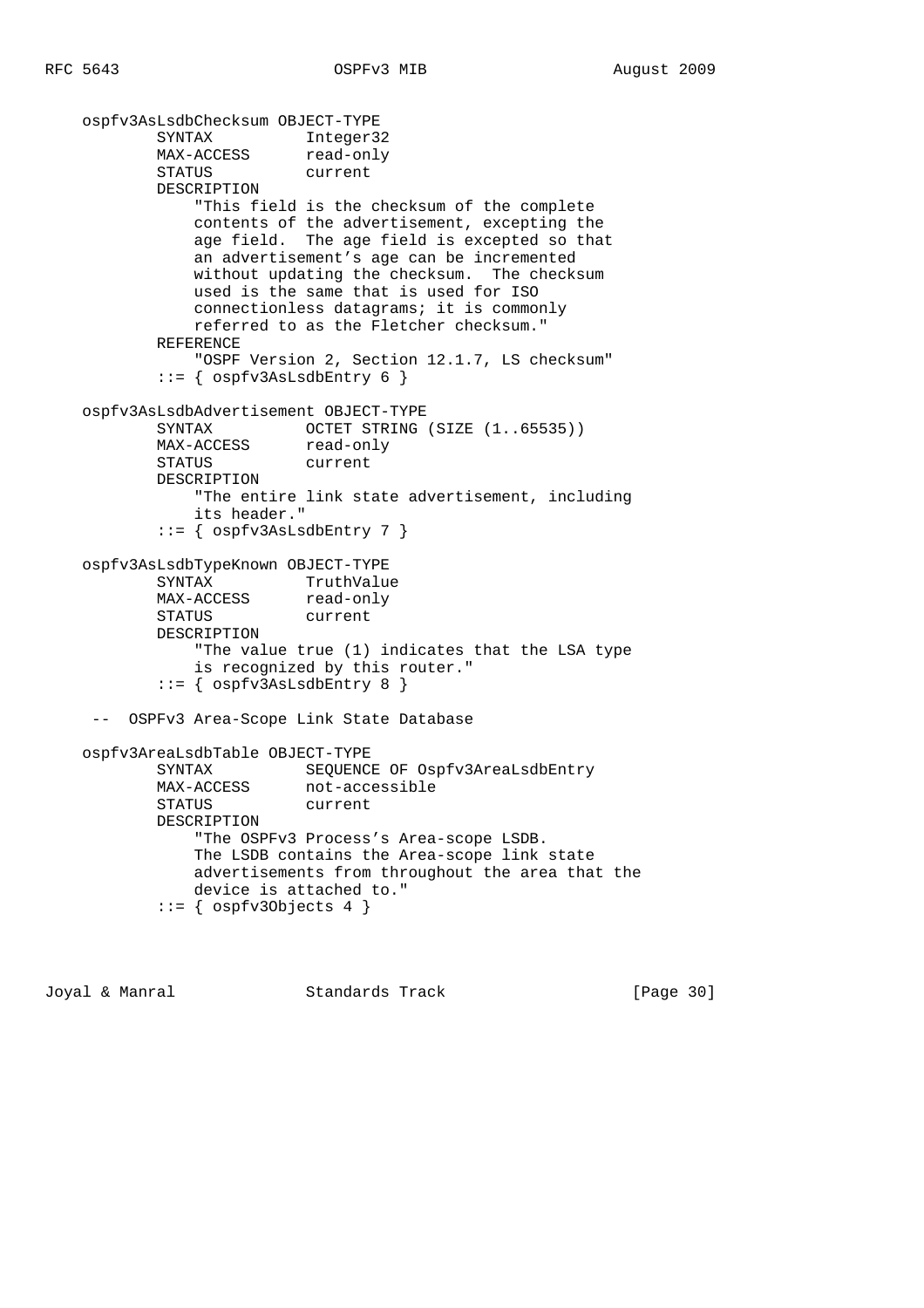```
 ospfv3AreaLsdbEntry OBJECT-TYPE
 SYNTAX Ospfv3AreaLsdbEntry
MAX-ACCESS not-accessible
 STATUS current
           DESCRIPTION
               "A single Area-scope link state advertisement."
           INDEX { ospfv3AreaLsdbAreaId,
                           ospfv3AreaLsdbType,
                           ospfv3AreaLsdbRouterId,
                           ospfv3AreaLsdbLsid }
           ::= { ospfv3AreaLsdbTable 1 }
    Ospfv3AreaLsdbEntry ::= SEQUENCE {
           ospfv3AreaLsdbAreaId
                  Ospfv3AreaIdTC,
           ospfv3AreaLsdbType
                  Unsigned32,
           ospfv3AreaLsdbRouterId
                  Ospfv3RouterIdTC,
           ospfv3AreaLsdbLsid
                  Ospfv3LsIdTC,
           ospfv3AreaLsdbSequence
                  Ospfv3LsaSequenceTC,
           ospfv3AreaLsdbAge
                  Ospfv3LsaAgeTC,
           ospfv3AreaLsdbChecksum
                  Integer32,
           ospfv3AreaLsdbAdvertisement
                  OCTET STRING,
           ospfv3AreaLsdbTypeKnown
           TruthValue
 }
    ospfv3AreaLsdbAreaId OBJECT-TYPE
 SYNTAX Ospfv3AreaIdTC
MAX-ACCESS not-accessible
 STATUS current
           DESCRIPTION
               "The 32-bit identifier of the Area from which the
              LSA was received."
           REFERENCE
              "OSPF Version 2, Appendix C.2, Area parameters"
           ::= { ospfv3AreaLsdbEntry 1 }
    ospfv3AreaLsdbType OBJECT-TYPE
          SYNTAX Unsigned32(0..'FFFFFFFF'h)
MAX-ACCESS not-accessible
 STATUS current
```
Joyal & Manral Standards Track [Page 31]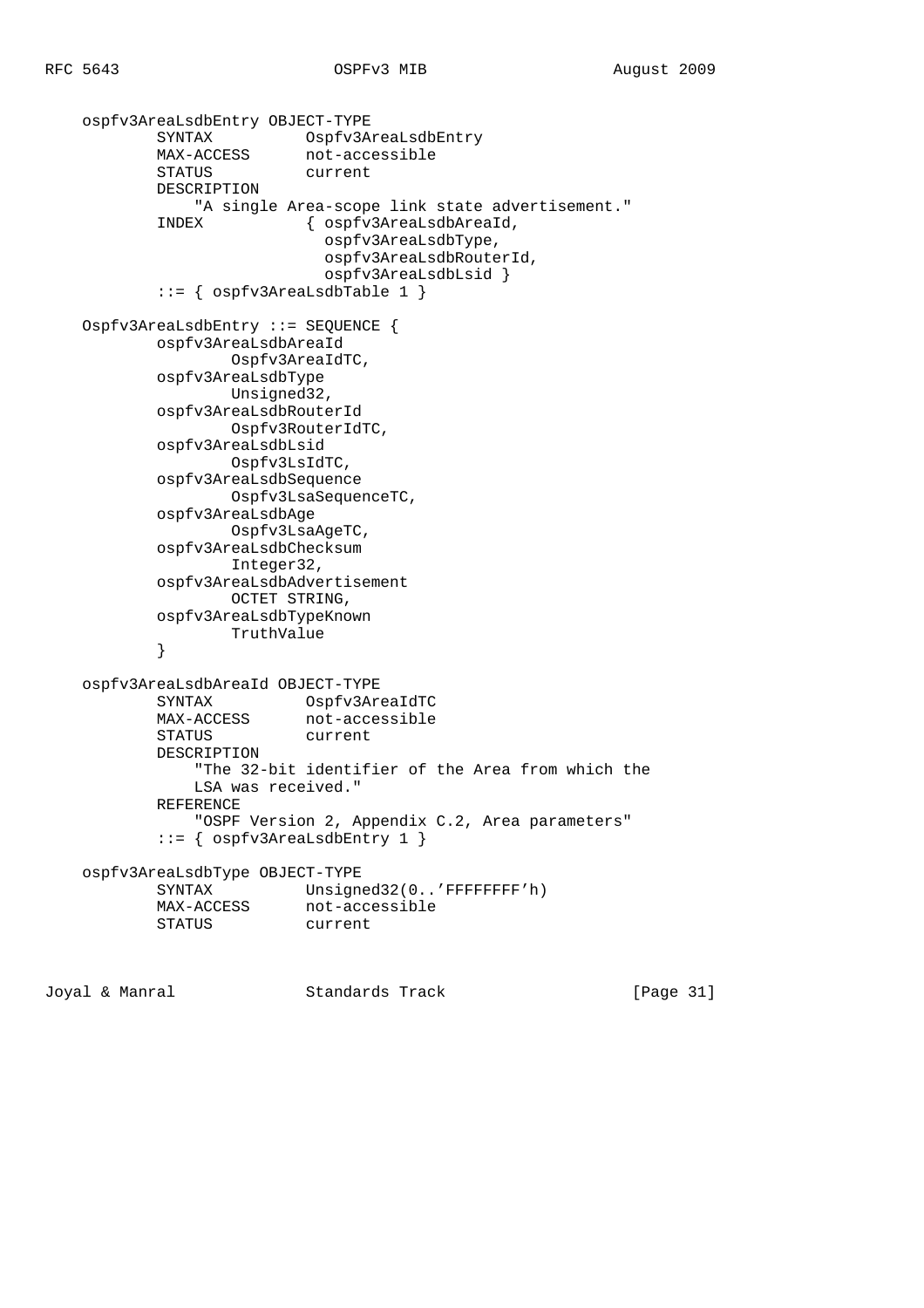DESCRIPTION "The type of the link state advertisement. Each link state type has a separate advertisement format. Area-scope LSAs unrecognized by the router are also stored in this database." ::= { ospfv3AreaLsdbEntry 2 } ospfv3AreaLsdbRouterId OBJECT-TYPE SYNTAX Ospfv3RouterIdTC MAX-ACCESS not-accessible SINIAA<br>MAX-ACCESS not-acc<br>STATUS current DESCRIPTION "The 32-bit number that uniquely identifies the originating router in the Autonomous System." REFERENCE "OSPF Version 2, Appendix C.1, Global parameters" ::= { ospfv3AreaLsdbEntry 3 } ospfv3AreaLsdbLsid OBJECT-TYPE SYNTAX Ospfv3LsIdTC MAX-ACCESS not-accessible STATUS current DESCRIPTION "The Link State ID is an LS type-specific field containing a unique identifier; it identifies the piece of the routing domain that is being described by the advertisement. In contrast to OSPFv2, the LSID has no addressing semantics." ::= { ospfv3AreaLsdbEntry 4 } -- Note that the OSPF sequence number is a 32-bit signed -- integer. It starts with the value '80000001'h -- or -'7FFFFFFF'h, and increments until '7FFFFFFF'h. -- Thus, a typical sequence number will be very negative. ospfv3AreaLsdbSequence OBJECT-TYPE SYNTAX Ospfv3LsaSequenceTC MAX-ACCESS read-only STATUS current DESCRIPTION "The sequence number field is a signed 32-bit integer. It is used to detect old and duplicate link state advertisements. The space of sequence numbers is linearly ordered. The larger the sequence number, the more recent the advertisement."

Joyal & Manral Standards Track [Page 32]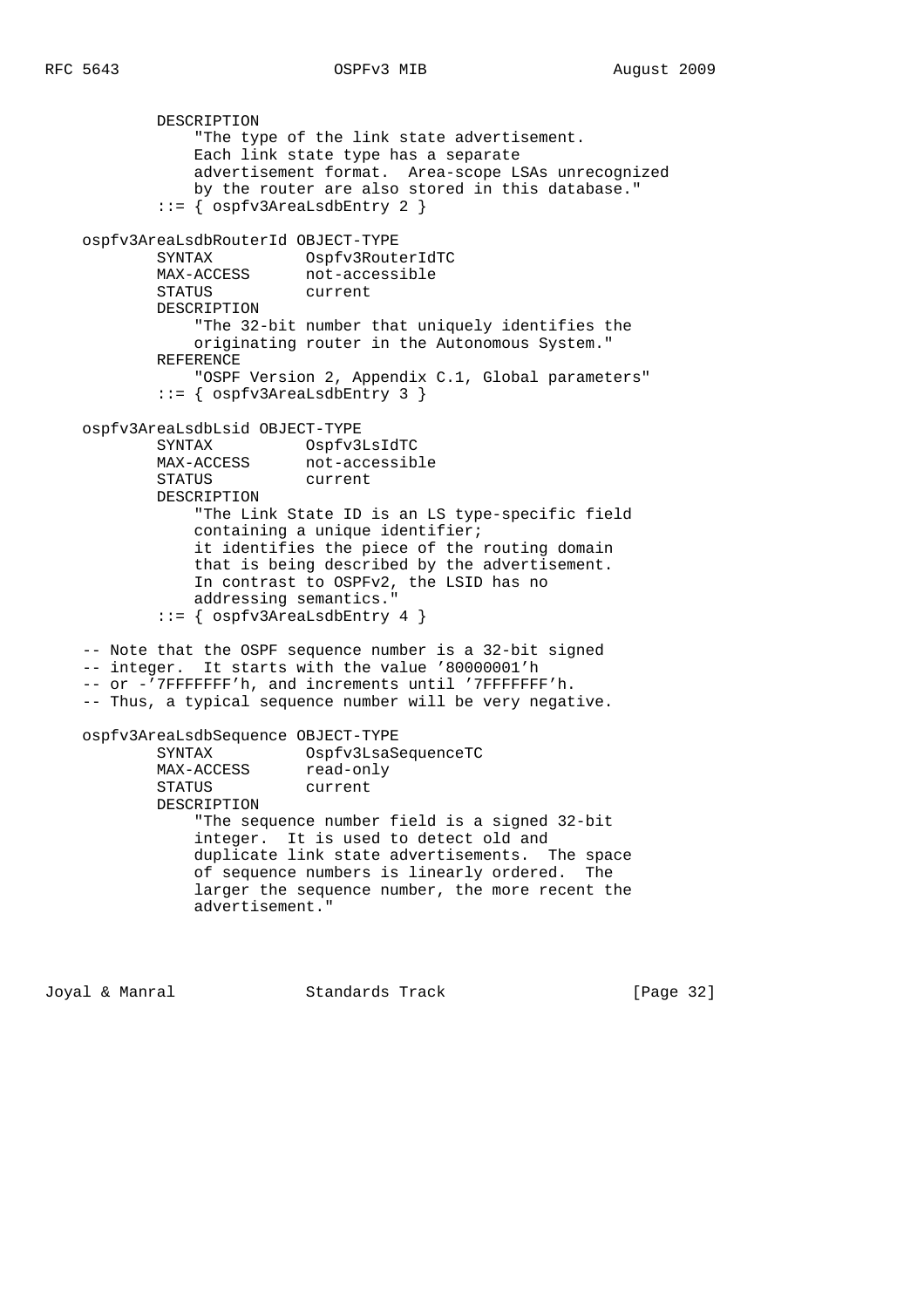```
 REFERENCE
                "OSPF Version 2, Section 12.1.6, LS sequence
               number"
            ::= { ospfv3AreaLsdbEntry 5 }
    ospfv3AreaLsdbAge OBJECT-TYPE
          SYNTAX Ospfv3LsaAgeTC<br>UNITS "seconds"
 UNITS "seconds"
MAX-ACCESS read-only
            STATUS current
            DESCRIPTION
                "This field is the age of the link state
               advertisement in seconds. The high-order bit
               of the LS age field is considered the DoNotAge
               bit for support of on-demand circuits."
            REFERENCE
                "OSPF Version 2, Section 12.1.1, LS age;
                Extending OSPF to Support Demand Circuits,
                Section 2.2, The LS age field."
            ::= { ospfv3AreaLsdbEntry 6 }
    ospfv3AreaLsdbChecksum OBJECT-TYPE
 SYNTAX Integer32
MAX-ACCESS read-only
            STATUS current
            DESCRIPTION
                "This field is the checksum of the complete
               contents of the advertisement, excepting the
               age field. The age field is excepted so that
               an advertisement's age can be incremented
               without updating the checksum. The checksum
               used is the same that is used for ISO
               connectionless datagrams; it is commonly
               referred to as the Fletcher checksum."
            REFERENCE
               "OSPF Version 2, Section 12.1.7, LS checksum"
            ::= { ospfv3AreaLsdbEntry 7 }
    ospfv3AreaLsdbAdvertisement OBJECT-TYPE
           SYNTAX OCTET STRING (SIZE (1..65535))
MAX-ACCESS read-only
 STATUS current
            DESCRIPTION
               "The entire link state advertisement, including
               its header."
            ::= { ospfv3AreaLsdbEntry 8 }
```
Joyal & Manral Standards Track [Page 33]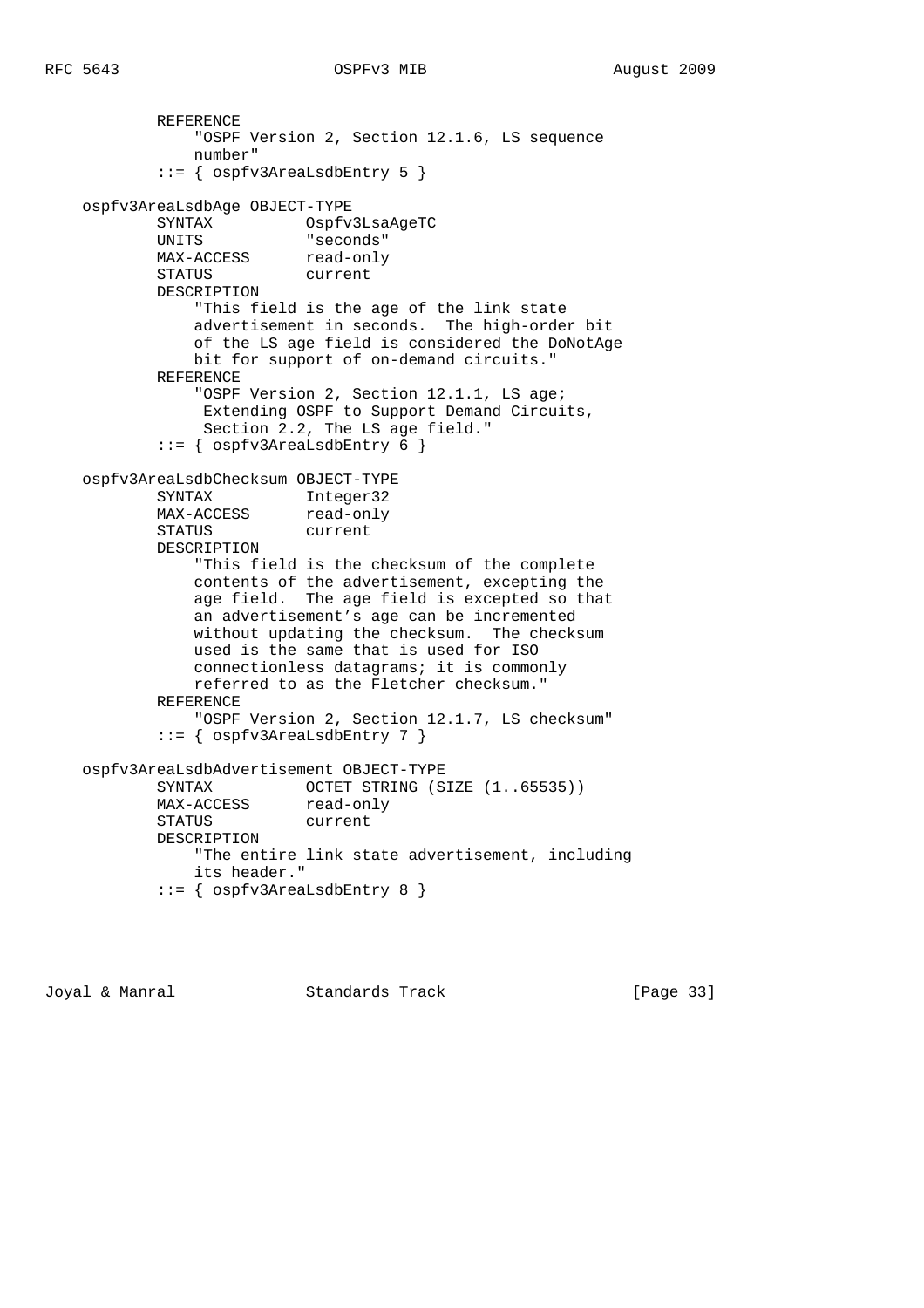```
 ospfv3AreaLsdbTypeKnown OBJECT-TYPE
           SYNTAX TruthValue<br>MAX-ACCESS read-only
MAX-ACCESS read-only
 STATUS current
            DESCRIPTION
                "The value true (1) indicates that the LSA type is
                recognized by this router."
            ::= { ospfv3AreaLsdbEntry 9 }
    -- OSPFv3 Link-Scope Link State Database, for non-virtual interfaces
    ospfv3LinkLsdbTable OBJECT-TYPE
            SYNTAX SEQUENCE OF Ospfv3LinkLsdbEntry
            MAX-ACCESS not-accessible
           STATUS current
            DESCRIPTION
                "The OSPFv3 Process's Link-scope LSDB for non-virtual
                interfaces. The LSDB contains the Link-scope link
                state advertisements from the interfaces that the
                device is attached to."
           ::= { ospfv30bjects 5 }
    ospfv3LinkLsdbEntry OBJECT-TYPE
SYNTAX Ospfv3LinkLsdbEntry
MAX-ACCESS not-accessible
            STATUS current
            DESCRIPTION
                "A single Link-scope link state advertisement."
            INDEX { ospfv3LinkLsdbIfIndex,
                             ospfv3LinkLsdbIfInstId,
                             ospfv3LinkLsdbType,
                             ospfv3LinkLsdbRouterId,
                             ospfv3LinkLsdbLsid }
            ::= { ospfv3LinkLsdbTable 1 }
    Ospfv3LinkLsdbEntry ::= SEQUENCE {
            ospfv3LinkLsdbIfIndex
                   InterfaceIndex,
            ospfv3LinkLsdbIfInstId
                   Ospfv3IfInstIdTC,
            ospfv3LinkLsdbType
                   Unsigned32,
            ospfv3LinkLsdbRouterId
                   Ospfv3RouterIdTC,
            ospfv3LinkLsdbLsid
                   Ospfv3LsIdTC,
            ospfv3LinkLsdbSequence
                   Ospfv3LsaSequenceTC,
```
Joyal & Manral Standards Track [Page 34]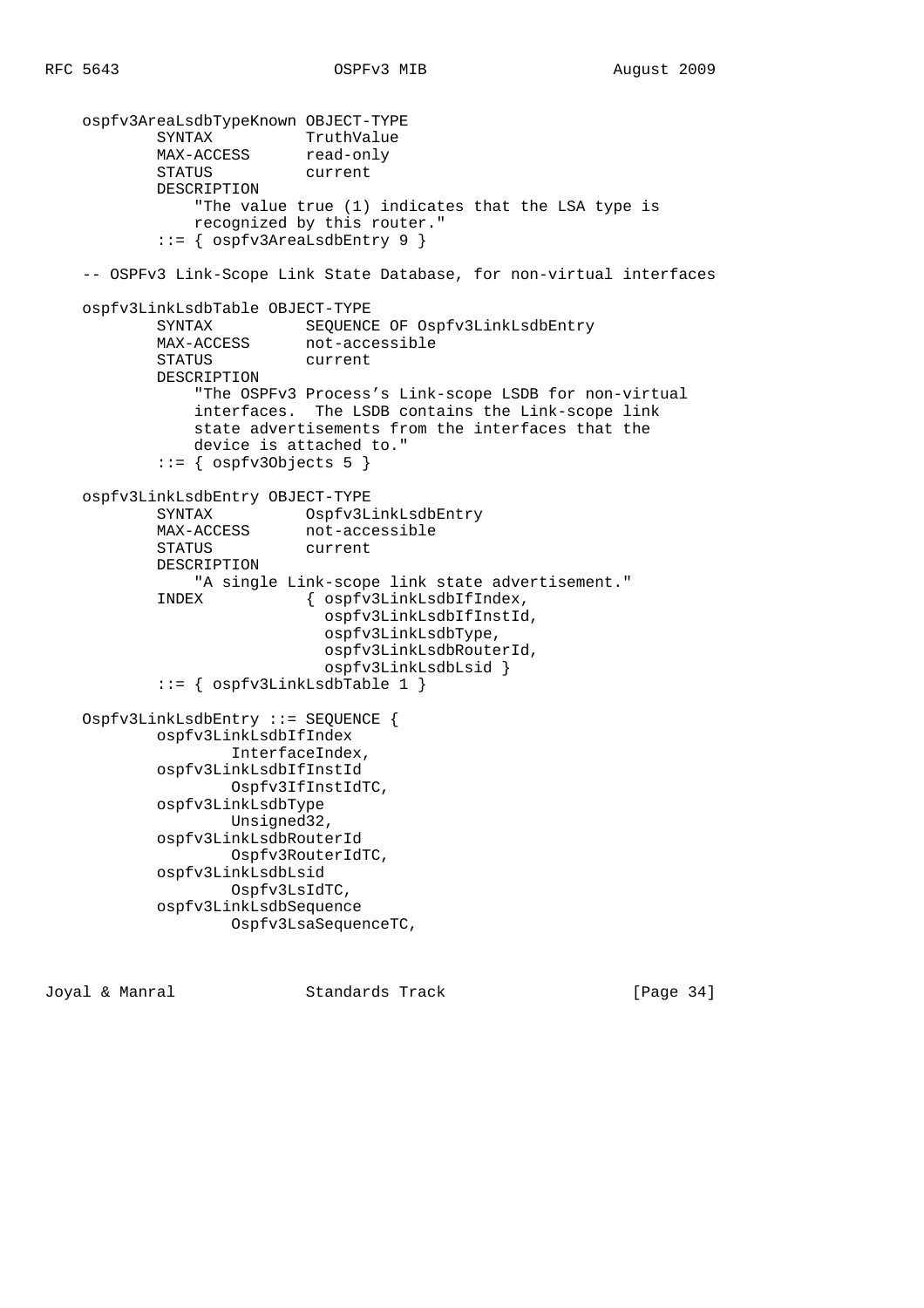```
 ospfv3LinkLsdbAge
                    Ospfv3LsaAgeTC,
            ospfv3LinkLsdbChecksum
                    Integer32,
            ospfv3LinkLsdbAdvertisement
                   OCTET STRING,
            ospfv3LinkLsdbTypeKnown
                    TruthValue
 }
    ospfv3LinkLsdbIfIndex OBJECT-TYPE
            SYNTAX InterfaceIndex
            MAX-ACCESS not-accessible
            STATUS current
            DESCRIPTION
                "The identifier of the link from which the LSA
                was received."
            ::= { ospfv3LinkLsdbEntry 1 }
    ospfv3LinkLsdbIfInstId OBJECT-TYPE
            SYNTAX Ospfv3IfInstIdTC
            MAX-ACCESS not-accessible
            STATUS current
            DESCRIPTION
                "The identifier of the interface instance from
                which the LSA was received."
            ::= { ospfv3LinkLsdbEntry 2 }
    ospfv3LinkLsdbType OBJECT-TYPE
           SYNTAX Unsigned32(0..'FFFFFFFF'h)<br>MAX-ACCESS not-accessible
                         not-accessible<br>current
           STATUS
            DESCRIPTION
                "The type of the link state advertisement.
                Each link state type has a separate
                advertisement format. Link-scope LSAs unrecognized
                by the router are also stored in this database."
            ::= { ospfv3LinkLsdbEntry 3 }
    ospfv3LinkLsdbRouterId OBJECT-TYPE
            SYNTAX Ospfv3RouterIdTC
MAX-ACCESS not-accessible
 STATUS current
            DESCRIPTION
                "The 32-bit number that uniquely identifies the
                originating router in the Autonomous System."
            REFERENCE
                "OSPF Version 2, Appendix C.1, Global parameters"
```
Joyal & Manral Standards Track [Page 35]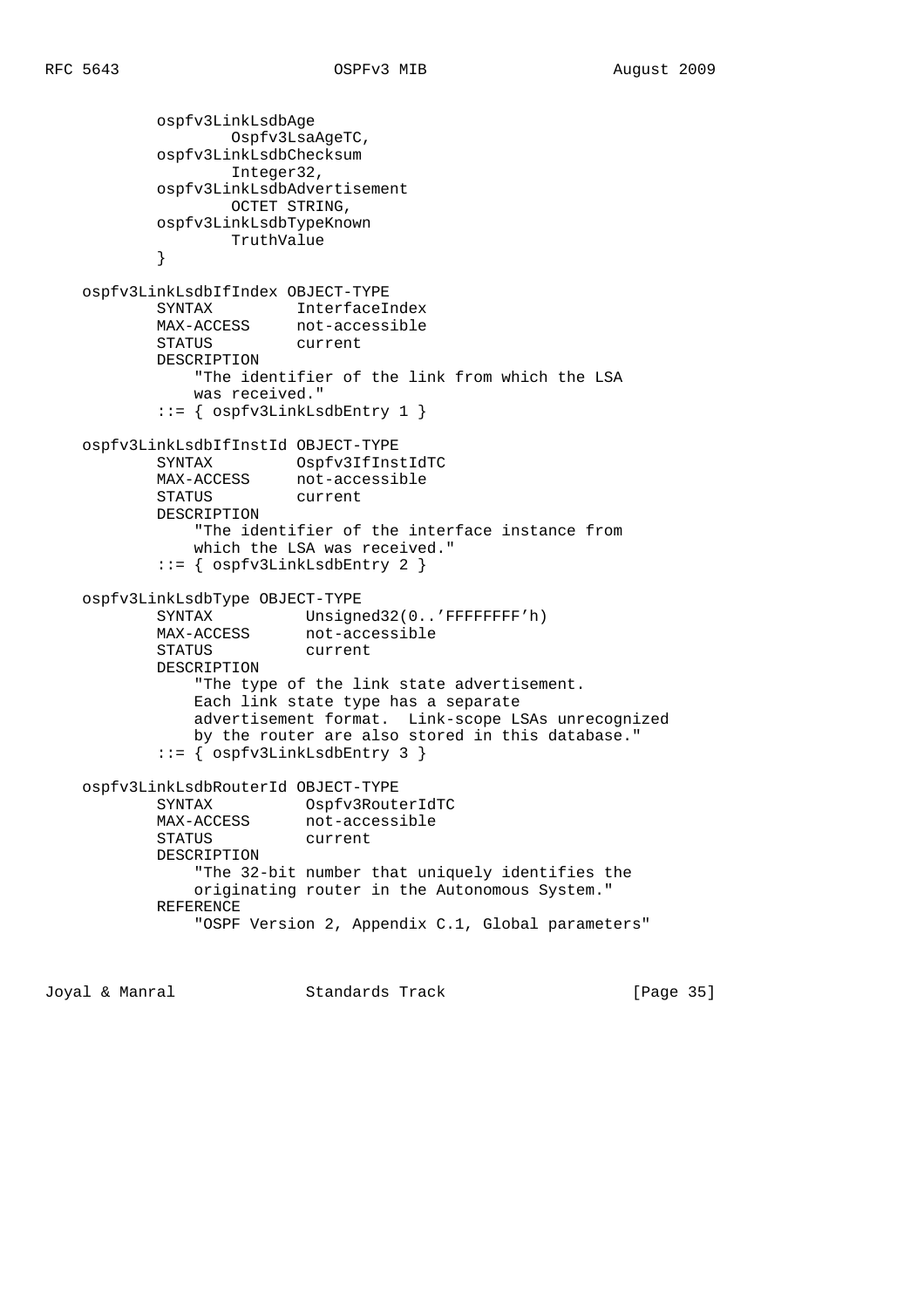```
 ::= { ospfv3LinkLsdbEntry 4 }
    ospfv3LinkLsdbLsid OBJECT-TYPE
            SYNTAX Ospfv3LsIdTC
 MAX-ACCESS not-accessible
 STATUS current
            DESCRIPTION
                "The Link State ID is an LS type-specific field
                containing a unique identifier;
                it identifies the piece of the routing domain
                that is being described by the advertisement.
                In contrast to OSPFv2, the LSID has no
                addressing semantics. However, in OSPFv3
                the Link State ID always contains the flooding
                scope of the LSA."
            ::= { ospfv3LinkLsdbEntry 5 }
    -- Note that the OSPF sequence number is a 32-bit signed
    -- integer. It starts with the value '80000001'h
    -- or -'7FFFFFFF'h, and increments until '7FFFFFFF'h.
    -- Thus, a typical sequence number will be very negative.
    ospfv3LinkLsdbSequence OBJECT-TYPE
 SYNTAX Ospfv3LsaSequenceTC
MAX-ACCESS read-only
            STATUS current
            DESCRIPTION
                "The sequence number field is a signed 32-bit
                integer. It is used to detect old and duplicate
                link state advertisements. The space of
                sequence numbers is linearly ordered. The
                larger the sequence number, the more recent the
               advertisement."
            REFERENCE
                "OSPF Version 2, Section 12.1.6, LS sequence
               number"
            ::= { ospfv3LinkLsdbEntry 6 }
    ospfv3LinkLsdbAge OBJECT-TYPE
            SYNTAX Ospfv3LsaAgeTC
            UNITS "seconds"
           MAX-ACCESS read-only
            STATUS current
            DESCRIPTION
                "This field is the age of the link state
                advertisement in seconds. The high-order bit
                of the LS age field is considered the DoNotAge
                bit for support of on-demand circuits."
```
Joyal & Manral Standards Track [Page 36]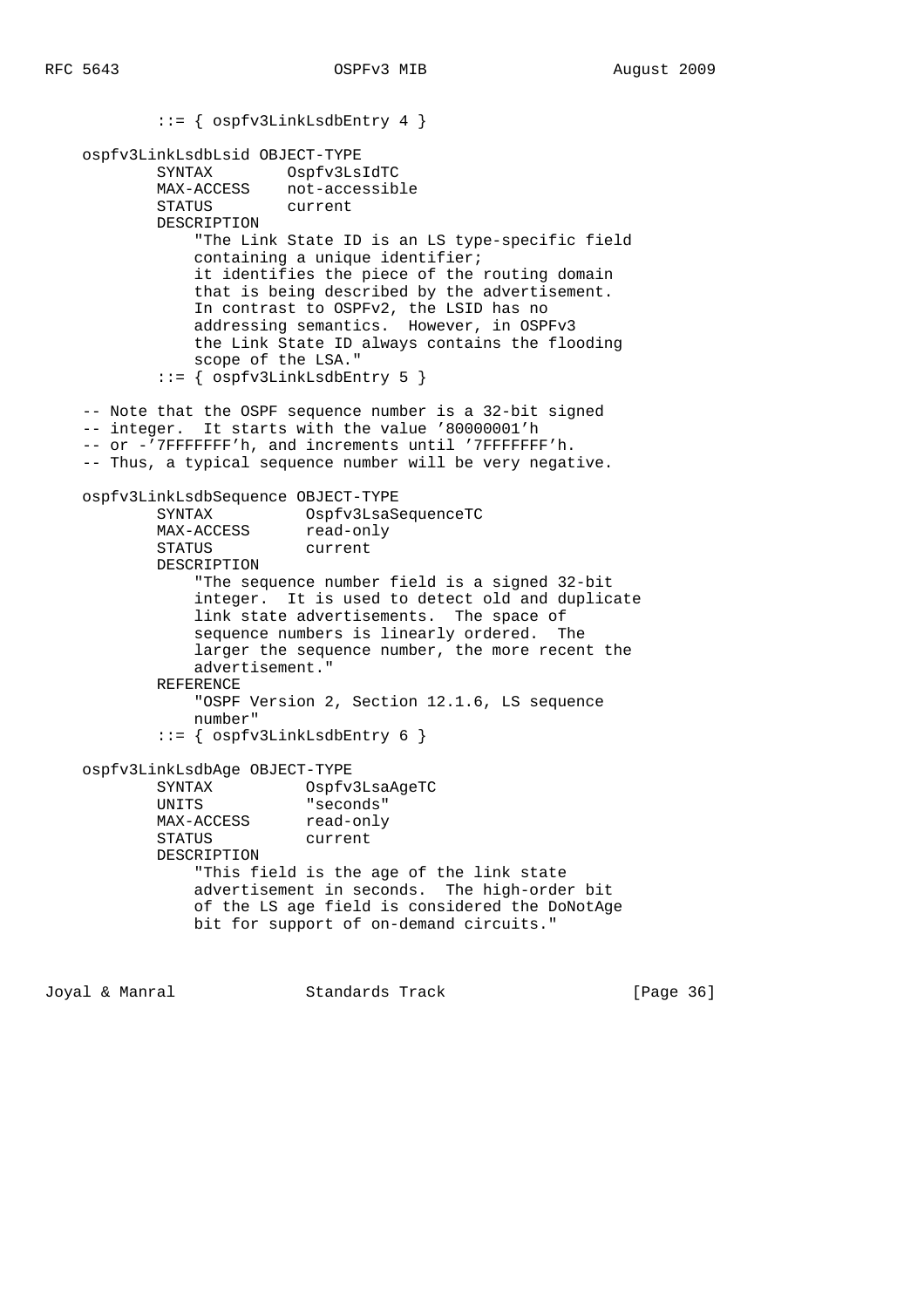```
 REFERENCE
               "OSPF Version 2, Section 12.1.1, LS age;
                Extending OSPF to Support Demand Circuits,
                Section 2.2, The LS age field."
            ::= { ospfv3LinkLsdbEntry 7 }
    ospfv3LinkLsdbChecksum OBJECT-TYPE
SYNTAX Integer32
MAX-ACCESS read-only
          MAX-ACCESS read-on<br>STATUS current
           DESCRIPTION
               "This field is the checksum of the complete
               contents of the advertisement, excepting the
               age field. The age field is excepted so that
               an advertisement's age can be incremented
               without updating the checksum. The checksum
               used is the same that is used for ISO
               connectionless datagrams; it is commonly
               referred to as the Fletcher checksum."
           REFERENCE
               "OSPF Version 2, Section 12.1.7, LS checksum"
            ::= { ospfv3LinkLsdbEntry 8 }
    ospfv3LinkLsdbAdvertisement OBJECT-TYPE
SYNTAX OCTET STRING (SIZE (1..65535))
MAX-ACCESS read-only
 STATUS current
           DESCRIPTION
               "The entire link state advertisement, including
               its header."
            ::= { ospfv3LinkLsdbEntry 9 }
    ospfv3LinkLsdbTypeKnown OBJECT-TYPE
           SYNTAX TruthValue
          MAX-ACCESS read-only
           STATUS current
           DESCRIPTION
               "The value true (1) indicates that the LSA type is
               recognized by this router."
            ::= { ospfv3LinkLsdbEntry 10 }
    -- OSPF Host Table
    ospfv3HostTable OBJECT-TYPE
           SYNTAX SEQUENCE OF Ospfv3HostEntry
MAX-ACCESS not-accessible
 STATUS current
           DESCRIPTION
Joyal & Manral Standards Track [Page 37]
```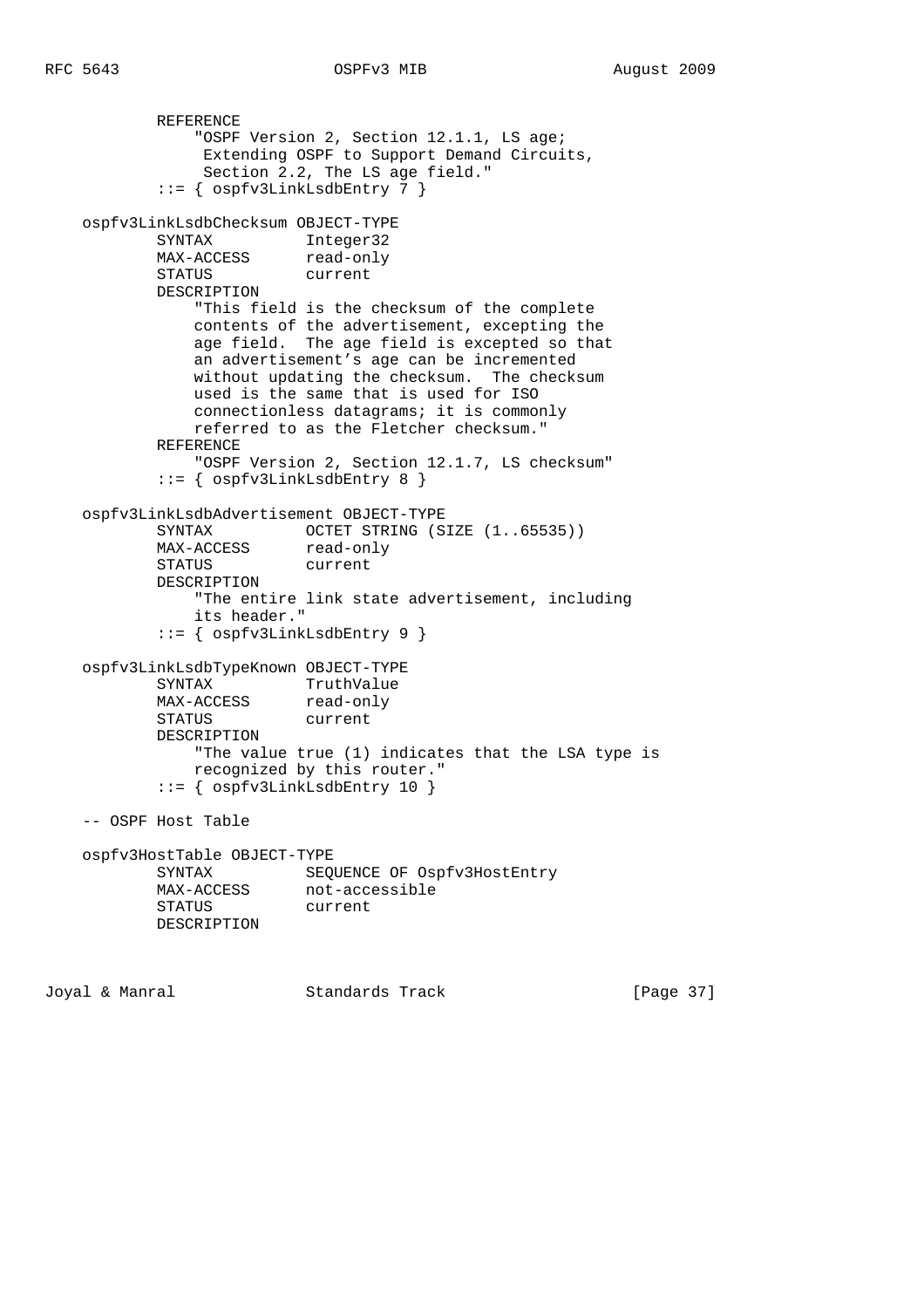```
 "The Host/Metric Table indicates what hosts are
                directly attached to the router and their
                corresponding metrics."
            REFERENCE
                "OSPF Version 2, Appendix C.7, Host route
                parameters"
            ::= { ospfv3Objects 6 }
    ospfv3HostEntry OBJECT-TYPE
           SYNTAX Ospfv3HostEntry
            MAX-ACCESS not-accessible
            STATUS current
            DESCRIPTION
                "A metric to be advertised when a given host is
                reachable.
                The information in this table is persistent, and
                when written, the entity SHOULD save the change
                to non-volatile storage."
            INDEX { ospfv3HostAddressType,
                              ospfv3HostAddress }
           ::= { ospfv3HostTable 1 }
    Ospfv3HostEntry ::= SEQUENCE {
            ospfv3HostAddressType
                    InetAddressType,
            ospfv3HostAddress
                    InetAddress,
            ospfv3HostMetric
                    Metric,
            ospfv3HostRowStatus
                    RowStatus,
            ospfv3HostAreaID
                    Ospfv3AreaIdTC
 }
    ospfv3HostAddressType OBJECT-TYPE
            SYNTAX InetAddressType
            MAX-ACCESS not-accessible
            STATUS current
            DESCRIPTION
                "The address type of ospfv3HostAddress. Only IPv6
                global address type is expected."
            REFERENCE
                "OSPF Version 2, Appendix C.7, Host route
                parameters"
           ::= { ospfv3HostEntry 1 }
```
Joyal & Manral Standards Track [Page 38]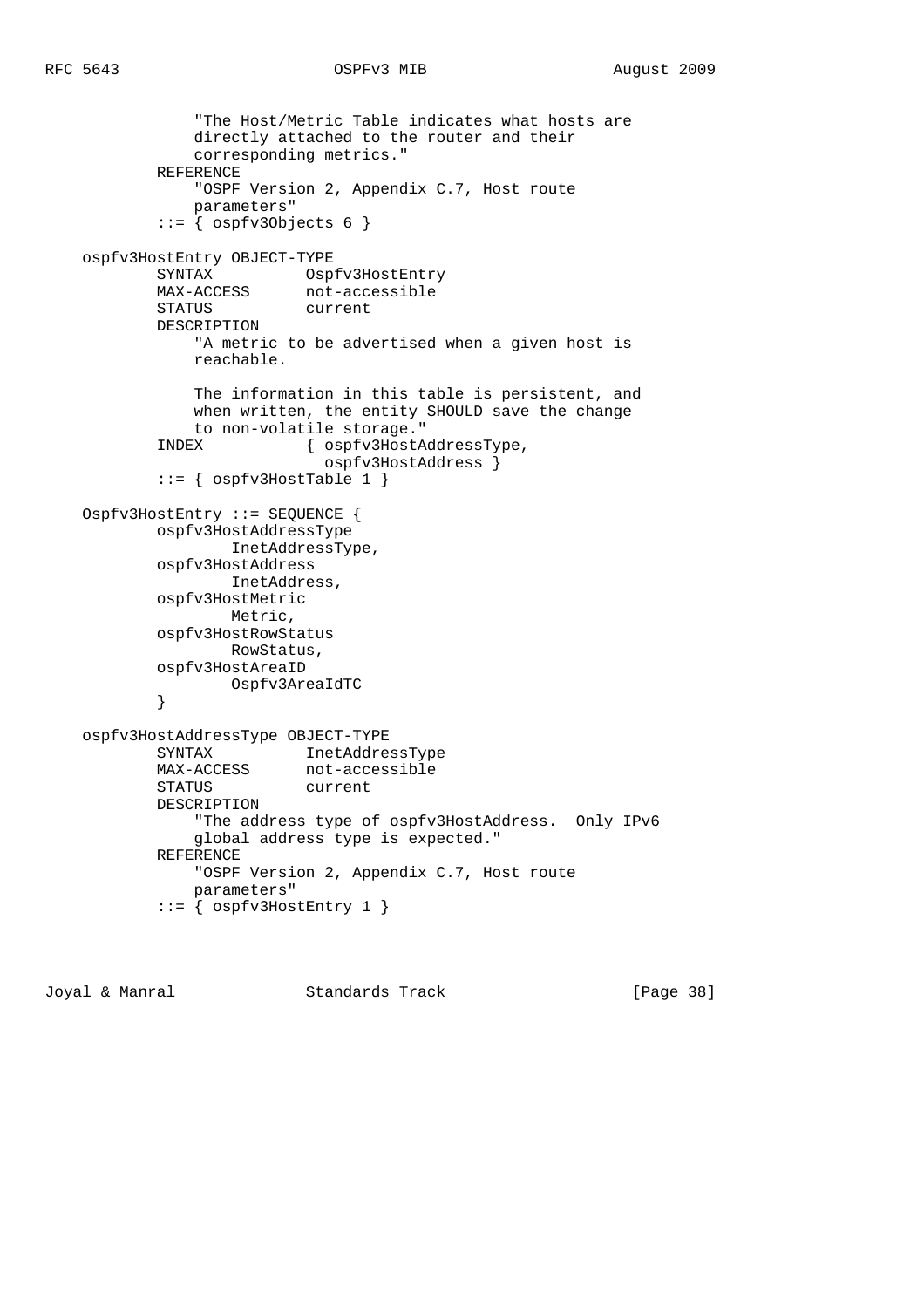```
 ospfv3HostAddress OBJECT-TYPE
 SYNTAX InetAddress
MAX-ACCESS not-accessible
          MAX-ACCESS not-accert<br>STATUS current
            DESCRIPTION
                "The IPv6 address of the host. Must be an
               IPv6 global address."
            REFERENCE
                "OSPF Version 2, Appendix C.7, Host route
               parameters"
            ::= { ospfv3HostEntry 2 }
    ospfv3HostMetric OBJECT-TYPE
            SYNTAX Metric
          MAX-ACCESS read-create
            STATUS current
            DESCRIPTION
                "The metric to be advertised."
            REFERENCE
               "OSPF Version 2, Appendix C.7, Host route
               parameters"
            ::= { ospfv3HostEntry 3 }
    ospfv3HostRowStatus OBJECT-TYPE
SYNTAX RowStatus
MAX-ACCESS read-create
 STATUS current
           DESCRIPTION
                "This object permits management of the table by
               facilitating actions such as row creation,
               construction, and destruction.
               The value of this object has no effect on
               whether other objects in this conceptual row can be
               modified."
            ::= { ospfv3HostEntry 4 }
    ospfv3HostAreaID OBJECT-TYPE
            SYNTAX Ospfv3AreaIdTC
          MAX-ACCESS read-create
            STATUS current
            DESCRIPTION
                "The Area the host entry is to be found within.
               By default, the area for the subsuming OSPFv3
               interface, or Area 0 if there is no subsuming
               interface."
            REFERENCE
                "OSPF Version 2, Appendix C.2, Area parameters"
```
Joyal & Manral Standards Track [Page 39]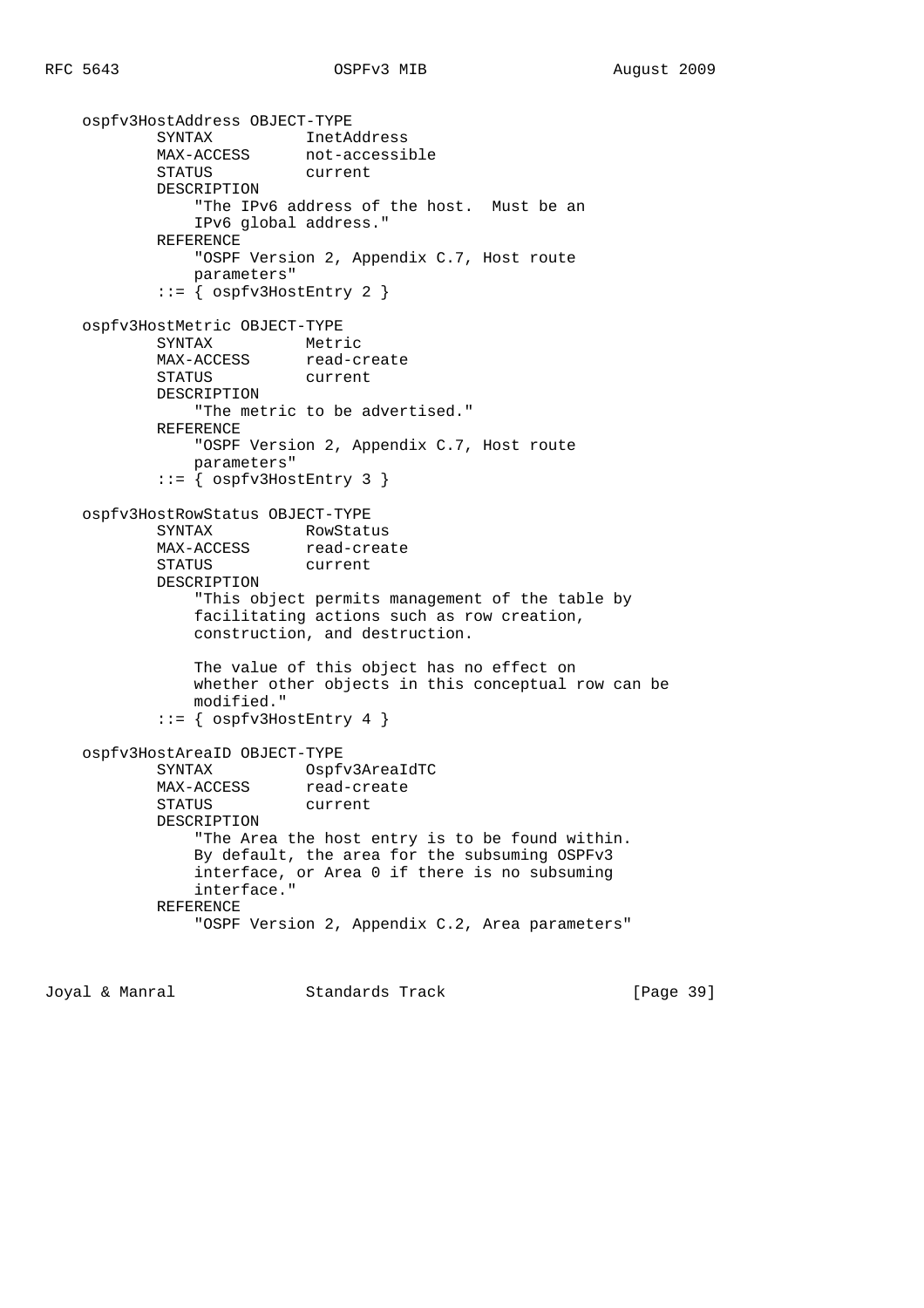::= { ospfv3HostEntry 5 } -- OSPFv3 Interface Table ospfv3IfTable OBJECT-TYPE SYNTAX SEQUENCE OF Ospfv3IfEntry MAX-ACCESS not-accessible STATUS current DESCRIPTION "The OSPFv3 Interface Table describes the interfaces from the viewpoint of OSPFv3." REFERENCE "OSPF for IPv6, Appendix C.3, Router Interface Parameters"  $::=$  { ospfv30bjects 7 } ospfv3IfEntry OBJECT-TYPE SYNTAX Ospfv3IfEntry MAX-ACCESS not-accessible STATUS current DESCRIPTION "The OSPFv3 Interface Entry describes one interface from the viewpoint of OSPFv3. The information in this table is persistent, and when written, the entity SHOULD save the change to non-volatile storage." INDEX { ospfv3IfIndex, ospfv3IfInstId }  $::=$  {  $ospfv3IfTable 1$  } Ospfv3IfEntry ::= SEQUENCE { ospfv3IfIndex InterfaceIndex, ospfv3IfInstId Ospfv3IfInstIdTC, ospfv3IfAreaId Ospfv3AreaIdTC, ospfv3IfType INTEGER, ospfv3IfAdminStatus Status, ospfv3IfRtrPriority DesignatedRouterPriority, ospfv3IfTransitDelay Ospfv3UpToRefreshIntervalTC, ospfv3IfRetransInterval Ospfv3UpToRefreshIntervalTC,

Joyal & Manral Standards Track [Page 40]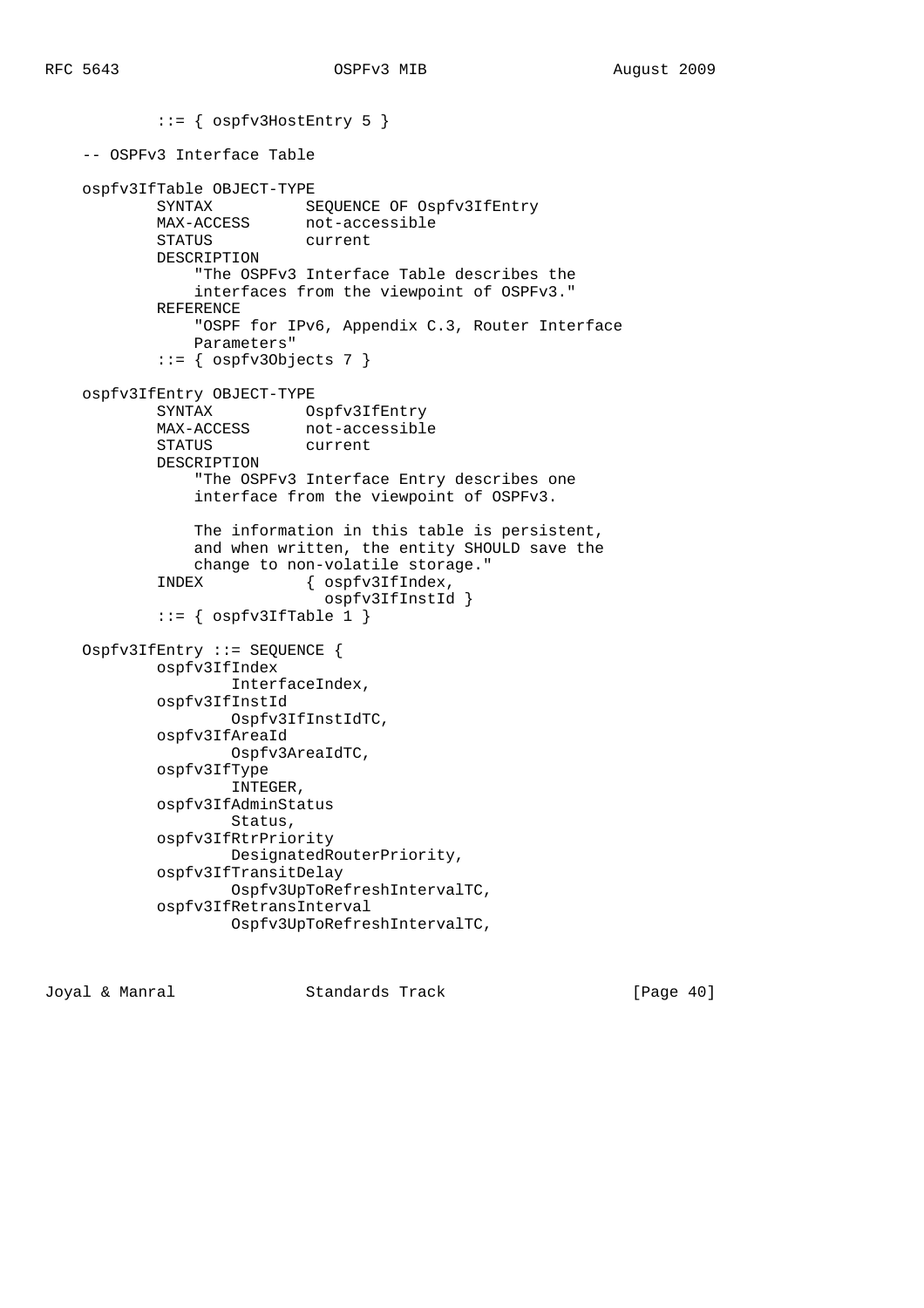ospfv3IfHelloInterval HelloRange, ospfv3IfRtrDeadInterval Ospfv3DeadIntervalRangeTC, ospfv3IfPollInterval Unsigned32, ospfv3IfState INTEGER, ospfv3IfDesignatedRouter Ospfv3RouterIdTC, ospfv3IfBackupDesignatedRouter Ospfv3RouterIdTC, ospfv3IfEvents Counter32, ospfv3IfRowStatus RowStatus, ospfv3IfDemand TruthValue, ospfv3IfMetricValue Metric, ospfv3IfLinkScopeLsaCount Gauge32, ospfv3IfLinkLsaCksumSum Unsigned32, ospfv3IfDemandNbrProbe TruthValue, ospfv3IfDemandNbrProbeRetransLimit Unsigned32, ospfv3IfDemandNbrProbeInterval Unsigned32, ospfv3IfTEDisabled TruthValue, ospfv3IfLinkLSASuppression TruthValue }

 ospfv3IfIndex OBJECT-TYPE SYNTAX InterfaceIndex MAX-ACCESS not-accessible STATUS current DESCRIPTION "The interface index of this OSPFv3 interface. It corresponds to the interface index of the IPv6 interface on which OSPFv3 is configured."  $::=$  {  $ospfv3IffEntry 1$  }

Joyal & Manral Standards Track [Page 41]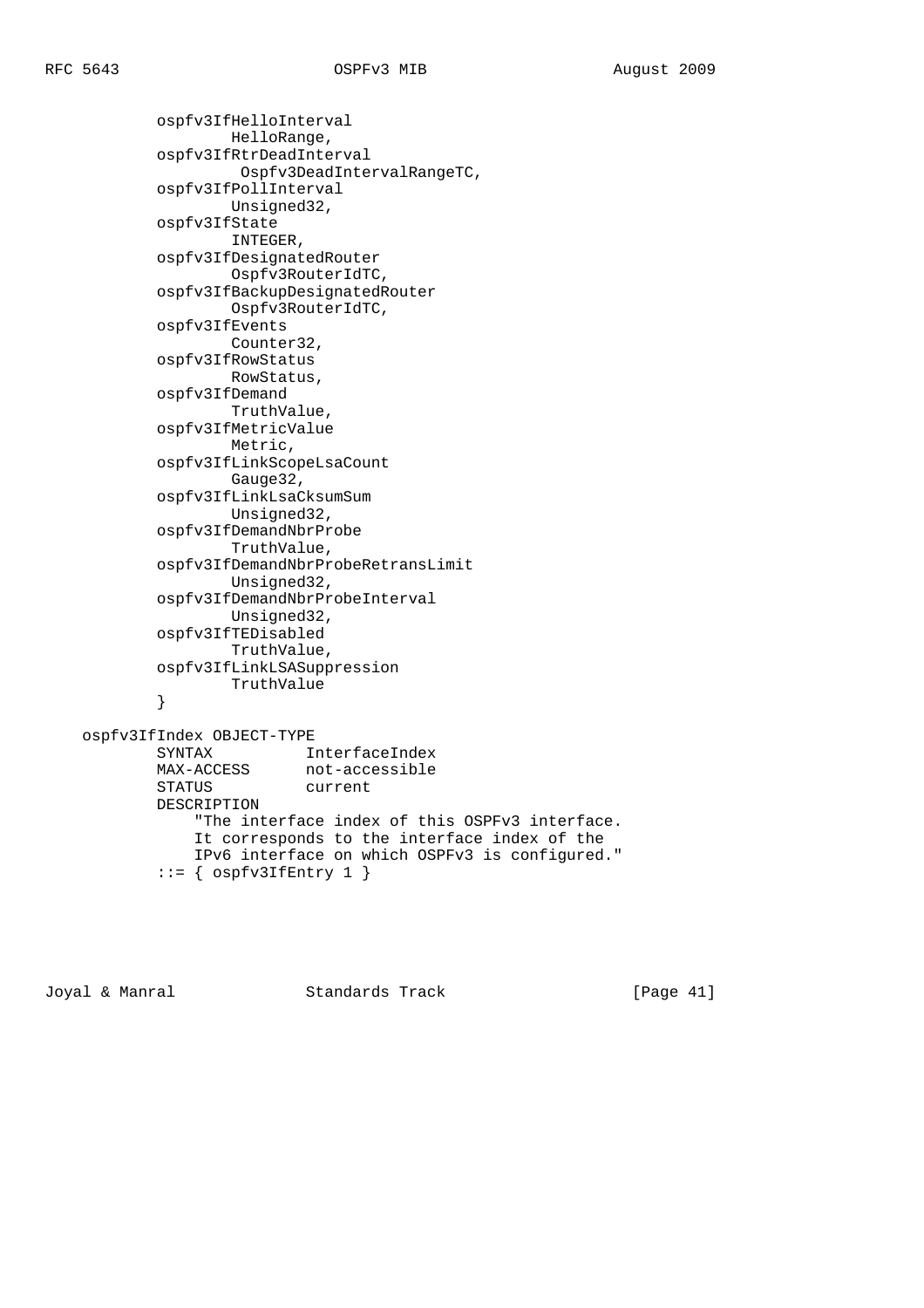```
 ospfv3IfInstId OBJECT-TYPE
 SYNTAX Ospfv3IfInstIdTC
MAX-ACCESS not-accessible
 STATUS current
           DESCRIPTION
              "Enables multiple interface instances of OSPFv3
              to be run over a single link. Each interface
              instance would be assigned a separate ID. This ID
              has local link significance only."
          ::= { ospfv3IffEntry 2 }
    ospfv3IfAreaId OBJECT-TYPE
 SYNTAX Ospfv3AreaIdTC
MAX-ACCESS read-create
           STATUS current
           DESCRIPTION
              "A 32-bit integer uniquely identifying the area
              to which the interface connects. Area ID
              0 is used for the OSPFv3 backbone."
          DEFVAL \{ 0 \}::= { ospfv3IffEntry 3 }
    ospfv3IfType OBJECT-TYPE
           SYNTAX INTEGER {
                         broadcast(1),
                         nbma(2),
                         pointToPoint(3),
                         pointToMultipoint(5)
 }
          MAX-ACCESS read-create
           STATUS current
           DESCRIPTION
              "The OSPFv3 interface type."
          ::= { ospfv3IffEntry 4 }
    ospfv3IfAdminStatus OBJECT-TYPE
          SYNTAX Status
MAX-ACCESS read-create
 STATUS current
           DESCRIPTION
              "The OSPFv3 interface's administrative status.
              The value formed on the interface; the interface
              will be advertised as an internal route to some
              area. The value 'disabled' denotes that the
              interface is external to OSPFv3.
```
Joyal & Manral **Standards Track** [Page 42]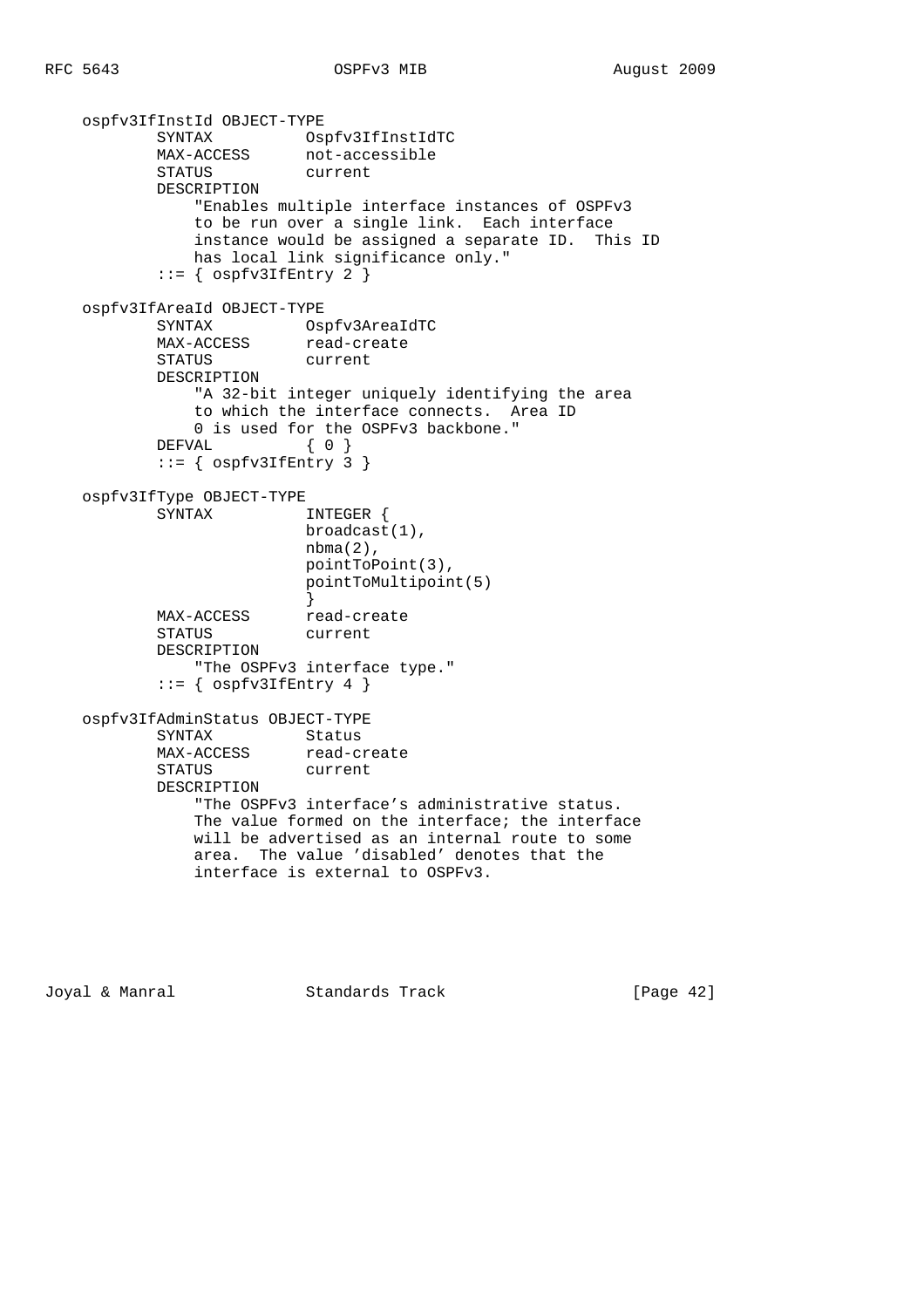```
 Note that a value of 'disabled' for the object
                ospfv3AdminStatus will override a value of
                'enabled' for the interface."
           DEFVAL { enabled }
           ::= { ospfv3IfEntry 5 }
    ospfv3IfRtrPriority OBJECT-TYPE
            SYNTAX DesignatedRouterPriority
           MAX-ACCESS read-create
            STATUS current
            DESCRIPTION
                "The priority of this interface. Used in
                multi-access networks, this field is used in
                the designated-router election algorithm. The
                value 0 signifies that the router is not
                eligible to become the Designated Router on this
                particular network. In the event of a tie in
                this value, routers will use their Router ID as
                a tie breaker."
           DEFVAL \{ 1 \}::= { ospfv3IfEntry 6 }
    ospfv3IfTransitDelay OBJECT-TYPE
 SYNTAX Ospfv3UpToRefreshIntervalTC
 UNITS "seconds"
           MAX-ACCESS read-create
            STATUS current
            DESCRIPTION
                "The estimated number of seconds it takes to transmit
                a Link State Update packet over this interface. LSAs
                contained in the update packet must have their age
                incremented by this amount before transmission. This
                value should take into account the transmission and
               propagation delays of the interface."
            REFERENCE
                "OSPF for IPv6, Appendix C.3, Router Interface
                Parameters."
            DEFVAL { 1 }
           ::= { ospfv3IfEntry 7 }
    ospfv3IfRetransInterval OBJECT-TYPE
            SYNTAX Ospfv3UpToRefreshIntervalTC
            UNITS "seconds"
           MAX-ACCESS read-create<br>STATUS current
                         current
            DESCRIPTION
                "The number of seconds between link state
                advertisement retransmissions for adjacencies
```
Joyal & Manral Standards Track [Page 43]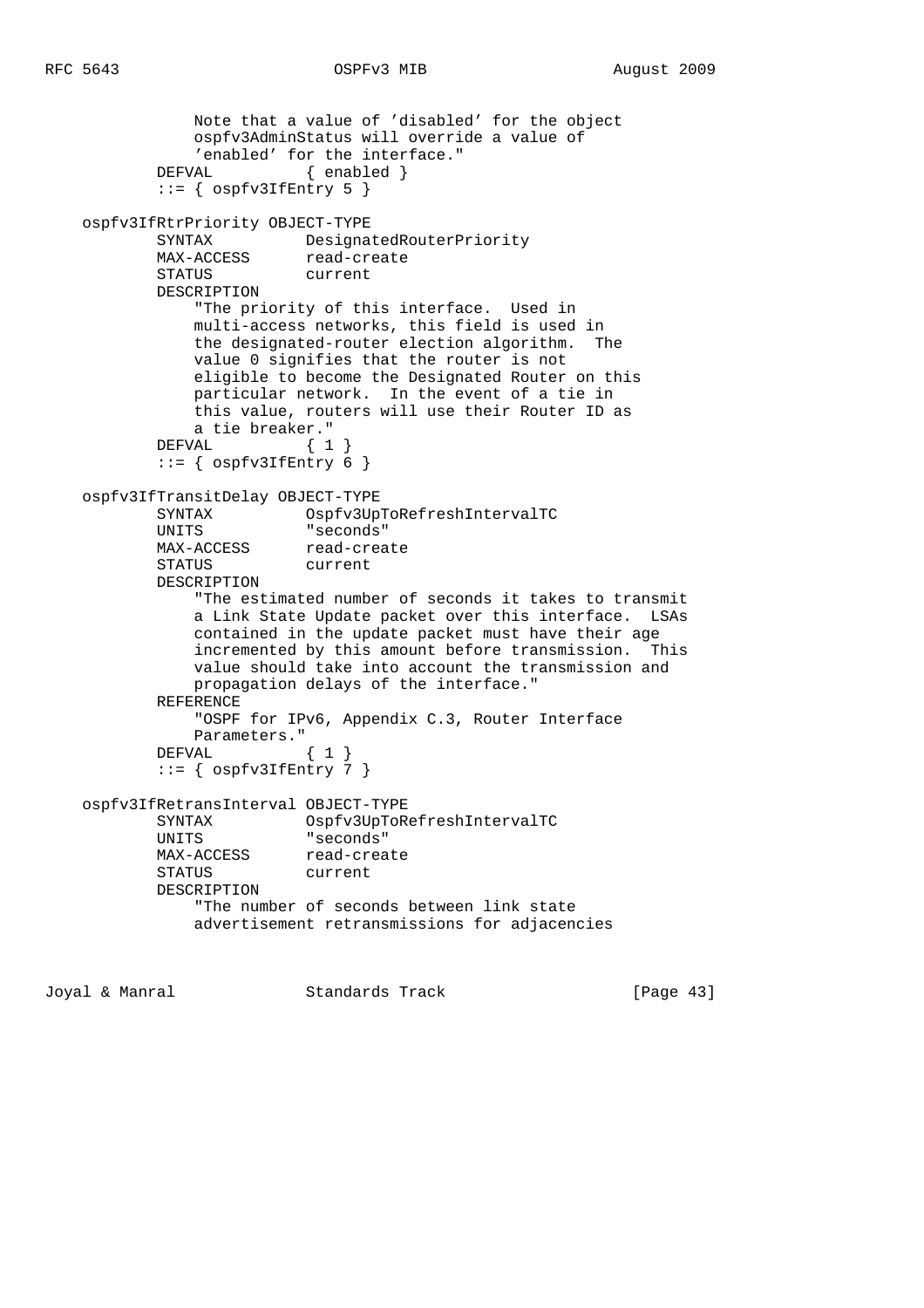```
 belonging to this interface. This value is
               also used when retransmitting database
               description and Link State Request packets."
          DEFVAL { 5 }
          ::= { ospfv3IfEntry 8 }
    ospfv3IfHelloInterval OBJECT-TYPE
           SYNTAX HelloRange
           UNITS "seconds"
           MAX-ACCESS read-create
           STATUS current
           DESCRIPTION
               "The length of time, in seconds, between the
               Hello packets that the router sends on the
               interface. This value must be the same for all
               routers attached to a common network."
           DEFVAL { 10 }
          ::= { ospfv3IffEntry 9 }
    ospfv3IfRtrDeadInterval OBJECT-TYPE
 SYNTAX Ospfv3DeadIntervalRangeTC
 UNITS "seconds"
           MAX-ACCESS read-create
           STATUS current
           DESCRIPTION
               "The number of seconds that a router's Hello
               packets have not been seen before its
               neighbors declare the router down on the interface.
               This should be some multiple of the Hello interval.
               This value must be the same for all routers attached
              to a common network."
          DEFVAL { 40 }
          ::= { ospfv3IfEntry 10 }
    ospfv3IfPollInterval OBJECT-TYPE
 SYNTAX Unsigned32
 UNITS "seconds"
          MAX-ACCESS read-create
           STATUS current
           DESCRIPTION
               "The larger time interval, in seconds, between
               the Hello packets sent to an inactive,
              non-broadcast multi-access neighbor."
           DEFVAL { 120 }
          ::= { ospfv3IffEntry 11 }
```
Joyal & Manral **Standards Track** [Page 44]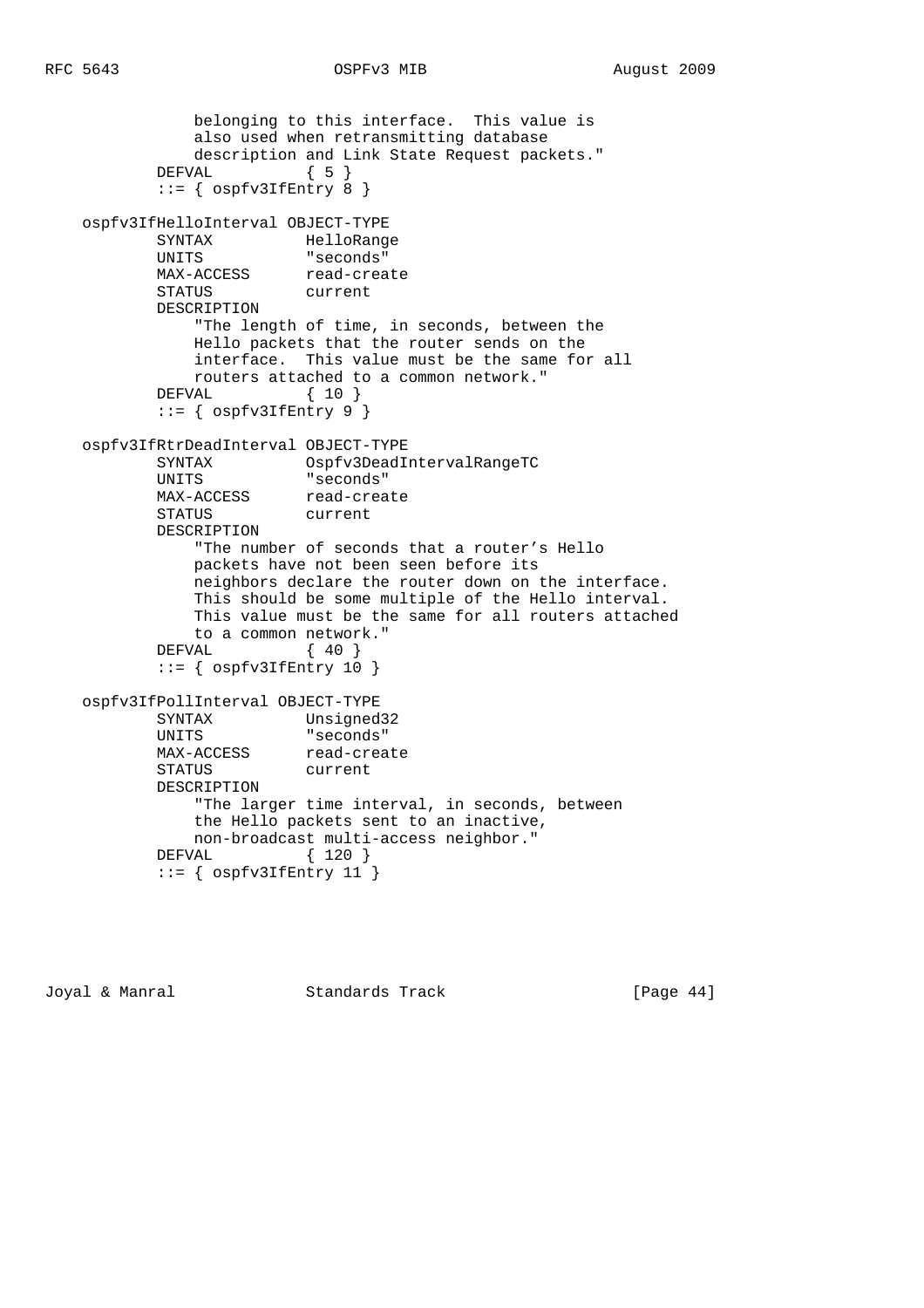ospfv3IfState OBJECT-TYPE SYNTAX INTEGER {  $down(1)$ , loopback(2), waiting(3), pointToPoint(4), designatedRouter(5), backupDesignatedRouter(6), otherDesignatedRouter(7), standby(8) } MAX-ACCESS read-only STATUS current DESCRIPTION "The OSPFv3 interface state. An interface may be in standby state if there are multiple interfaces on the link and another interface is active. The interface may be in Down state if the underlying IPv6 interface is down or if the admin status is 'disabled' either globally or for the interface."  $::=$  {  $ospfv3IffEntry 12$  } ospfv3IfDesignatedRouter OBJECT-TYPE SYNTAX Ospfv3RouterIdTC MAX-ACCESS read-only STATUS current DESCRIPTION "The Router ID of the Designated Router."  $::=$  {  $ospfv3IffEntry 13$  } ospfv3IfBackupDesignatedRouter OBJECT-TYPE SYNTAX Ospfv3RouterIdTC MAX-ACCESS read-only STATUS current DESCRIPTION "The Router ID of the Backup Designated Router."  $::=$  {  $ospfv3IffEntry 14$  } ospfv3IfEvents OBJECT-TYPE SYNTAX Counter32 MAX-ACCESS read-only STATUS current DESCRIPTION "The number of times this OSPFv3 interface has changed its state or an error has occurred.

Joyal & Manral Standards Track [Page 45]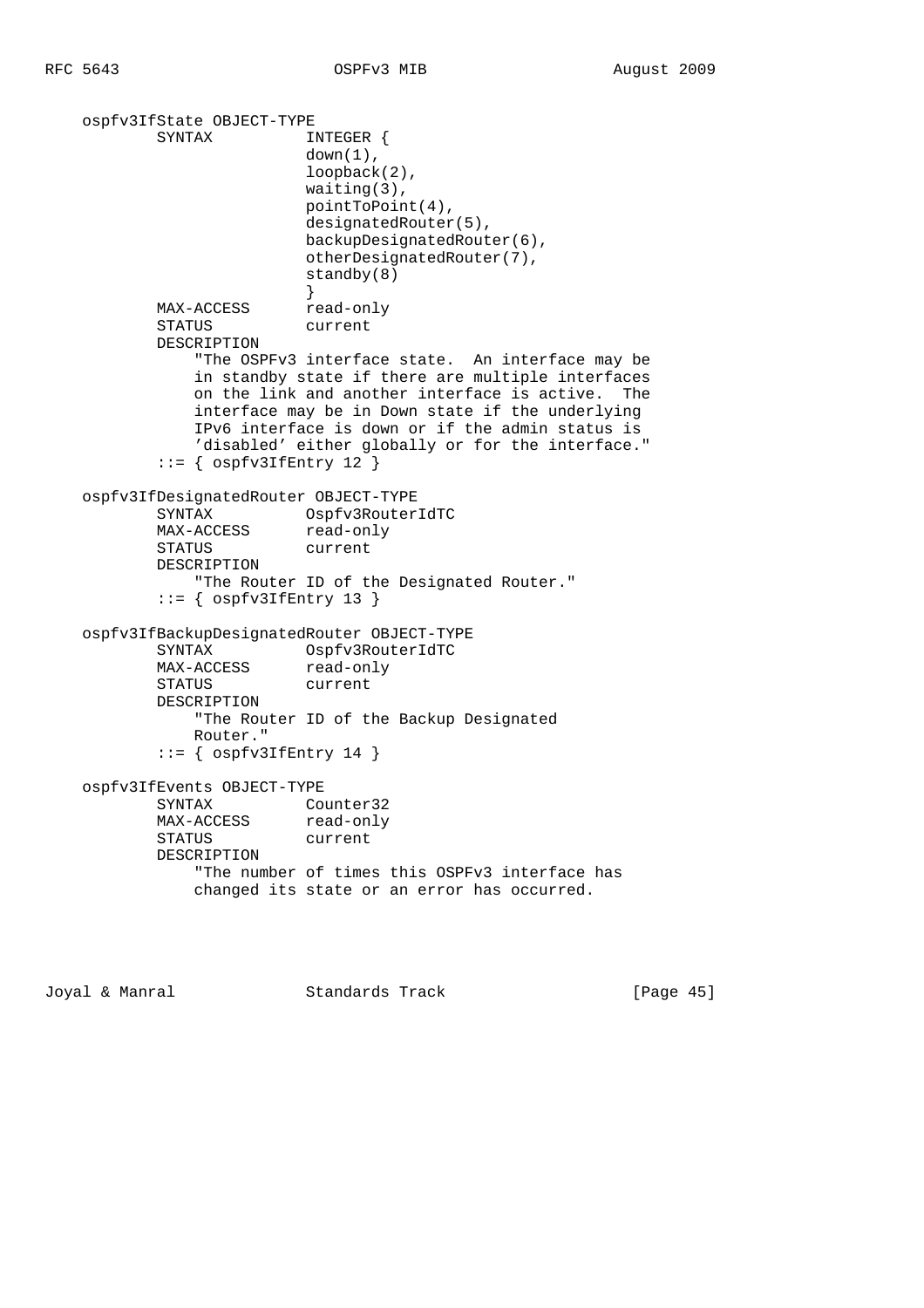```
 Discontinuities in the value of this counter
               can occur at re-initialization of the management
               system and at other times as indicated by the
               value of ospfv3DiscontinuityTime."
           ::= { ospfv3IfEntry 15 }
     ospfv3IfRowStatus OBJECT-TYPE
           SYNTAX RowStatus
MAX-ACCESS read-create
 STATUS current
           DESCRIPTION
               "This object permits management of the table by
               facilitating actions such as row creation,
               construction, and destruction.
               The value of this object has no effect on
               whether other objects in this conceptual row can be
               modified."
           ::= { ospfv3IffEntry 16 }
    ospfv3IfDemand OBJECT-TYPE
SYNTAX TruthValue
MAX-ACCESS read-create
           STATUS current
           DESCRIPTION
               "Indicates whether Demand OSPFv3 procedures
               (Hello suppression to FULL neighbors and
               setting the DoNotAge flag on propagated LSAs)
               should be performed on this interface."
           DEFVAL { false }
           ::= { ospfv3IfEntry 17 }
    ospfv3IfMetricValue OBJECT-TYPE
 SYNTAX Metric
MAX-ACCESS read-create
          MAX-ACCESS read-create<br>STATUS current
           DESCRIPTION
               "The metric assigned to this interface.
                The default value of the metric is
                'Reference Bandwidth / ifSpeed'. The value
                of the reference bandwidth can be set
                in the ospfv3ReferenceBandwidth object."
            ::= { ospfv3IfEntry 18 }
     ospfv3IfLinkScopeLsaCount OBJECT-TYPE
           SYNTAX Gauge32
MAX-ACCESS read-only
 STATUS current
Joyal & Manral Standards Track [Page 46]
```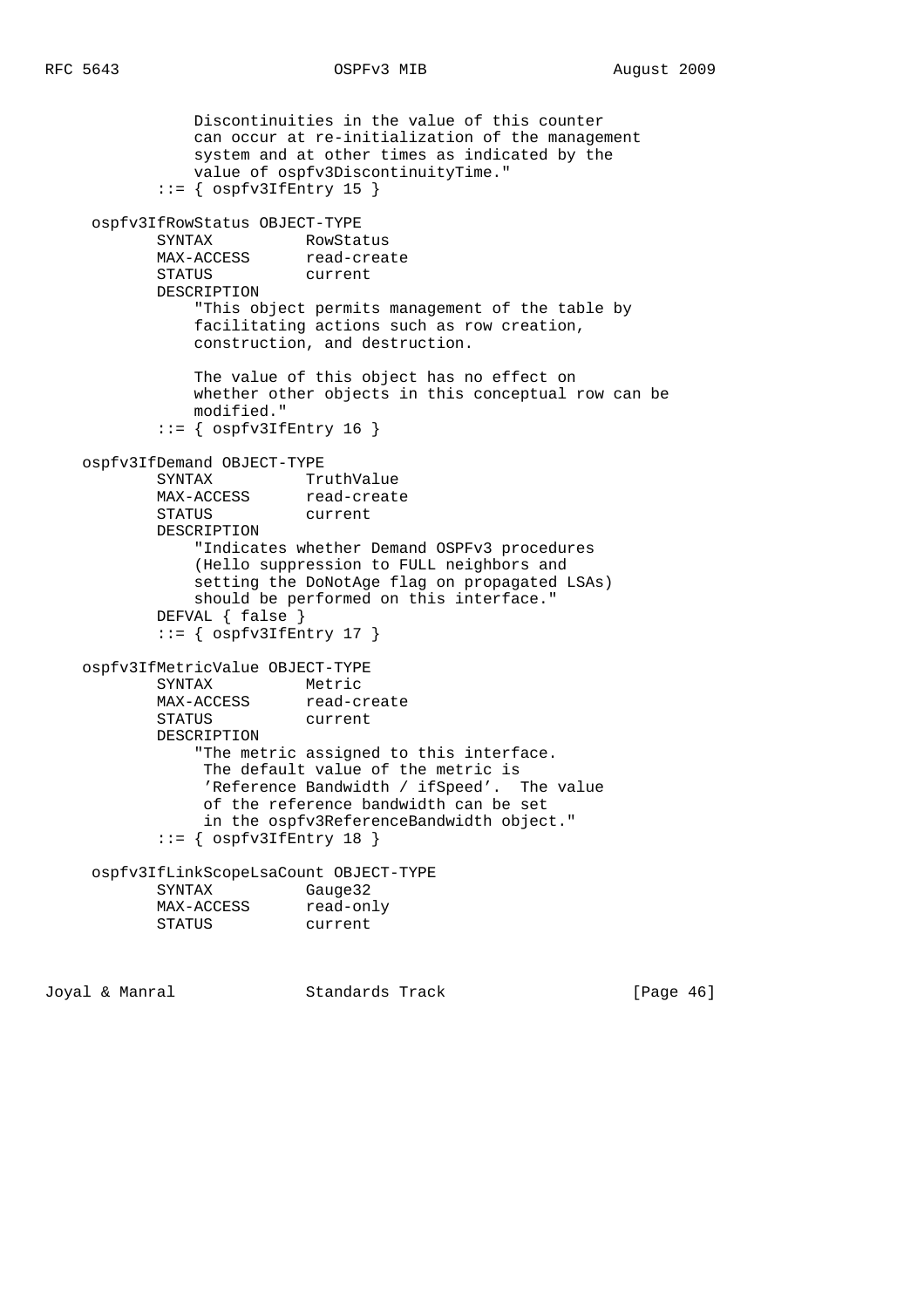```
 DESCRIPTION
                "The total number of Link-scope link state
                advertisements in this link's link state
                database."
           ::= { ospfv3IfEntry 19 }
     ospfv3IfLinkLsaCksumSum OBJECT-TYPE
           SYNTAX Unsigned32
MAX-ACCESS read-only
 STATUS current
            DESCRIPTION
                "The 32-bit unsigned sum of the Link-scope link state
                advertisements' LS checksums contained in this
                link's link state database. The sum can be used
                to determine if there has been a change in a
                router's link state database or to compare the
                link state database of two routers."
           ::= { ospfv3IffEntry 20 }
    ospfv3IfDemandNbrProbe OBJECT-TYPE
SYNTAX TruthValue
MAX-ACCESS read-create
            STATUS current
            DESCRIPTION
                   "Indicates whether or not neighbor probing is
                   enabled to determine whether or not the neighbor
                   is inactive. Neighbor probing is disabled by
                  default."
            DEFVAL { false }
           ::= { ospfv3IfEntry 21 }
   ospfv3IfDemandNbrProbeRetransLimit OBJECT-TYPE
           SYNTAX Unsigned32
           MAX-ACCESS read-create
           STATUS current
           DESCRIPTION
              "The number of consecutive LSA retransmissions before
              the neighbor is deemed inactive and the neighbor
              adjacency is brought down."
           DEFVAL { 10 }
           ::= { ospfv3IfEntry 22}
   ospfv3IfDemandNbrProbeInterval OBJECT-TYPE
          SYNTAX Unsigned32<br>UNITS "seconds"
                      "seconds"
          MAX-ACCESS read-create<br>STATUS current
                     current
```
Joyal & Manral Standards Track [Page 47]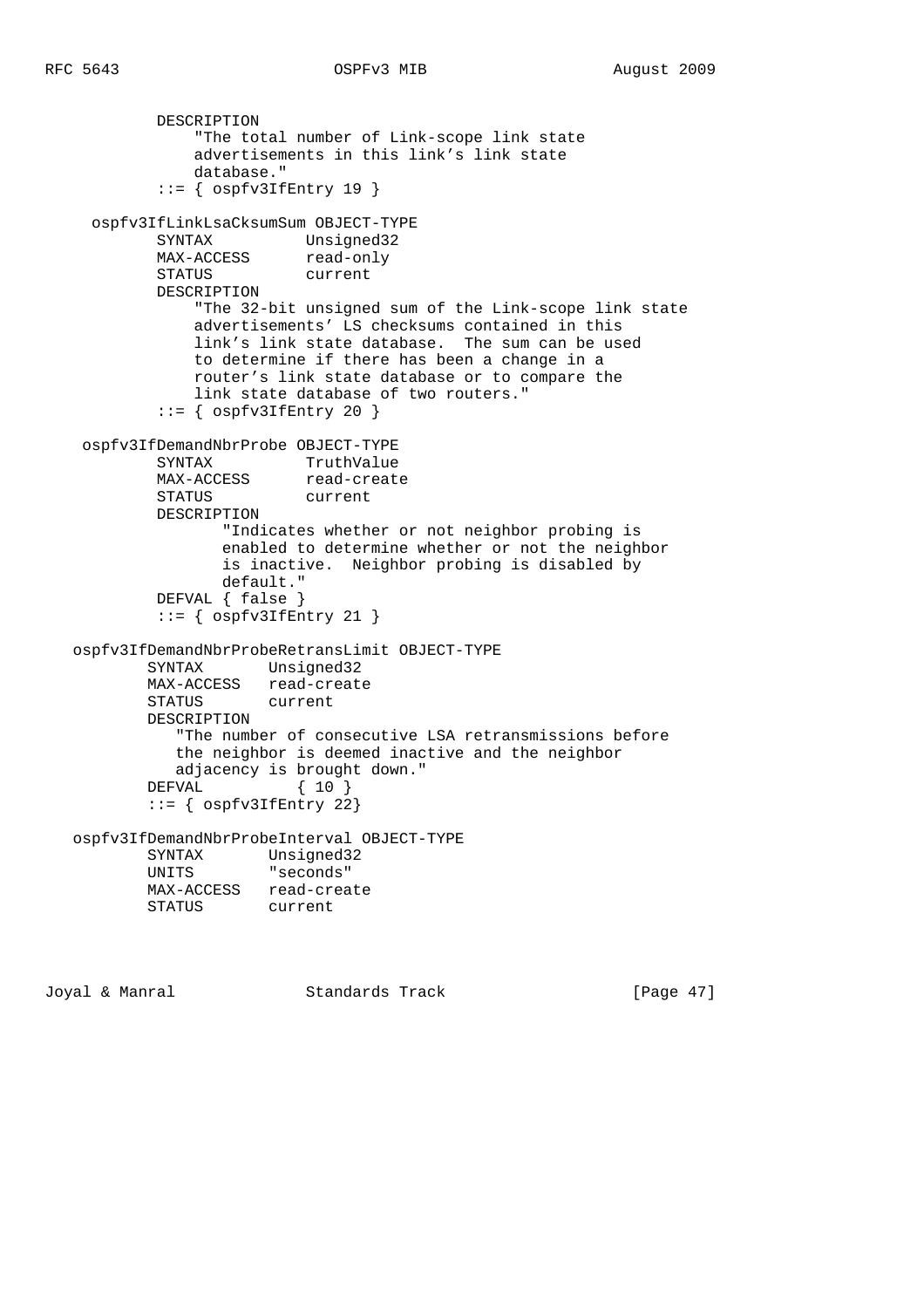```
 DESCRIPTION
             "Defines how often the neighbor will be probed."
           DEFVAL { 120 }
          ::= { ospfv3IffEntry 23}
    ospfv3IfTEDisabled OBJECT-TYPE
           SYNTAX TruthValue
          MAX-ACCESS read-create
           STATUS current
           DESCRIPTION
              "Indicates whether or not traffic engineering
              is disabled on the interface when traffic
              engineering is enabled in the area where the
              interface is attached. The object is set
              to the value true (1) to disable traffic engineering
              on the interface. Traffic engineering is enabled
              by default on the interface when traffic engineering
              is enabled in the area where the interface is
              attached."
           DEFVAL { false }
          ::= { ospfv3IfEntry 24 }
    ospfv3IfLinkLSASuppression OBJECT-TYPE
SYNTAX TruthValue
MAX-ACCESS read-create
           STATUS current
           DESCRIPTION
              "Specifies whether or not link LSA origination is
              suppressed for broadcast or NBMA interface types.
              The object is set to value true (1) to suppress
              the origination."
           REFERENCE
                "OSPF for IPv6, Appendix C.3, Router Interface
                   Parameters"
           DEFVAL { false }
          ::= { ospfv3IffEntry 25 }
    -- OSPFv3 Virtual Interface Table
    ospfv3VirtIfTable OBJECT-TYPE
           SYNTAX SEQUENCE OF Ospfv3VirtIfEntry
           MAX-ACCESS not-accessible
            STATUS current
            DESCRIPTION
                "Information about this router's virtual
                interfaces that the OSPFv3 Process is configured
                to carry on."
```
Joyal & Manral Standards Track [Page 48]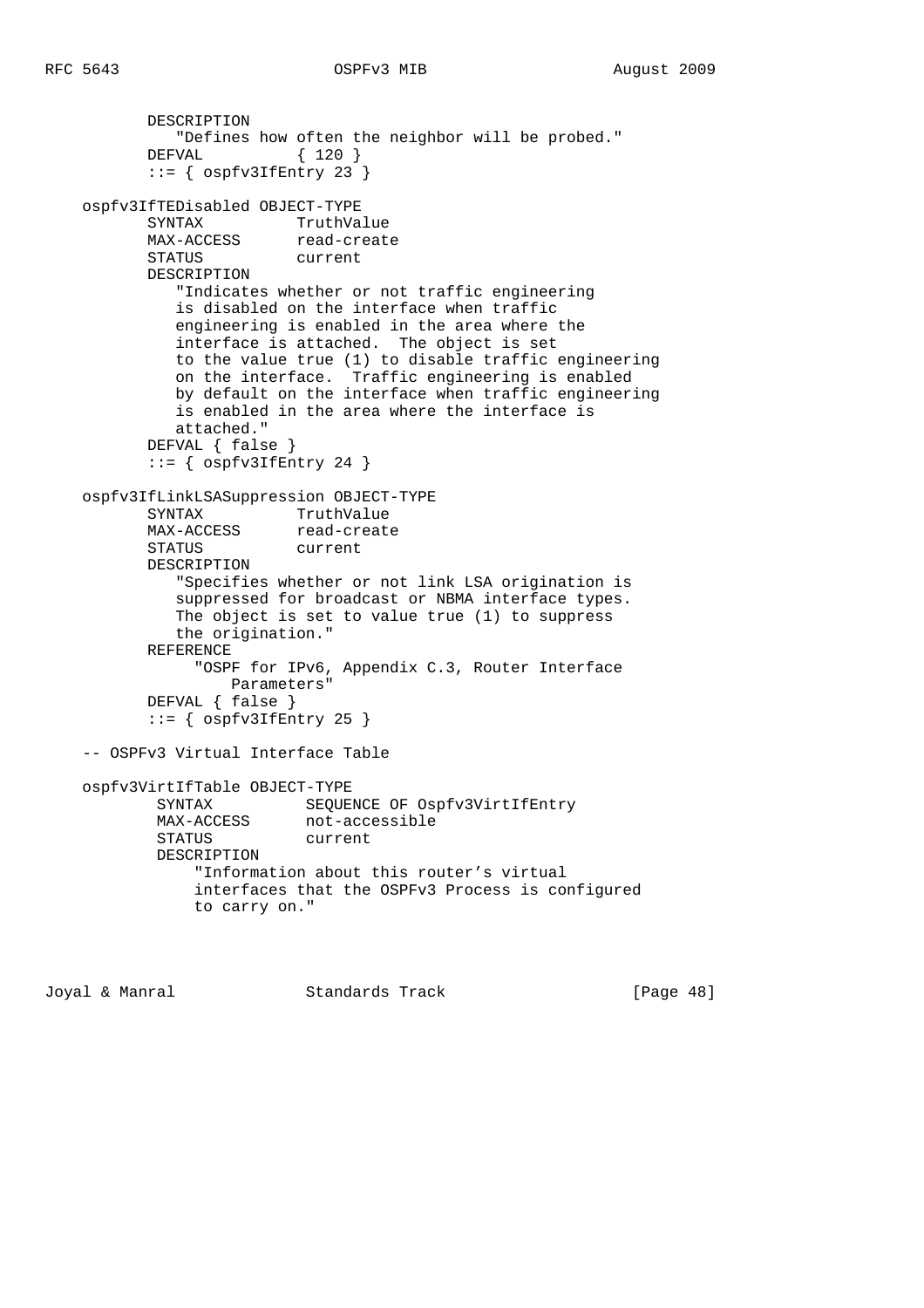```
 REFERENCE
                 "OSPF for IPv6, Appendix C.4, Virtual Link
                Parameters"
             ::= { ospfv3Objects 8 }
    ospfv3VirtIfEntry OBJECT-TYPE
           SYNTAX Ospfv3VirtIfEntry
            MAX-ACCESS not-accessible
            STATUS current
            DESCRIPTION
                 "Information about a single virtual interface.
                The information in this table is persistent,
                 and when written, the entity SHOULD save the
                 change to non-volatile storage."
            INDEX { ospfv3VirtIfAreaId,
                              ospfv3VirtIfNeighbor }
            ::= { ospfv3Virt1fTable 1 }
    Ospfv3VirtIfEntry ::= SEQUENCE {
            ospfv3VirtIfAreaId
                    Ospfv3AreaIdTC,
            ospfv3VirtIfNeighbor
                    Ospfv3RouterIdTC,
            ospfv3VirtIfIndex
                    InterfaceIndex,
            ospfv3VirtIfInstId
                    Ospfv3IfInstIdTC,
            ospfv3VirtIfTransitDelay
                    Ospfv3UpToRefreshIntervalTC,
            ospfv3VirtIfRetransInterval
                    Ospfv3UpToRefreshIntervalTC,
            ospfv3VirtIfHelloInterval
                    HelloRange,
            ospfv3VirtIfRtrDeadInterval
                    Ospfv3DeadIntervalRangeTC,
            ospfv3VirtIfState
                    INTEGER,
            ospfv3VirtIfEvents
                    Counter32,
            ospfv3VirtIfRowStatus
                    RowStatus,
            ospfv3VirtIfLinkScopeLsaCount
                    Gauge32,
            ospfv3VirtIfLinkLsaCksumSum
           Unsigned32<br>}
 }
```
Joyal & Manral Standards Track [Page 49]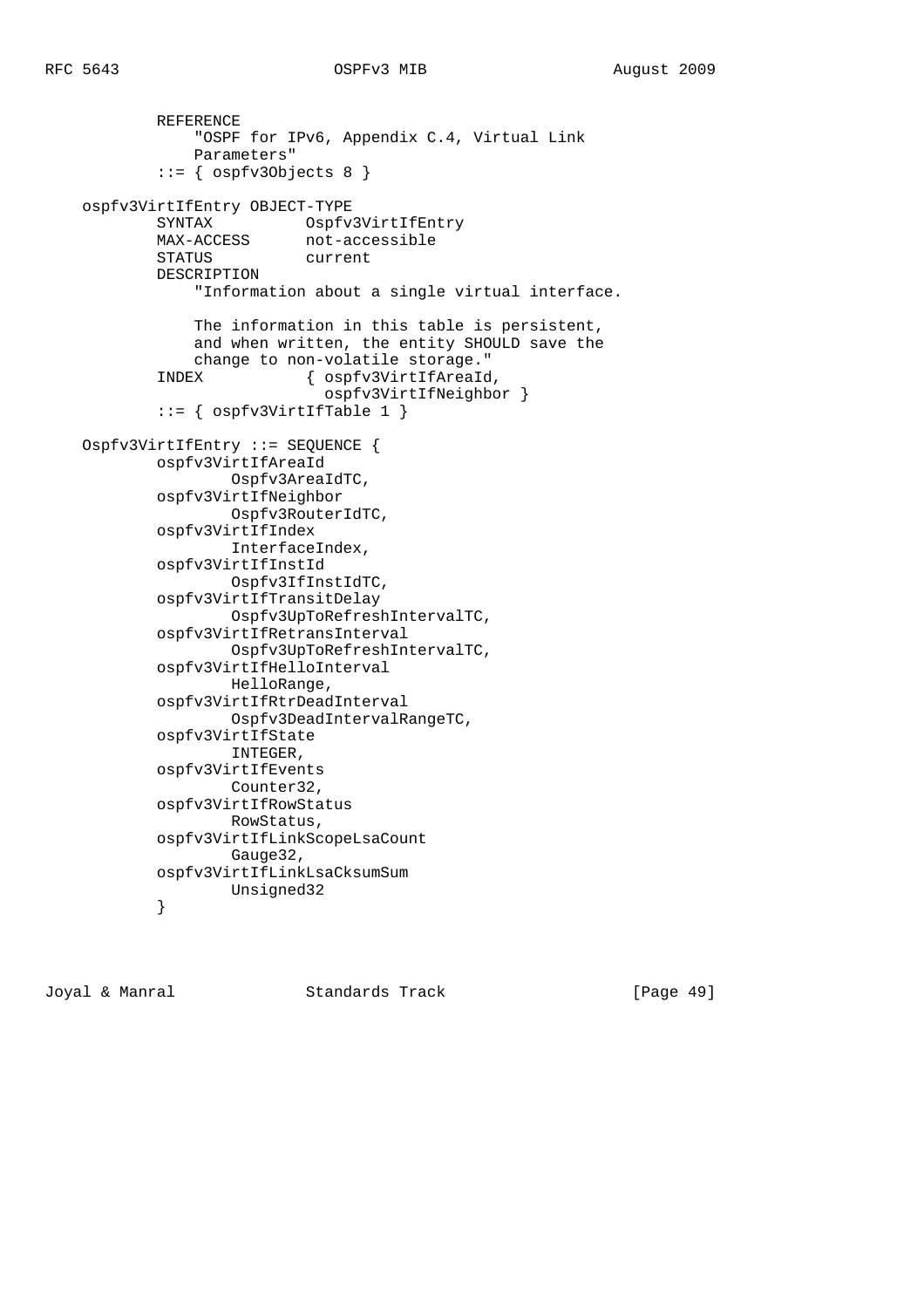```
 ospfv3VirtIfAreaId OBJECT-TYPE
 SYNTAX Ospfv3AreaIdTC
MAX-ACCESS not-accessible
 STATUS current
           DESCRIPTION
               "The transit area that the virtual link
               traverses. By definition, this is not
               Area 0."
            ::= { ospfv3VirtIfEntry 1 }
    ospfv3VirtIfNeighbor OBJECT-TYPE
          SYNTAX Ospfv3RouterIdTC
          MAX-ACCESS not-accessible
           STATUS current
           DESCRIPTION
               "The Router ID of the virtual neighbor."
            ::= { ospfv3VirtIfEntry 2 }
    ospfv3VirtIfIndex OBJECT-TYPE
           SYNTAX InterfaceIndex
          MAX-ACCESS read-only
           STATUS current
           DESCRIPTION
               "The local interface index assigned by the
               OSPFv3 Process to this OSPFv3 virtual interface.
               It is advertised in Hellos sent over the virtual
               link and in the router's router-LSAs."
            ::= { ospfv3VirtIfEntry 3 }
    ospfv3VirtIfInstId OBJECT-TYPE
          SYNTAX Ospfv3IfInstIdTC<br>
MAX-ACCESS read-only
                       read-only
           STATUS current
           DESCRIPTION
               "The local Interface Instance ID assigned by the
               OSPFv3 Process to this OSPFv3 virtual interface."
           ::= { ospfv3VirtIffEntry 4 }
    ospfv3VirtIfTransitDelay OBJECT-TYPE
           SYNTAX Ospfv3UpToRefreshIntervalTC
           UNITS "seconds"
          MAX-ACCESS read-create
           STATUS current
           DESCRIPTION
               "The estimated number of seconds it takes to
               transmit a Link State Update packet over this
               interface."
          DEFVAL \{ 1 \}
```
Joyal & Manral Standards Track [Page 50]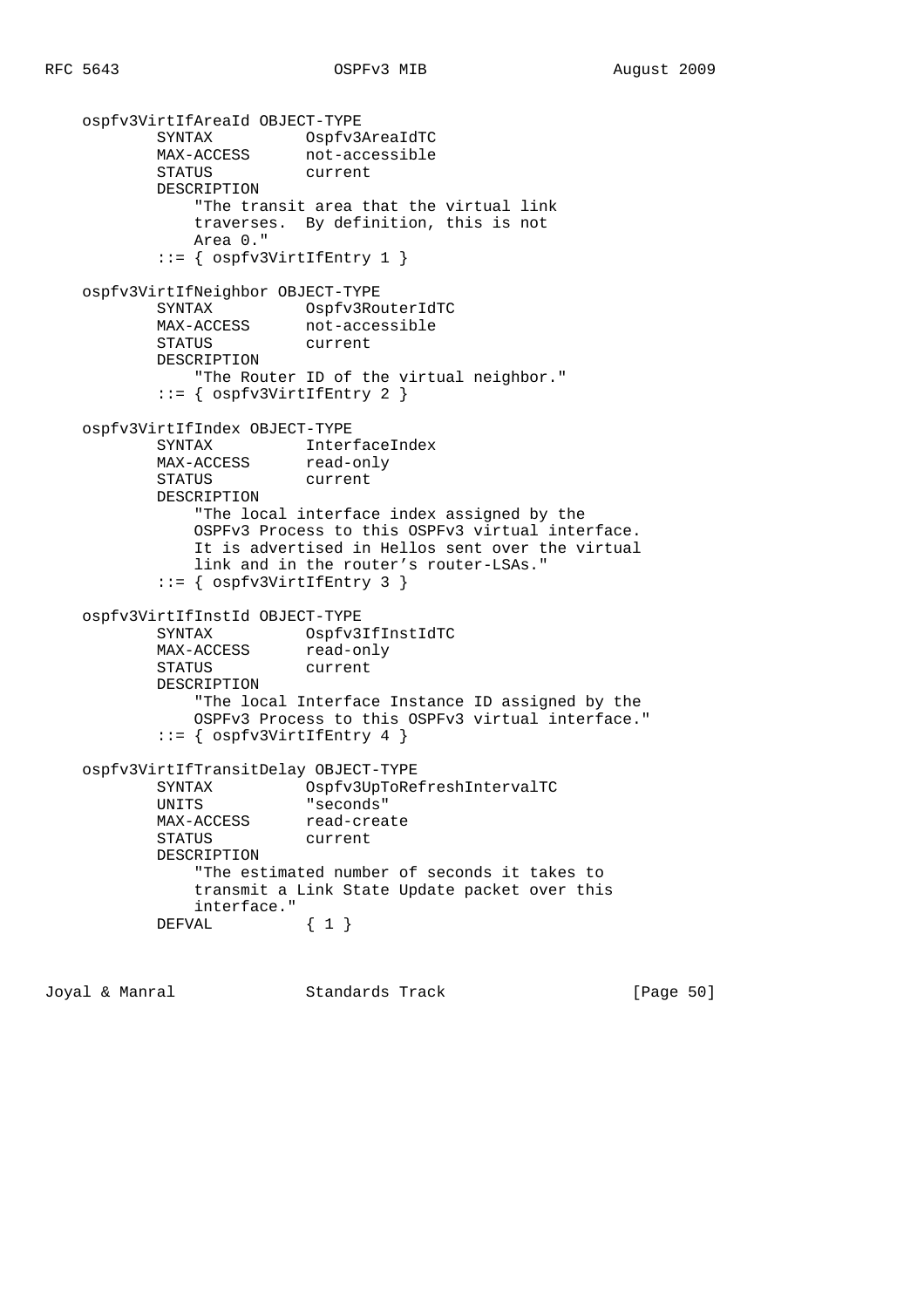```
 ::= { ospfv3VirtIfEntry 5 }
    ospfv3VirtIfRetransInterval OBJECT-TYPE
 SYNTAX Ospfv3UpToRefreshIntervalTC
 UNITS "seconds"
MAX-ACCESS read-create
 STATUS current
           DESCRIPTION
               "The number of seconds between link state
               advertisement retransmissions for adjacencies
              belonging to this interface. This value is
               also used when retransmitting database
               description and Link State Request packets. This
               value should be well over the expected
               round-trip time."
          DEFVAL { 5 }
           ::= { ospfv3VirtIfEntry 6 }
    ospfv3VirtIfHelloInterval OBJECT-TYPE
           SYNTAX HelloRange
           UNITS "seconds"
          MAX-ACCESS read-create
           STATUS current
           DESCRIPTION
               "The length of time, in seconds, between the
               Hello packets that the router sends on the
               interface. This value must be the same for the
               virtual neighbor."
           DEFVAL { 10 }
           ::= { ospfv3VirtIfEntry 7 }
    ospfv3VirtIfRtrDeadInterval OBJECT-TYPE
 SYNTAX Ospfv3DeadIntervalRangeTC
 UNITS "seconds"
          MAX-ACCESS read-create
           STATUS current
           DESCRIPTION
               "The number of seconds that a router's Hello
              packets have not been seen before its
              neighbors declare the router down. This should
              be some multiple of the Hello interval. This
              value must be the same for the virtual
              neighbor."
           DEFVAL { 60 }
           ::= { ospfv3VirtIfEntry 8 }
```
Joyal & Manral Standards Track [Page 51]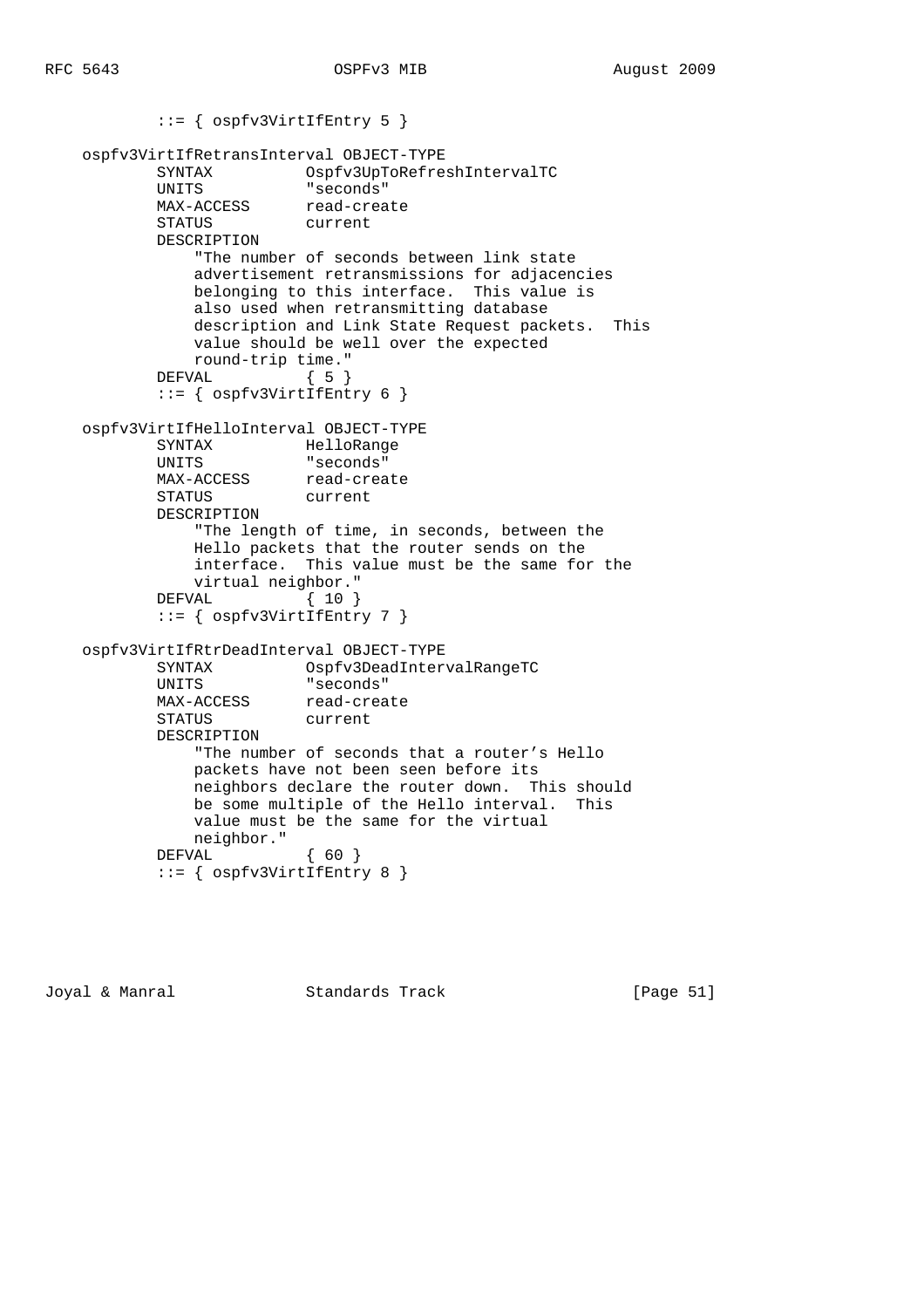```
 ospfv3VirtIfState OBJECT-TYPE
          SYNTAX INTEGER {
                        down(1),
                         pointToPoint(4)
 }
          MAX-ACCESS read-only
           STATUS current
           DESCRIPTION
               "OSPF virtual interface states. The same encoding
               as the ospfV3IfTable is used."
           ::= { ospfv3VirtIfEntry 9 }
    ospfv3VirtIfEvents OBJECT-TYPE
           SYNTAX Counter32
          MAX-ACCESS read-only
           STATUS current
           DESCRIPTION
               "The number of state changes or error events on
               this virtual link.
               Discontinuities in the value of this counter
               can occur at re-initialization of the management
               system and at other times as indicated by the
               value of ospfv3DiscontinuityTime."
           ::= { ospfv3VirtIfEntry 10 }
    ospfv3VirtIfRowStatus OBJECT-TYPE
SYNTAX RowStatus
MAX-ACCESS read-create
 STATUS current
           DESCRIPTION
               "This object permits management of the table by
               facilitating actions such as row creation,
               construction, and destruction.
               The value of this object has no effect on
               whether other objects in this conceptual row can be
               modified."
           ::= { ospfv3VirtIfEntry 11 }
    ospfv3VirtIfLinkScopeLsaCount OBJECT-TYPE
           SYNTAX Gauge32
MAX-ACCESS read-only
 STATUS current
           DESCRIPTION
               "The total number of Link-scope link state
               advertisements in this virtual link's link state
               database."
```
Joyal & Manral Standards Track [Page 52]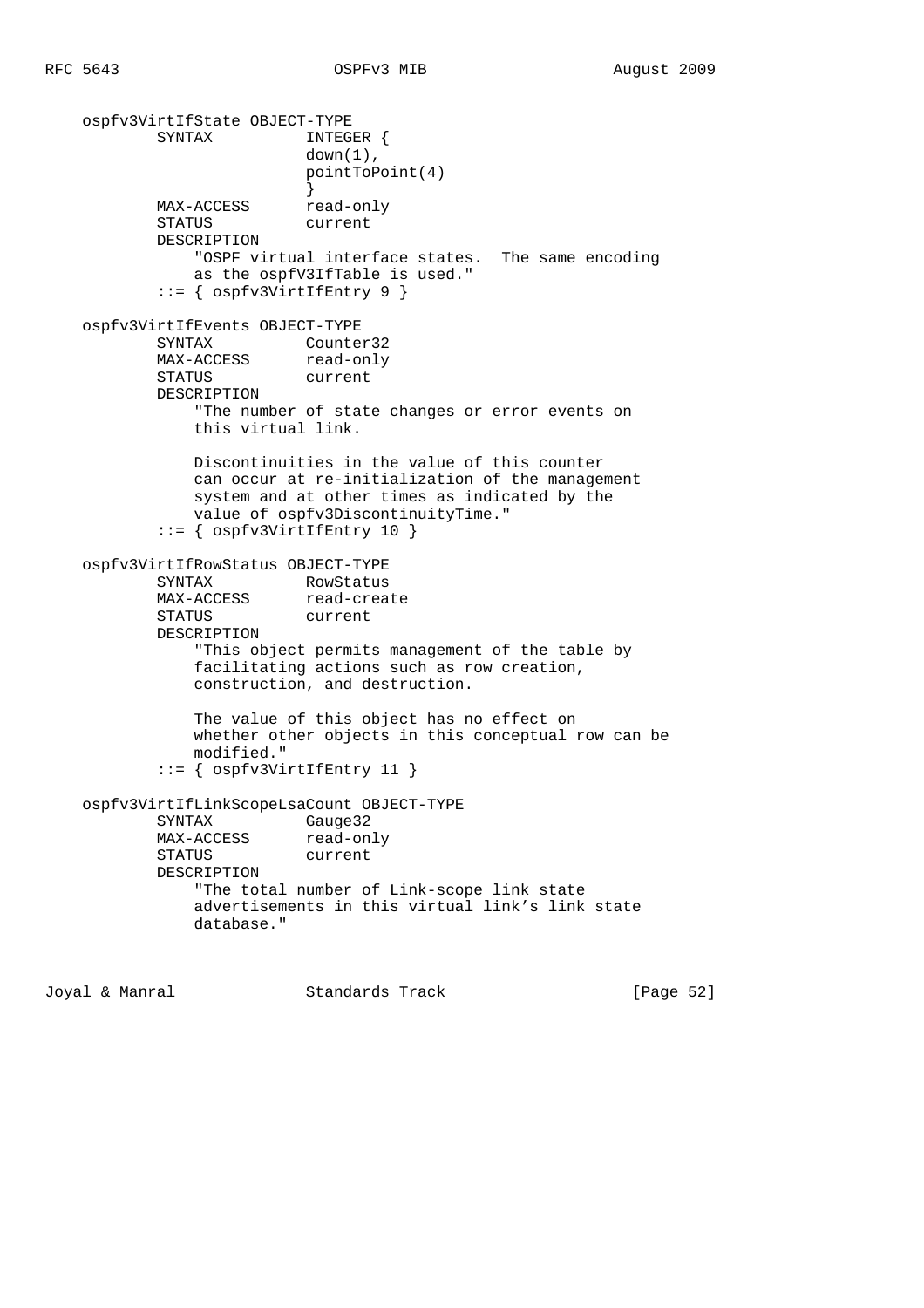```
 ::= { ospfv3VirtIfEntry 12 }
    ospfv3VirtIfLinkLsaCksumSum OBJECT-TYPE
 SYNTAX Unsigned32
MAX-ACCESS read-only
 STATUS current
            DESCRIPTION
                "The 32-bit unsigned sum of the Link-scope link state
                advertisements' LS checksums contained in this
                virtual link's link state database. The sum can be used
                to determine if there has been a change in a
                router's link state database or to compare the
                link state database of two routers."
            ::= { ospfv3VirtIfEntry 13 }
    -- OSPFv3 Neighbor Table
    ospfv3NbrTable OBJECT-TYPE
            SYNTAX SEQUENCE OF Ospfv3NbrEntry
            MAX-ACCESS not-accessible
            STATUS current
            DESCRIPTION
                "A table describing all neighbors in the
                locality of the OSPFv3 router."
            REFERENCE
                "OSPF Version 2, Section 10, The Neighbor Data
                Structure"
           ::= { ospfv30bjects 9 }
    ospfv3NbrEntry OBJECT-TYPE
           SYNTAX Ospfv3NbrEntry
                        not-accessible
            STATUS current
            DESCRIPTION
                "The information regarding a single neighbor."
            REFERENCE
                "OSPF Version 2, Section 10, The Neighbor Data
                Structure"
            INDEX { ospfv3NbrIfIndex,
                             ospfv3NbrIfInstId,
                             ospfv3NbrRtrId }
           ::= { ospfv3NbrTable 1 }
    Ospfv3NbrEntry ::= SEQUENCE {
            ospfv3NbrIfIndex
                   InterfaceIndex,
            ospfv3NbrIfInstId
                   Ospfv3IfInstIdTC,
```
Joyal & Manral Standards Track [Page 53]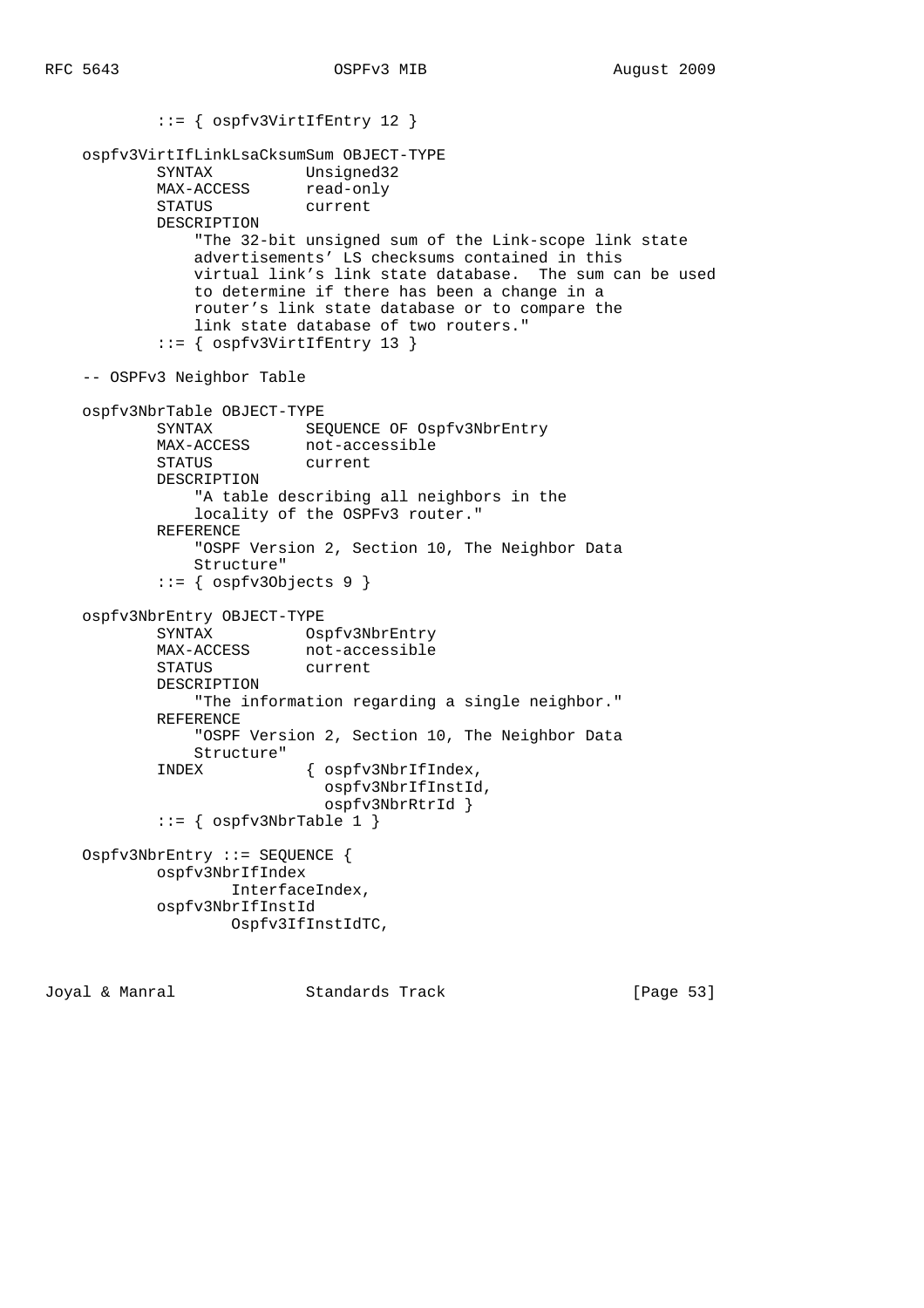```
 ospfv3NbrRtrId
                   Ospfv3RouterIdTC,
            ospfv3NbrAddressType
                   InetAddressType,
            ospfv3NbrAddress
                   InetAddress,
            ospfv3NbrOptions
                   Integer32,
            ospfv3NbrPriority
                   DesignatedRouterPriority,
            ospfv3NbrState
                   INTEGER,
            ospfv3NbrEvents
                   Counter32,
            ospfv3NbrLsRetransQLen
                   Gauge32,
            ospfv3NbrHelloSuppressed
                   TruthValue,
            ospfv3NbrIfId
                   InterfaceIndex,
            ospfv3NbrRestartHelperStatus
                   INTEGER,
            ospfv3NbrRestartHelperAge
                   Ospfv3UpToRefreshIntervalTC,
            ospfv3NbrRestartHelperExitReason
            INTEGER
 }
    ospfv3NbrIfIndex OBJECT-TYPE
 SYNTAX InterfaceIndex
MAX-ACCESS not-accessible
           STATUS current
           DESCRIPTION
                "The Local Link ID of the link over which the
                neighbor can be reached."
           ::= { ospfv3NbrEntry 1 }
    ospfv3NbrIfInstId OBJECT-TYPE
           SYNTAX Ospfv3IfInstIdTC
MAX-ACCESS not-accessible
 STATUS current
           DESCRIPTION
               "Interface instance over which the neighbor
               can be reached. This ID has local link
               significance only."
            ::= { ospfv3NbrEntry 2 }
```
Joyal & Manral Standards Track [Page 54]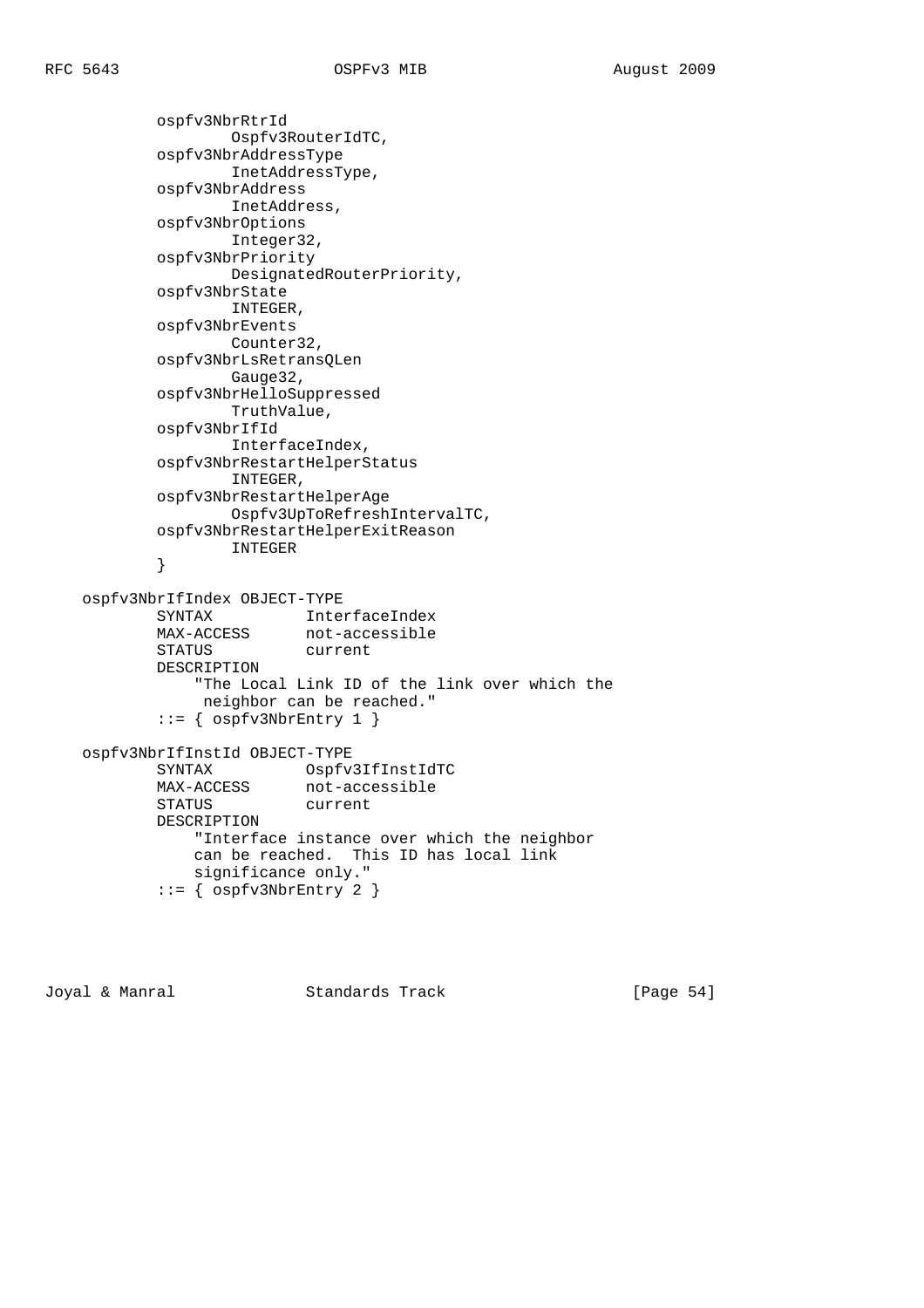```
 ospfv3NbrRtrId OBJECT-TYPE
 SYNTAX Ospfv3RouterIdTC
MAX-ACCESS not-accessible
 STATUS current
           DESCRIPTION
               "A 32-bit unsigned integer uniquely identifying the
              neighboring router in the Autonomous System."
          ::= { ospfv3NbrEntry 3 }
    ospfv3NbrAddressType OBJECT-TYPE
 SYNTAX InetAddressType
MAX-ACCESS read-only
           STATUS current
           DESCRIPTION
               "The address type of ospfv3NbrAddress. Only IPv6
              addresses without zone index are expected."
          ::= { ospfv3NbrEntry 4 }
    ospfv3NbrAddress OBJECT-TYPE
           SYNTAX InetAddress
          MAX-ACCESS read-only
           STATUS current
           DESCRIPTION
               "The IPv6 address of the neighbor associated with
               the local link."
          ::= { ospfv3NbrEntry 5 }
    ospfv3NbrOptions OBJECT-TYPE
 SYNTAX Integer32
MAX-ACCESS read-only
 STATUS current
           DESCRIPTION
               "A bit mask corresponding to the neighbor's
              options field."
           REFERENCE
               "OSPF for IPv6, Appendix A.2, The Options Field"
          ::= { ospfv3NbrEntry 6 }
    ospfv3NbrPriority OBJECT-TYPE
           SYNTAX DesignatedRouterPriority
           MAX-ACCESS read-only
           STATUS current
           DESCRIPTION
               "The priority of this neighbor in the designated-
              router election algorithm. The value 0 signifies
               that the neighbor is not eligible to become the
              Designated Router on this particular network."
          ::= { ospfv3NbrEntry 7 }
```
Joyal & Manral Standards Track [Page 55]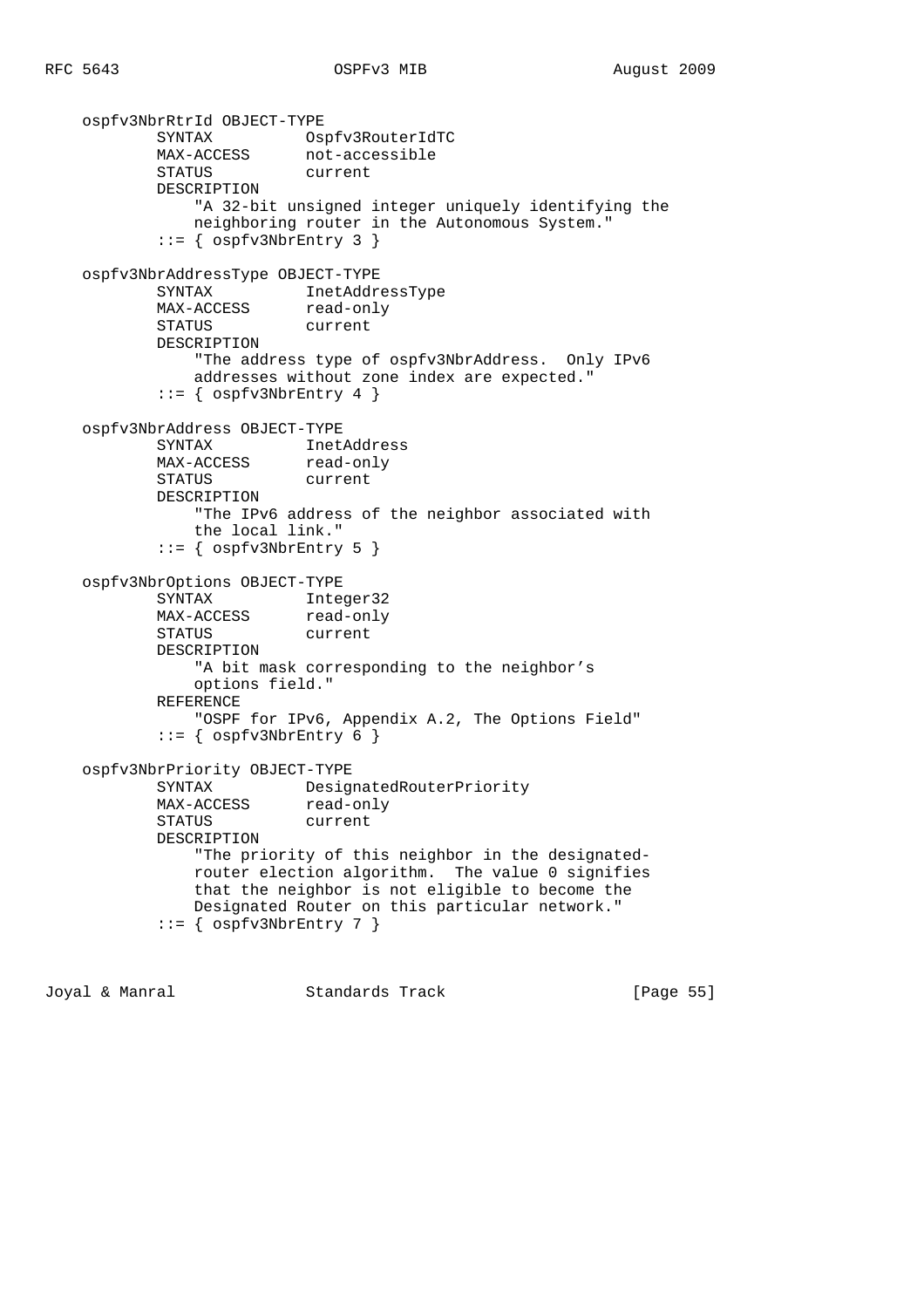```
 ospfv3NbrState OBJECT-TYPE
          SYNTAX INTEGER {
                        down(1),
                         attempt(2),
                         init(3),
                         twoWay(4),
                         exchangeStart(5),
                         exchange(6),
                         loading(7),
                        full(8) }
          MAX-ACCESS read-only
           STATUS current
           DESCRIPTION
               "The state of the relationship with this
              neighbor."
           REFERENCE
               "OSPF Version 2, Section 10.1, Neighbor states"
          ::= { ospfv3NbrEntry 8 }
    ospfv3NbrEvents OBJECT-TYPE
SYNTAX Counter32
MAX-ACCESS read-only
           STATUS current
           DESCRIPTION
               "The number of times this neighbor relationship
              has changed state or an error has occurred.
              Discontinuities in the value of this counter
               can occur at re-initialization of the management
               system and at other times as indicated by the
               value of ospfv3DiscontinuityTime."
           ::= { ospfv3NbrEntry 9 }
    ospfv3NbrLsRetransQLen OBJECT-TYPE
           SYNTAX Gauge32
          MAX-ACCESS read-only
           STATUS current
           DESCRIPTION
               "The current length of the retransmission
              queue."
          ::= { ospfv3NbrEntry 10 }
    ospfv3NbrHelloSuppressed OBJECT-TYPE
           SYNTAX TruthValue
MAX-ACCESS read-only
 STATUS current
```
Joyal & Manral Standards Track [Page 56]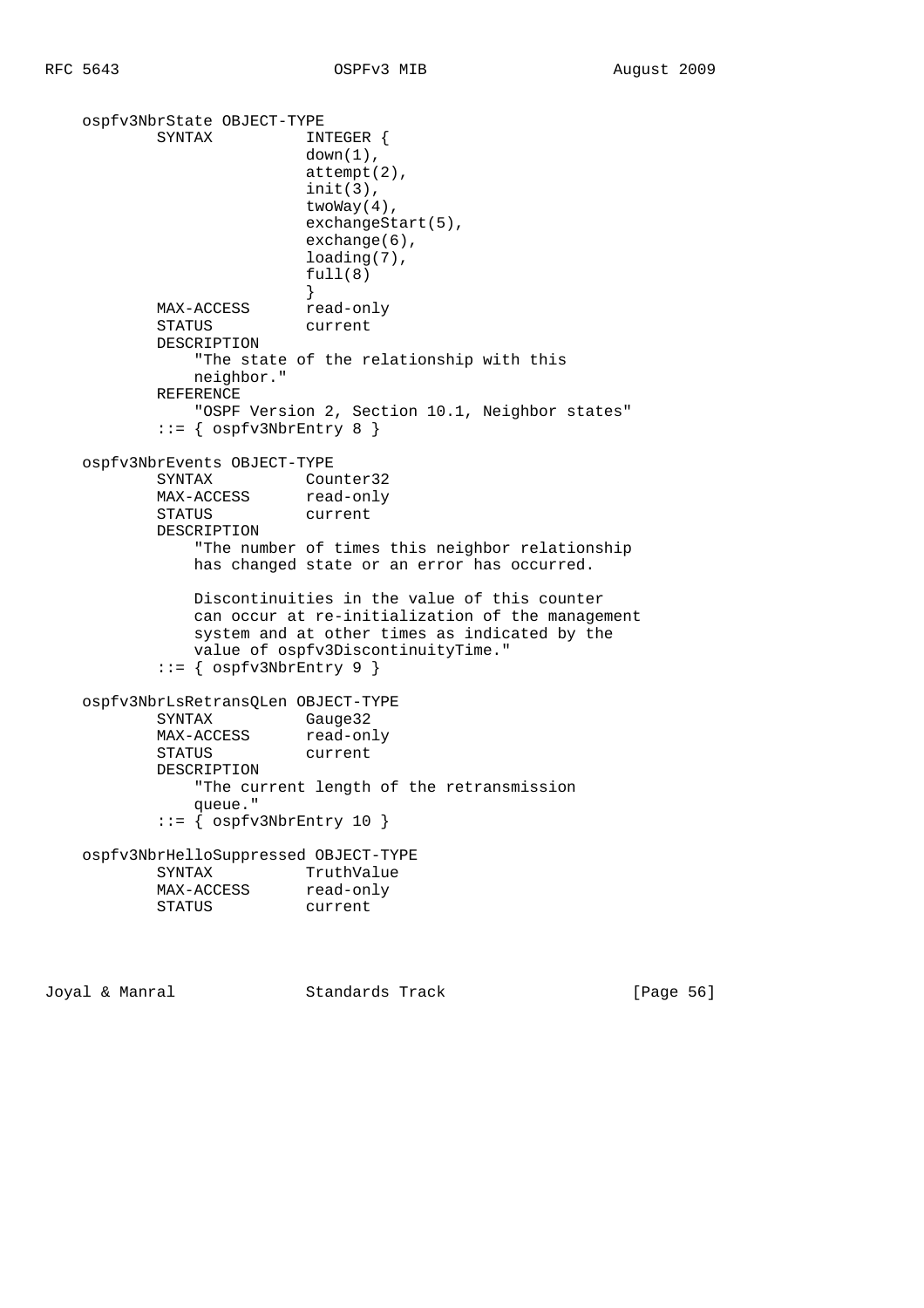```
 DESCRIPTION
               "Indicates whether Hellos are being suppressed
               to the neighbor."
          ::= { ospfv3NbrEntry 11 }
    ospfv3NbrIfId OBJECT-TYPE
 SYNTAX InterfaceIndex
MAX-ACCESS read-only
 STATUS current
           DESCRIPTION
               "The Interface ID that the neighbor advertises
               in its Hello packets on this link, that is, the
              neighbor's local interface index."
          ::= { ospfv3NbrEntry 12 }
    ospfv3NbrRestartHelperStatus OBJECT-TYPE
         SYNTAX INTEGER { notHelping(1),
                              helping(2)
 }
          MAX-ACCESS read-only
          STATUS current
          DESCRIPTION
             "Indicates whether the router is acting
             as a graceful restart helper for the neighbor."
            ::= { ospfv3NbrEntry 13 }
    ospfv3NbrRestartHelperAge OBJECT-TYPE
 SYNTAX Ospfv3UpToRefreshIntervalTC
 UNITS "seconds"
          MAX-ACCESS read-only
          STATUS current
          DESCRIPTION
             "Remaining time in current OSPF graceful restart
             interval, if the router is acting as a restart
            helper for the neighbor."
         ::= { ospfv3NbrEntry 14 }
    ospfv3NbrRestartHelperExitReason OBJECT-TYPE
         SYNTAX INTEGER { none(1),
                              inProgress(2),
                              completed(3),
                              timedOut(4),
                              topologyChanged(5)
 }
          MAX-ACCESS read-only
          STATUS current
```
Joyal & Manral Standards Track [Page 57]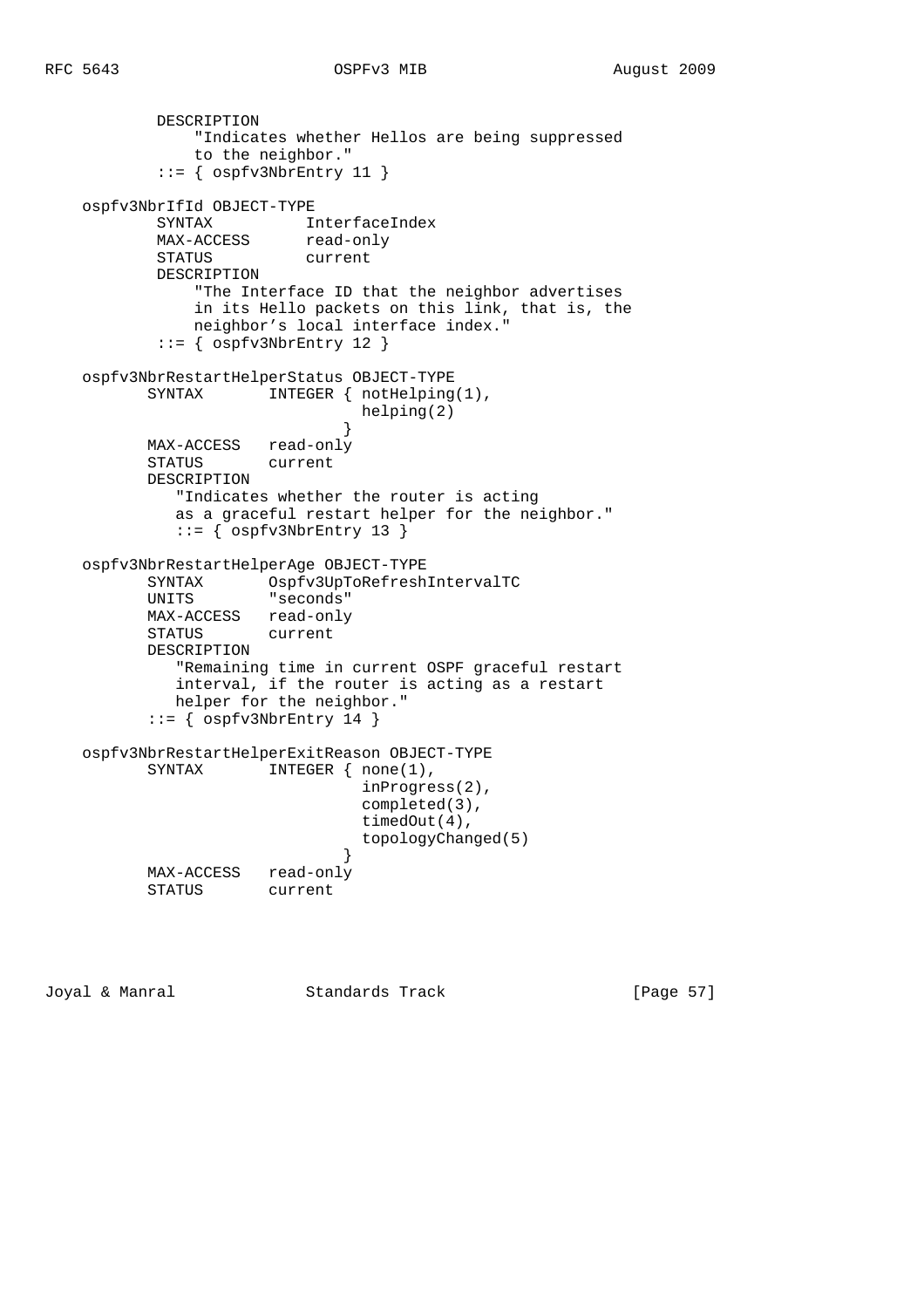DESCRIPTION "Describes the outcome of the last attempt at acting as a graceful restart helper for the neighbor. none: no restart has yet been attempted. inProgress: a restart attempt is currently underway. completed: the last restart completed successfully. timedOut: the last restart timed out. topologyChanged: the last restart was aborted due to a topology change."  $::=$  {  $ospfv3NbrEntry 15$  } -- OSPFv3 Configured Neighbor Table ospfv3CfgNbrTable OBJECT-TYPE SYNTAX SEQUENCE OF Ospfv3CfgNbrEntry MAX-ACCESS not-accessible<br>STATUS current STATUS DESCRIPTION "A table describing all configured neighbors. The Configured Neighbors table just gives OSPFv3 information for sending OSPFv3 packets to potential neighbors and is typically used on NBMA and Point-to-Multipoint networks. Once a Hello is received from a neighbor in the Configured Neighbor table, an entry for that neighbor is created in the Neighbor table and adjacency state is maintained there. Neighbors on multi-access or Point-to-Point networks can use multicast addressing, so only Neighbor table entries are created for them." REFERENCE "OSPF Version 2, Section 10, The Neighbor Data Structure" ::= { ospfv3Objects 10 } ospfv3CfgNbrEntry OBJECT-TYPE SYNTAX Ospfv3CfgNbrEntry not-accessible STATUS current DESCRIPTION "The information regarding a single configured neighbor. The information in this table is persistent, and when written, the entity SHOULD save the change to non-volatile storage."

Joyal & Manral Standards Track [Page 58]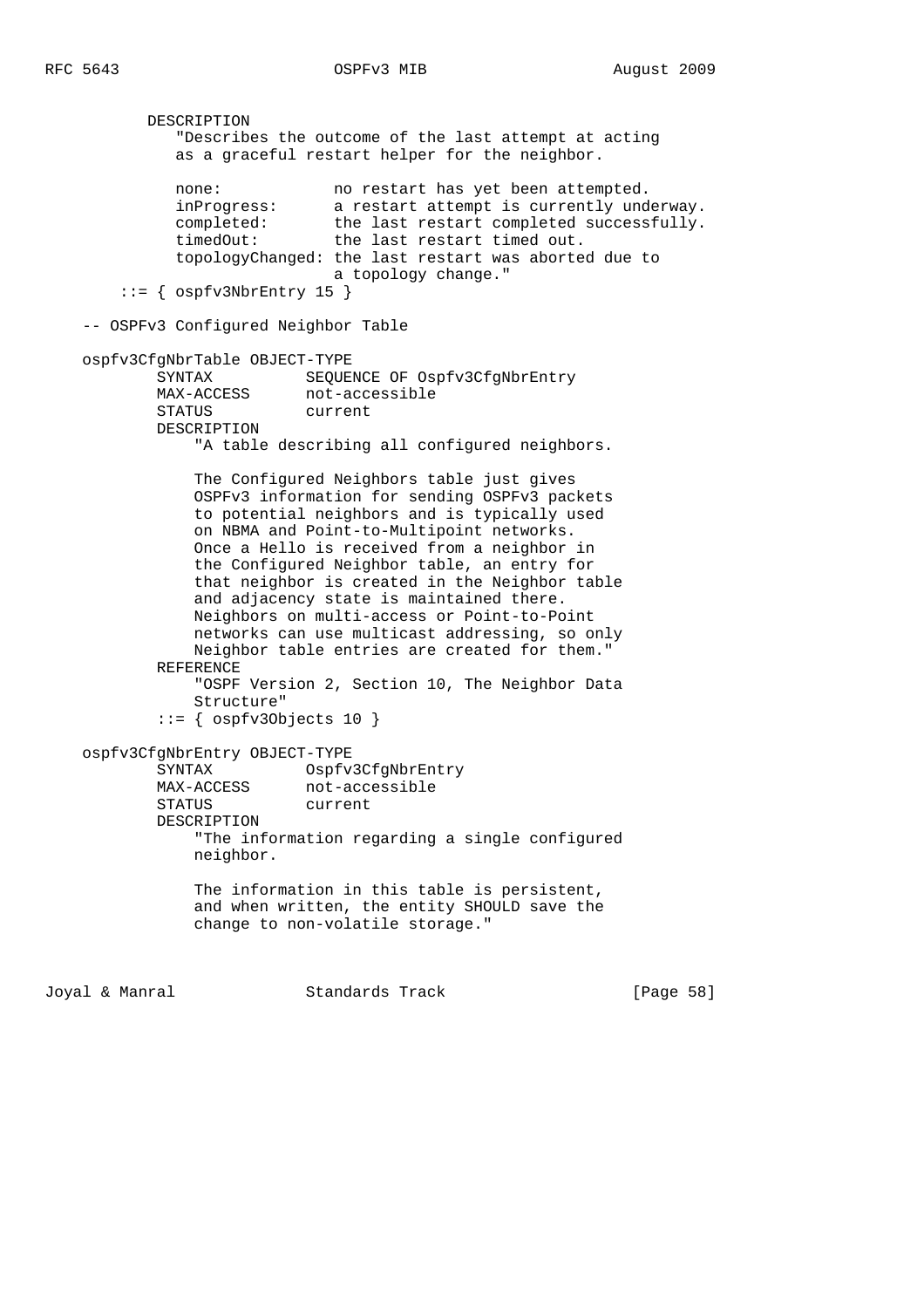```
 REFERENCE
               "OSPF Version 2, Section 10, The Neighbor Data
               Structure"
           INDEX { ospfv3CfgNbrIfIndex,
                           ospfv3CfgNbrIfInstId,
                           ospfv3CfgNbrAddressType,
                           ospfv3CfgNbrAddress }
           ::= { ospfv3CfgNbrTable 1 }
    Ospfv3CfgNbrEntry ::= SEQUENCE {
           ospfv3CfgNbrIfIndex
                  InterfaceIndex,
           ospfv3CfgNbrIfInstId
                  Ospfv3IfInstIdTC,
           ospfv3CfgNbrAddressType
                  InetAddressType,
           ospfv3CfgNbrAddress
                  InetAddress,
           ospfv3CfgNbrPriority
                  DesignatedRouterPriority,
           ospfv3CfgNbrRowStatus
                  RowStatus
 }
    ospfv3CfgNbrIfIndex OBJECT-TYPE
 SYNTAX InterfaceIndex
MAX-ACCESS not-accessible
           STATUS current
           DESCRIPTION
               "The Local Link ID of the link over which the
               neighbor can be reached."
           ::= { ospfv3CfgNbrEntry 1 }
    ospfv3CfgNbrIfInstId OBJECT-TYPE
 SYNTAX Ospfv3IfInstIdTC
MAX-ACCESS not-accessible
 STATUS current
           DESCRIPTION
               "Interface instance over which the neighbor
               can be reached. This ID has local link
               significance only."
           ::= { ospfv3CfgNbrEntry 2 }
    ospfv3CfgNbrAddressType OBJECT-TYPE
           SYNTAX InetAddressType
MAX-ACCESS not-accessible
 STATUS current
```
Joyal & Manral Standards Track [Page 59]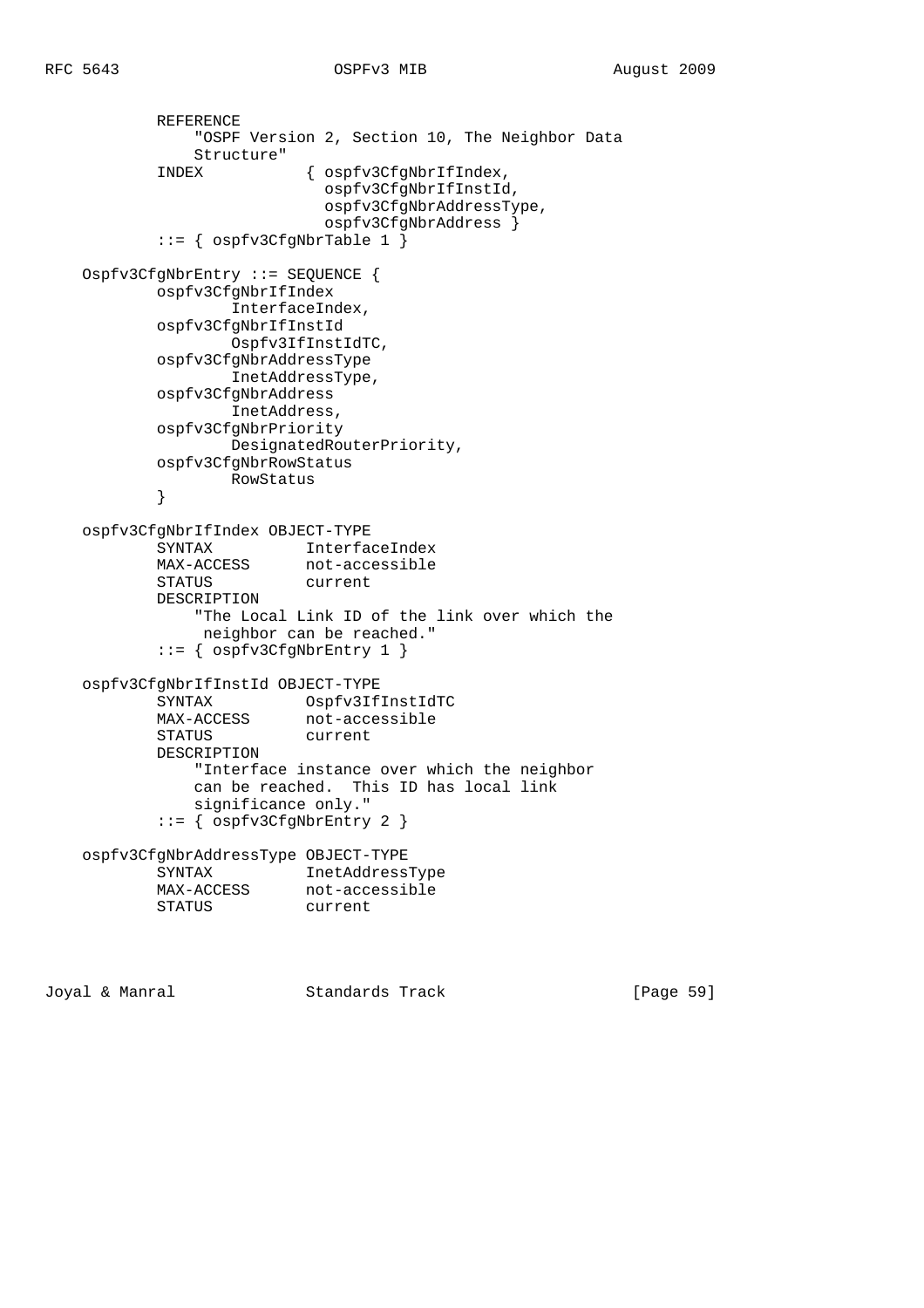```
 DESCRIPTION
                "The address type of ospfv3NbrAddress. Only IPv6
                addresses without zone index are expected."
            ::= { ospfv3CfgNbrEntry 3 }
    ospfv3CfgNbrAddress OBJECT-TYPE
            SYNTAX InetAddress
MAX-ACCESS not-accessible
 STATUS current
            DESCRIPTION
                "The IPv6 address of the neighbor associated with
                the local link."
           ::= { ospfv3CfgNbrEntry 4 }
    ospfv3CfgNbrPriority OBJECT-TYPE
           SYNTAX DesignatedRouterPriority
           MAX-ACCESS read-create
            STATUS current
            DESCRIPTION
                "The priority of this neighbor in the designated-
                router election algorithm. The value 0 signifies
               that the neighbor is not eligible to become the
               Designated Router on this particular network."
           DEFVAL \{ 1 \} ::= { ospfv3CfgNbrEntry 5 }
    ospfv3CfgNbrRowStatus OBJECT-TYPE
SYNTAX RowStatus
MAX-ACCESS read-create
            STATUS current
            DESCRIPTION
                "This object permits management of the table by
                facilitating actions such as row creation,
               construction, and destruction.
               The value of this object has no effect on
               whether other objects in this conceptual row can be
               modified."
            ::= { ospfv3CfgNbrEntry 6 }
    -- OSPFv3 Virtual Neighbor Table
    ospfv3VirtNbrTable OBJECT-TYPE
           SYNTAX SEQUENCE OF Ospfv3VirtNbrEntry<br>
MAX-ACCESS not-accessible
                        not-accessible
            STATUS current
            DESCRIPTION
               "A table describing all virtual neighbors."
```
Joyal & Manral Standards Track [Page 60]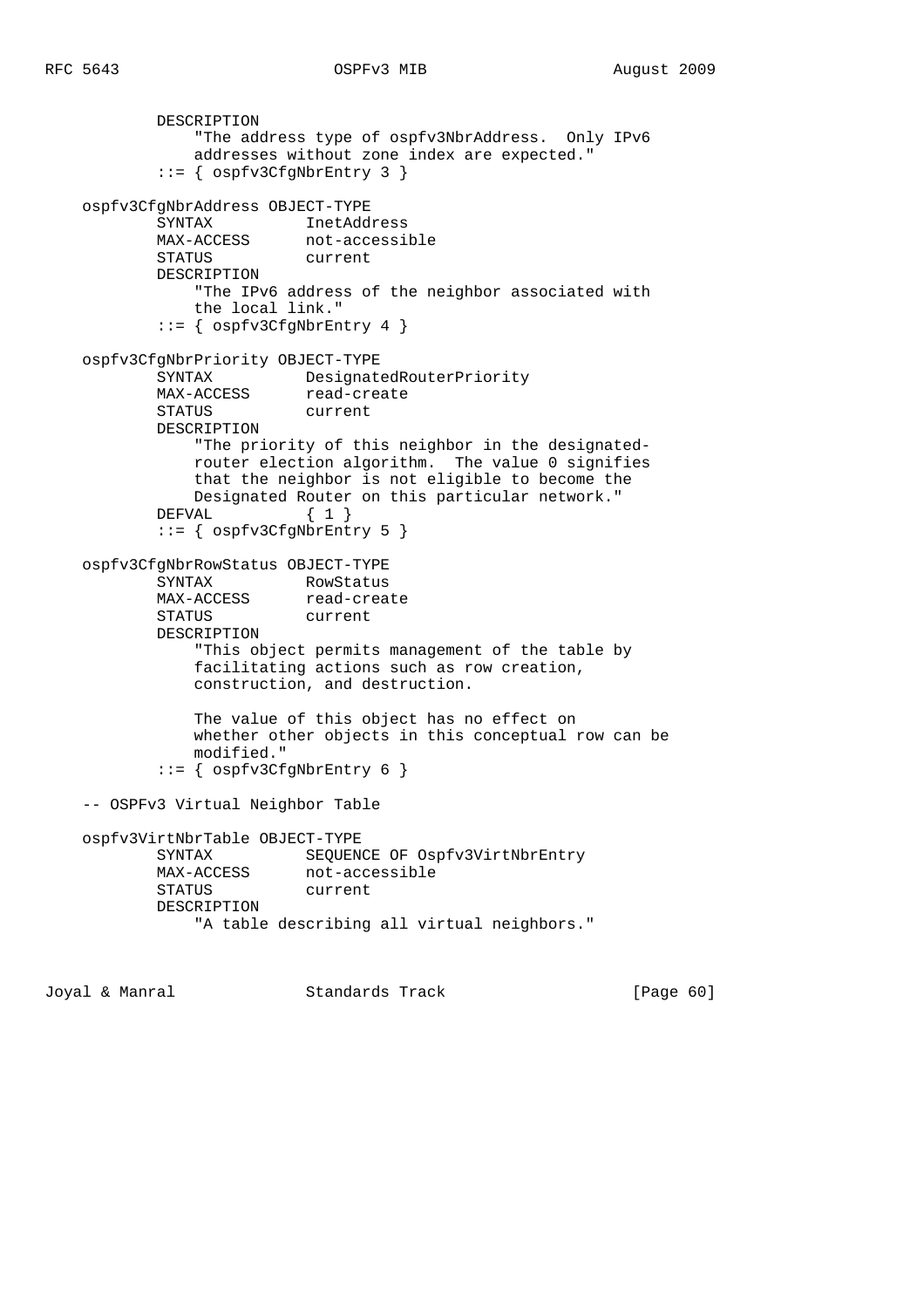```
 REFERENCE
                 "OSPF Version 2, Section 15, Virtual Links"
             ::= { ospfv3Objects 11 }
   ospfv3VirtNbrEntry OBJECT-TYPE<br>SYNTAX Ospfv3VirtNbrEntry<br>MAX-ACCESS not-accessible
 SYNTAX Ospfv3VirtNbrEntry
MAX-ACCESS not-accessible
 STATUS current
             DESCRIPTION
             "Virtual neighbor information."
                            { ospfv3VirtNbrArea,
                               ospfv3VirtNbrRtrId }
             ::= { ospfv3VirtNbrTable 1 }
    Ospfv3VirtNbrEntry ::= SEQUENCE {
             ospfv3VirtNbrArea
                     Ospfv3AreaIdTC,
             ospfv3VirtNbrRtrId
                    Ospfv3RouterIdTC,
             ospfv3VirtNbrIfIndex
                     InterfaceIndex,
             ospfv3VirtNbrIfInstId
                     Ospfv3IfInstIdTC,
             ospfv3VirtNbrAddressType
                     InetAddressType,
             ospfv3VirtNbrAddress
                     InetAddress,
             ospfv3VirtNbrOptions
                     Integer32,
             ospfv3VirtNbrState
                    INTEGER,
             ospfv3VirtNbrEvents
                    Counter32,
             ospfv3VirtNbrLsRetransQLen
                    Gauge32,
             ospfv3VirtNbrHelloSuppressed
                     TruthValue,
             ospfv3VirtNbrIfId
                     InterfaceIndex,
             ospfv3VirtNbrRestartHelperStatus
                     INTEGER,
             ospfv3VirtNbrRestartHelperAge
                    Ospfv3UpToRefreshIntervalTC,
             ospfv3VirtNbrRestartHelperExitReason
                    INTEGER
 }
```
Joyal & Manral Standards Track [Page 61]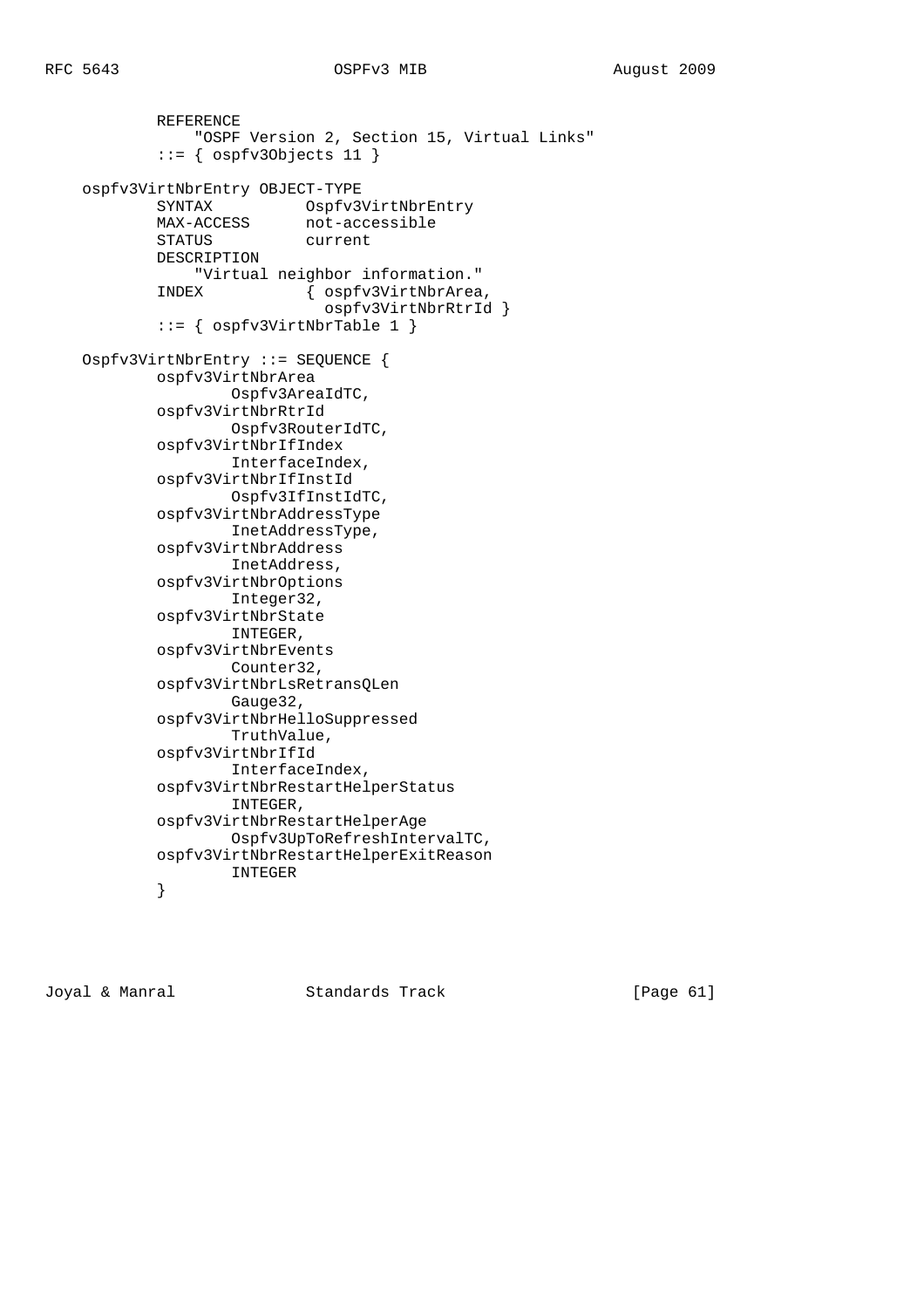```
 ospfv3VirtNbrArea OBJECT-TYPE
 SYNTAX Ospfv3AreaIdTC
MAX-ACCESS not-accessible
 STATUS current
          DESCRIPTION
              "The transit area Identifier."
           ::= { ospfv3VirtNbrEntry 1 }
    ospfv3VirtNbrRtrId OBJECT-TYPE
         SYNTAX Ospfv3RouterIdTC
MAX-ACCESS not-accessible
 STATUS current
          DESCRIPTION
              "A 32-bit integer uniquely identifying the
              neighboring router in the Autonomous System."
           ::= { ospfv3VirtNbrEntry 2 }
    ospfv3VirtNbrIfIndex OBJECT-TYPE
 SYNTAX InterfaceIndex
MAX-ACCESS read-only
          STATUS current
          DESCRIPTION
              "The local Interface ID for the virtual link over
              which the neighbor can be reached."
           ::= { ospfv3VirtNbrEntry 3 }
    ospfv3VirtNbrIfInstId OBJECT-TYPE
 SYNTAX Ospfv3IfInstIdTC
MAX-ACCESS read-only
          STATUS current
          DESCRIPTION
              "The interface instance for the virtual link over
              which the neighbor can be reached."
          ::= { ospfv3VirtNbrEntry 4 }
    ospfv3VirtNbrAddressType OBJECT-TYPE
          SYNTAX InetAddressType
MAX-ACCESS read-only
 STATUS current
          DESCRIPTION
              "The address type of ospfv3VirtNbrAddress. Only IPv6
              addresses without zone index are expected."
           ::= { ospfv3VirtNbrEntry 5 }
    ospfv3VirtNbrAddress OBJECT-TYPE
          SYNTAX InetAddress
MAX-ACCESS read-only
 STATUS current
Joyal & Manral Standards Track [Page 62]
```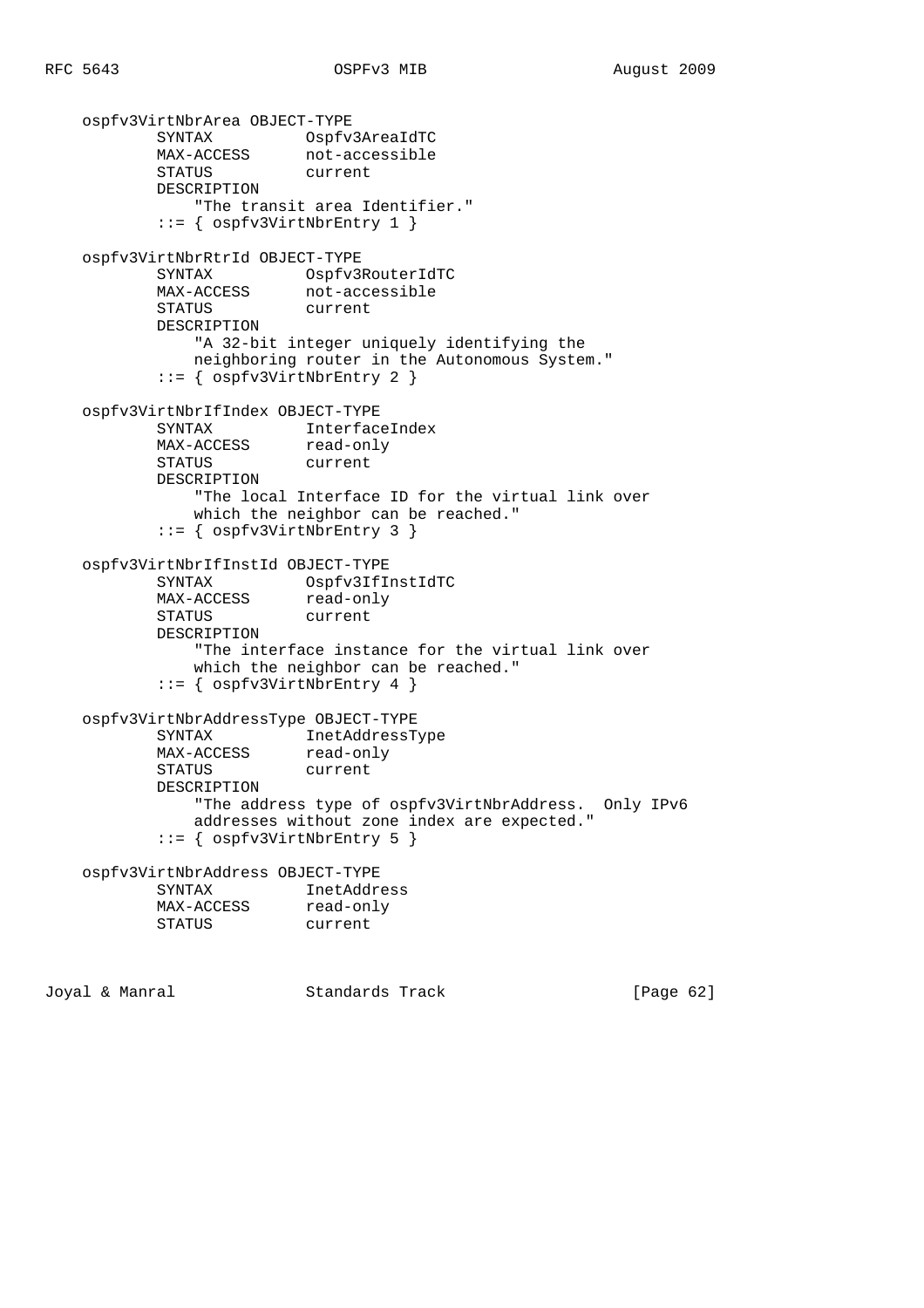```
 DESCRIPTION
                "The IPv6 address advertised by this virtual neighbor.
                It must be a global scope address."
            ::= { ospfv3VirtNbrEntry 6 }
    ospfv3VirtNbrOptions OBJECT-TYPE
SYNTAX Integer32
MAX-ACCESS read-only
           SYNTAA<br>MAX-ACCESS read-on<br>STATUS current
            DESCRIPTION
                "A bit mask corresponding to the neighbor's options
                field."
            REFERENCE
                "OSPF for IPv6, Appendix A.2, The Options Field"
            ::= { ospfv3VirtNbrEntry 7 }
    ospfv3VirtNbrState OBJECT-TYPE
                           INTEGER {
                           down(1),
                            attempt(2),
                            init(3),
                            twoWay(4),
                           exchangeStart(5),
                            exchange(6),
                            loading(7),
                           full(8)
 }
           MAX-ACCESS read-only
            STATUS current
            DESCRIPTION
                "The state of the virtual neighbor relationship."
            ::= { ospfv3VirtNbrEntry 8 }
    ospfv3VirtNbrEvents OBJECT-TYPE
            SYNTAX Counter32
           MAX-ACCESS read-only
            STATUS current
            DESCRIPTION
                "The number of times this virtual link has
                changed its state or an error has occurred.
                Discontinuities in the value of this counter
                can occur at re-initialization of the management
                system and at other times as indicated by the
                value of ospfv3DiscontinuityTime."
            ::= { ospfv3VirtNbrEntry 9 }
```
Joyal & Manral Standards Track [Page 63]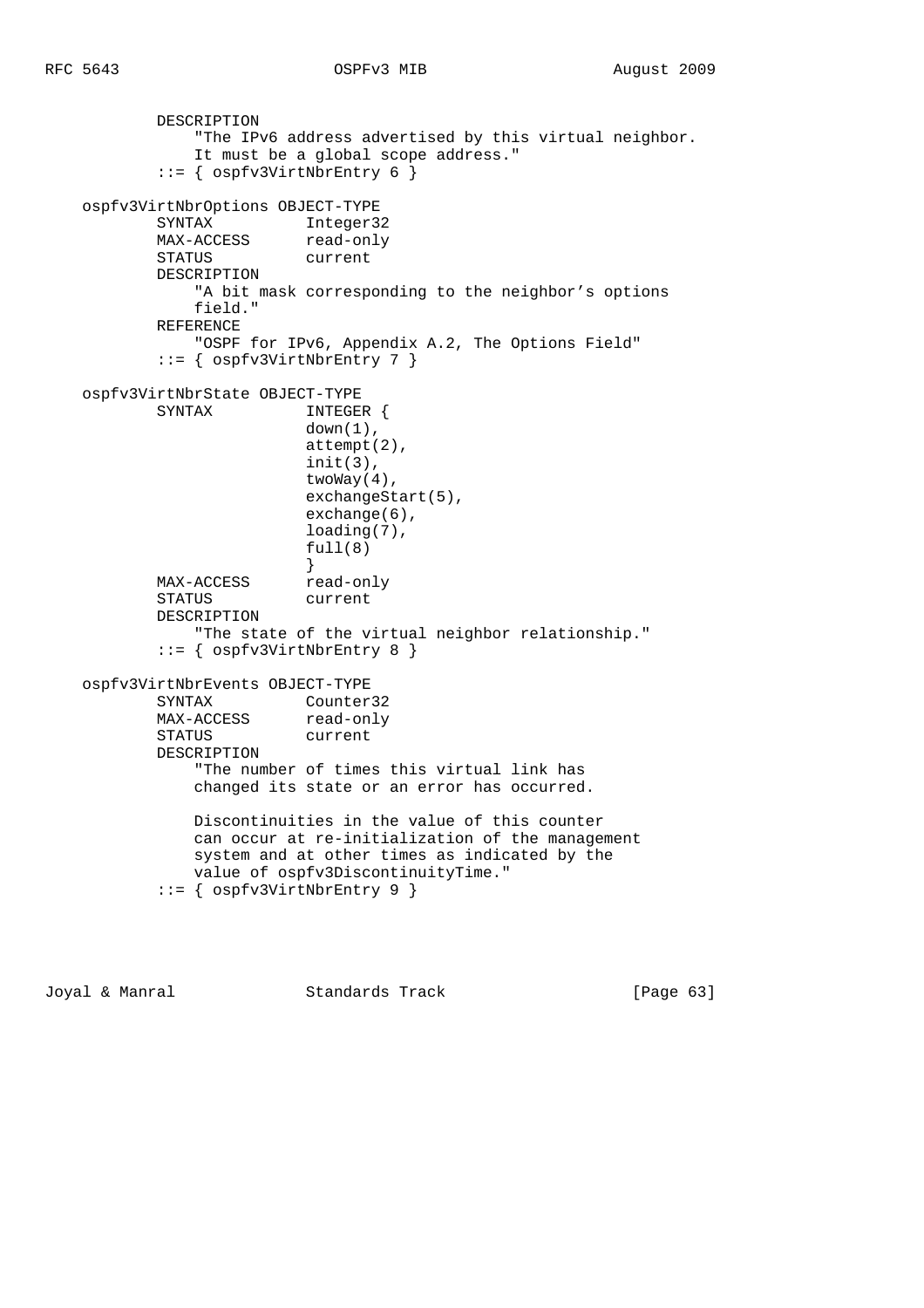```
 ospfv3VirtNbrLsRetransQLen OBJECT-TYPE
SYNTAX Gauge32
MAX-ACCESS read-only
          MAX-ACCESS read-on<br>STATUS current
            DESCRIPTION
                "The current length of the retransmission
                queue."
            ::= { ospfv3VirtNbrEntry 10 }
    ospfv3VirtNbrHelloSuppressed OBJECT-TYPE
SYNTAX TruthValue
MAX-ACCESS read-only
          SINIAA<br>MAX-ACCESS read-on<br>STATUS current
            DESCRIPTION
                "Indicates whether Hellos are being suppressed
               to the neighbor."
            ::= { ospfv3VirtNbrEntry 11 }
    ospfv3VirtNbrIfId OBJECT-TYPE
            SYNTAX InterfaceIndex
           MAX-ACCESS read-only
            STATUS current
            DESCRIPTION
                "The Interface ID that the neighbor advertises
                in its Hello packets on this virtual link, that is,
                the neighbor's local Interface ID."
            ::= { ospfv3VirtNbrEntry 12 }
   ospfv3VirtNbrRestartHelperStatus OBJECT-TYPE
          SYNTAX INTEGER { notHelping(1),
                                helping(2)
 }
           MAX-ACCESS read-only
           STATUS current
           DESCRIPTION
               "Indicates whether the router is acting
              as a graceful restart helper for the neighbor."
              ::= { ospfv3VirtNbrEntry 13 }
    ospfv3VirtNbrRestartHelperAge OBJECT-TYPE
           SYNTAX Ospfv3UpToRefreshIntervalTC
                      "seconds"
           MAX-ACCESS read-only
           STATUS current
           DESCRIPTION
               "Remaining time in the current OSPF graceful restart
               interval, if the router is acting as a restart
              helper for the neighbor."
```
Joyal & Manral Standards Track [Page 64]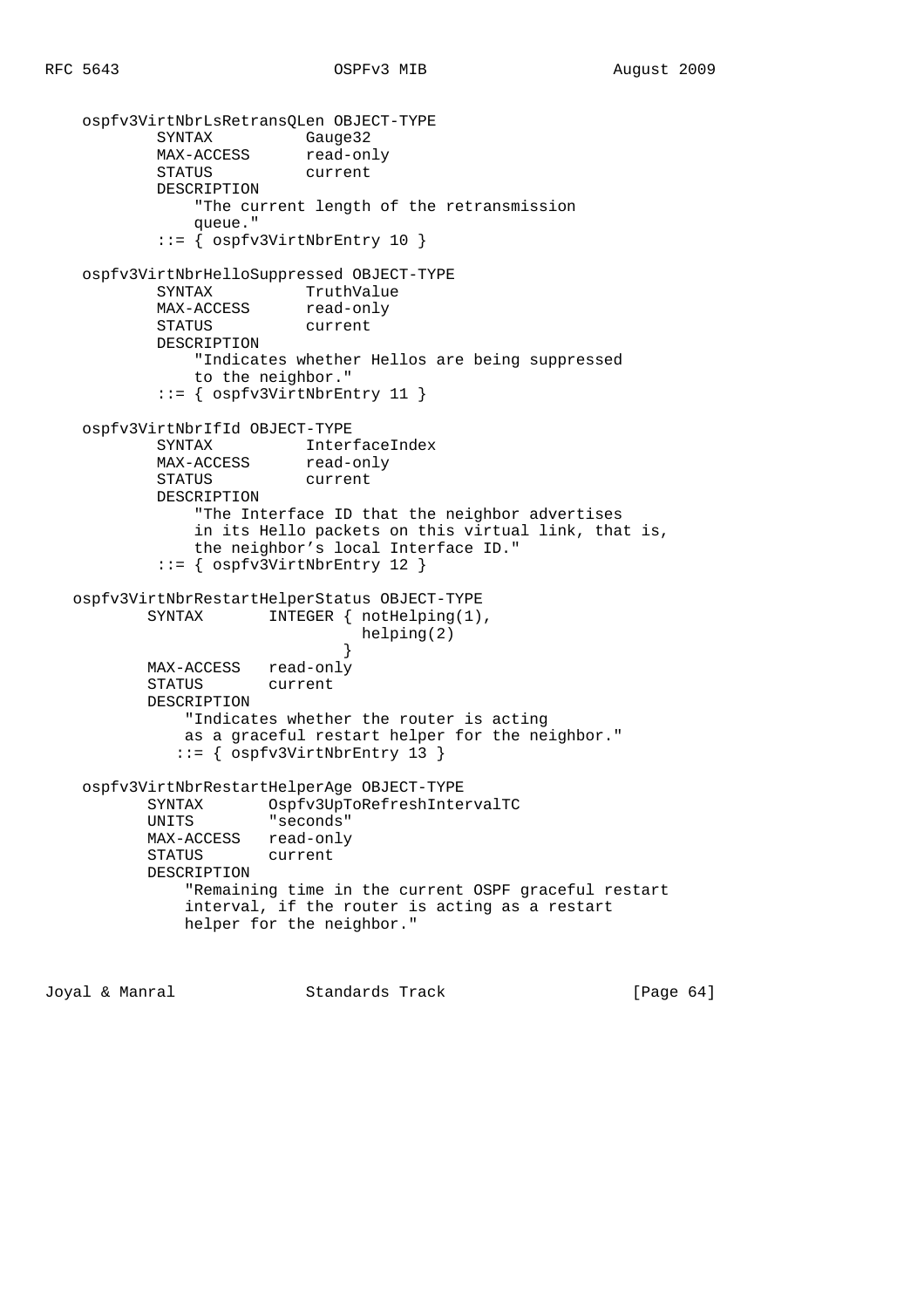```
 ::= { ospfv3VirtNbrEntry 14 }
     ospfv3VirtNbrRestartHelperExitReason OBJECT-TYPE
           SYNTAX INTEGER { none(1),
                                      inProgress(2),
                                     completed(3),
                                      timedOut(4),
                                      topologyChanged(5)
 }
            MAX-ACCESS read-only
            STATUS current
            DESCRIPTION
                 "Describes the outcome of the last attempt at acting
                 as a graceful restart helper for the neighbor.
                none: no restart has yet been attempted.<br>inProgress: a restart attempt is currently und
                inProgress: a restart attempt is currently underway.<br>completed: the last restart completed successfully.<br>timedOut: the last restart timed out.
                                 the last restart completed successfully.
                                 the last restart timed out.
                 topologyChanged: the last restart was aborted due to
                                   a topology change."
         ::= { ospfv3VirtNbrEntry 15 }
 --
     -- The OSPFv3 Area Aggregate Table
 --
     ospfv3AreaAggregateTable OBJECT-TYPE
            SYNTAX SEQUENCE OF Ospfv3AreaAggregateEntry<br>MAX-ACCESS not-accessible
                            not-accessible
             STATUS current
             DESCRIPTION
                  "The Area Aggregate Table acts as an adjunct
                  to the Area Table. It describes those address
                  aggregates that are configured to be propagated
                  from an area. Its purpose is to reduce the amount
                  of information that is known beyond an area's
                  borders.
                  A range of IPv6 prefixes specified by a
                  prefix / prefix length pair. Note that if
                  ranges are configured such that one range
                  subsumes another range, the most specific
                  match is the preferred one."
              ::= { ospfv3Objects 12 }
```
Joyal & Manral Standards Track [Page 65]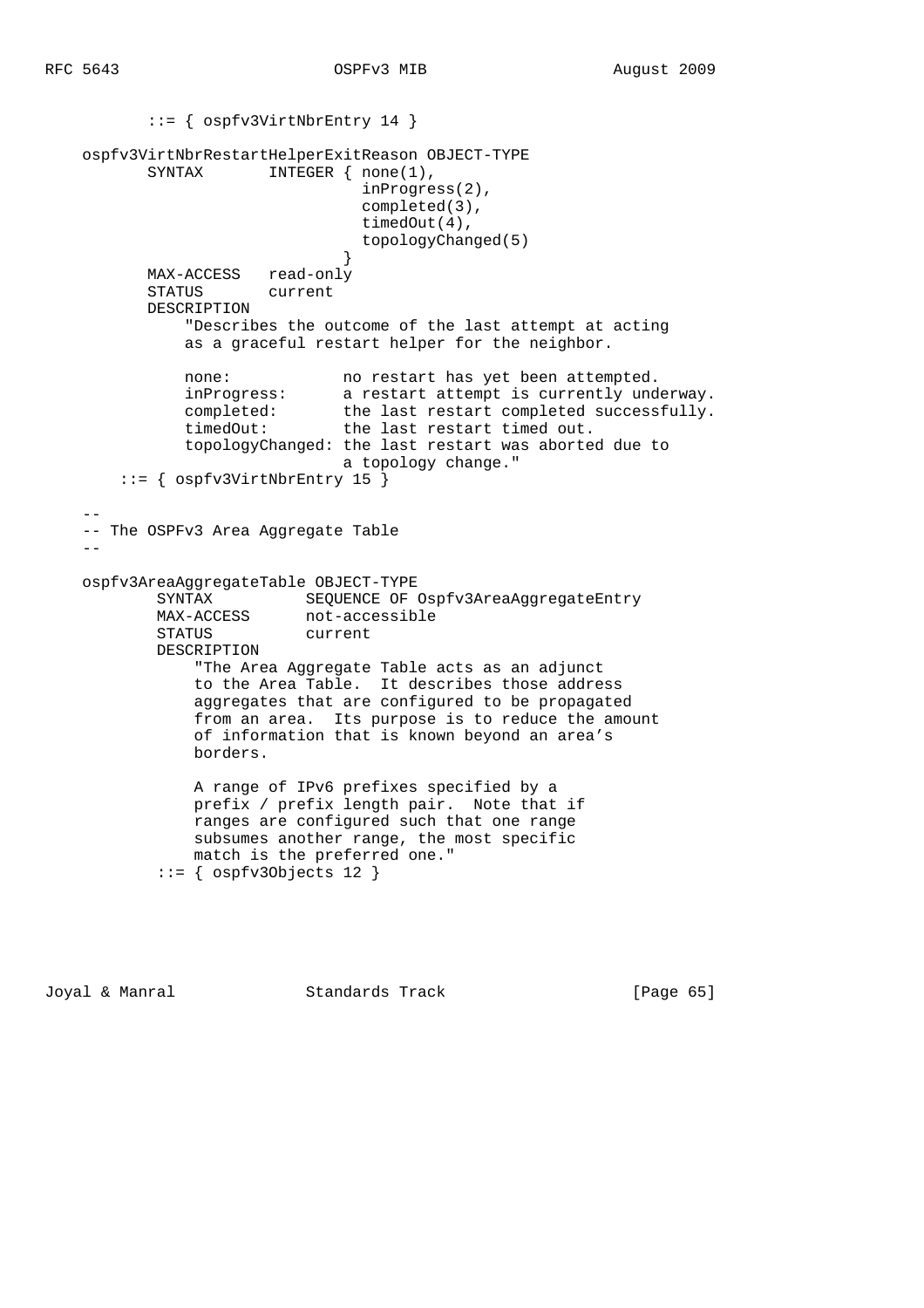```
 ospfv3AreaAggregateEntry OBJECT-TYPE
            SYNTAX Ospfv3AreaAggregateEntry
           MAX-ACCESS not-accessible
            STATUS current
            DESCRIPTION
                "A single area aggregate entry.
                Information in this table is persistent, and
                when this object is written, the entity SHOULD
                save the change to non-volatile storage."
            REFERENCE
                "OSPF Version 2, Appendix C.2, Area parameters"
            INDEX { ospfv3AreaAggregateAreaID,
                              ospfv3AreaAggregateAreaLsdbType,
                              ospfv3AreaAggregatePrefixType,
                              ospfv3AreaAggregatePrefix,
                              ospfv3AreaAggregatePrefixLength }
            ::= { ospfv3AreaAggregateTable 1 }
    Ospfv3AreaAggregateEntry ::= SEQUENCE {
            ospfv3AreaAggregateAreaID
                    Ospfv3AreaIdTC,
            ospfv3AreaAggregateAreaLsdbType
                    INTEGER,
            ospfv3AreaAggregatePrefixType
                    InetAddressType,
            ospfv3AreaAggregatePrefix
                    InetAddress,
            ospfv3AreaAggregatePrefixLength
                    InetAddressPrefixLength,
            ospfv3AreaAggregateRowStatus
                    RowStatus,
            ospfv3AreaAggregateEffect
                    INTEGER,
            ospfv3AreaAggregateRouteTag
                    Unsigned32
 }
    ospfv3AreaAggregateAreaID OBJECT-TYPE
            SYNTAX Ospfv3AreaIdTC
            MAX-ACCESS not-accessible
            STATUS current
            DESCRIPTION
                "The area the Address Aggregate is to be found
                within."
            REFERENCE
                "OSPF Version 2, Appendix C.2, Area parameters"
            ::= { ospfv3AreaAggregateEntry 1 }
```
Joyal & Manral Standards Track [Page 66]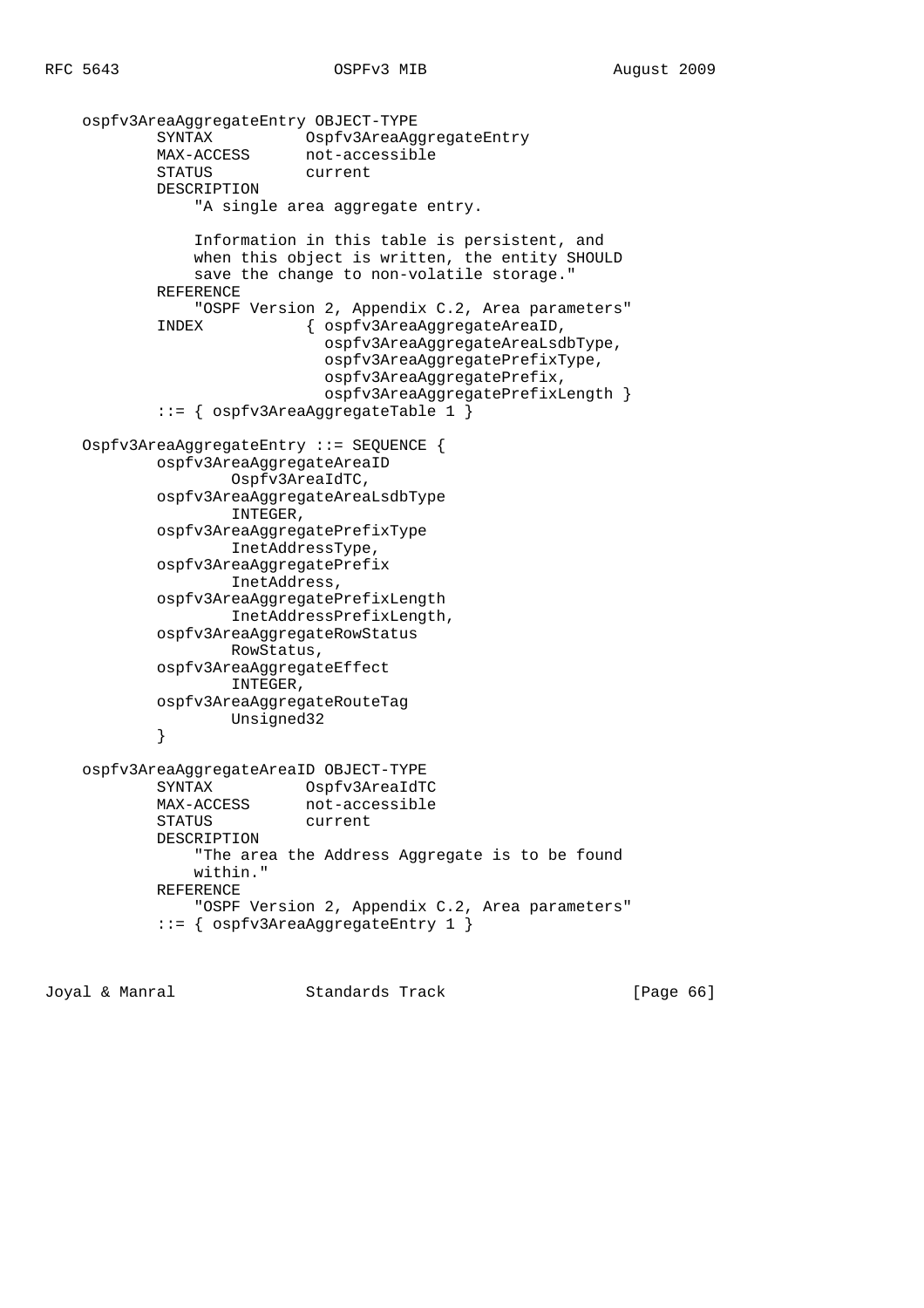```
 ospfv3AreaAggregateAreaLsdbType OBJECT-TYPE
          SYNTAX INTEGER {
                          interAreaPrefixLsa(8195), -- 0x2003
                          nssaExternalLsa(8199) -- 0x2007
 }
           MAX-ACCESS not-accessible
           STATUS current
           DESCRIPTION
               "The type of the Address Aggregate. This field
               specifies the Area LSDB type that this Address
               Aggregate applies to."
           REFERENCE
               "OSPF Version 2, Appendix A.4.1, The LSA header"
            ::= { ospfv3AreaAggregateEntry 2 }
    ospfv3AreaAggregatePrefixType OBJECT-TYPE
           SYNTAX InetAddressType
           MAX-ACCESS not-accessible
           STATUS current
           DESCRIPTION
               "The prefix type of ospfv3AreaAggregatePrefix. Only
               IPv6 addresses are expected."
            ::= { ospfv3AreaAggregateEntry 3 }
    ospfv3AreaAggregatePrefix OBJECT-TYPE
SYNTAX InetAddress (SIZE (0..16))
MAX-ACCESS not-accessible
           STATUS current
           DESCRIPTION
               "The IPv6 prefix."
           REFERENCE
               "OSPF Version 2, Appendix C.2, Area parameters"
            ::= { ospfv3AreaAggregateEntry 4 }
    ospfv3AreaAggregatePrefixLength OBJECT-TYPE
           SYNTAX InetAddressPrefixLength (3..128)
           UNITS "bits"
           MAX-ACCESS not-accessible
           STATUS current
           DESCRIPTION
               "The length of the prefix (in bits). A prefix can
               not be shorter than 3 bits."
           REFERENCE
               "OSPF Version 2, Appendix C.2, Area parameters"
            ::= { ospfv3AreaAggregateEntry 5 }
    ospfv3AreaAggregateRowStatus OBJECT-TYPE
                         RowStatus
```
Joyal & Manral Standards Track [Page 67]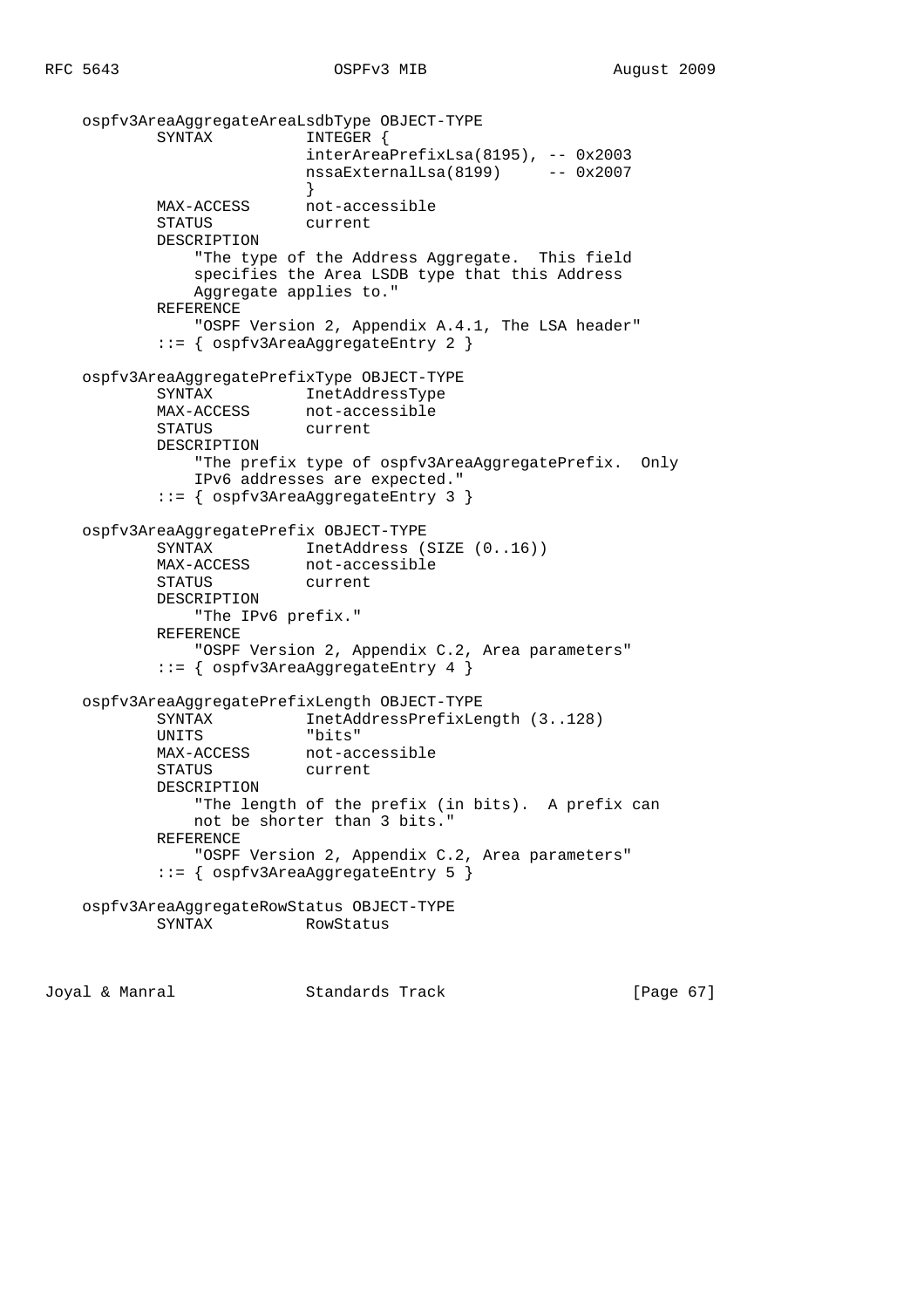MAX-ACCESS read-create STATUS current DESCRIPTION "This object permits management of the table by facilitating actions such as row creation, construction, and destruction. The value of this object has no effect on whether other objects in this conceptual row can be modified." ::= { ospfv3AreaAggregateEntry 6 } ospfv3AreaAggregateEffect OBJECT-TYPE SYNTAX INTEGER { advertiseMatching(1), doNotAdvertiseMatching(2) } MAX-ACCESS read-create STATUS current DESCRIPTION "Prefixes subsumed by ranges will either trigger the advertisement of the indicated aggregate (advertiseMatching) or result in the prefix not being advertised at all outside the area." DEFVAL { advertiseMatching } ::= { ospfv3AreaAggregateEntry 7 } ospfv3AreaAggregateRouteTag OBJECT-TYPE SYNTAX Unsigned32 MAX-ACCESS read-create STATUS current DESCRIPTION "This tag is advertised only in the summarized As-External LSA when summarizing from NSSA-LSAs to AS-External-LSAs." DEFVAL { 0 } ::= { ospfv3AreaAggregateEntry 8 } -- OSPFv3 Link-Scope Link State Database, for virtual interfaces ospfv3VirtLinkLsdbTable OBJECT-TYPE SYNTAX SEQUENCE OF Ospfv3VirtLinkLsdbEntry<br>MAX-ACCESS not-accessible not-accessible STATUS current DESCRIPTION "The OSPFv3 Process's Link-scope LSDB for virtual interfaces. The LSDB contains the Link-scope link state advertisements from virtual interfaces."

Joyal & Manral Standards Track [Page 68]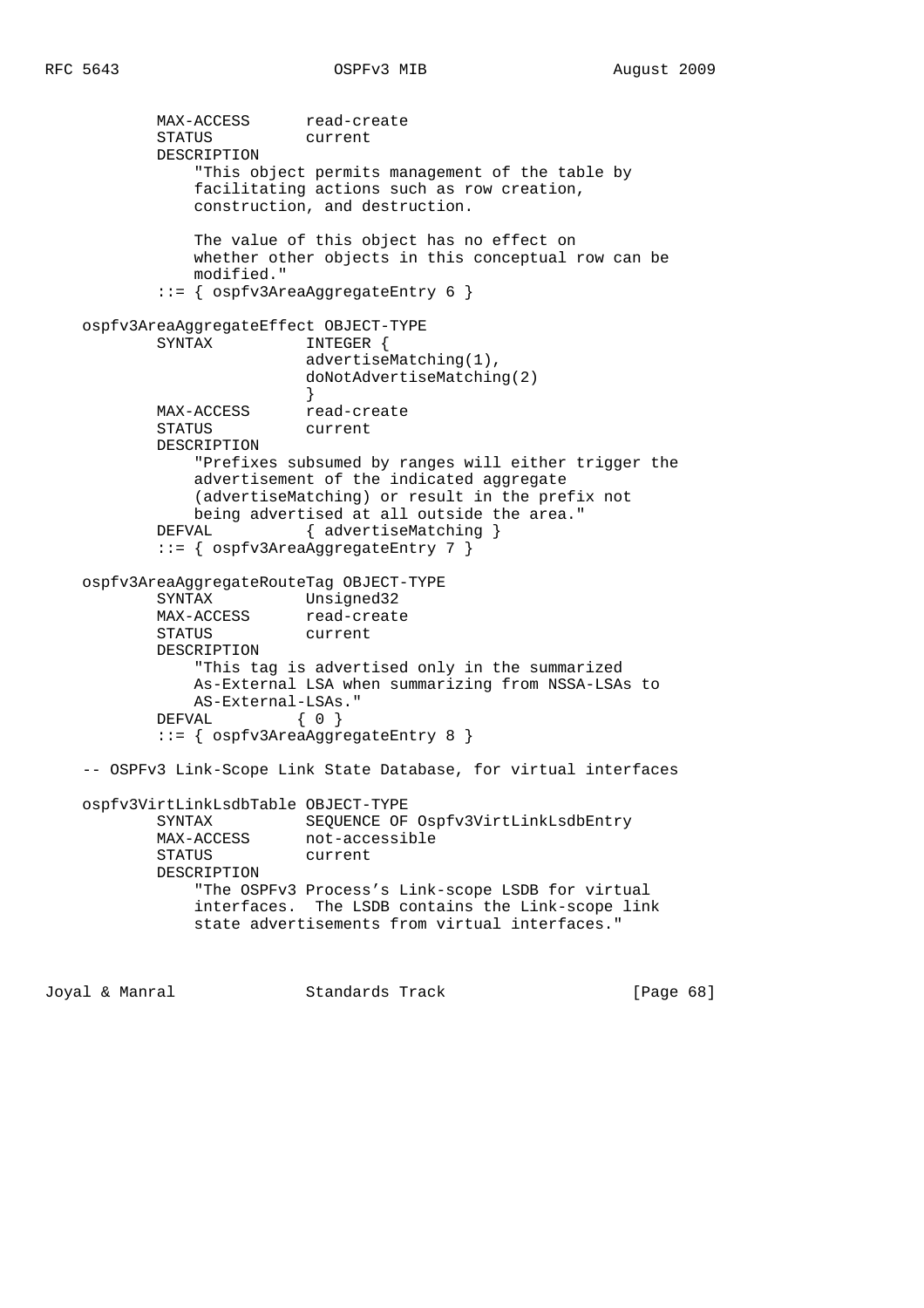```
 ::= { ospfv3Objects 13 }
    ospfv3VirtLinkLsdbEntry OBJECT-TYPE
 SYNTAX Ospfv3VirtLinkLsdbEntry
MAX-ACCESS not-accessible
            STATUS current
            DESCRIPTION
                "A single Link-scope link state advertisement
                for a virtual interface."
            INDEX { ospfv3VirtLinkLsdbIfAreaId,
                              ospfv3VirtLinkLsdbIfNeighbor,
                              ospfv3VirtLinkLsdbType,
                             ospfv3VirtLinkLsdbRouterId,
                              ospfv3VirtLinkLsdbLsid }
            ::= { ospfv3VirtLinkLsdbTable 1 }
    Ospfv3VirtLinkLsdbEntry ::= SEQUENCE {
            ospfv3VirtLinkLsdbIfAreaId
                    Ospfv3AreaIdTC,
            ospfv3VirtLinkLsdbIfNeighbor
                    Ospfv3RouterIdTC,
            ospfv3VirtLinkLsdbType
                    Unsigned32,
            ospfv3VirtLinkLsdbRouterId
                    Ospfv3RouterIdTC,
            ospfv3VirtLinkLsdbLsid
                    Ospfv3LsIdTC,
            ospfv3VirtLinkLsdbSequence
                    Ospfv3LsaSequenceTC,
            ospfv3VirtLinkLsdbAge
                    Ospfv3LsaAgeTC,
            ospfv3VirtLinkLsdbChecksum
                    Integer32,
            ospfv3VirtLinkLsdbAdvertisement
                    OCTET STRING,
            ospfv3VirtLinkLsdbTypeKnown
                    TruthValue
 }
    ospfv3VirtLinkLsdbIfAreaId OBJECT-TYPE
            SYNTAX Ospfv3AreaIdTC
           MAX-ACCESS not-accessible
            STATUS current
            DESCRIPTION
                "The transit area that the virtual link
                traverses. By definition, this is not
                Area 0."
            ::= { ospfv3VirtLinkLsdbEntry 1 }
```
Joyal & Manral Standards Track [Page 69]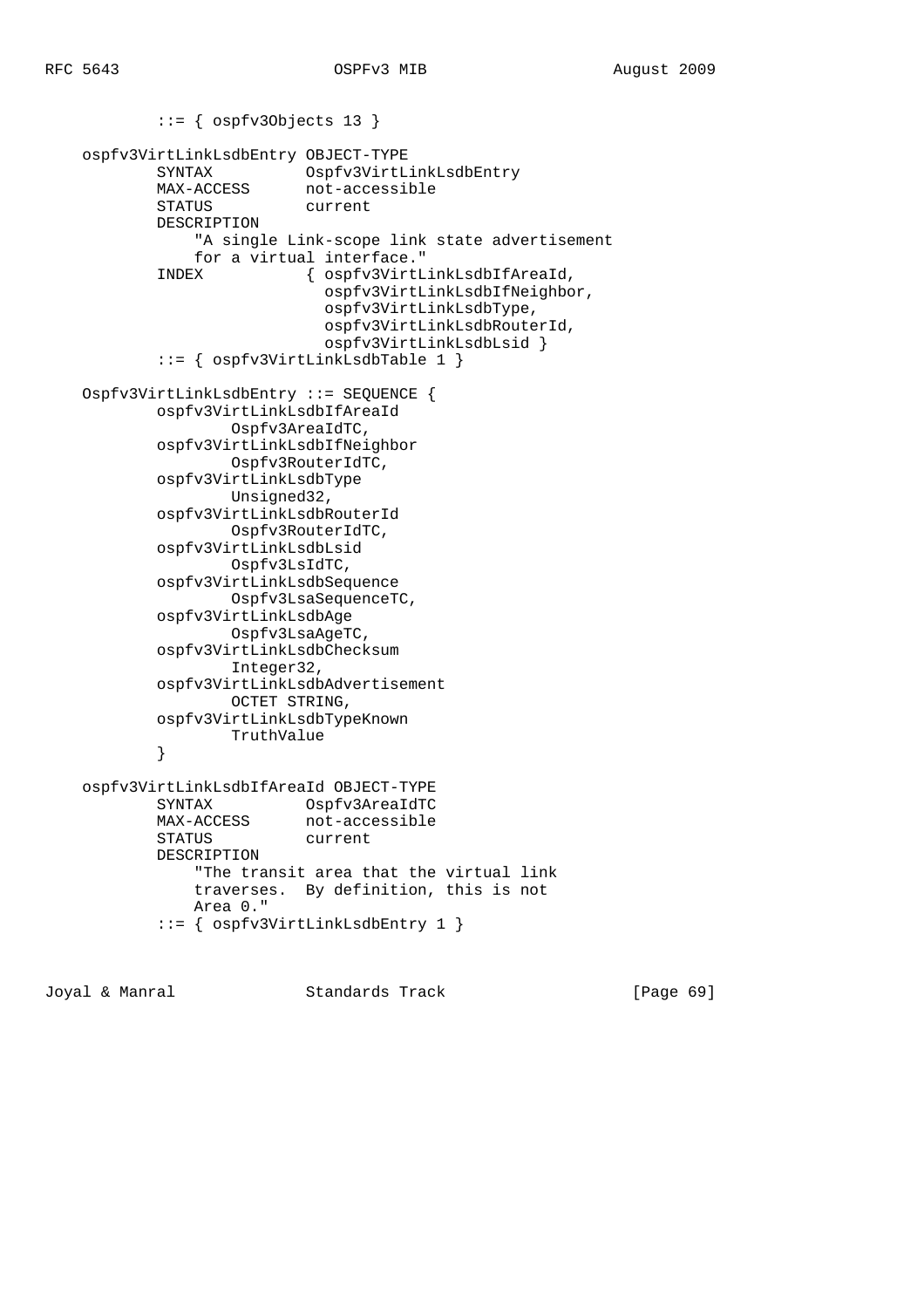```
 ospfv3VirtLinkLsdbIfNeighbor OBJECT-TYPE
 SYNTAX Ospfv3RouterIdTC
MAX-ACCESS not-accessible
 STATUS current
            DESCRIPTION
                "The Router ID of the virtual neighbor."
            ::= { ospfv3VirtLinkLsdbEntry 2 }
    ospfv3VirtLinkLsdbType OBJECT-TYPE
           SYNTAX Unsigned32(0..'FFFFFFFF'h)
MAX-ACCESS not-accessible
 STATUS current
            DESCRIPTION
                "The type of the link state advertisement.
               Each link state type has a separate
               advertisement format. Link-scope LSAs unrecognized
               by the router are also stored in this database."
            ::= { ospfv3VirtLinkLsdbEntry 3 }
    ospfv3VirtLinkLsdbRouterId OBJECT-TYPE
            SYNTAX Ospfv3RouterIdTC
            MAX-ACCESS not-accessible
            STATUS current
            DESCRIPTION
                "The 32-bit number that uniquely identifies the
               originating router in the Autonomous System."
            REFERENCE
               "OSPF Version 2, Appendix C.1, Global parameters"
            ::= { ospfv3VirtLinkLsdbEntry 4 }
    ospfv3VirtLinkLsdbLsid OBJECT-TYPE
            SYNTAX Ospfv3LsIdTC
           MAX-ACCESS not-accessible
            STATUS current
            DESCRIPTION
                "The Link State ID is an LS type-specific field
               containing a unique identifier;
               it identifies the piece of the routing domain
               that is being described by the advertisement.
               In contrast to OSPFv2, the LSID has no
               addressing semantics."
            ::= { ospfv3VirtLinkLsdbEntry 5 }
    -- Note that the OSPF sequence number is a 32-bit signed
    -- integer. It starts with the value '80000001'h
    -- or -'7FFFFFFF'h, and increments until '7FFFFFFF'h.
    -- Thus, a typical sequence number will be very negative.
```
Joyal & Manral Standards Track [Page 70]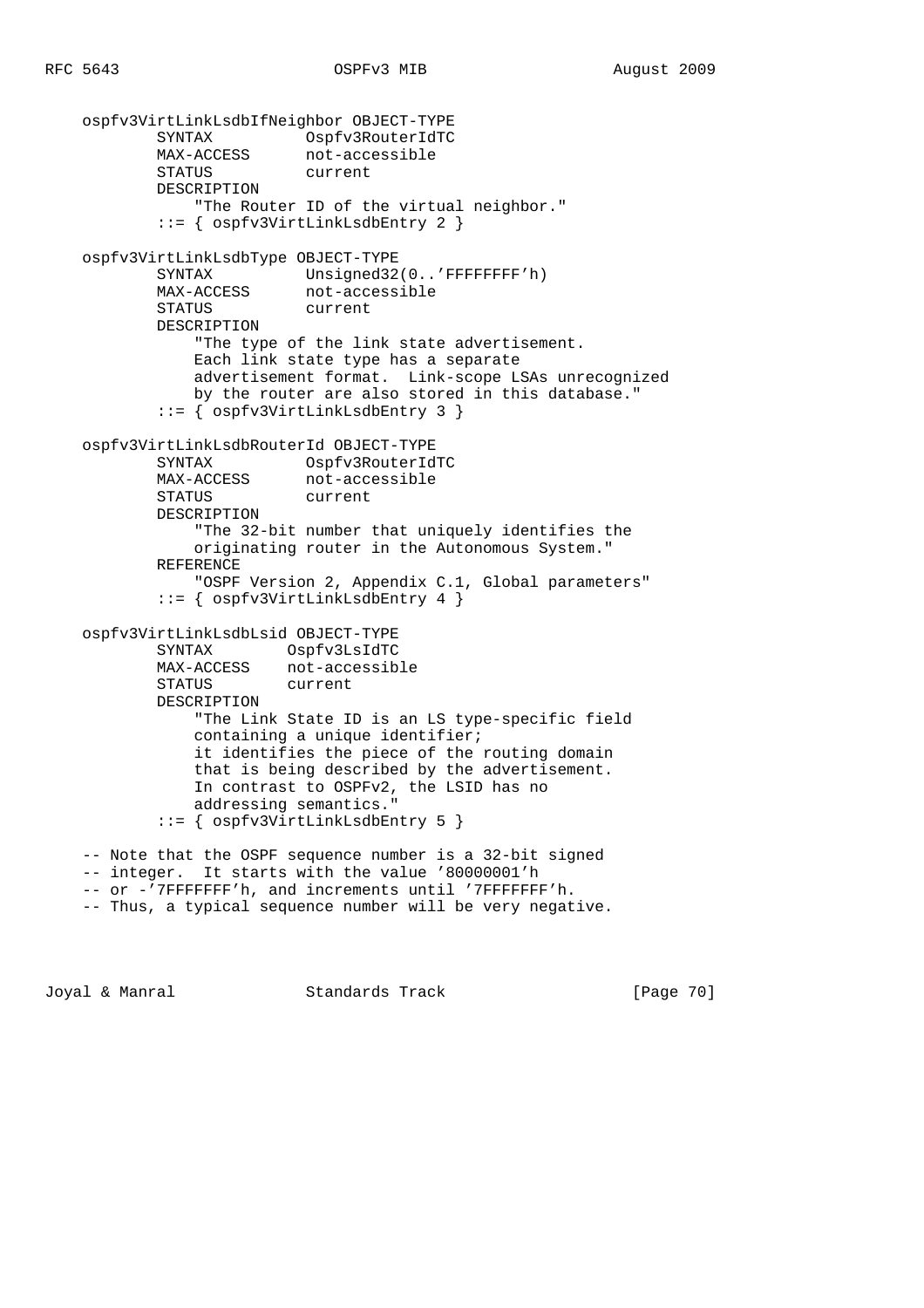```
 ospfv3VirtLinkLsdbSequence OBJECT-TYPE
        SYNTAX Ospfv3LsaSequenceTC
       MAX-ACCESS read-only
        STATUS current
        DESCRIPTION
            "The sequence number field is a signed 32-bit
            integer. It is used to detect old and duplicate
            link state advertisements. The space of
           sequence numbers is linearly ordered. The
            larger the sequence number, the more recent the
            advertisement."
        REFERENCE
            "OSPF Version 2, Section 12.1.6, LS sequence
            number"
         ::= { ospfv3VirtLinkLsdbEntry 6 }
 ospfv3VirtLinkLsdbAge OBJECT-TYPE
        SYNTAX Ospfv3LsaAgeTC
        UNITS "seconds"
       MAX-ACCESS read-only
        STATUS current
        DESCRIPTION
            "This field is the age of the link state
            advertisement in seconds. The high-order bit
            of the LS age field is considered the DoNotAge
            bit for support of on-demand circuits."
        REFERENCE
            "OSPF Version 2, Section 12.1.1, LS age;
             Extending OSPF to Support Demand Circuits,
             Section 2.2, The LS age field."
         ::= { ospfv3VirtLinkLsdbEntry 7 }
 ospfv3VirtLinkLsdbChecksum OBJECT-TYPE
        SYNTAX Integer32
       MAX-ACCESS read-only
        STATUS current
        DESCRIPTION
            "This field is the checksum of the complete
            contents of the advertisement, excepting the
            age field. The age field is excepted so that
            an advertisement's age can be incremented
            without updating the checksum. The checksum
            used is the same that is used for ISO
            connectionless datagrams; it is commonly
            referred to as the Fletcher checksum."
        REFERENCE
            "OSPF Version 2, Section 12.1.7, LS checksum"
         ::= { ospfv3VirtLinkLsdbEntry 8 }
```
Joyal & Manral Standards Track [Page 71]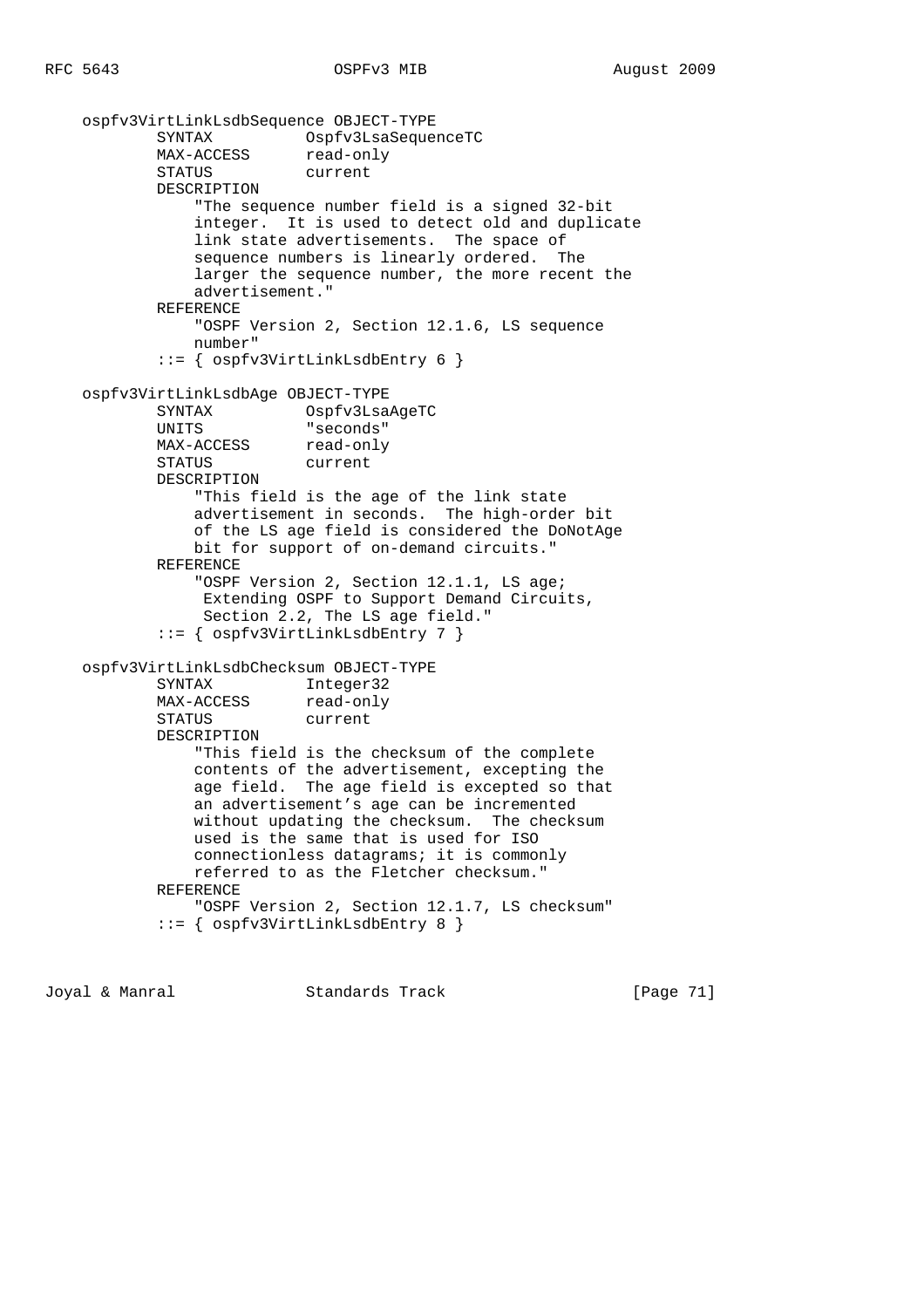```
 ospfv3VirtLinkLsdbAdvertisement OBJECT-TYPE
           SYNTAX OCTET STRING (SIZE (1..65535))<br>
MAX-ACCESS read-only
MAX-ACCESS read-only
 STATUS current
            DESCRIPTION
                "The entire link state advertisement, including
                its header."
            ::= { ospfv3VirtLinkLsdbEntry 9 }
    ospfv3VirtLinkLsdbTypeKnown OBJECT-TYPE
            SYNTAX TruthValue
           MAX-ACCESS read-only
            STATUS current
            DESCRIPTION
                "The value true (1) indicates that the LSA type is
                recognized by this router."
            ::= { ospfv3VirtLinkLsdbEntry 10 }
    -- The Ospfv3 Notification Table
    -- The Ospfv3 Notification Table records fields that are
    -- required for notifications.
    ospfv3NotificationEntry OBJECT IDENTIFIER
           ::= { ospfv30bjects 14 }
    ospfv3ConfigErrorType OBJECT-TYPE
        SYNTAX INTEGER {
                        badVersion(1),
                        areaMismatch(2),
                        unknownNbmaNbr(3), -- Router is DR eligible
                        unknownVirtualNbr(4),
                        helloIntervalMismatch(5),
                        deadIntervalMismatch(6),
                        optionMismatch(7),
                        mtuMismatch(8),
                        duplicateRouterId(9),
                        noError(10) }
        MAX-ACCESS accessible-for-notify
        STATUS current
        DESCRIPTION
            "Potential types of configuration conflicts.
            Used by the ospfv3ConfigError and
            ospfv3ConfigVirtError notifications."
        ::= { ospfv3NotificationEntry 1 }
```
Joyal & Manral **Standards Track** [Page 72]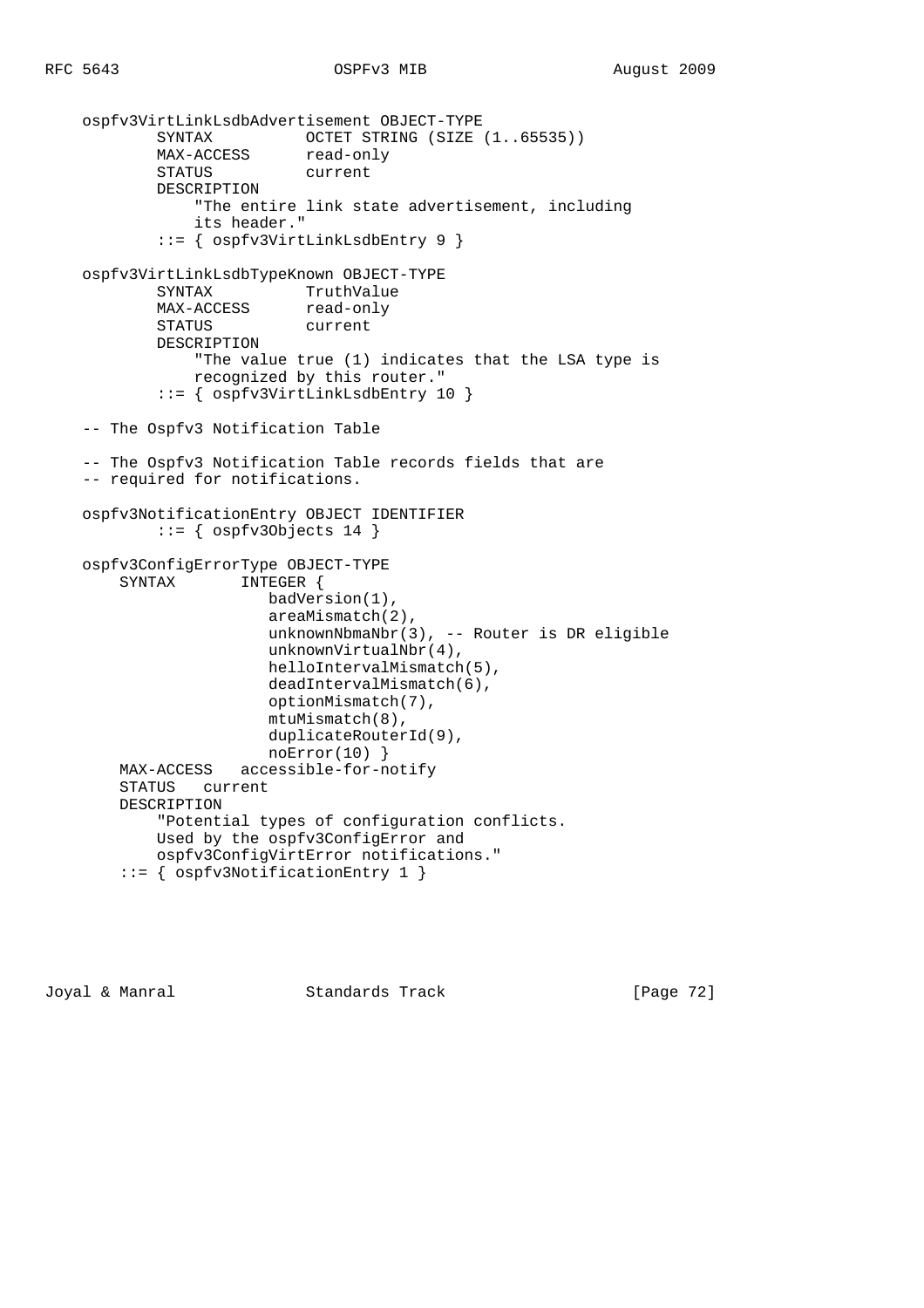ospfv3PacketType OBJECT-TYPE SYNTAX INTEGER { hello(1), dbDescript(2), lsReq(3), lsUpdate(4), lsAck(5), nullPacket(6) } MAX-ACCESS accessible-for-notify STATUS current DESCRIPTION "OSPFv3 packet types." ::= { ospfv3NotificationEntry 2 } ospfv3PacketSrc OBJECT-TYPE SYNTAX InetAddressIPv6 MAX-ACCESS accessible-for-notify STATUS current DESCRIPTION "The IPv6 address of an inbound packet that cannot be identified by a neighbor instance. Only IPv6 addresses without zone index are expected." ::= { ospfv3NotificationEntry 3 } -- Notification Definitions -- The notifications need to be throttled so as to not overwhelm the -- management agent in case of rapid changes to the OSPFv3 module. ospfv3VirtIfStateChange NOTIFICATION-TYPE OBJECTS { ospfv3RouterId, -- The originator of the notification ospfv3VirtIfState -- The new state } STATUS current DESCRIPTION "An ospfv3VirtIfStateChange notification signifies that there has been a change in the state of an OSPFv3 virtual interface. This notification should be generated when the interface state regresses (e.g., goes from Point-to-Point to Down) or progresses to a terminal state (i.e., Point-to-Point)." ::= { ospfv3Notifications 1 } ospfv3NbrStateChange NOTIFICATION-TYPE OBJECTS { ospfv3RouterId, -- The originator of the notification ospfv3NbrState -- The new state

Joyal & Manral Standards Track [Page 73]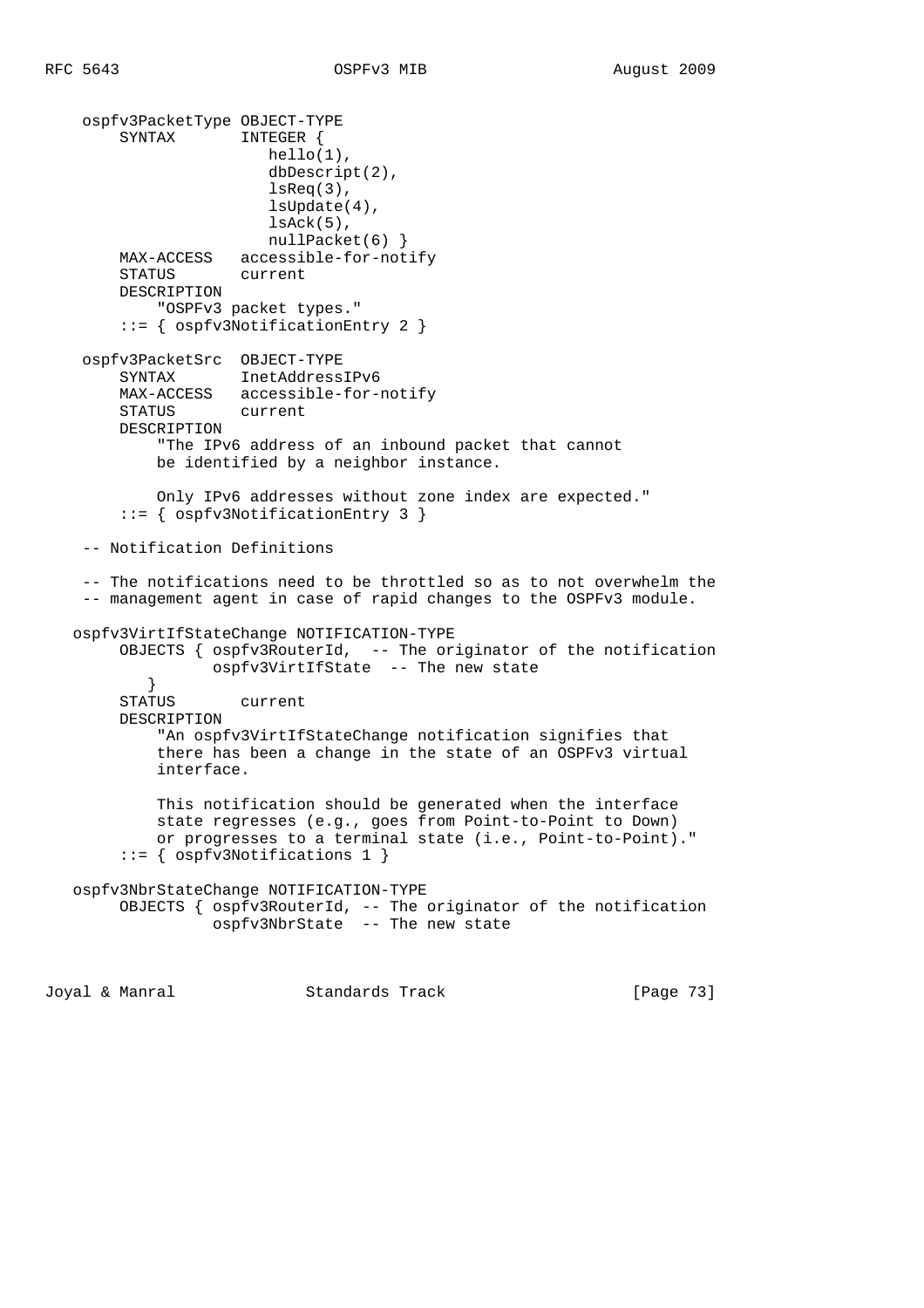```
 }
        STATUS current
        DESCRIPTION
            "An ospfv3NbrStateChange notification signifies that
            there has been a change in the state of a
            non-virtual OSPFv3 neighbor. This notification should be
            generated when the neighbor state regresses
            (e.g., goes from Attempt or Full to 1-Way or
            Down) or progresses to a terminal state (e.g.,
            2-Way or Full). When a neighbor transitions
            from or to Full on non-broadcast multi-access
            and broadcast networks, the notification should be
            generated by the Designated Router. A Designated
            Router transitioning to Down will be noted by
            ospfIfStateChange."
        ::= { ospfv3Notifications 2 }
   ospfv3VirtNbrStateChange NOTIFICATION-TYPE
        OBJECTS { ospfv3RouterId, -- The originator of the notification
                  ospfv3VirtNbrState -- The new state
 }
        STATUS current
        DESCRIPTION
            "An ospfv3VirtNbrStateChange notification signifies
            that there has been a change in the state of an OSPFv3
            virtual neighbor. This notification should be generated
           when the neighbor state regresses (e.g., goes
            from Attempt or Full to 1-Way or Down) or
            progresses to a terminal state (e.g., Full)."
        ::= { ospfv3Notifications 3 }
   ospfv3IfConfigError NOTIFICATION-TYPE
        OBJECTS { ospfv3RouterId, -- The originator of the notification
 ospfv3IfState, -- State of the interface
 ospfv3PacketSrc, -- IPv6 address of source
           ospfv3ConfigErrorType, -- Type of error
           ospfv3PacketType -- Type of packet
 }
        STATUS current
        DESCRIPTION
            "An ospfv3IfConfigError notification signifies that a
            packet has been received on a non-virtual
            interface from a router whose configuration
            parameters conflict with this router's
            configuration parameters. Note that the event
            optionMismatch should cause a notification only if it
            prevents an adjacency from forming."
        ::= { ospfv3Notifications 4 }
```
Joyal & Manral Standards Track [Page 74]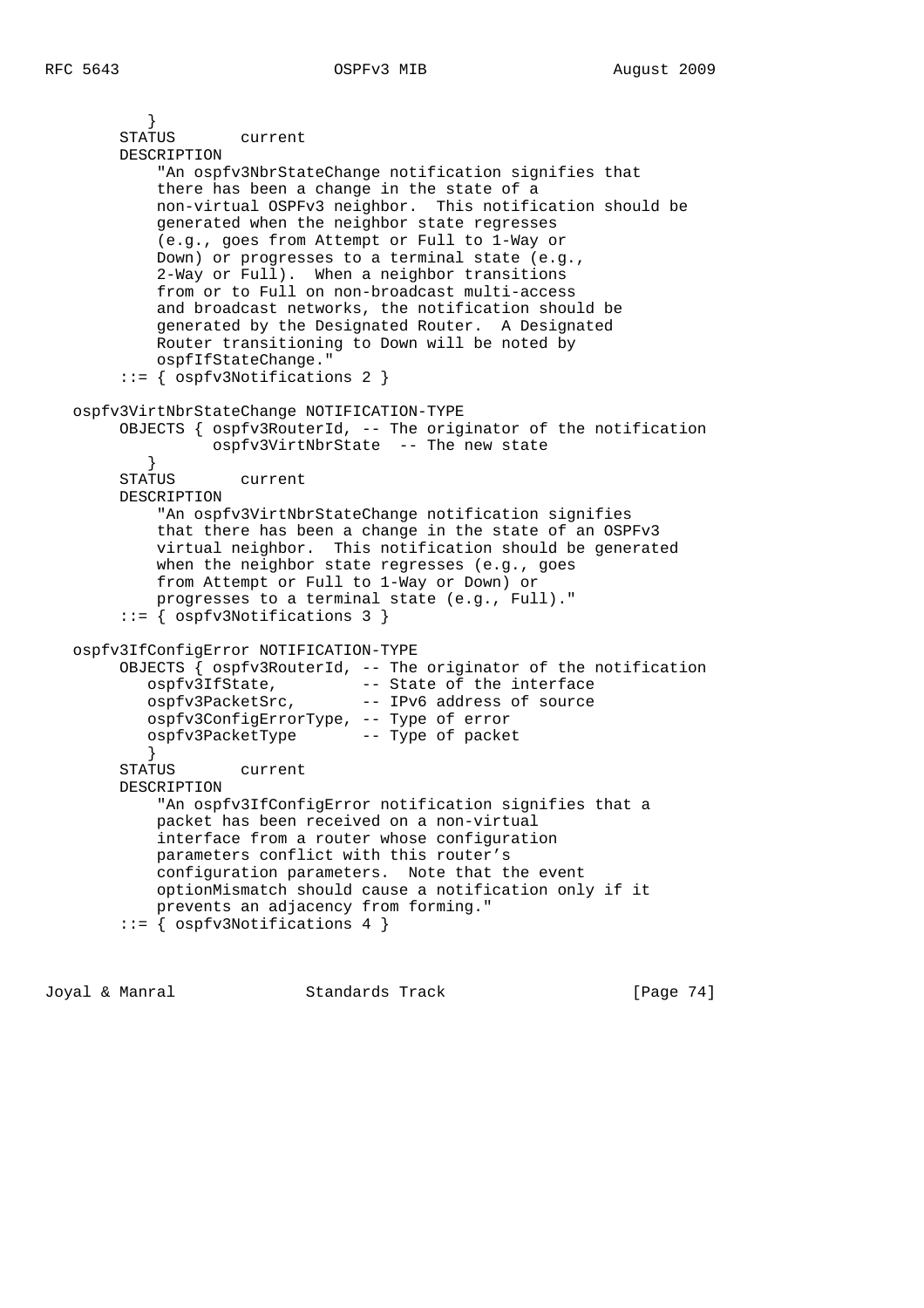```
 ospfv3VirtIfConfigError NOTIFICATION-TYPE
        OBJECTS { ospfv3RouterId, -- The originator of the notification
           ospfv3VirtIfState, -- State of the interface
           ospfv3ConfigErrorType, -- Type of error
           ospfv3PacketType
 }
        STATUS current
        DESCRIPTION
            "An ospfv3VirtIfConfigError notification signifies that a
            packet has been received on a virtual interface
            from a router whose configuration parameters
            conflict with this router's configuration
            parameters. Note that the event optionMismatch
            should cause a notification only if it prevents an
            adjacency from forming."
        ::= { ospfv3Notifications 5 }
   ospfv3IfRxBadPacket NOTIFICATION-TYPE
       OBJECTS { ospfv3RouterId, -- The originator of the notification<br>ospfv3IfState, -- State of the interface
 ospfv3IfState, -- State of the interface
 ospfv3PacketSrc, -- The source IPv6 address
           ospfv3PacketType -- Type of packet
 }
        STATUS current
        DESCRIPTION
            "An ospfv3IfRxBadPacket notification signifies that an
            OSPFv3 packet that cannot be parsed has been received on a
            non-virtual interface."
        ::= { ospfv3Notifications 6 }
   ospfv3VirtIfRxBadPacket NOTIFICATION-TYPE
        OBJECTS { ospfv3RouterId, -- The originator of the notification
          ospfv3VirtIfState, -- State of the interface
          ospfv3PacketType -- Type of packet
          }
        STATUS current
        DESCRIPTION
            "An ospfv3VirtIfRxBadPacket notification signifies
            that an OSPFv3 packet that cannot be parsed has been
            received on a virtual interface."
        ::= { ospfv3Notifications 7 }
   ospfv3LsdbOverflow NOTIFICATION-TYPE
        OBJECTS { ospfv3RouterId, -- The originator of the notification
           ospfv3ExtAreaLsdbLimit -- Limit on External LSAs
 }
        STATUS current
```
Joyal & Manral Standards Track [Page 75]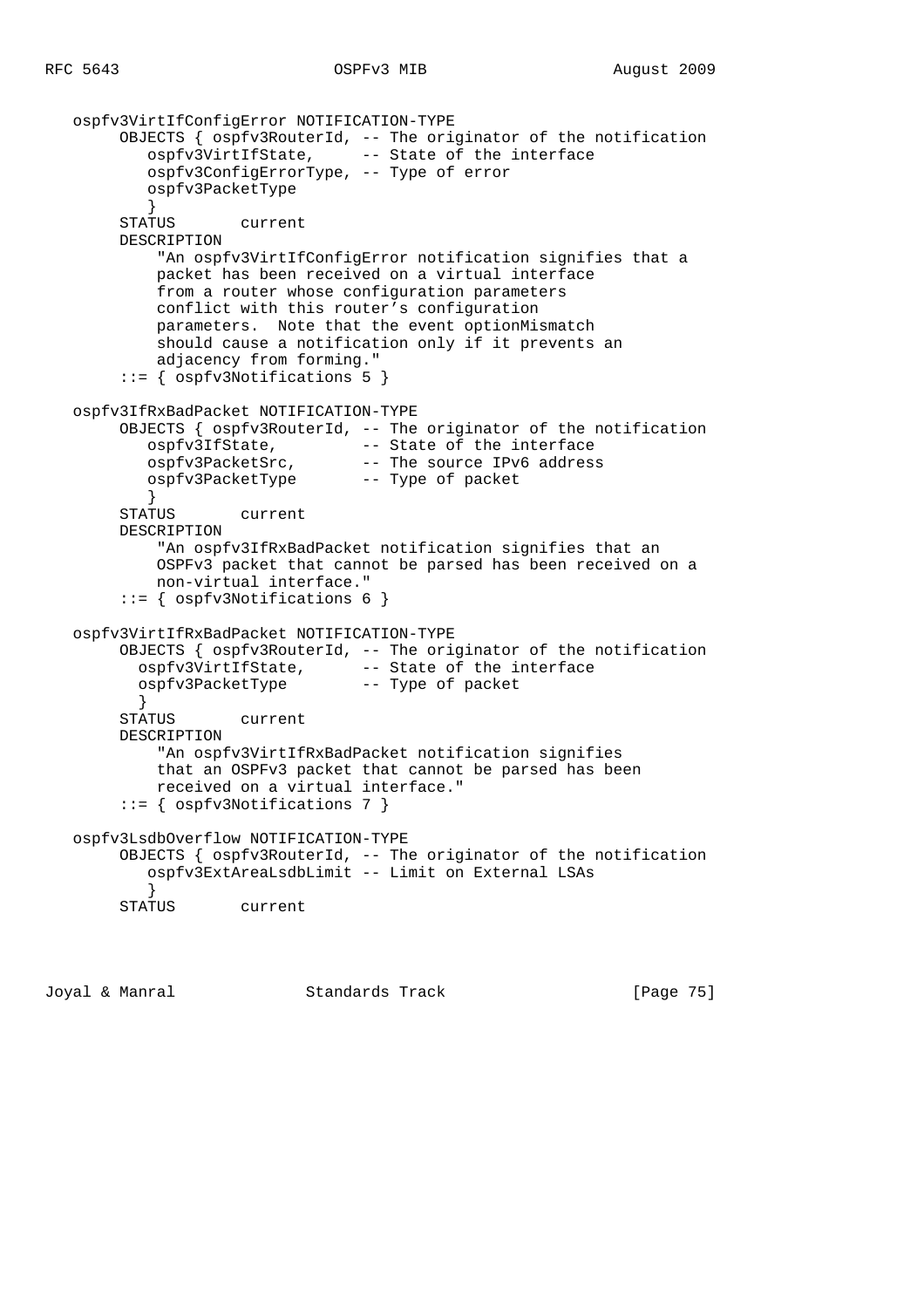```
 DESCRIPTION
            "An ospfv3LsdbOverflow notification signifies that the
            number of LSAs in the router's link state
            database has exceeded ospfv3ExtAreaLsdbLimit."
        ::= { ospfv3Notifications 8 }
   ospfv3LsdbApproachingOverflow NOTIFICATION-TYPE
        OBJECTS { ospfv3RouterId, -- The originator of the notification
           ospfv3ExtAreaLsdbLimit
 }
        STATUS current
        DESCRIPTION
            "An ospfv3LsdbApproachingOverflow notification signifies
            that the number of LSAs in the router's
            link state database has exceeded ninety percent of
            ospfv3ExtAreaLsdbLimit."
        ::= { ospfv3Notifications 9 }
   ospfv3IfStateChange NOTIFICATION-TYPE
        OBJECTS { ospfv3RouterId, -- The originator of the notification
           ospfv3IfState -- The new state
 }
        STATUS current
        DESCRIPTION
            "An ospfv3IfStateChange notification signifies that there
            has been a change in the state of a non-virtual
            OSPFv3 interface. This notification should be generated
            when the interface state regresses (e.g., goes
            from DR to Down) or progresses to a terminal
            state (i.e., Point-to-Point, DR Other, DR, or
            Backup)."
         ::= { ospfv3Notifications 10 }
   ospfv3NssaTranslatorStatusChange NOTIFICATION-TYPE
        OBJECTS { ospfv3RouterId, -- The originator of the notification
           ospfv3AreaNssaTranslatorState -- new state
 }
        STATUS current
        DESCRIPTION
            "An ospfv3NssaTranslatorStatusChange notification
            indicates that there has been a change in the router's
            ability to translate OSPFv3 NSSA LSAs into OSPFv3 External
            LSAs. This notification should be generated when the
            Translator Status transitions from or to any defined
            status on a per-area basis."
        ::= { ospfv3Notifications 11 }
```
Joyal & Manral Standards Track [Page 76]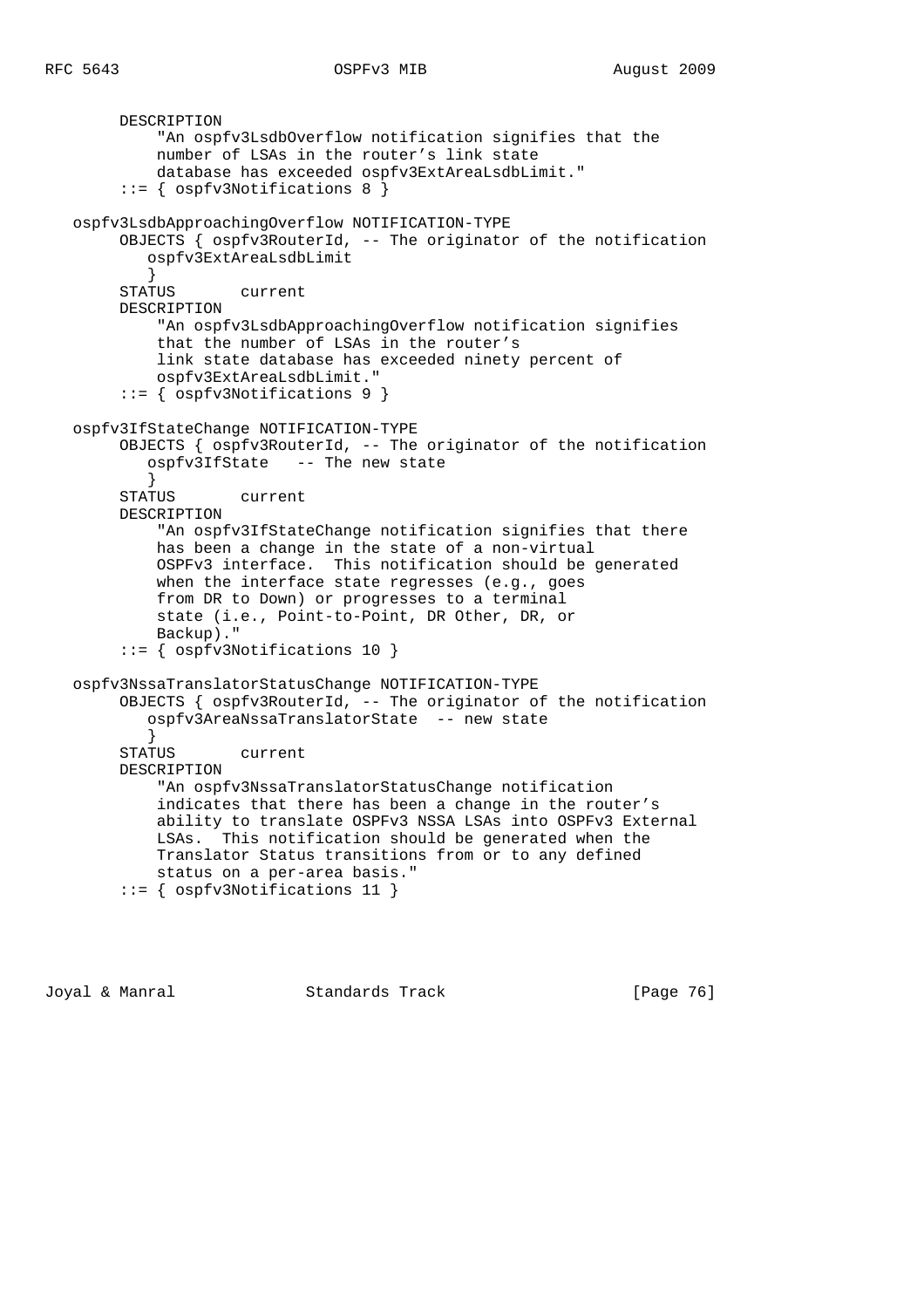```
 ospfv3RestartStatusChange NOTIFICATION-TYPE
        OBJECTS { ospfv3RouterId, -- The originator of the notification
                  ospfv3RestartStatus, -- new status
                  ospfv3RestartInterval,
                  ospfv3RestartExitReason
 }
        STATUS current
        DESCRIPTION
            "An ospfv3RestartStatusChange notification signifies that
            there has been a change in the graceful restart
            state for the router. This notification should be
            generated when the router restart status
            changes."
         ::= { ospfv3Notifications 12 }
   ospfv3NbrRestartHelperStatusChange NOTIFICATION-TYPE
        OBJECTS { ospfv3RouterId, -- The originator of the notification
                  ospfv3NbrRestartHelperStatus, -- new status
                  ospfv3NbrRestartHelperAge,
                  ospfv3NbrRestartHelperExitReason
 }
        STATUS current
        DESCRIPTION
            "An ospfv3NbrRestartHelperStatusChange notification
            signifies that there has been a change in the
            graceful restart helper state for the neighbor.
            This notification should be generated when the
            neighbor restart helper status transitions for a neighbor."
        ::= { ospfv3Notifications 13 }
   ospfv3VirtNbrRestartHelperStatusChange NOTIFICATION-TYPE
        OBJECTS { ospfv3RouterId, -- The originator of the notification
                  ospfv3VirtNbrRestartHelperStatus, -- new status
                  ospfv3VirtNbrRestartHelperAge,
                  ospfv3VirtNbrRestartHelperExitReason
 }
        STATUS current
        DESCRIPTION
            "An ospfv3VirtNbrRestartHelperStatusChange
            notification signifies that there has been a
            change in the graceful restart helper state for
            the virtual neighbor. This notification should be
            generated when the virtual neighbor restart helper status
            transitions for a virtual neighbor."
        ::= { ospfv3Notifications 14 }
    -- Conformance Information
```
Joyal & Manral Standards Track [Page 77]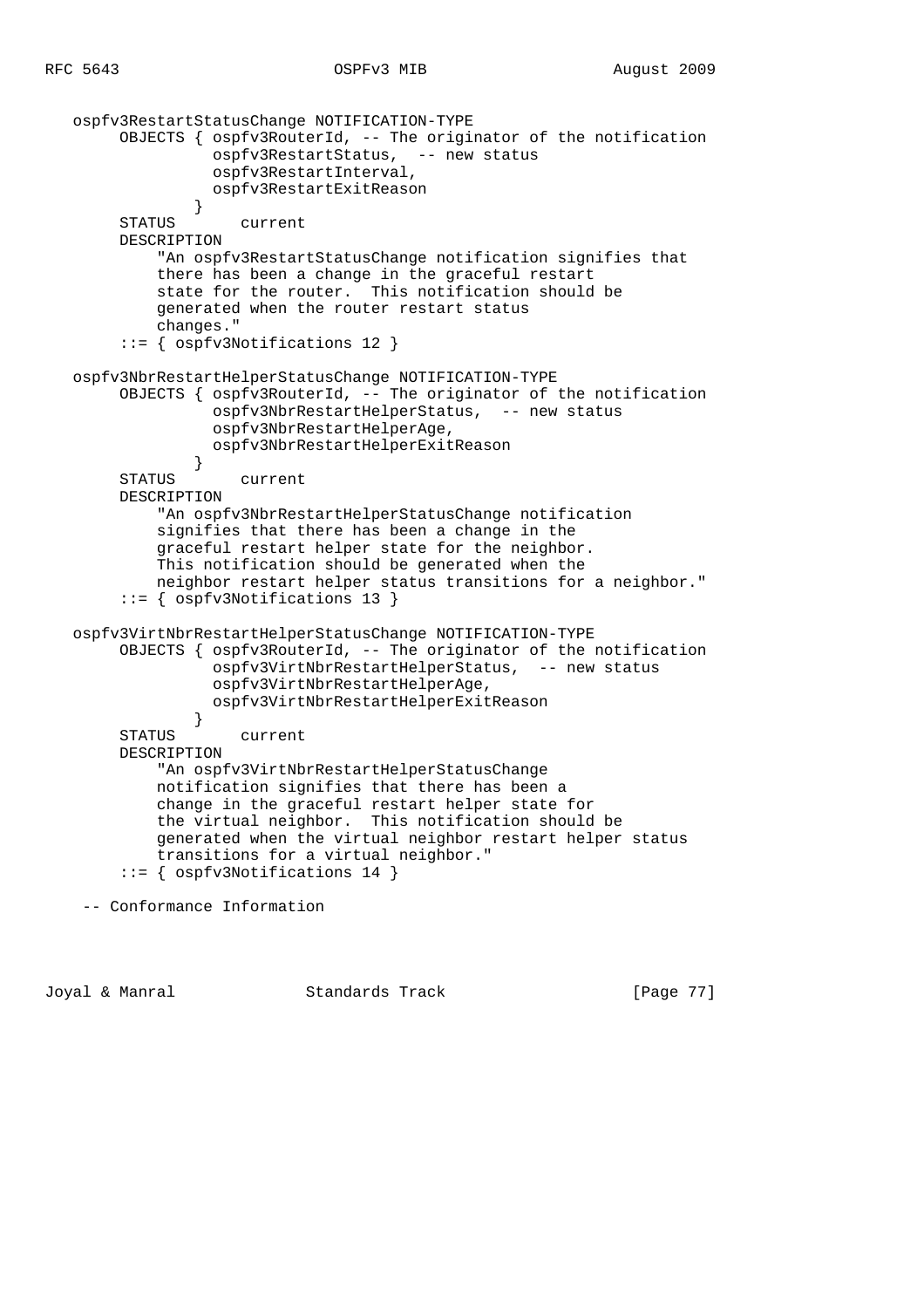ospfv3Groups OBJECT IDENTIFIER ::= { ospfv3Conformance 1 } ospfv3Compliances OBJECT IDENTIFIER ::= { ospfv3Conformance 2 } -- Compliance Statements ospfv3FullCompliance MODULE-COMPLIANCE STATUS current<br>DESCRIPTION "The com "The compliance statement" MODULE -- this module MANDATORY-GROUPS { ospfv3BasicGroup, ospfv3AreaGroup, ospfv3IfGroup, ospfv3VirtIfGroup, ospfv3NbrGroup, ospfv3CfgNbrGroup, ospfv3VirtNbrGroup, ospfv3AreaAggregateGroup } GROUP ospfv3AsLsdbGroup DESCRIPTION "This group is required for OSPFv3 systems that display their AS-scope link state database." GROUP ospfv3AreaLsdbGroup DESCRIPTION "This group is required for OSPFv3 systems that display their Area-scope link state database." GROUP ospfv3LinkLsdbGroup DESCRIPTION "This group is required for OSPFv3 systems that display their Link-scope link state database for non-virtual interfaces." GROUP ospfv3VirtLinkLsdbGroup DESCRIPTION "This group is required for OSPFv3 systems that display their Link-scope link state database for virtual interfaces." GROUP ospfv3HostGroup DESCRIPTION "This group is required for OSPFv3 systems that support attached hosts."

Joyal & Manral Standards Track [Page 78]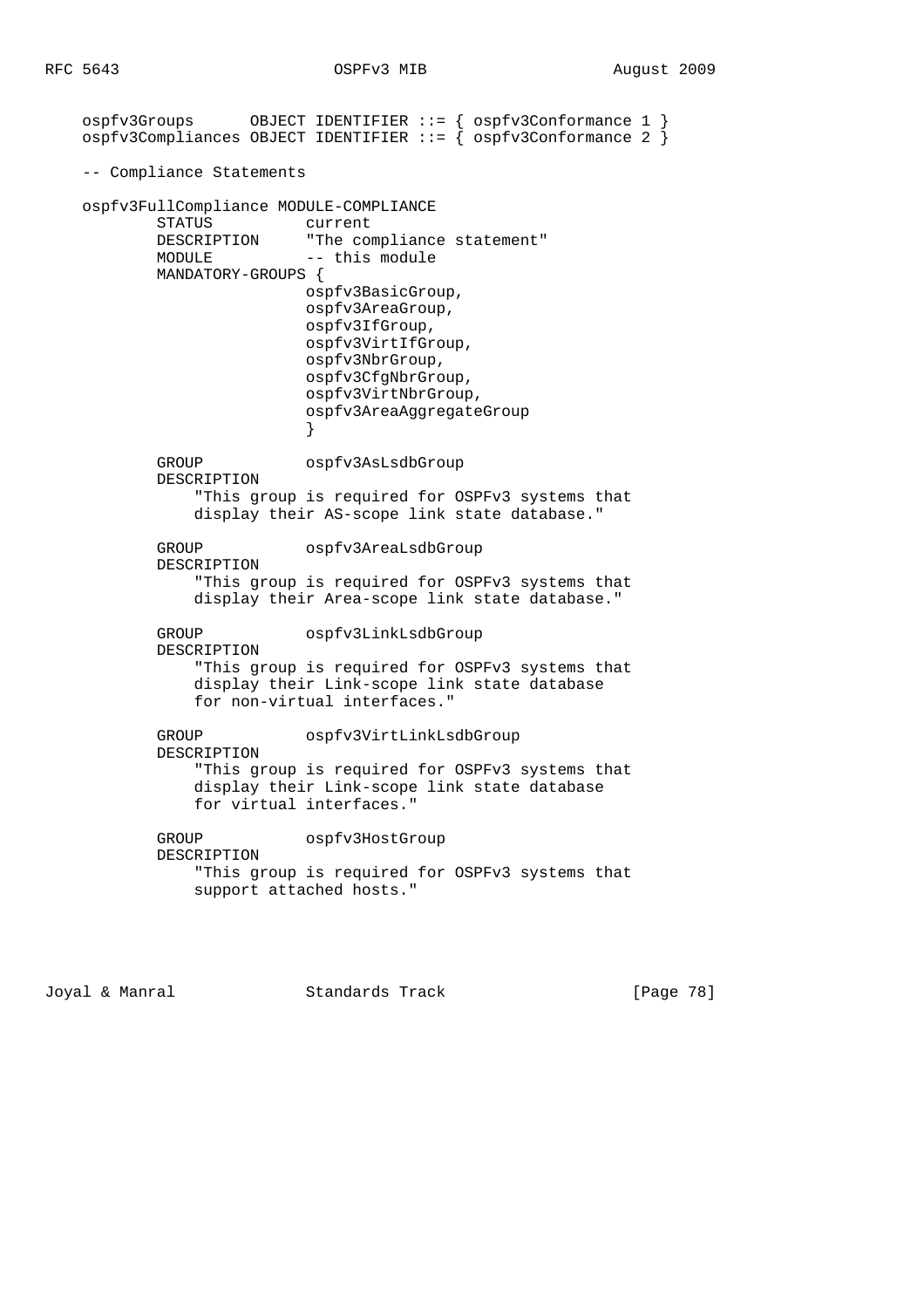GROUP ospfv3NotificationObjectGroup DESCRIPTION "This group is required for OSPFv3 systems that support OSPFv3 notifications." GROUP ospfv3NotificationGroup DESCRIPTION "This group is required for OSPFv3 systems that support OSPFv3 notifications." OBJECT ospfv3NbrAddressType SYNTAX InetAddressType { ipv6(2) } DESCRIPTION "An implementation is only required to support IPv6 address without zone index." OBJECT ospfv3NbrAddress SYNTAX InetAddress (SIZE (16)) DESCRIPTION "An implementation is only required to support IPv6 address without zone index." OBJECT ospfv3VirtNbrAddressType SYNTAX InetAddressType { ipv6(2) } DESCRIPTION "An implementation is only required to support IPv6 address without zone index." OBJECT ospfv3VirtNbrAddress SYNTAX InetAddress (SIZE (16)) DESCRIPTION "An implementation is only required to support IPv6 address without zone index." ::= { ospfv3Compliances 1 } ospfv3ReadOnlyCompliance MODULE-COMPLIANCE STATUS current DESCRIPTION "When this MIB module is implemented without support for read-create (i.e., in read-only mode), the implementation can claim read-only compliance. Such a device can then be monitored, but cannot be configured with this MIB." MODULE -- this module MANDATORY-GROUPS { ospfv3BasicGroup,

Joyal & Manral Standards Track [Page 79]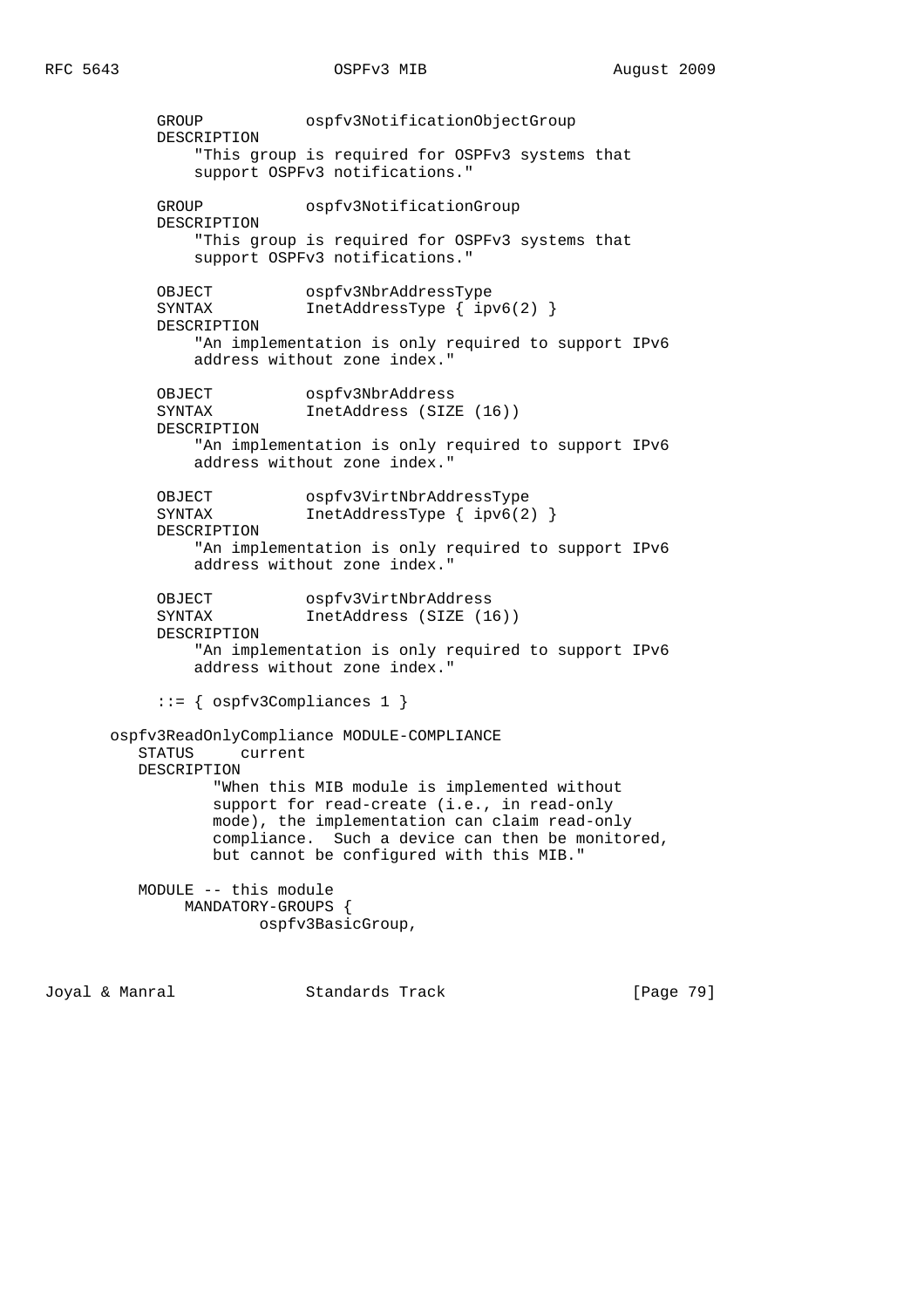ospfv3AreaGroup, ospfv3IfGroup, ospfv3VirtIfGroup, ospfv3NbrGroup, ospfv3CfgNbrGroup, ospfv3VirtNbrGroup, ospfv3AreaAggregateGroup } GROUP ospfv3AsLsdbGroup DESCRIPTION "This group is required for OSPFv3 systems that display their AS-scope link state database." GROUP ospfv3AreaLsdbGroup DESCRIPTION "This group is required for OSPFv3 systems that display their Area-scope link state database." GROUP ospfv3LinkLsdbGroup DESCRIPTION "This group is required for OSPFv3 systems that display their Link-scope link state database for non-virtual interfaces." GROUP ospfv3VirtLinkLsdbGroup DESCRIPTION "This group is required for OSPFv3 systems that display their Link-scope link state database for virtual interfaces." GROUP ospfv3HostGroup DESCRIPTION "This group is required for OSPFv3 systems that support attached hosts." GROUP ospfv3NotificationObjectGroup DESCRIPTION "This group is required for OSPFv3 systems that support OSPFv3 notifications." GROUP ospfv3NotificationGroup DESCRIPTION "This group is required for OSPFv3 systems that support OSPFv3 notifications." OBJECT ospfv3RouterId MIN-ACCESS read-only

Joyal & Manral Standards Track [Page 80]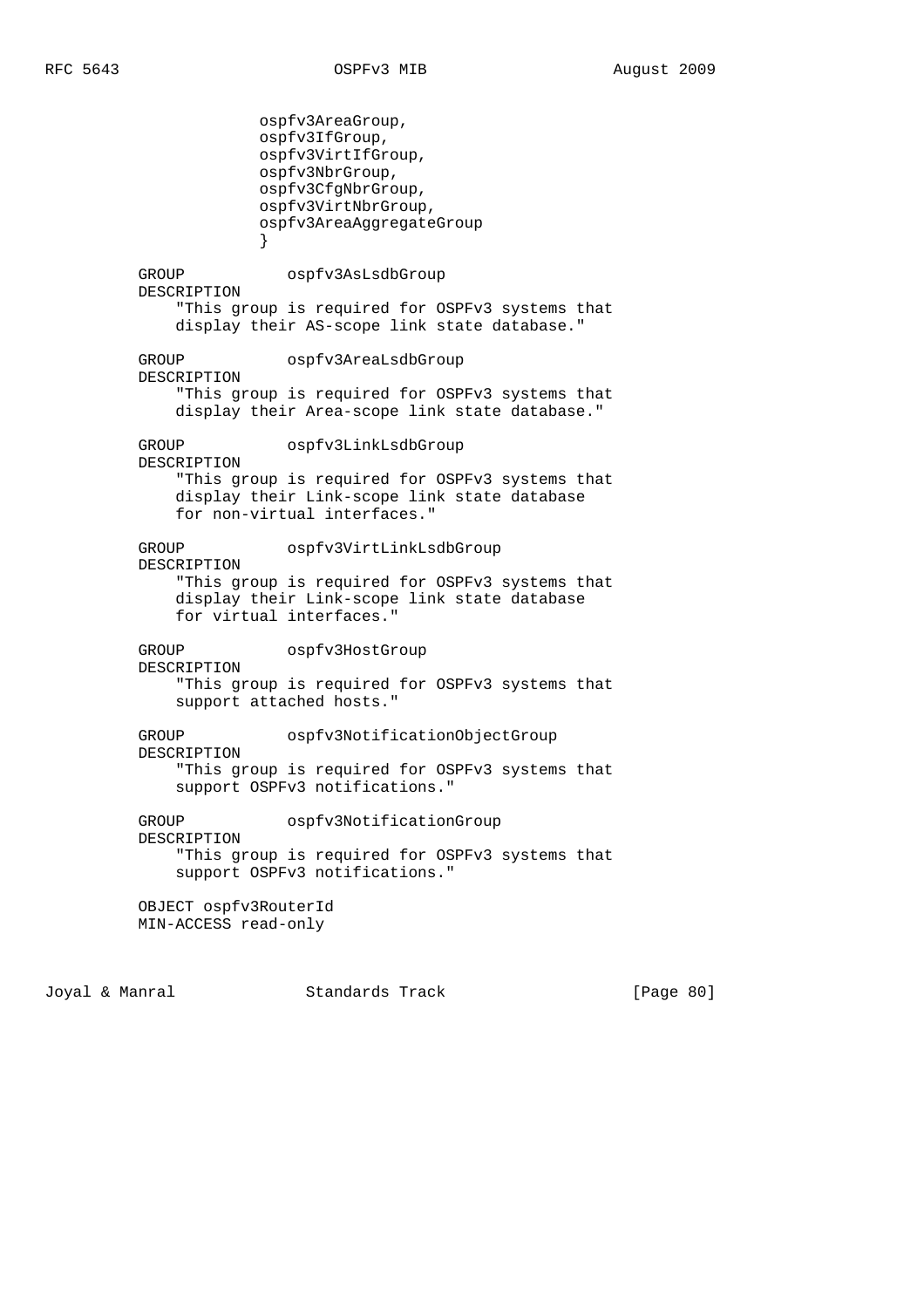DESCRIPTION "Write access is not required." OBJECT ospfv3AdminStatus MIN-ACCESS read-only DESCRIPTION "Write access is not required." OBJECT ospfv3ExtAreaLsdbLimit MIN-ACCESS read-only DESCRIPTION "Write access is not required." OBJECT ospfv3ExitOverflowInterval MIN-ACCESS read-only DESCRIPTION "Write access is not required." OBJECT ospfv3DemandExtensions MIN-ACCESS read-only DESCRIPTION "Write access is not required." OBJECT ospfv3ReferenceBandwidth MIN-ACCESS read-only DESCRIPTION "Write access is not required." OBJECT ospfv3RestartSupport MIN-ACCESS read-only DESCRIPTION "Write access is not required." OBJECT ospfv3RestartInterval MIN-ACCESS read-only DESCRIPTION "Write access is not required." OBJECT ospfv3RestartStrictLsaChecking MIN-ACCESS read-only DESCRIPTION "Write access is not required." OBJECT ospfv3NotificationEnable MIN-ACCESS read-only DESCRIPTION "Write access is not required."

Joyal & Manral Standards Track [Page 81]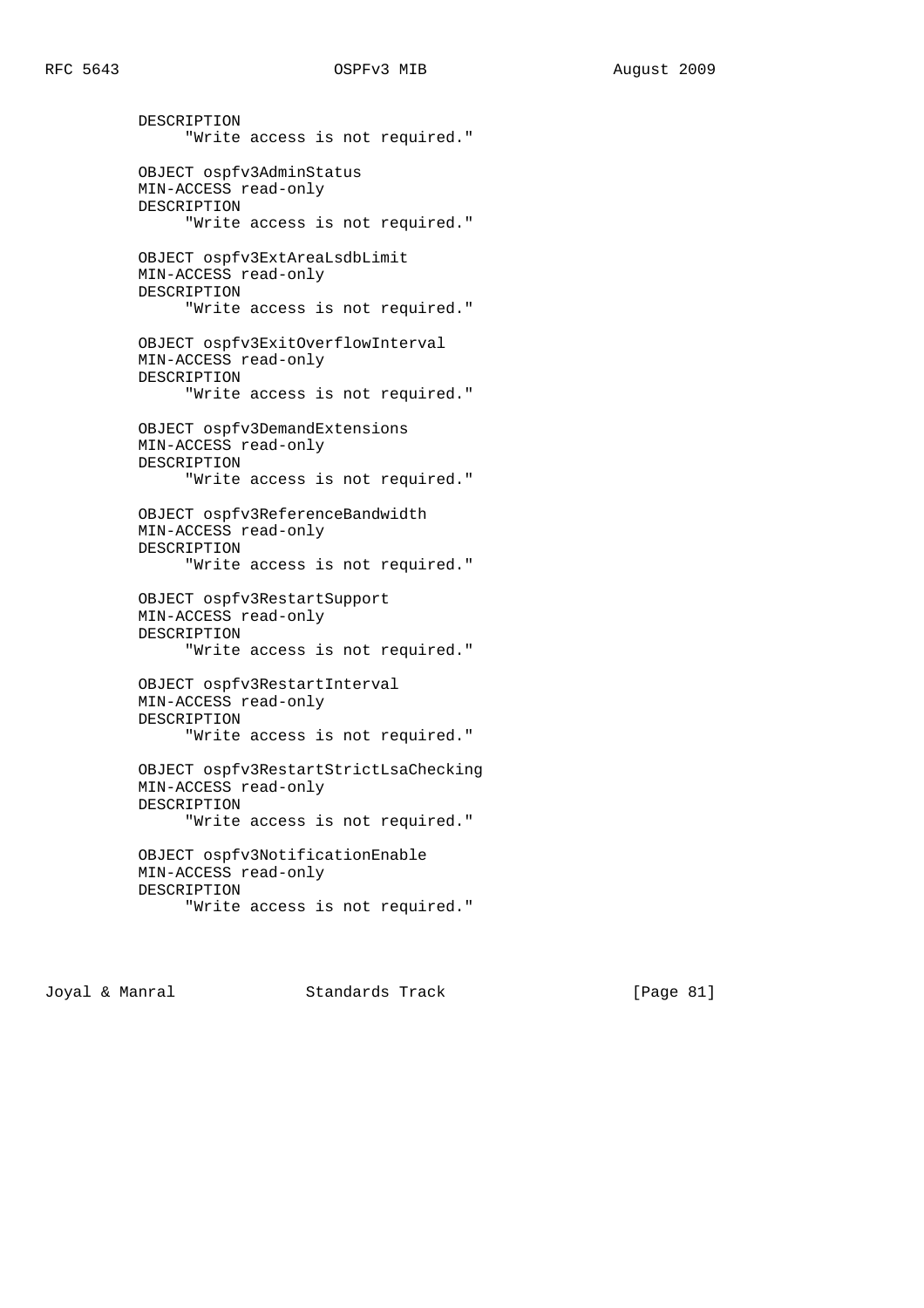OBJECT ospfv3StubRouterAdvertisement MIN-ACCESS read-only DESCRIPTION "Write access is not required." OBJECT ospfv3AreaImportAsExtern MIN-ACCESS read-only DESCRIPTION "Write access is not required." OBJECT ospfv3AreaSummary MIN-ACCESS read-only DESCRIPTION "Write access is not required." OBJECT ospfv3AreaRowStatus MIN-ACCESS read-only DESCRIPTION "Write access is not required." OBJECT ospfv3AreaStubMetric MIN-ACCESS read-only DESCRIPTION "Write access is not required." OBJECT ospfv3AreaNssaTranslatorRole MIN-ACCESS read-only DESCRIPTION "Write access is not required." OBJECT ospfv3AreaNssaTranslatorStabInterval MIN-ACCESS read-only DESCRIPTION "Write access is not required." OBJECT ospfv3AreaStubMetricType MIN-ACCESS read-only DESCRIPTION "Write access is not required." OBJECT ospfv3AreaTEEnabled MIN-ACCESS read-only DESCRIPTION

Joyal & Manral Standards Track [Page 82]

"Write access is not required."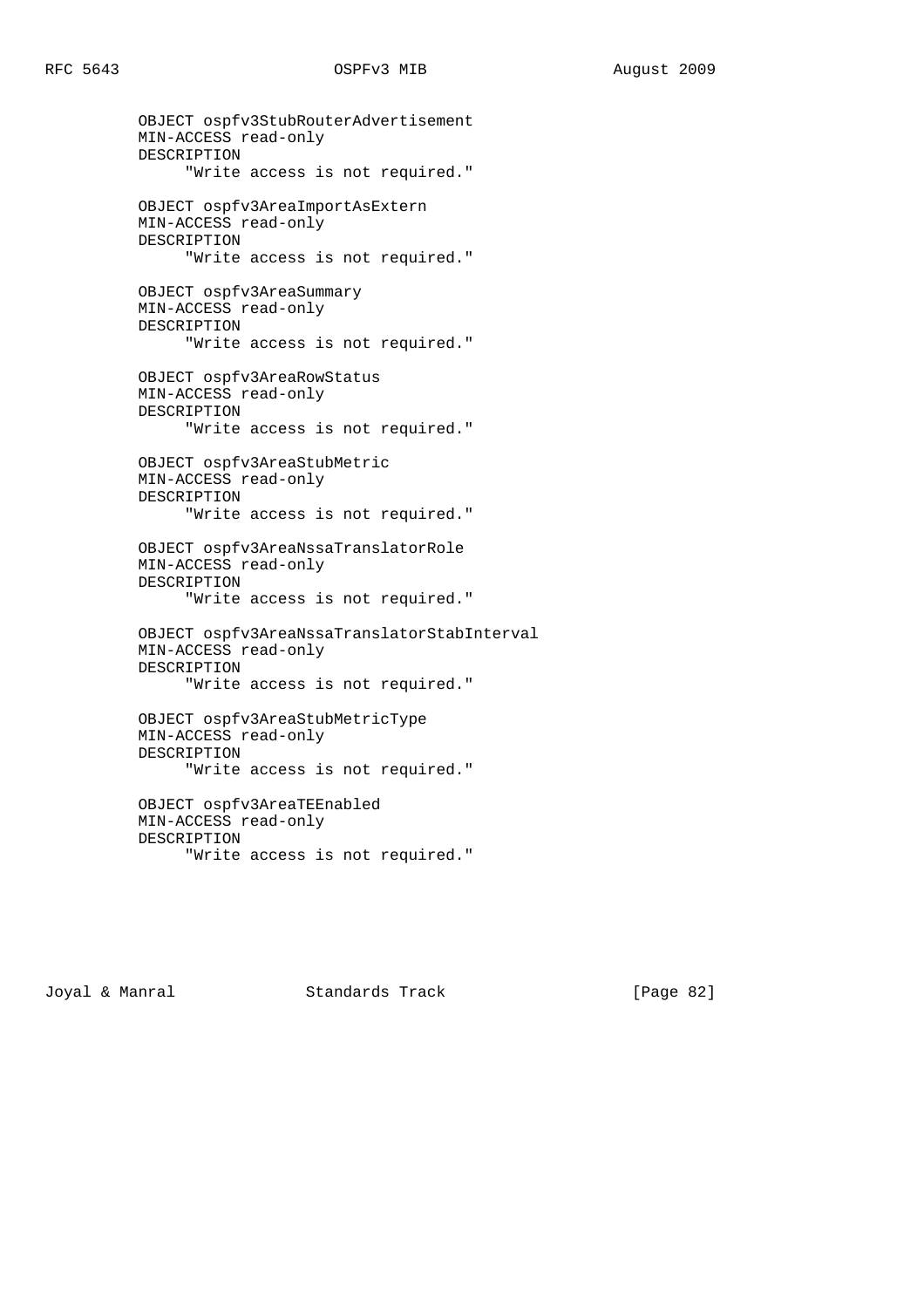OBJECT ospfv3HostMetric MIN-ACCESS read-only DESCRIPTION "Write access is not required." OBJECT ospfv3HostRowStatus MIN-ACCESS read-only DESCRIPTION "Write access is not required." OBJECT ospfv3HostAreaID MIN-ACCESS read-only DESCRIPTION "Write access is not required." OBJECT ospfv3IfAreaId MIN-ACCESS read-only DESCRIPTION "Write access is not required." OBJECT ospfv3IfType MIN-ACCESS read-only DESCRIPTION "Write access is not required." OBJECT ospfv3IfAdminStatus MIN-ACCESS read-only DESCRIPTION "Write access is not required." OBJECT ospfv3IfRtrPriority MIN-ACCESS read-only DESCRIPTION "Write access is not required." OBJECT ospfv3IfTransitDelay MIN-ACCESS read-only DESCRIPTION "Write access is not required." OBJECT ospfv3IfRetransInterval MIN-ACCESS read-only DESCRIPTION

```
 "Write access is not required."
```
Joyal & Manral Standards Track [Page 83]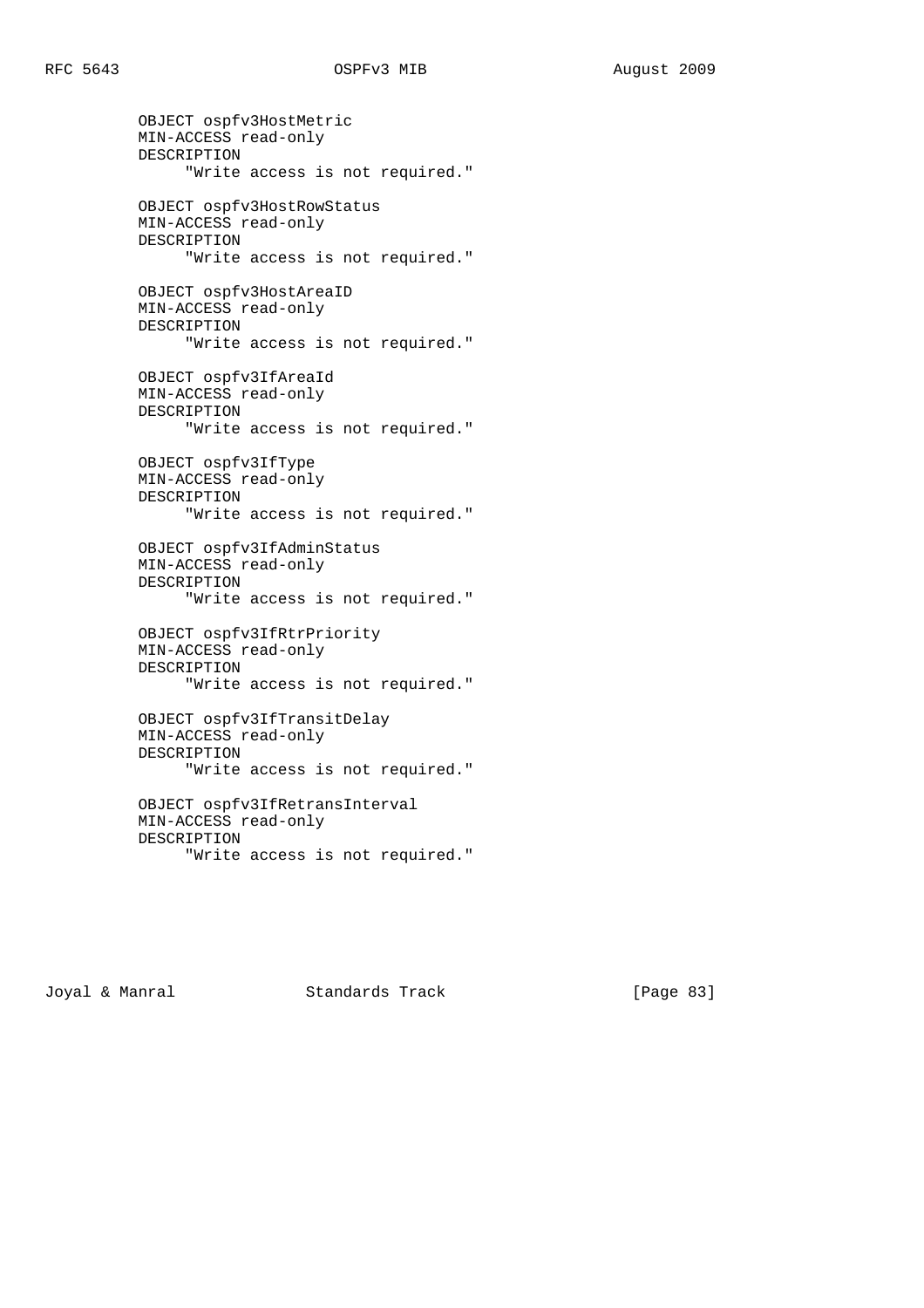OBJECT ospfv3IfHelloInterval MIN-ACCESS read-only DESCRIPTION "Write access is not required." OBJECT ospfv3IfRtrDeadInterval MIN-ACCESS read-only DESCRIPTION "Write access is not required." OBJECT ospfv3IfPollInterval MIN-ACCESS read-only DESCRIPTION "Write access is not required." OBJECT ospfv3IfRowStatus MIN-ACCESS read-only DESCRIPTION "Write access is not required." OBJECT ospfv3IfDemand MIN-ACCESS read-only DESCRIPTION "Write access is not required." OBJECT ospfv3IfMetricValue MIN-ACCESS read-only DESCRIPTION "Write access is not required." OBJECT ospfv3IfDemandNbrProbe MIN-ACCESS read-only DESCRIPTION "Write access is not required." OBJECT ospfv3IfDemandNbrProbeRetransLimit MIN-ACCESS read-only DESCRIPTION "Write access is not required." OBJECT ospfv3IfDemandNbrProbeInterval MIN-ACCESS read-only DESCRIPTION "Write access is not required."

Joyal & Manral Standards Track [Page 84]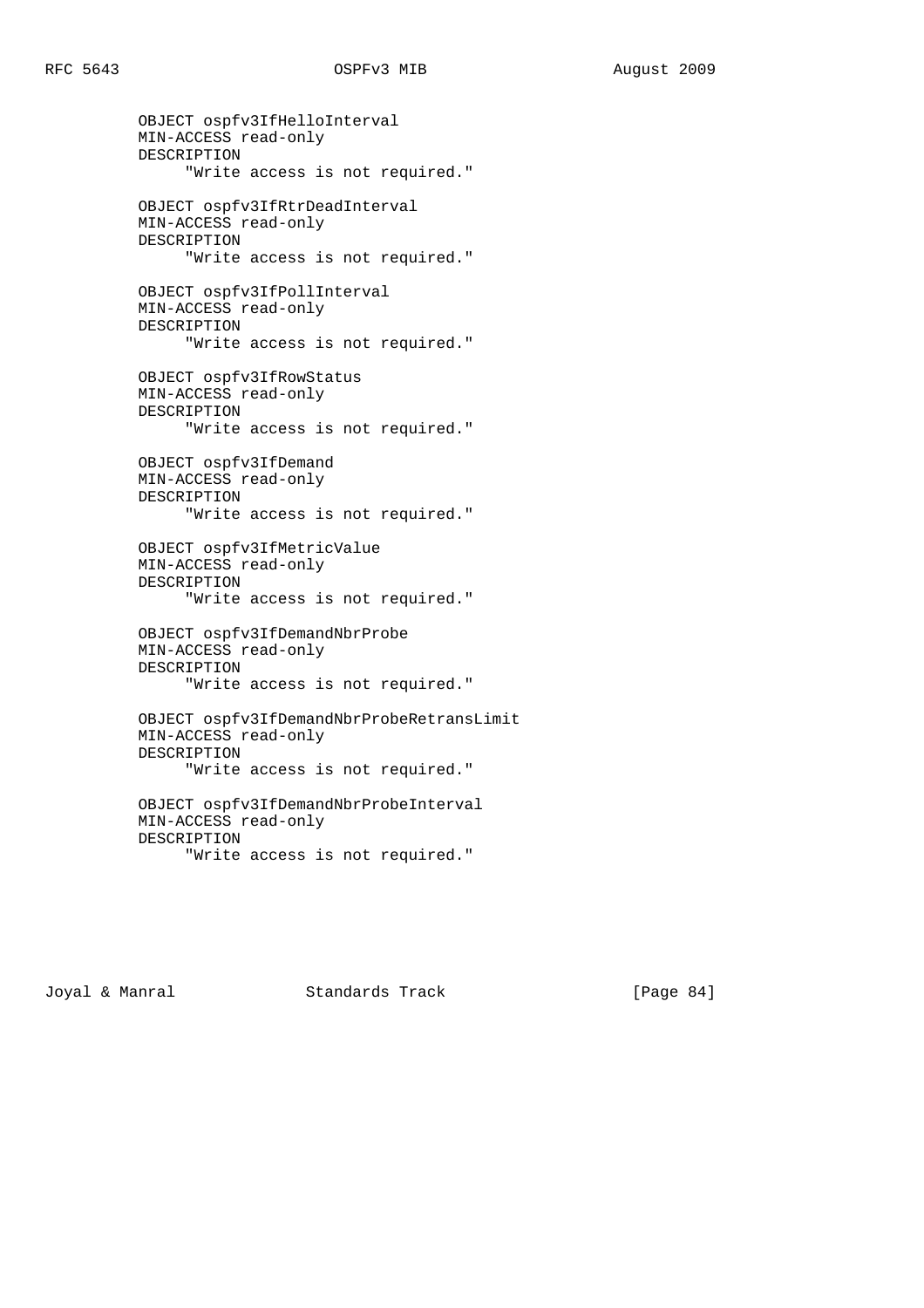OBJECT ospfv3IfTEDisabled MIN-ACCESS read-only DESCRIPTION "Write access is not required." OBJECT ospfv3IfLinkLSASuppression MIN-ACCESS read-only DESCRIPTION "Write access is not required." OBJECT ospfv3VirtIfTransitDelay MIN-ACCESS read-only DESCRIPTION "Write access is not required." OBJECT ospfv3VirtIfRetransInterval MIN-ACCESS read-only DESCRIPTION "Write access is not required." OBJECT ospfv3VirtIfHelloInterval MIN-ACCESS read-only DESCRIPTION "Write access is not required." OBJECT ospfv3VirtIfRtrDeadInterval MIN-ACCESS read-only DESCRIPTION "Write access is not required." OBJECT ospfv3VirtIfRowStatus MIN-ACCESS read-only DESCRIPTION "Write access is not required." OBJECT ospfv3CfgNbrPriority MIN-ACCESS read-only DESCRIPTION "Write access is not required." OBJECT ospfv3CfgNbrRowStatus MIN-ACCESS read-only DESCRIPTION "Write access is not required."

Joyal & Manral Standards Track [Page 85]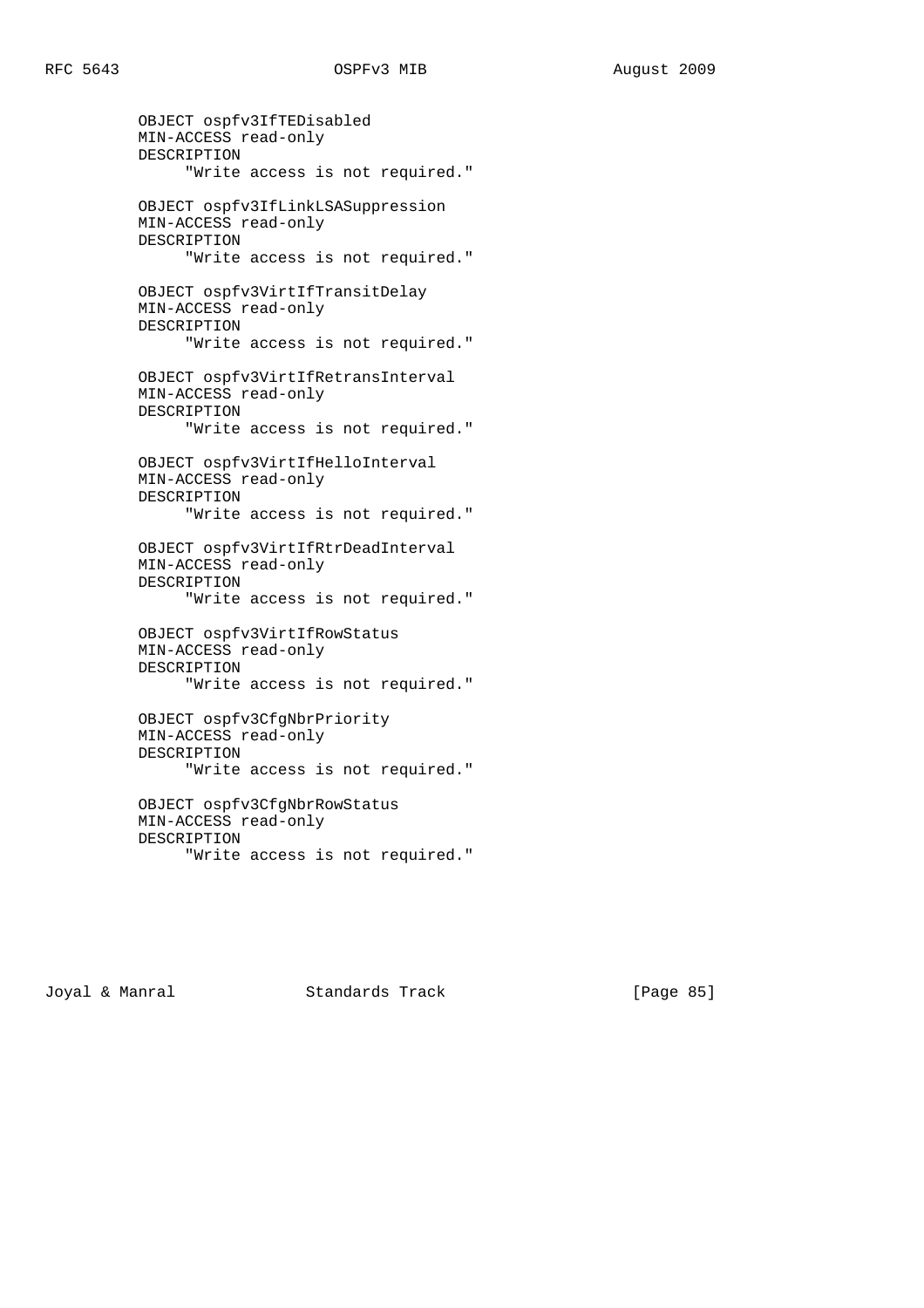```
 OBJECT ospfv3AreaAggregateRowStatus
          MIN-ACCESS read-only
          DESCRIPTION
                "Write access is not required."
          OBJECT ospfv3AreaAggregateEffect
          MIN-ACCESS read-only
          DESCRIPTION
                "Write access is not required."
          OBJECT ospfv3AreaAggregateRouteTag
          MIN-ACCESS read-only
          DESCRIPTION
                "Write access is not required."
        ::= { ospfv3Compliances 2 }
     -- units of conformance
    ospfv3BasicGroup OBJECT-GROUP
            OBJECTS {
                             ospfv3RouterId,
                             ospfv3AdminStatus,
                             ospfv3VersionNumber,
                             ospfv3AreaBdrRtrStatus,
                             ospfv3ASBdrRtrStatus,
                             ospfv3AsScopeLsaCount,
                             ospfv3AsScopeLsaCksumSum,
                             ospfv3OriginateNewLsas,
                             ospfv3RxNewLsas,
                             ospfv3ExtLsaCount,
                             ospfv3ExtAreaLsdbLimit,
                             ospfv3ExitOverflowInterval,
                             ospfv3DemandExtensions,
                             ospfv3ReferenceBandwidth,
                             ospfv3RestartSupport,
                             ospfv3RestartInterval,
                             ospfv3RestartStrictLsaChecking,
                             ospfv3RestartStatus,
                             ospfv3RestartAge,
                             ospfv3RestartExitReason,
                             ospfv3NotificationEnable,
                             ospfv3StubRouterSupport,
                             ospfv3StubRouterAdvertisement,
                             ospfv3DiscontinuityTime,
                             ospfv3RestartTime
 }
             STATUS current
```
Joyal & Manral Standards Track [Page 86]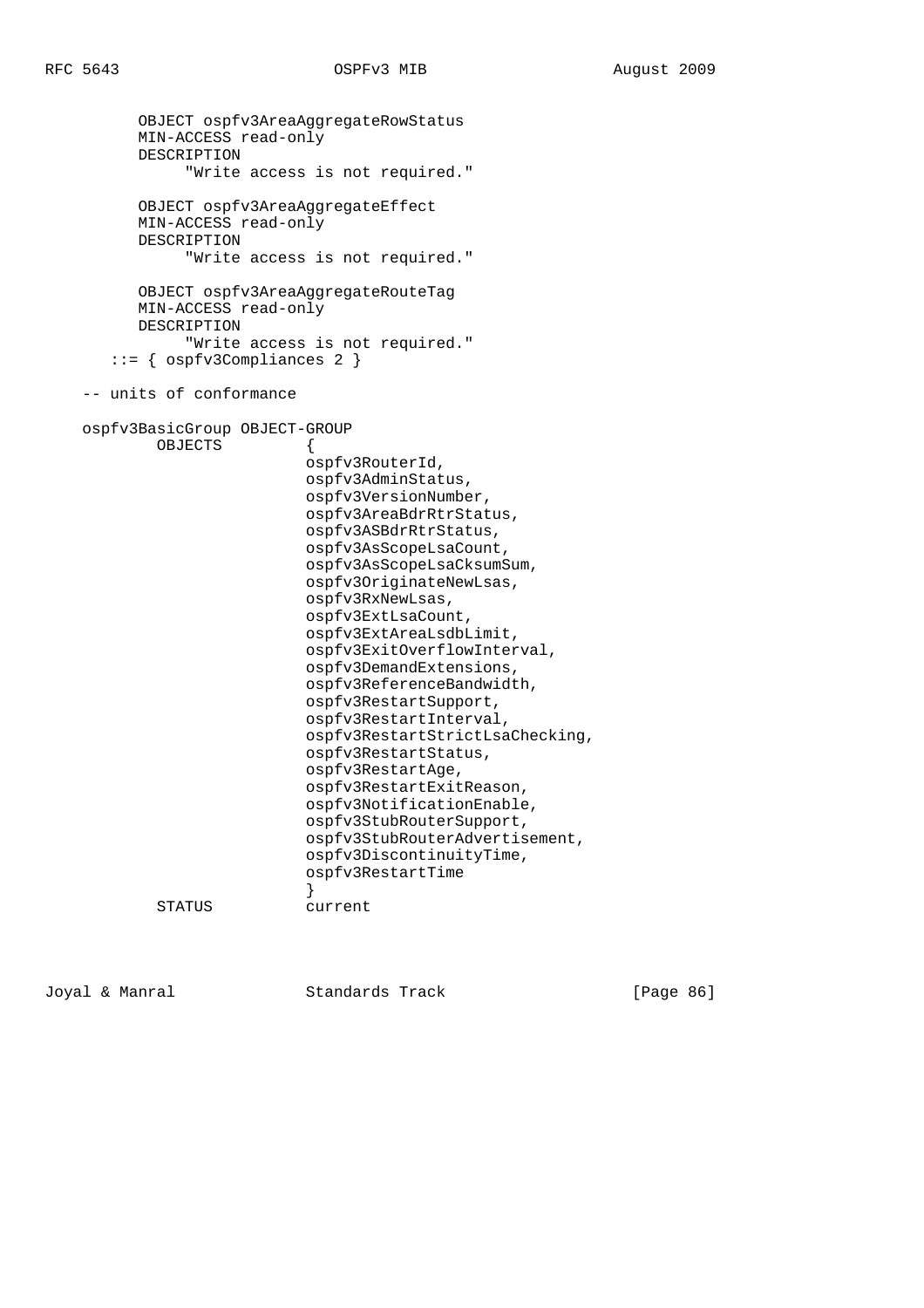```
 DESCRIPTION
                "These objects are used for managing/monitoring
                OSPFv3 global parameters."
           ::= { ospfv3Groups 1 }
    ospfv3AreaGroup OBJECT-GROUP
            OBJECTS {
                           ospfv3AreaImportAsExtern,
                           ospfv3AreaSpfRuns,
                           ospfv3AreaBdrRtrCount,
                           ospfv3AreaAsBdrRtrCount,
                           ospfv3AreaScopeLsaCount,
                           ospfv3AreaScopeLsaCksumSum,
                           ospfv3AreaSummary,
                           ospfv3AreaRowStatus,
                           ospfv3AreaStubMetric,
                           ospfv3AreaNssaTranslatorRole,
                           ospfv3AreaNssaTranslatorState,
                           ospfv3AreaNssaTranslatorStabInterval,
                           ospfv3AreaNssaTranslatorEvents,
                           ospfv3AreaStubMetricType,
                           ospfv3AreaTEEnabled
 }
            STATUS current
            DESCRIPTION
                "These objects are used for OSPFv3 systems
                supporting areas."
           ::= { ospfv3Groups 2 }
    ospfv3AsLsdbGroup OBJECT-GROUP
            OBJECTS {
                           ospfv3AsLsdbSequence,
                           ospfv3AsLsdbAge,
                           ospfv3AsLsdbChecksum,
                           ospfv3AsLsdbAdvertisement,
                           ospfv3AsLsdbTypeKnown
 }
            STATUS current
            DESCRIPTION
                "These objects are used for OSPFv3 systems
                that display their AS-scope link state database."
            ::= { ospfv3Groups 3 }
    ospfv3AreaLsdbGroup OBJECT-GROUP
            OBJECTS {
                           ospfv3AreaLsdbSequence,
                           ospfv3AreaLsdbAge,
                           ospfv3AreaLsdbChecksum,
Joyal & Manral Standards Track [Page 87]
```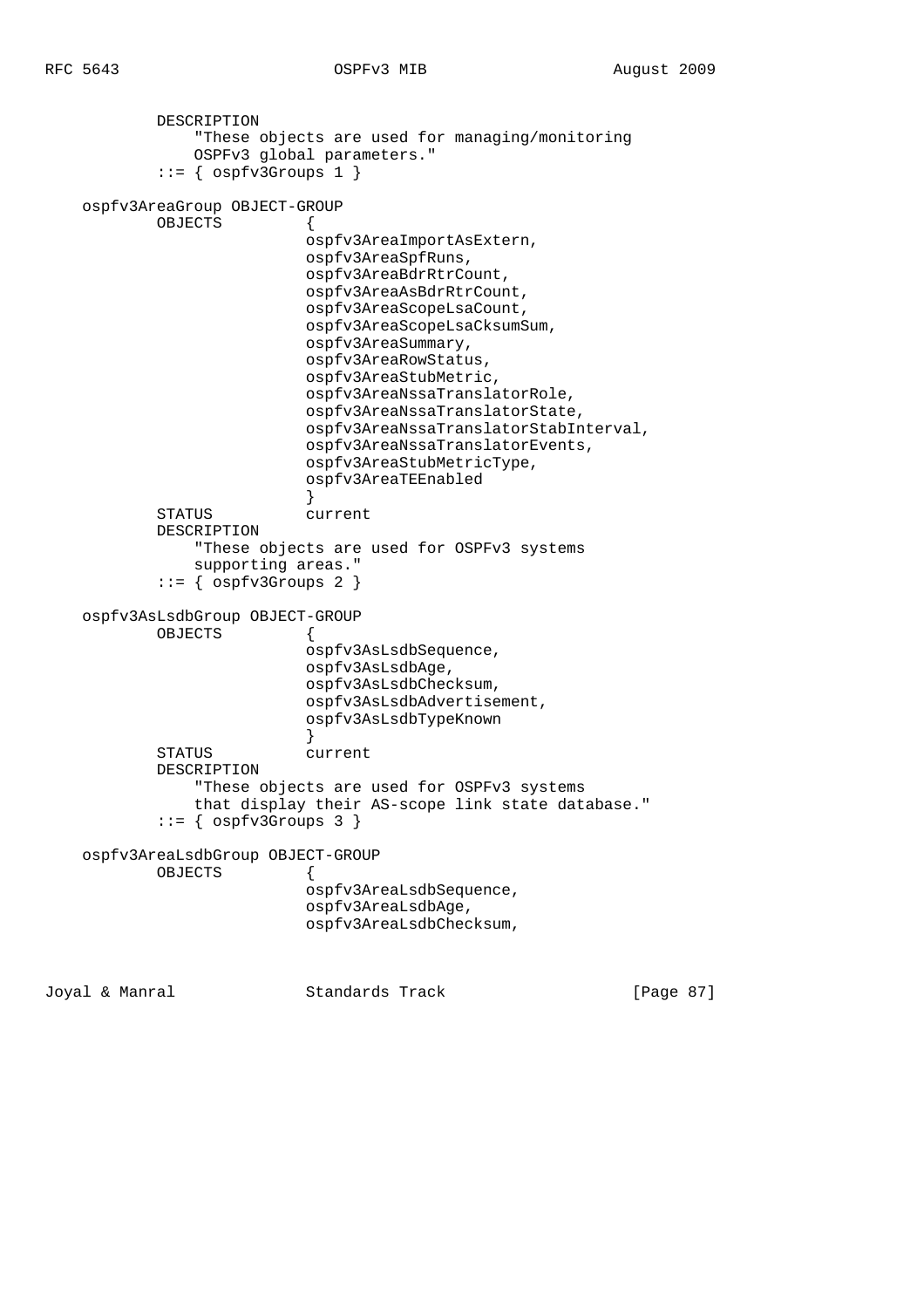```
 ospfv3AreaLsdbAdvertisement,
                           ospfv3AreaLsdbTypeKnown
 }
            STATUS current
            DESCRIPTION
                "These objects are used for OSPFv3 systems
                that display their Area-scope link state database."
           ::= { ospfv3Groups 4 }
    ospfv3LinkLsdbGroup OBJECT-GROUP
            OBJECTS {
                           ospfv3LinkLsdbSequence,
                           ospfv3LinkLsdbAge,
                           ospfv3LinkLsdbChecksum,
                           ospfv3LinkLsdbAdvertisement,
                           ospfv3LinkLsdbTypeKnown
 }
            STATUS current
            DESCRIPTION
                "These objects are used for OSPFv3 systems
                that display their Link-scope link state database
                for non-virtual interfaces."
           ::= { ospfv3Groups 5 }
    ospfv3HostGroup OBJECT-GROUP
            OBJECTS {
                           ospfv3HostMetric,
                           ospfv3HostRowStatus,
                           ospfv3HostAreaID
 }
            STATUS current
            DESCRIPTION
                "These objects are used for OSPFv3 systems
                that support attached hosts."
           ::= { ospfv3Groups 6 }
    ospfv3IfGroup OBJECT-GROUP
            OBJECTS {
                           ospfv3IfAreaId,
                           ospfv3IfType,
                           ospfv3IfAdminStatus,
                           ospfv3IfRtrPriority,
                           ospfv3IfTransitDelay,
                           ospfv3IfRetransInterval,
                           ospfv3IfHelloInterval,
                           ospfv3IfRtrDeadInterval,
                           ospfv3IfPollInterval,
                           ospfv3IfState,
```
Joyal & Manral Standards Track [Page 88]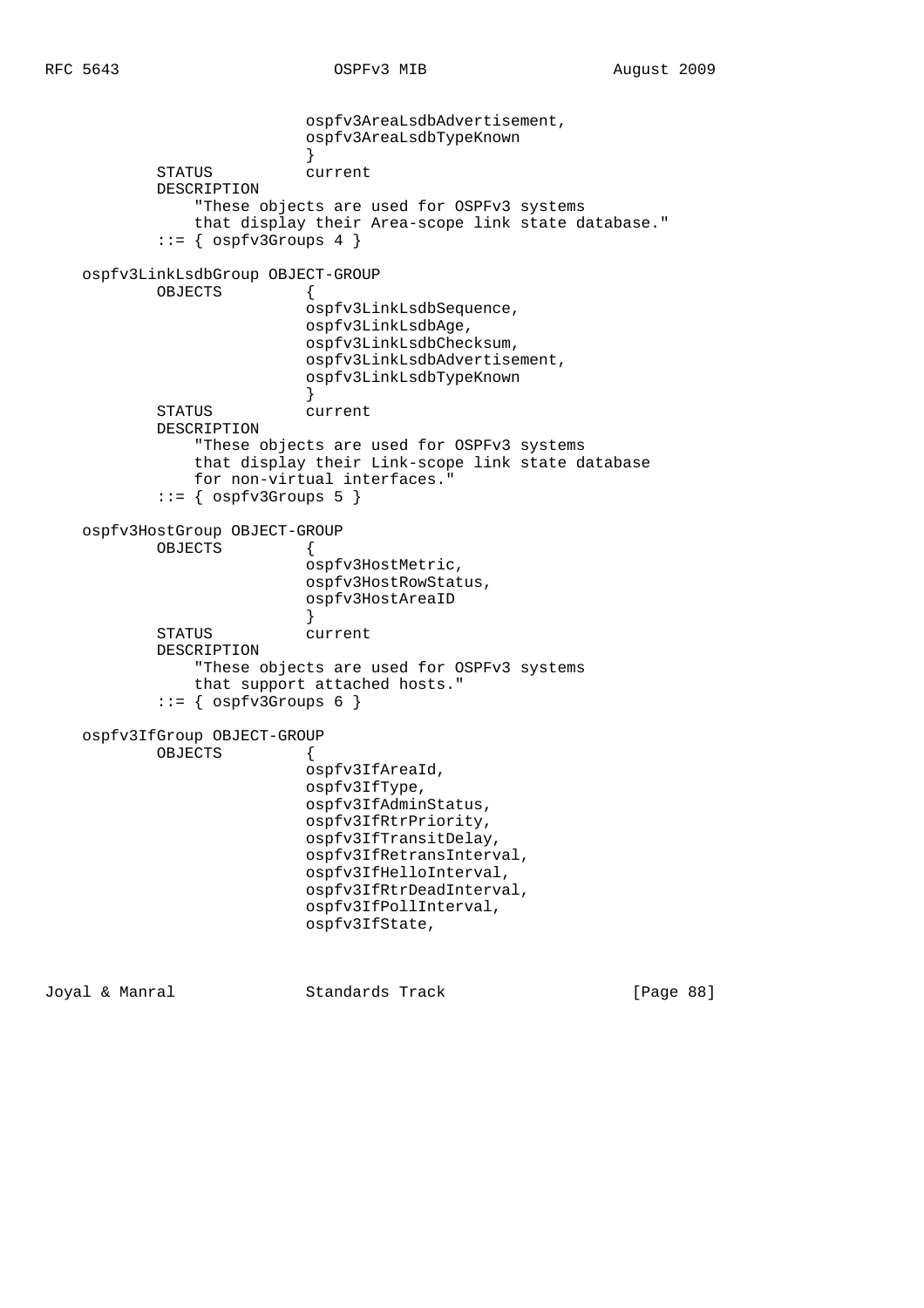```
 ospfv3IfDesignatedRouter,
                            ospfv3IfBackupDesignatedRouter,
                            ospfv3IfEvents,
                            ospfv3IfRowStatus,
                            ospfv3IfDemand,
                            ospfv3IfMetricValue,
                            ospfv3IfLinkScopeLsaCount,
                            ospfv3IfLinkLsaCksumSum,
                            ospfv3IfDemandNbrProbe,
                            ospfv3IfDemandNbrProbeRetransLimit,
                            ospfv3IfDemandNbrProbeInterval,
                            ospfv3IfTEDisabled,
                            ospfv3IfLinkLSASuppression
 }
            STATUS current
            DESCRIPTION
                "These interface objects are used for
                managing/monitoring OSPFv3 interfaces."
           ::= { ospfv3Groups 7 }
    ospfv3VirtIfGroup OBJECT-GROUP
            OBJECTS {
                            ospfv3VirtIfIndex,
                            ospfv3VirtIfInstId,
                            ospfv3VirtIfTransitDelay,
                            ospfv3VirtIfRetransInterval,
                            ospfv3VirtIfHelloInterval,
                            ospfv3VirtIfRtrDeadInterval,
                            ospfv3VirtIfState,
                            ospfv3VirtIfEvents,
                            ospfv3VirtIfRowStatus,
                            ospfv3VirtIfLinkScopeLsaCount,
                            ospfv3VirtIfLinkLsaCksumSum
 }
            STATUS current
            DESCRIPTION
                "These virtual interface objects are used for
                managing/monitoring OSPFv3 virtual interfaces."
            ::= { ospfv3Groups 8 }
    ospfv3NbrGroup OBJECT-GROUP
           OBJECTS
                            ospfv3NbrAddressType,
                            ospfv3NbrAddress,
                            ospfv3NbrOptions,
                            ospfv3NbrPriority,
                            ospfv3NbrState,
                            ospfv3NbrEvents,
```
Joyal & Manral Standards Track [Page 89]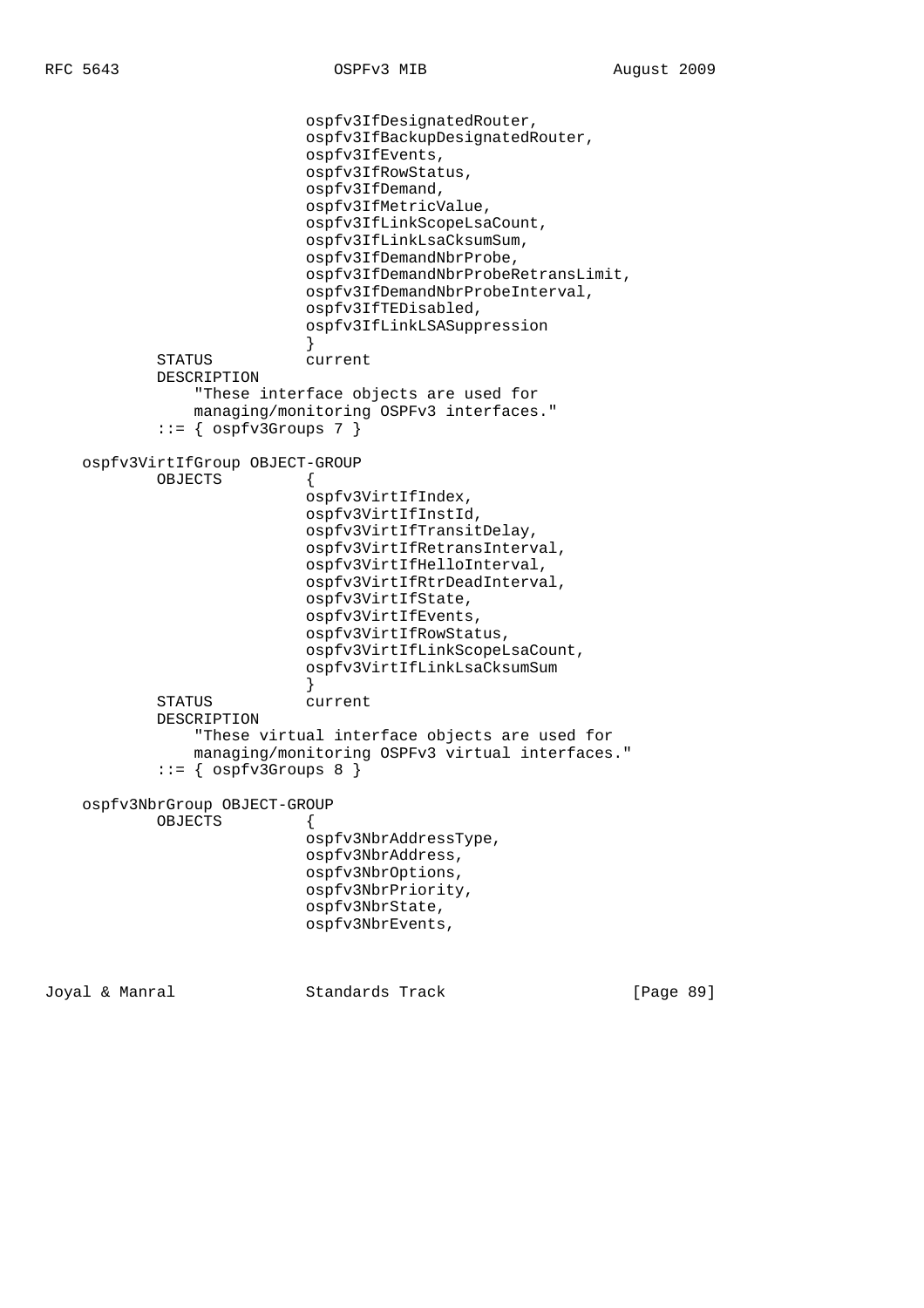```
 ospfv3NbrLsRetransQLen,
                           ospfv3NbrHelloSuppressed,
                           ospfv3NbrIfId,
                           ospfv3NbrRestartHelperStatus,
                           ospfv3NbrRestartHelperAge,
                           ospfv3NbrRestartHelperExitReason
 }
            STATUS current
            DESCRIPTION
                "These neighbor objects are used for
               managing/monitoring OSPFv3 neighbors."
           ::= { ospfv3Groups 9 }
    ospfv3CfgNbrGroup OBJECT-GROUP
            OBJECTS {
                           ospfv3CfgNbrPriority,
                           ospfv3CfgNbrRowStatus
 }
            STATUS current
            DESCRIPTION
                "These configured neighbor objects are used for
               managing/monitoring OSPFv3-configured neighbors."
           ::= { ospfv3Groups 10 }
    ospfv3VirtNbrGroup OBJECT-GROUP
            OBJECTS {
                           ospfv3VirtNbrIfIndex,
                           ospfv3VirtNbrIfInstId,
                           ospfv3VirtNbrAddressType,
                           ospfv3VirtNbrAddress,
                           ospfv3VirtNbrOptions,
                           ospfv3VirtNbrState,
                           ospfv3VirtNbrEvents,
                           ospfv3VirtNbrLsRetransQLen,
                           ospfv3VirtNbrHelloSuppressed,
                           ospfv3VirtNbrIfId,
                           ospfv3VirtNbrRestartHelperStatus,
                           ospfv3VirtNbrRestartHelperAge,
                           ospfv3VirtNbrRestartHelperExitReason
 }
            STATUS current
            DESCRIPTION
                "These virtual neighbor objects are used for
               managing/monitoring OSPFv3 virtual neighbors."
           ::= { ospfv3Groups 11 }
```
Joyal & Manral Standards Track [Page 90]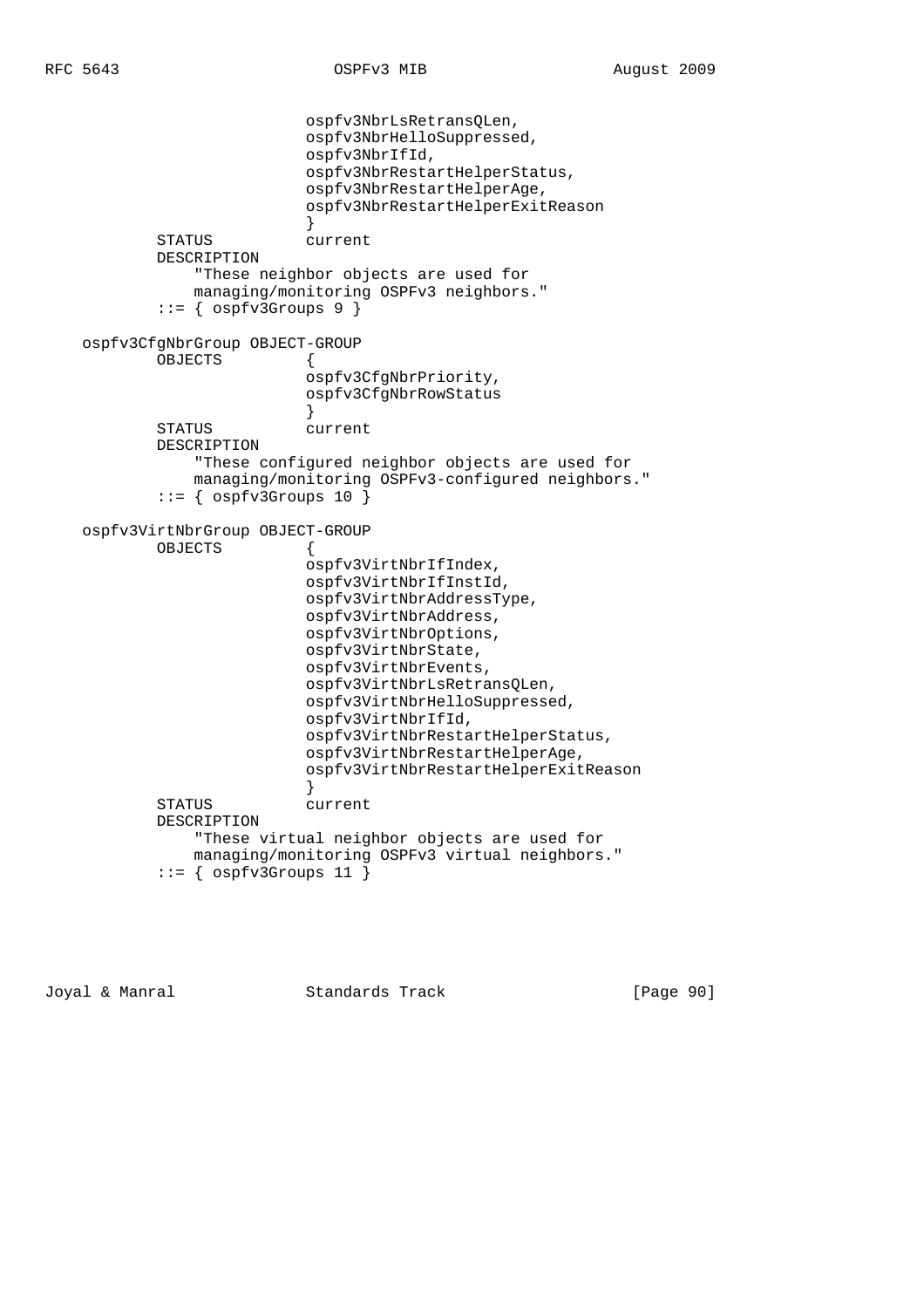```
 ospfv3AreaAggregateGroup OBJECT-GROUP
            OBJECTS {
                           ospfv3AreaAggregateRowStatus,
                           ospfv3AreaAggregateEffect,
                           ospfv3AreaAggregateRouteTag
 }
            STATUS current
            DESCRIPTION
                "These area aggregate objects are required for
               aggregating OSPFv3 prefixes for summarization
               across areas."
           ::= { ospfv3Groups 12 }
    ospfv3VirtLinkLsdbGroup OBJECT-GROUP
            OBJECTS {
                           ospfv3VirtLinkLsdbSequence,
                           ospfv3VirtLinkLsdbAge,
                           ospfv3VirtLinkLsdbChecksum,
                           ospfv3VirtLinkLsdbAdvertisement,
                           ospfv3VirtLinkLsdbTypeKnown
 }
            STATUS current
            DESCRIPTION
                "These objects are used for OSPFv3 systems
               that display their Link-scope link state database
               for virtual interfaces."
           ::= { ospfv3Groups 13 }
    ospfv3NotificationObjectGroup OBJECT-GROUP
            OBJECTS {
                          ospfv3ConfigErrorType,
                           ospfv3PacketType,
                           ospfv3PacketSrc
 }
            STATUS current
            DESCRIPTION
                "These objects are used to record notification
               parameters."
           ::= { ospfv3Groups 14 }
    ospfv3NotificationGroup NOTIFICATION-GROUP
           NOTIFICATIONS {
                           ospfv3VirtIfStateChange,
                           ospfv3NbrStateChange,
                           ospfv3VirtNbrStateChange,
                           ospfv3IfConfigError,
                           ospfv3VirtIfConfigError,
                           ospfv3IfRxBadPacket,
```
Joyal & Manral Standards Track [Page 91]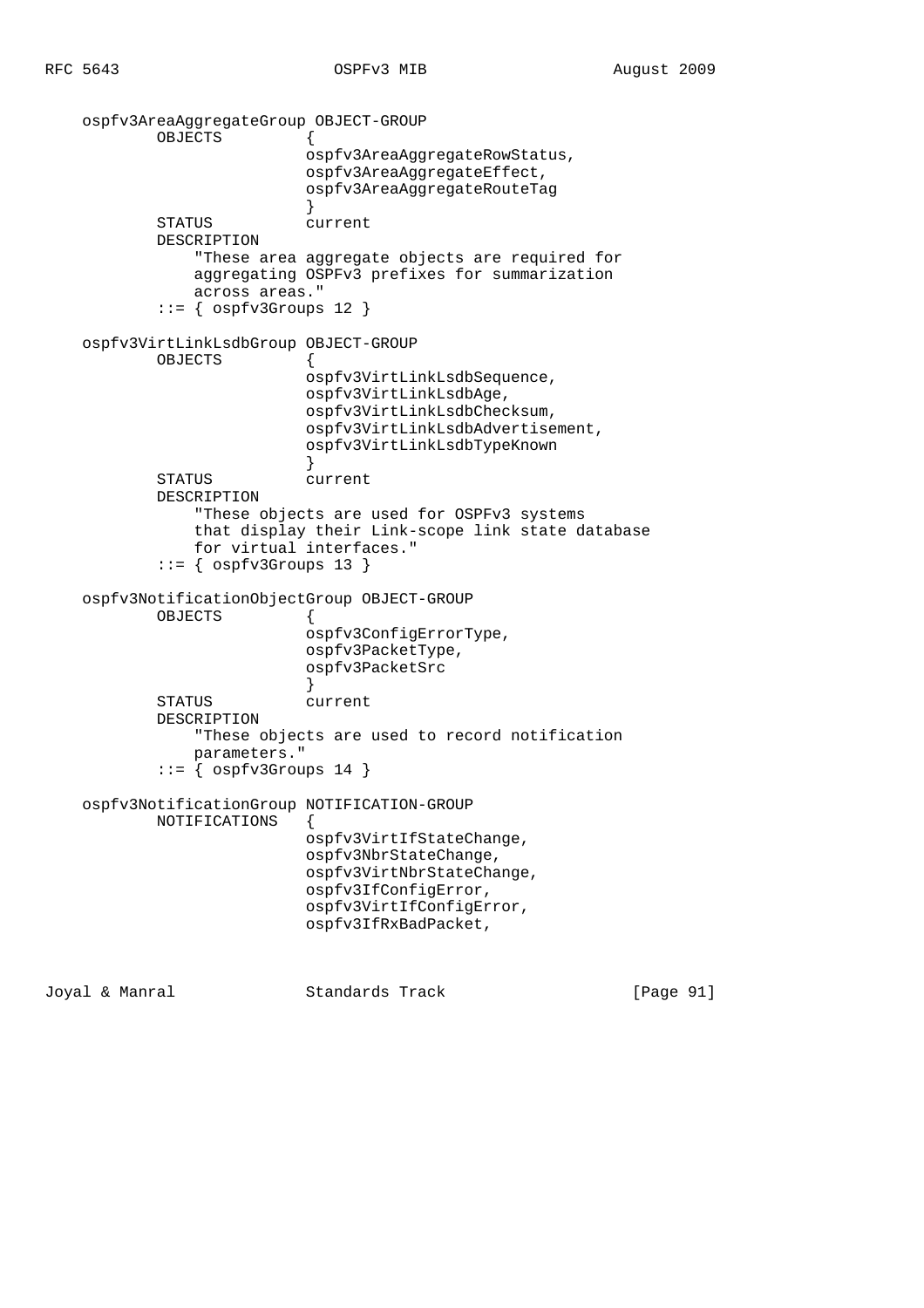```
 ospfv3VirtIfRxBadPacket,
                           ospfv3LsdbOverflow,
                           ospfv3LsdbApproachingOverflow,
                           ospfv3IfStateChange,
                           ospfv3NssaTranslatorStatusChange,
                           ospfv3RestartStatusChange,
                           ospfv3NbrRestartHelperStatusChange,
                           ospfv3VirtNbrRestartHelperStatusChange
 }
            STATUS current
            DESCRIPTION
                "This group is used for OSPFv3 notifications."
           ::= { ospfv3Groups 15 }
```
## END

6. Security Considerations

 There are a number of management objects defined in this MIB module with a MAX-ACCESS clause of read-write and/or read-create. Such objects may be considered sensitive or vulnerable in some network environments. The support for SET operations in a non-secure environment without proper protection can have a negative effect on network operations. Improper manipulation of the objects represented by this MIB module may result in disruption of network connectivity by administratively disabling the entire OSPFv3 entity or individual interfaces, by deleting configured neighbors, by reducing the limit on External LSAs, by changing ASBR status, by manipulating route aggregation, by manipulating interface and route metrics, by changing Hello interval or dead interval, or by changing interface type. Remote monitoring can be defeated by disabling of SNMP notifications. Performance can be impacted by increasing the limit on External LSAs or changing DR/BDR (Designated Router / Backup Designated Router) priority.

 Some of the readable objects in this MIB module (i.e., objects with a MAX-ACCESS other than not-accessible) may be considered sensitive or vulnerable in some network environments. It is thus important to control even GET and/or NOTIFY access to these objects and possibly to even encrypt the values of these objects when sending them over the network via SNMP. Unauthorized access to readable objects in this MIB module allows the discovery of the network topology and operating parameters, which can be used to target further attacks on the network or to gain a competitive business advantage.

Joyal & Manral Standards Track [Page 92]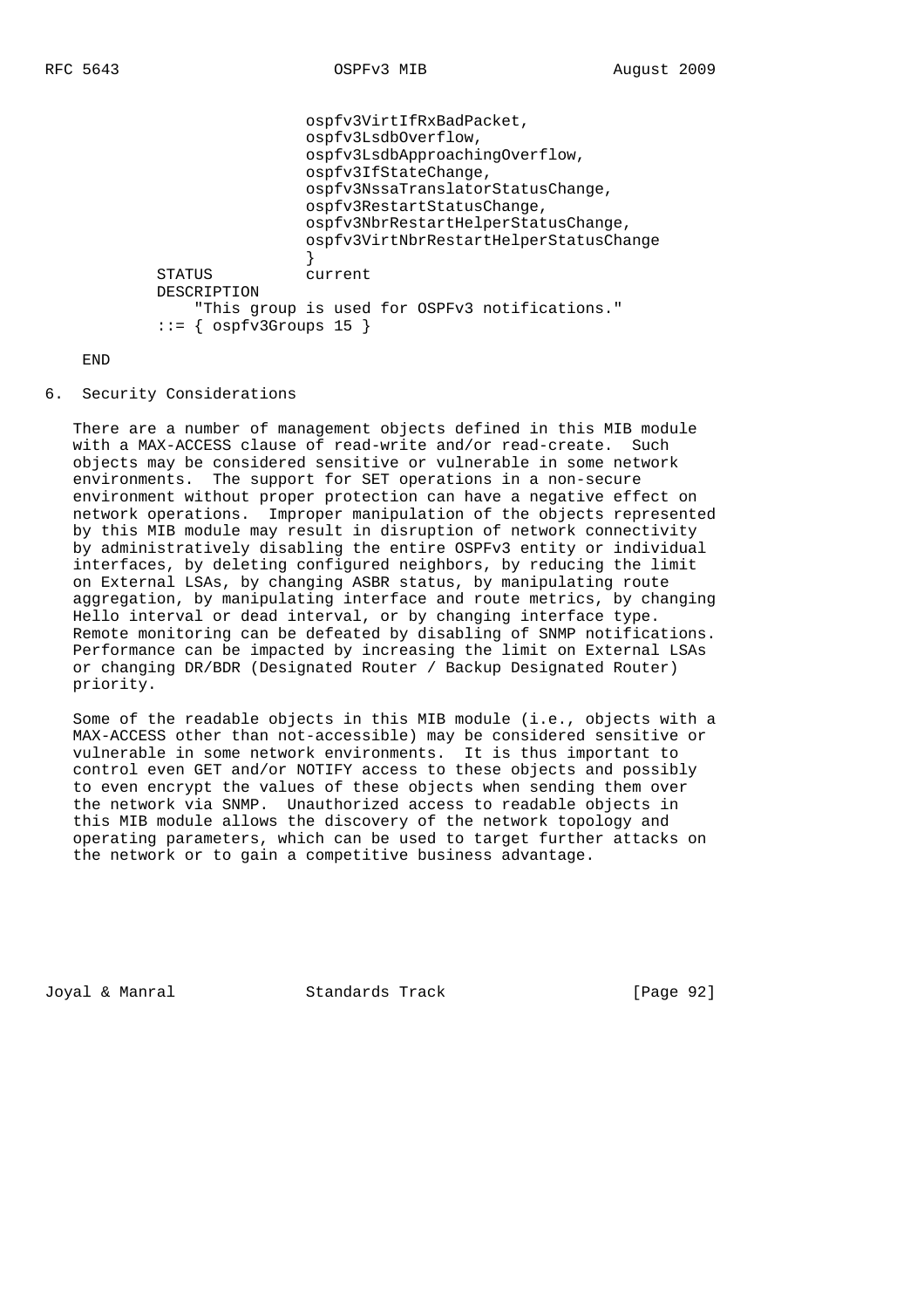SNMP versions prior to SNMPv3 did not include adequate security. Even if the network itself is secure (for example by using IPsec), even then, there is no control as to who on the secure network is allowed to access and GET/SET (read/change/create/delete) the objects in this MIB module.

 It is RECOMMENDED that implementers consider the security features as provided by the SNMPv3 framework (see [RFC3410], section 8), including full support for the SNMPv3 cryptographic mechanisms (for authentication and privacy).

 Further, deployment of SNMP versions prior to SNMPv3 is NOT RECOMMENDED. Instead, it is RECOMMENDED to deploy SNMPv3 and to enable cryptographic security. It is then a customer/operator responsibility to ensure that the SNMP entity giving access to an instance of this MIB module is properly configured to give access to the objects only to those principals (users) that have legitimate rights to indeed GET or SET (change/create/delete) them.

7. IANA Considerations

 The MIB module in this document uses the following IANA-assigned OBJECT IDENTIFIER values recorded in the SMI Numbers registry:

| Descriptor | OBJECT IDENTIFIER value |
|------------|-------------------------|
|            |                         |
| ospfv3MIB  | $\{$ mib-2 191 $\}$     |

8. Acknowledgements

 This document is based on the MIB for OSPF version 2 [RFC4750]. The editors would like to thank Toshiaki Takada, Ramachandran Radhakrishnan, Harikrishna Golapalli, Mahesh Kurapati, Acee Lindem, Keith McCloghrie, Manish Gupta, Nic Neate, Vanitha N., Vivek Dubey, Ramana Koppula, Boris Benenson, and Hong Zhang for their constructive comments. Special thanks to Joan Cucchiara for her thorough review as the MIB Doctor.

# 9. References

9.1. Normative References

 [RFC2119] Bradner, S., "Key words for use in RFCs to Indicate Requirement Levels", BCP 14, RFC 2119, March 1997.

[RFC2328] Moy, J., "OSPF Version 2", STD 54, RFC 2328, April 1998.

Joyal & Manral **Standards Track** [Page 93]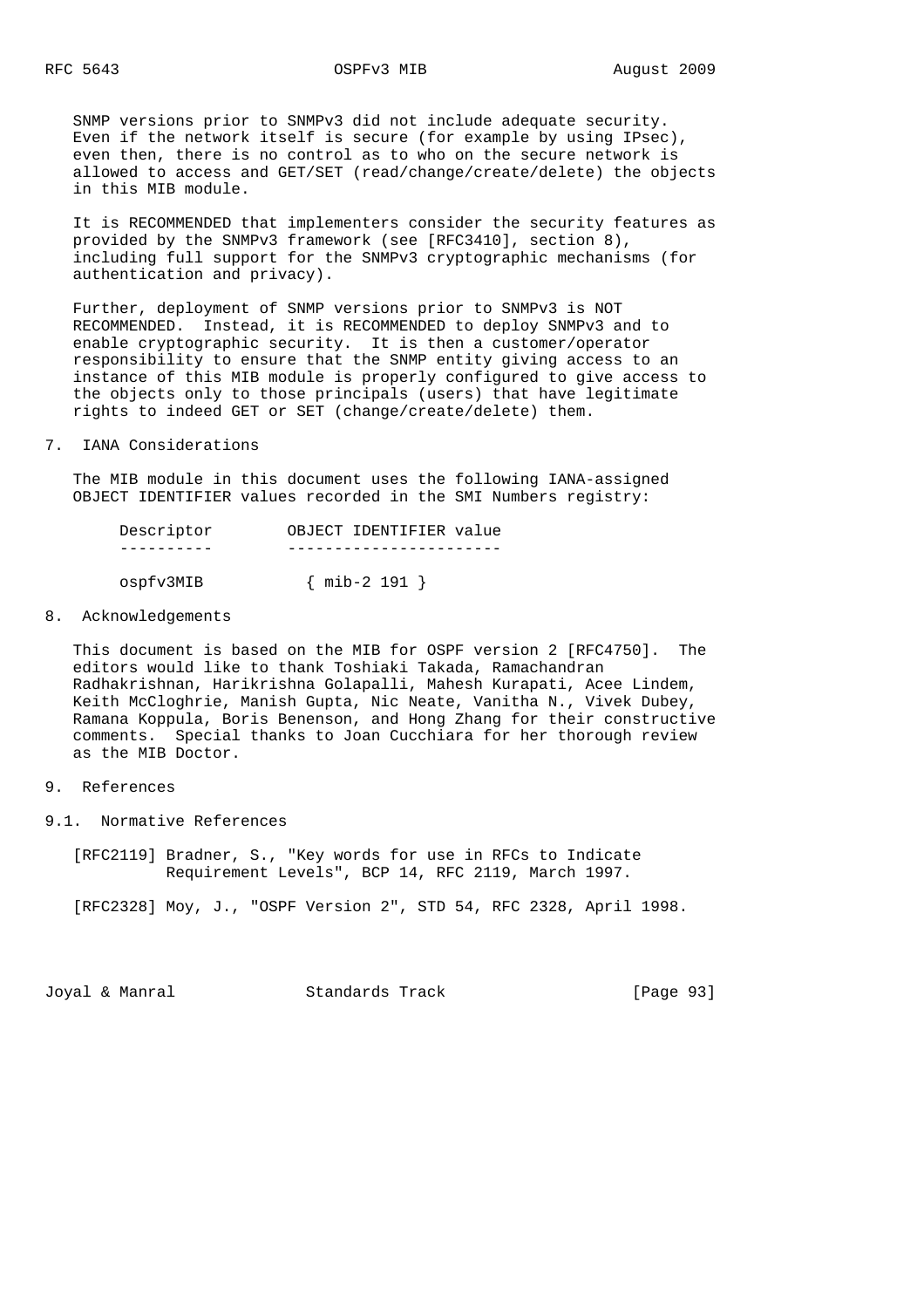- [RFC2578] McCloghrie, K., Perkins, D., and J. Schoenwaelder, "Structure of Management Information Version 2 (SMIv2)", STD 58, RFC 2578, April 1999.
- [RFC2579] McCloghrie, K., Perkins, D., and J. Schoenwaelder, "Textual Conventions for SMIv2", STD 58, RFC 2579, April 1999.
- [RFC2580] McCloghrie, K., Perkins, D., and J. Schoenwaelder, "Conformance Statements for SMIv2", STD 58, RFC 2580, April 1999.
- [RFC5340] Coltun, R., Ferguson, D., Moy, J., and A. Lindem, "OSPF for IPv6", RFC 5340, July 2008.
- [RFC4293] Routhier, S., Ed., "Management Information Base for the Internet Protocol (IP)", RFC 4293, April 2006.
- [RFC4750] Joyal, D., Ed., Galecki, P., Ed., Giacalone, S., Ed., Coltun, R., and F. Baker, "OSPF Version 2 Management Information Base", RFC 4750, December 2006.

9.2. Informative References

- [RFC1224] Steinberg, L., "Techniques for managing asynchronously generated alerts", RFC 1224, May 1991.
- [RFC2460] Deering, S. and R. Hinden, "Internet Protocol, Version 6 (IPv6) Specification", RFC 2460, December 1998.
- [RFC3410] Case, J., Mundy, R., Partain, D., and B. Stewart, "Introduction and Applicability Statements for Internet- Standard Management Framework", RFC 3410, December 2002.
- [RFC3411] Harrington, D., Presuhn, R., and B. Wijnen, "An Architecture for Describing Simple Network Management Protocol (SNMP) Management Frameworks", STD 62, RFC 3411, December 2002.
- [RFC3413] Levi, D., Meyer, P., and B. Stewart, "Simple Network Management Protocol (SNMP) Applications", STD 62, RFC 3413, December 2002.

Joyal & Manral Standards Track [Page 94]